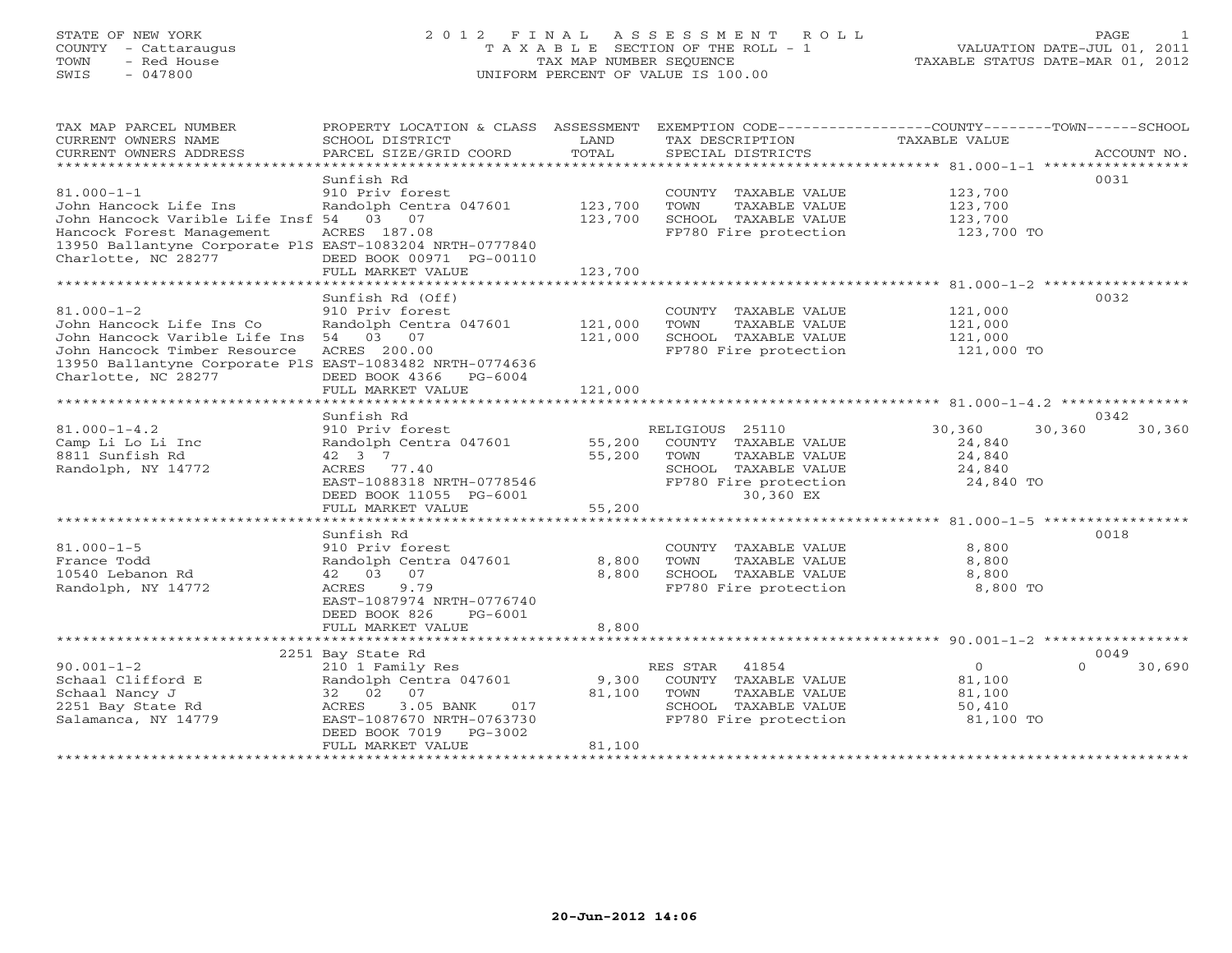## STATE OF NEW YORK 2 0 1 2 F I N A L A S S E S S M E N T R O L L PAGE 2COUNTY - Cattaraugus T A X A B L E SECTION OF THE ROLL - 1 VALUATION DATE-JUL 01, 2011 TOWN - Red House TAX MAP NUMBER SEQUENCE TAXABLE STATUS DATE-MAR 01, 2012<br>TAXABLE STATUS DATE-MAR 01, 2012 SWIS - 047800 UNIFORM PERCENT OF VALUE IS 100.00

| TAX MAP PARCEL NUMBER<br>CURRENT OWNERS NAME<br>CURRENT OWNERS ADDRESS                                             | PROPERTY LOCATION & CLASS ASSESSMENT<br>SCHOOL DISTRICT<br>PARCEL SIZE/GRID COORD                                                                                                                               | LAND<br>TOTAL                                      | EXEMPTION CODE-----------------COUNTY-------TOWN------SCHOOL<br>TAX DESCRIPTION<br>SPECIAL DISTRICTS               | TAXABLE VALUE                                                                                         | ACCOUNT NO.                |
|--------------------------------------------------------------------------------------------------------------------|-----------------------------------------------------------------------------------------------------------------------------------------------------------------------------------------------------------------|----------------------------------------------------|--------------------------------------------------------------------------------------------------------------------|-------------------------------------------------------------------------------------------------------|----------------------------|
| $90.001 - 1 - 3$<br>France Family Trust 1<br>France Llewellyn<br>2219 Bay State Rd<br>Salamanca, NY 14779          | 2219 Bay State Rd<br>210 1 Family Res<br>Randolph Centra 047601<br>32 02 07<br>5.34<br>ACRES<br>EAST-1088010 NRTH-0763224<br>DEED BOOK 8884<br>PG-3002<br>FULL MARKET VALUE                                     | 12,800<br>65,200<br>65,200                         | SR STAR<br>41834<br>COUNTY TAXABLE VALUE<br>TOWN<br>TAXABLE VALUE<br>SCHOOL TAXABLE VALUE<br>FP780 Fire protection | $\Omega$<br>65,200<br>65,200<br>3,000<br>65,200 TO                                                    | 0021<br>$\Omega$<br>62,200 |
| $90.001 - 1 - 4$<br>Sienkiewicz Harry<br>Sienkiewicz Rita<br>2123 Bay State Rd<br>Salamanca, NY 14779              | 2123 Bay State Rd<br>210 1 Family Res<br>Randolph Centra 047601<br>32 02 07<br>ACRES<br>1.39<br>EAST-1088269 NRTH-0761967<br>DEED BOOK 718<br>PG-00578<br>FULL MARKET VALUE<br>*************************        | 6,600<br>42,800<br>42,800<br>********************* | RES STAR 41854<br>COUNTY TAXABLE VALUE<br>TOWN<br>TAXABLE VALUE<br>SCHOOL TAXABLE VALUE<br>FP780 Fire protection   | $\Omega$<br>42,800<br>42,800<br>12,110<br>42,800 TO<br>********************* 90.001-1-6 ************* | 0055<br>$\Omega$<br>30,690 |
|                                                                                                                    | 2103 Bay State Rd                                                                                                                                                                                               |                                                    |                                                                                                                    |                                                                                                       | 0019                       |
| $90.001 - 1 - 6$<br>France Harry G<br>France Jane S<br>France Daniel S<br>2103 Bay State Rd<br>Salamanca, NY 14779 | 210 1 Family Res<br>Randolph Centra 047601<br>32 02 07<br>8.72<br>ACRES<br>EAST-1087921 NRTH-0761462<br>DEED BOOK 1010 PG-760                                                                                   | 21,600<br>65,300                                   | 41834<br>SR STAR<br>COUNTY TAXABLE VALUE<br>TOWN<br>TAXABLE VALUE<br>SCHOOL TAXABLE VALUE<br>FP780 Fire protection | $\Omega$<br>65,300<br>65,300<br>3,100<br>65,300 TO                                                    | $\Omega$<br>62,200         |
|                                                                                                                    | FULL MARKET VALUE                                                                                                                                                                                               | 65,300                                             |                                                                                                                    |                                                                                                       |                            |
|                                                                                                                    | 2052 Bay State Rd                                                                                                                                                                                               |                                                    |                                                                                                                    |                                                                                                       | 0034                       |
| $90.001 - 1 - 8$<br>Booth Tamara A<br>Booth Brian R<br>2052 Bay State Rd<br>Salamanca, NY 14779                    | 210 1 Family Res<br>Randolph Centra 047601<br>30/32 01 07<br>7.47<br>ACRES<br>EAST-1088908 NRTH-0760856<br>DEED BOOK 00953 PG-00417                                                                             | 15,200<br>100,700                                  | RES STAR 41854<br>COUNTY TAXABLE VALUE<br>TAXABLE VALUE<br>TOWN<br>SCHOOL TAXABLE VALUE<br>FP780 Fire protection   | $\circ$<br>100,700<br>100,700<br>70,010<br>100,700 TO                                                 | $\Omega$<br>30,690         |
|                                                                                                                    | FULL MARKET VALUE                                                                                                                                                                                               | 100,700                                            |                                                                                                                    |                                                                                                       |                            |
| $90.001 - 1 - 9$<br>Durphy Charles<br>Durphy Sondra<br>8539 Boston State Rd<br>Boston, NY 14025-9626               | Beck Rd (Off)<br>260 Seasonal res<br>Randolph Centra 047601<br>30 02 07<br>FRNT 157.20 DPTH 270.00<br>EAST-1090380 NRTH-0761372<br>DEED BOOK 736<br>PG-00572<br>FULL MARKET VALUE<br>************************** | 6,000<br>56,300<br>56,300                          | COUNTY TAXABLE VALUE<br>TOWN<br>TAXABLE VALUE<br>SCHOOL TAXABLE VALUE<br>FP780 Fire protection                     | 56,300<br>56,300<br>56,300<br>56,300 TO                                                               | 0013                       |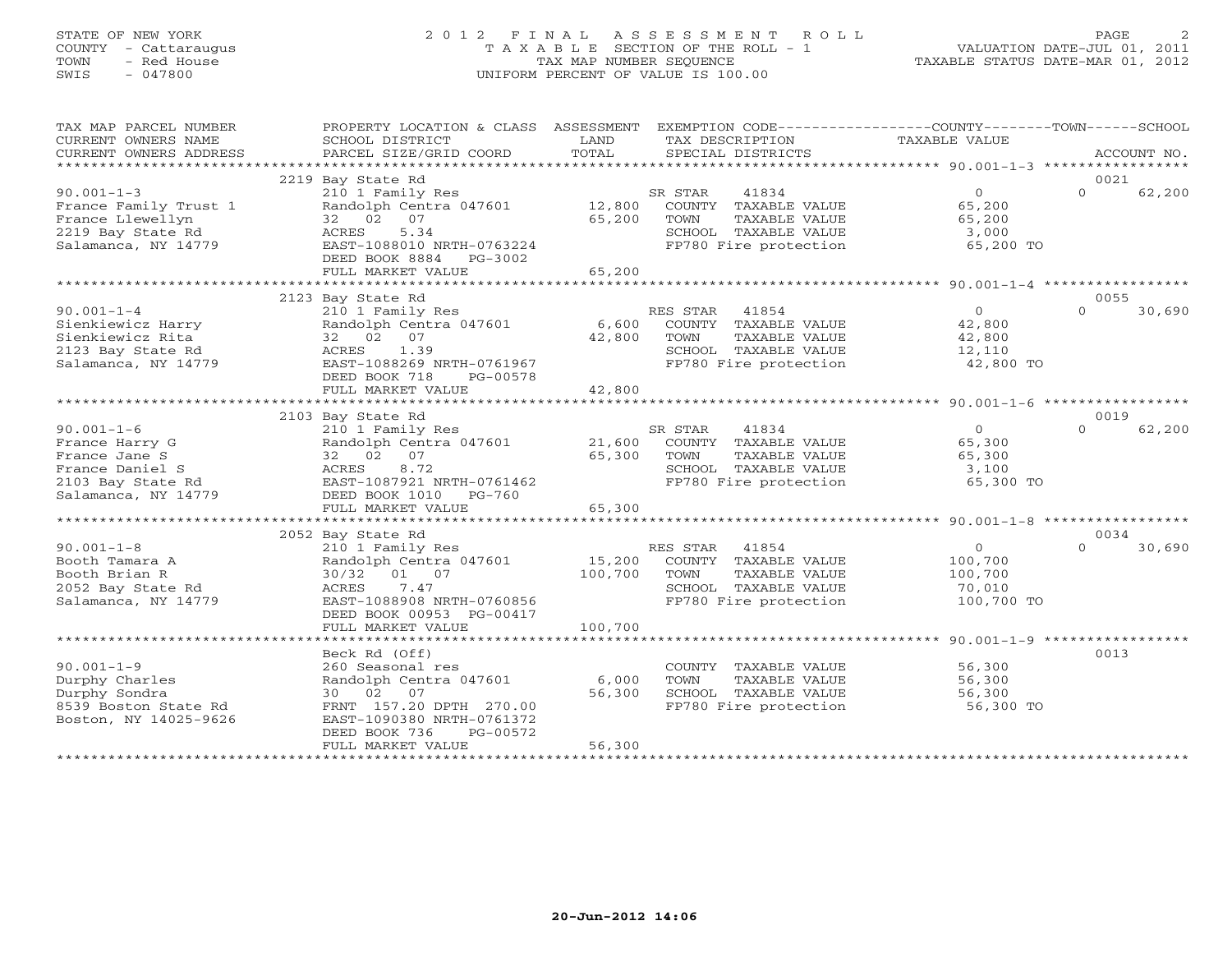## STATE OF NEW YORK 2 0 1 2 F I N A L A S S E S S M E N T R O L L PAGE 3 COUNTY - Cattaraugus T A X A B L E SECTION OF THE ROLL - 1 VALUATION DATE-JUL 01, 2011 TOWN - Red House TAX MAP NUMBER SEQUENCE TAXABLE STATUS DATE-MAR 01, 2012 SWIS - 047800 UNIFORM PERCENT OF VALUE IS 100.00

| TAX MAP PARCEL NUMBER<br>CURRENT OWNERS NAME<br>CURRENT OWNERS ADDRESS                                                     | PROPERTY LOCATION & CLASS ASSESSMENT<br>SCHOOL DISTRICT<br>PARCEL SIZE/GRID COORD                                                                                                  | LAND<br>TOTAL             | EXEMPTION CODE-----------------COUNTY-------TOWN------SCHOOL<br>TAX DESCRIPTION<br>SPECIAL DISTRICTS                               | TAXABLE VALUE                                                        | ACCOUNT NO.                                    |
|----------------------------------------------------------------------------------------------------------------------------|------------------------------------------------------------------------------------------------------------------------------------------------------------------------------------|---------------------------|------------------------------------------------------------------------------------------------------------------------------------|----------------------------------------------------------------------|------------------------------------------------|
| $90.001 - 1 - 14$<br>Montedoro Charles<br>Montedoro Catherine<br>28 Beverly Ave<br>Lockport, NY 14094                      | Beck Rd (Off)<br>260 Seasonal res<br>Randolph Centra 047601<br>30 02 07<br>1.37<br>ACRES<br>EAST-1091020 NRTH-0761373<br>DEED BOOK 728<br>PG-00076<br>FULL MARKET VALUE            | 6,900<br>42,000<br>42,000 | COUNTY TAXABLE VALUE<br>TOWN<br>TAXABLE VALUE<br>SCHOOL TAXABLE VALUE<br>FP780 Fire protection                                     | 42,000<br>42,000<br>42,000<br>42,000 TO                              | 0046                                           |
|                                                                                                                            |                                                                                                                                                                                    |                           |                                                                                                                                    |                                                                      |                                                |
| $90.001 - 1 - 15$<br>Hubbard Marvin<br>Hubbard Virginia<br>Attn: Susan Hubbard<br>2030 Bay State Rd<br>Salamanca, NY 14779 | Beck Rd<br>260 Seasonal res<br>Randolph Centra 047601<br>30 02 07<br>1.46<br>ACRES<br>EAST-1091000 NRTH-0761010<br>DEED BOOK 710<br>PG-01029<br>FULL MARKET VALUE                  | 7,200<br>50,800<br>50,800 | COUNTY TAXABLE VALUE<br>TOWN<br>TAXABLE VALUE<br>SCHOOL TAXABLE VALUE<br>FP780 Fire protection                                     | 50,800<br>50,800<br>50,800<br>50,800 TO                              | 0037                                           |
| ******************************                                                                                             |                                                                                                                                                                                    |                           |                                                                                                                                    |                                                                      |                                                |
|                                                                                                                            | Beck Rd (Off)                                                                                                                                                                      |                           |                                                                                                                                    |                                                                      | 0001                                           |
| $90.001 - 1 - 19$<br>Anderson Lance<br>Anderson Ann Marie<br>8556 Beck Hollow Rd<br>Salamanca, NY 14779                    | 210 1 Family Res<br>Randolph Centra 047601<br>30 02 07<br>1.74<br>ACRES<br>EAST-1090420 NRTH-0760815<br>DEED BOOK 998<br>PG-187                                                    | 7,300<br>77,100           | RES STAR<br>41854<br>COUNTY TAXABLE VALUE<br>TOWN<br>TAXABLE VALUE<br>SCHOOL TAXABLE VALUE<br>FP780 Fire protection                | $\overline{0}$<br>77,100<br>77,100<br>46,410<br>77,100 TO            | $\Omega$<br>30,690                             |
|                                                                                                                            | FULL MARKET VALUE                                                                                                                                                                  | 77,100                    |                                                                                                                                    |                                                                      |                                                |
| **********************                                                                                                     |                                                                                                                                                                                    |                           |                                                                                                                                    |                                                                      |                                                |
| $90.001 - 1 - 32$<br>Nuttall Ronald M<br>1998 Bay State Rd<br>Salamanca, NY 14779                                          | 1998 Bay State Rd<br>210 1 Family Res<br>Randolph Centra 047601<br>64 01 07<br>1.18<br>ACRES<br>EAST-1088548 NRTH-0759850<br>DEED BOOK 13632 PG-5001                               | 6,300 SR STAR             | AGED C/T/S 41800<br>41834<br>47,600 COUNTY TAXABLE VALUE<br>TAXABLE VALUE<br>TOWN<br>SCHOOL TAXABLE VALUE<br>FP780 Fire protection | 23,800<br>$\overline{0}$<br>23,800<br>23,800<br>$\circ$<br>47,600 TO | 0048<br>23,800<br>23,800<br>$\Omega$<br>23,800 |
|                                                                                                                            | FULL MARKET VALUE                                                                                                                                                                  | 47,600                    |                                                                                                                                    |                                                                      |                                                |
| $90.001 - 1 - 34$<br>Economou Harris<br>Economou Joseph G<br>4010 Rockledge Rd<br>Bloomington, IL 61704                    | Lonkto Hollow Rd<br>260 Seasonal res<br>Randolph Centra 047601<br>50 01 07<br>FRNT 132.00 DPTH 148.50<br>EAST-1090470 NRTH-0758758<br>DEED BOOK 12230 PG-9002<br>FULL MARKET VALUE | 5,500<br>11,800<br>11,800 | COUNTY TAXABLE VALUE<br>TOWN<br>TAXABLE VALUE<br>SCHOOL TAXABLE VALUE<br>FP780 Fire protection                                     | 11,800<br>11,800<br>11,800<br>11,800 TO                              | 0057                                           |
|                                                                                                                            | *************************************                                                                                                                                              |                           |                                                                                                                                    |                                                                      |                                                |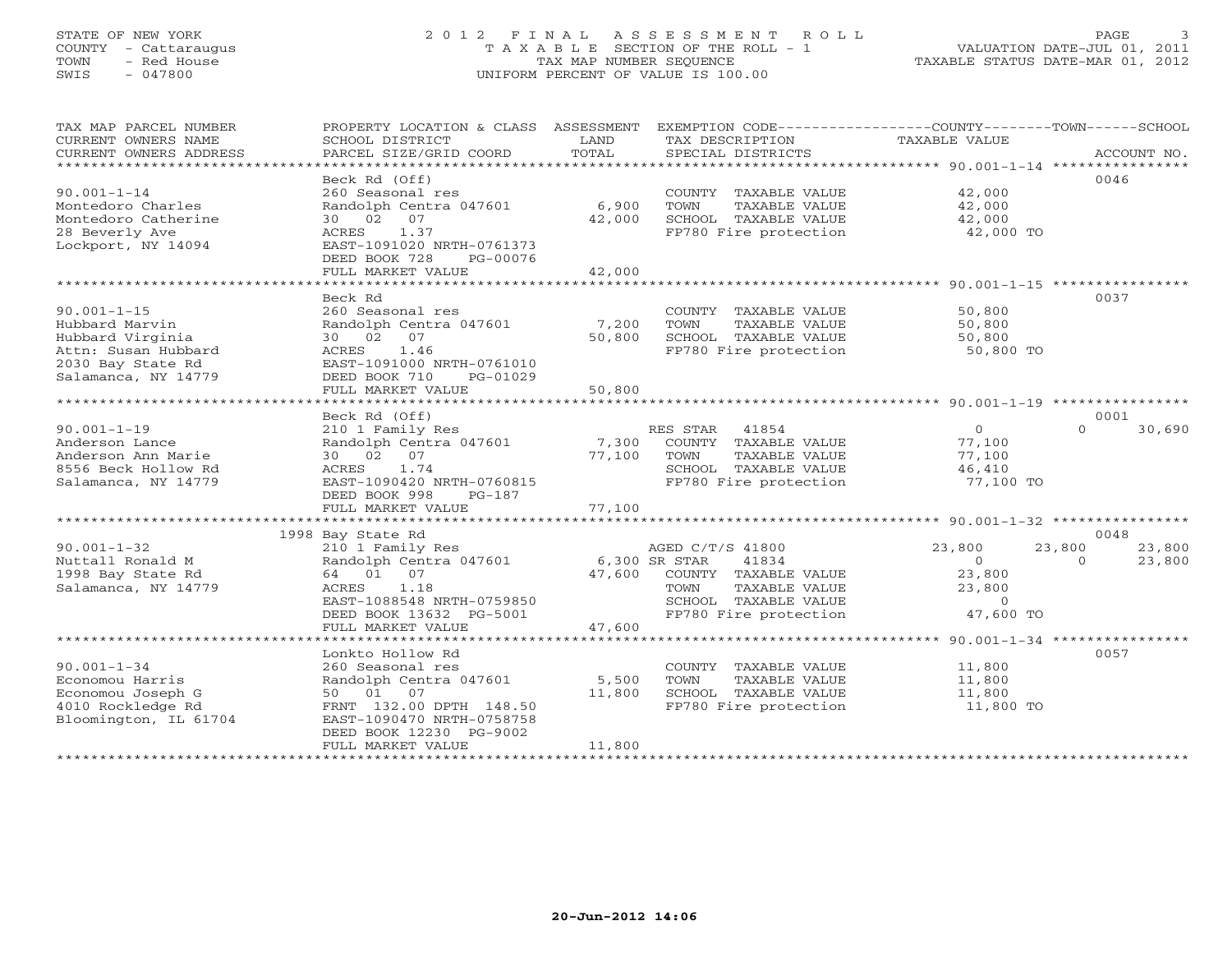| STATE OF NEW YORK<br>- Cattaraugus<br>COUNTY<br>- Red House<br>TOWN<br>$-047800$<br>SWIS | 2 0 1 2<br>TAXABLE        | FINAL<br>TAX MAP NUMBER SEQUENCE | ASSESSMENT<br>R O L L<br>SECTION OF THE ROLL - 1<br>UNIFORM PERCENT OF VALUE IS 100.00 | VALUATION DATE-JUL 01, 2011<br>TAXABLE STATUS DATE-MAR 01, 2012 | PAGE    | $\overline{4}$ |
|------------------------------------------------------------------------------------------|---------------------------|----------------------------------|----------------------------------------------------------------------------------------|-----------------------------------------------------------------|---------|----------------|
| TAX MAP PARCEL NUMBER                                                                    | PROPERTY LOCATION & CLASS | ASSESSMENT                       | EXEMPTION CODE----------------COUNTY-------TOWN------SCHOOL                            |                                                                 |         |                |
| CURRENT OWNERS NAME                                                                      | SCHOOL DISTRICT           | LAND                             | TAX DESCRIPTION                                                                        | TAXABLE VALUE                                                   |         |                |
| PARCEL SIZE/GRID COORD<br>CURRENT OWNERS ADDRESS                                         |                           | TOTAL                            | SPECIAL DISTRICTS                                                                      |                                                                 |         | ACCOUNT NO.    |
|                                                                                          |                           |                                  |                                                                                        |                                                                 |         |                |
|                                                                                          | 2030 Bay State Rd         |                                  |                                                                                        |                                                                 | 0035    |                |
| $90.001 - 1 - 38$                                                                        | 210 1 Family Res          |                                  | 41834<br>SR STAR                                                                       | $\Omega$                                                        | $\circ$ | 62,200         |
| Hubbard Susan A                                                                          | Randolph Centra 047601    | 19,400                           | COUNTY<br>TAXABLE VALUE                                                                | 66,800                                                          |         |                |
| 2030 Bay State Rd                                                                        | 38 01 07                  | 66,800                           | TOWN<br>TAXABLE VALUE                                                                  | 66,800                                                          |         |                |
| Salamanca, NY 14779                                                                      | ACRES 11.53               |                                  | SCHOOL<br>TAXABLE VALUE                                                                | 4,600                                                           |         |                |
| EAST-1088353 NRTH-0760419                                                                |                           |                                  | FP780 Fire protection                                                                  | 66,800 TO                                                       |         |                |
|                                                                                          | DEED BOOK 911<br>PG-00861 |                                  |                                                                                        |                                                                 |         |                |
|                                                                                          | FULL MARKET VALUE         | 66,800                           |                                                                                        |                                                                 |         |                |
|                                                                                          |                           |                                  |                                                                                        |                                                                 |         |                |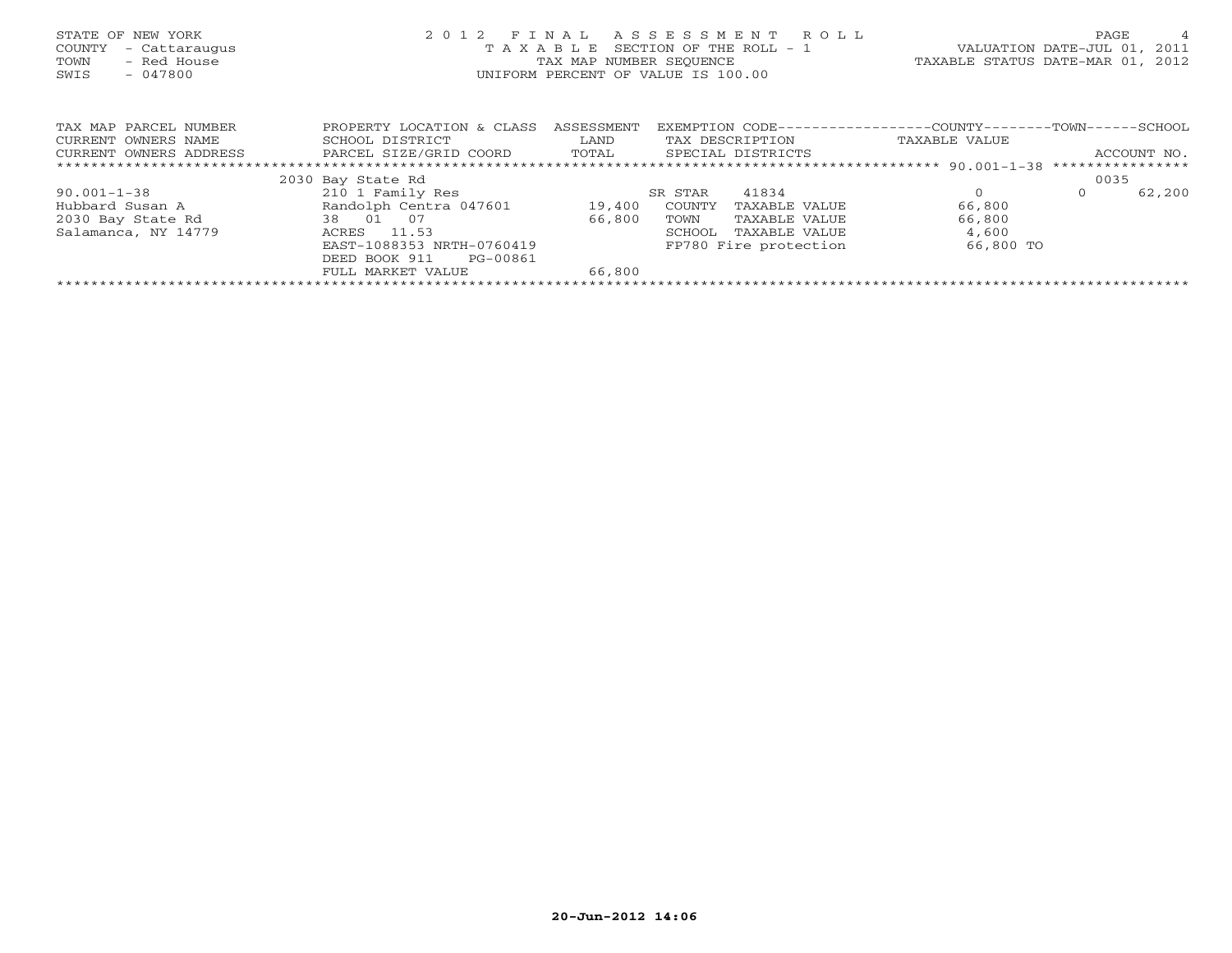|      | STATE OF NEW YORK    | 2012 FINAL ASSESSMENT ROLL |                                       |                                  | <b>PAGE</b>     |  |
|------|----------------------|----------------------------|---------------------------------------|----------------------------------|-----------------|--|
|      | COUNTY - Cattaraugus |                            | T A X A B L E SECTION OF THE ROLL - 1 | VALUATION DATE-JUL 01, 2011      |                 |  |
| TOWN | - Red House          |                            |                                       | TAXABLE STATUS DATE-MAR 01, 2012 |                 |  |
| SWIS | - 047800             |                            |                                       |                                  | RPS150/V04/L015 |  |
|      |                      |                            | UNIFORM PERCENT OF VALUE IS 100.00    | CURRENT DATE 6/20/2012           |                 |  |
|      |                      |                            |                                       |                                  |                 |  |

## R O L L S U B S E C T I O N - - T O T A L S

#### \*\*\* S P E C I A L D I S T R I C T S U M M A R Y \*\*\*

|                            | TOTAL | EXTENSTON | <b>EXTENSION</b> | AD VALOREM | <b>FXFMPT</b> | <b>TAXABLE</b> |
|----------------------------|-------|-----------|------------------|------------|---------------|----------------|
| CODE DISTRICT NAME PARCELS |       | TYPF.     | VALUE            | VALUE.     | AMOUNT        | VALUE          |
| FP780 Fire protectio       |       | 16 TOTAL  |                  | 1016,200   | 30,360        | 985,840        |

## \*\*\* S C H O O L D I S T R I C T S U M M A R Y \*\*\*

| CODE   | DISTRICT NAME             | TOTAL<br>PARCELS | ASSESSED<br>LAND | ASSESSED<br>TOTAL | EXEMPT<br>AMOUNT | TOTAL<br>TAXABLE | STAR<br>AMOUNT | STAR<br>TAXABLE |
|--------|---------------------------|------------------|------------------|-------------------|------------------|------------------|----------------|-----------------|
| 047601 | Randolph Central          | 16               | 432,800          | 1016,200          | 54,160           | 962,040          | 333,160        | 628,880         |
|        | $S \cup B - T \cup T A L$ | 16               | 432,800          | 1016,200          | 54,160           | 962,040          | 333,160        | 628,880         |
|        | TOTAL                     | 16               | 432,800          | 1016,200          | 54,160           | 962,040          | 333,160        | 628,880         |

## \*\*\* S Y S T E M C O D E S S U M M A R Y \*\*\*

#### NO SYSTEM EXEMPTIONS AT THIS LEVEL

#### \*\*\* E X E M P T I O N S U M M A R Y \*\*\*

| CODE  | DESCRIPTION | TOTAL<br>PARCELS | COUNTY | TOWN   | SCHOOL  |
|-------|-------------|------------------|--------|--------|---------|
| 25110 | RELIGIOUS   |                  | 30,360 | 30,360 | 30,360  |
| 41800 | AGED C/T/S  |                  | 23,800 | 23,800 | 23,800  |
| 41834 | SR STAR     |                  |        |        | 210,400 |
| 41854 | RES STAR    |                  |        |        | 122,760 |
|       | TOTAL       | 10               | 54,160 | 54,160 | 387,320 |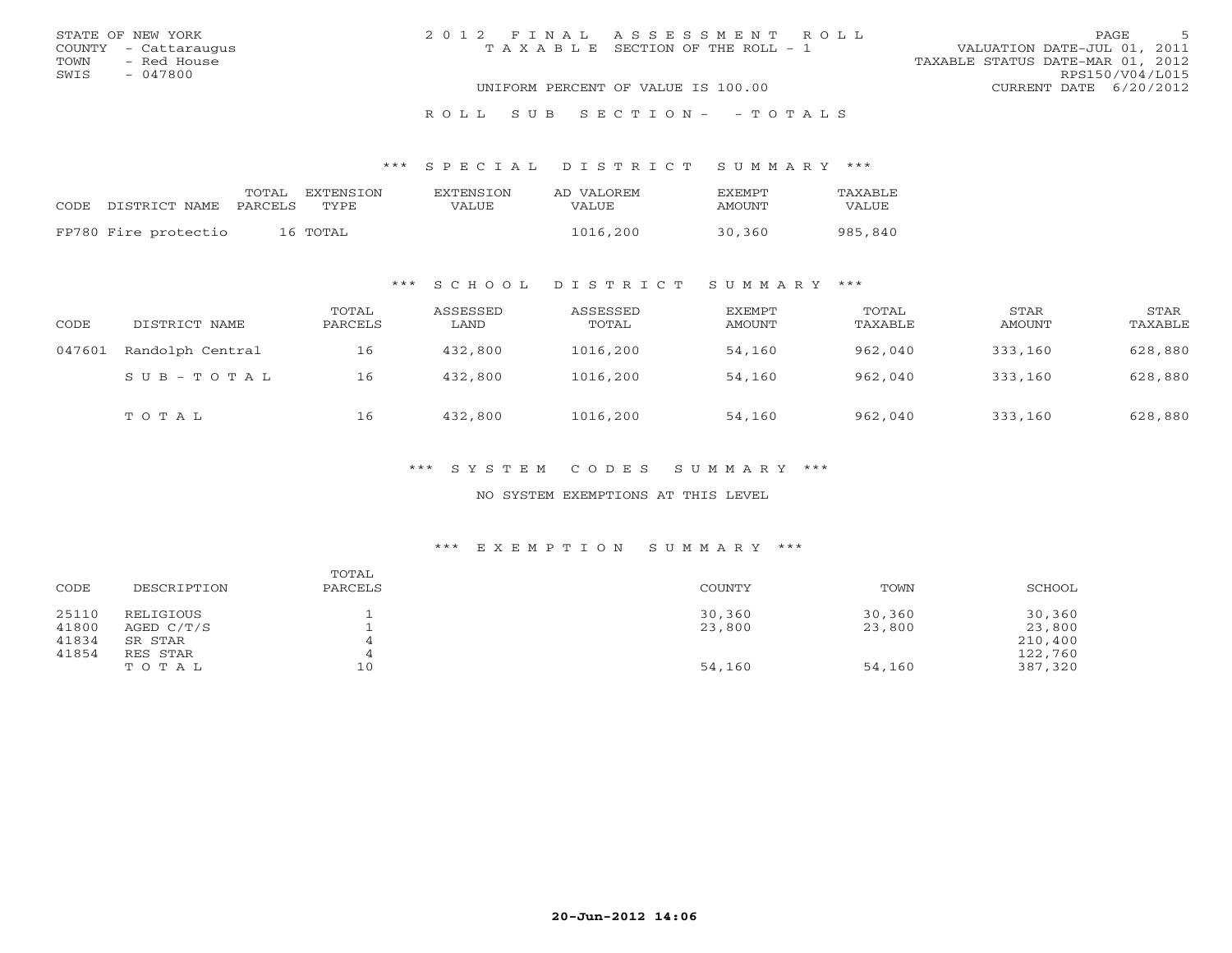| STATE OF NEW YORK    | 2012 FINAL ASSESSMENT ROLL            | 6<br>PAGE                        |
|----------------------|---------------------------------------|----------------------------------|
| COUNTY - Cattaraugus | T A X A B L E SECTION OF THE ROLL - 1 | VALUATION DATE-JUL 01, 2011      |
| TOWN - Red House     |                                       | TAXABLE STATUS DATE-MAR 01, 2012 |
| SWIS<br>- 047800     |                                       | RPS150/V04/L015                  |
|                      | UNIFORM PERCENT OF VALUE IS 100.00    | CURRENT DATE 6/20/2012           |
|                      | ROLL SUB SECTION- - TOTALS            |                                  |

| ROLL | TOTAL    |      | CCFCCFT     | "AXABLL    | <b>TAXABLF</b> | TAXABLE     | STAR               |
|------|----------|------|-------------|------------|----------------|-------------|--------------------|
| SEC  | DADOTT ( | ∟AND | TOTAL       | COUNTY     | TOWN           | SCHOOL      | AXABL <sub>I</sub> |
|      |          | 800  | ,200<br>101 | 962<br>040 | 962<br>,040    | 962<br>.040 | ,880<br>- റ റ      |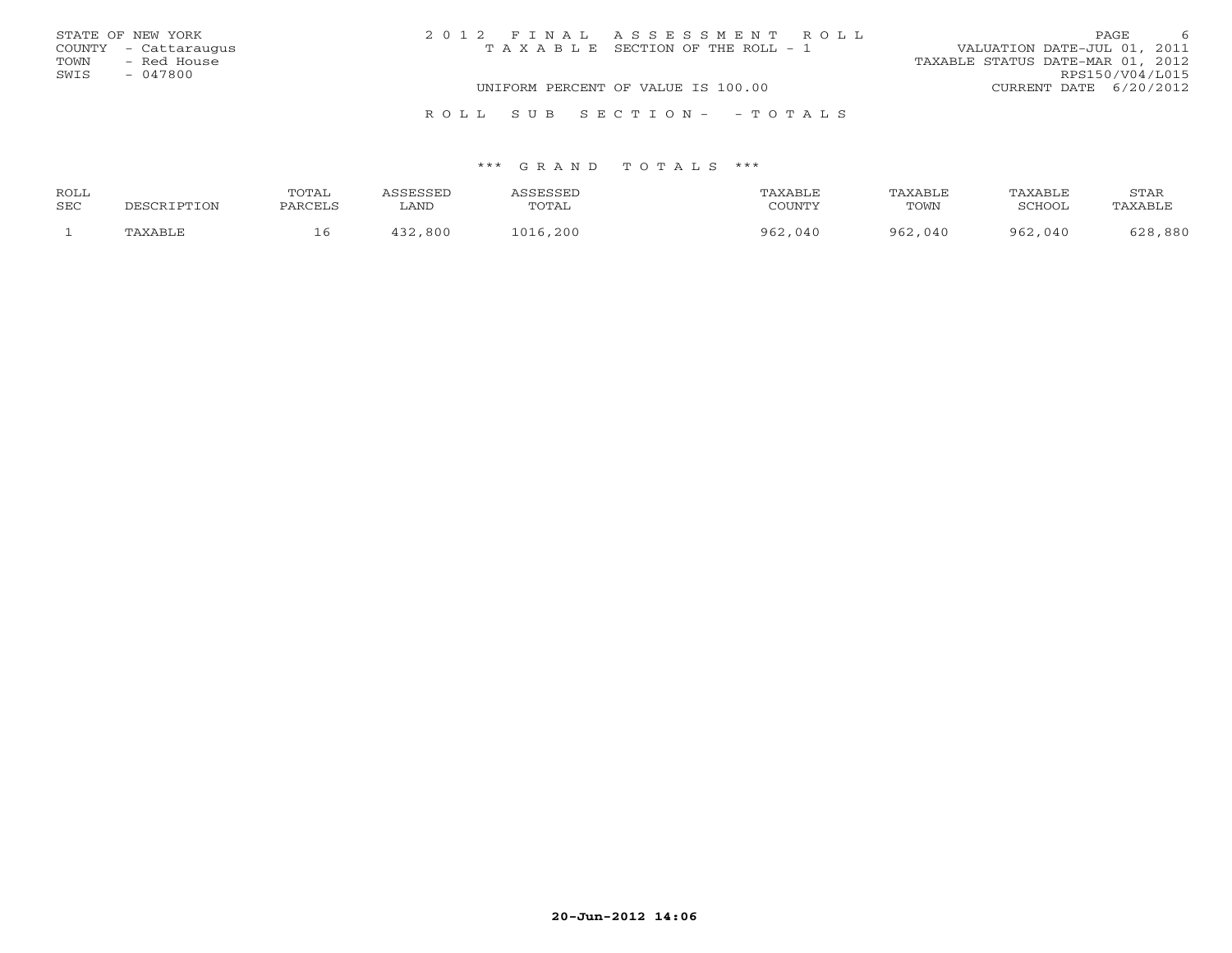| STATE OF NEW YORK<br>COUNTY<br>- Cattaraugus<br>- Red House<br>TOWN<br>$-047800$<br>SWIS                              |                                                                                                          |                                                              | 2012 FINAL ASSESSMENT ROLL<br>UNIFORM PERCENT OF VALUE IS 100.00                                     | $\overline{7}$<br>PAGE<br>T A X A B L E SECTION OF THE ROLL - 1 SUB-SECT - 1 VALUATION DATE-JUL 01, 2011<br>TAX MAP NUMBER SEQUENCE TAXABLE STATUS DATE-MAR 01, 2012 |
|-----------------------------------------------------------------------------------------------------------------------|----------------------------------------------------------------------------------------------------------|--------------------------------------------------------------|------------------------------------------------------------------------------------------------------|----------------------------------------------------------------------------------------------------------------------------------------------------------------------|
| TAX MAP PARCEL NUMBER<br>CURRENT OWNERS NAME<br>CURRENT OWNERS ADDRESS BARCEL SIZE/GRID COORD TOTAL SPECIAL DISTRICTS | PROPERTY LOCATION & CLASS ASSESSMENT<br>SCHOOL DISTRICT                                                  | <b>LAND</b>                                                  | TAX DESCRIPTION TAXABLE VALUE                                                                        | EXEMPTION CODE-----------------COUNTY-------TOWN------SCHOOL<br>ACCOUNT NO.                                                                                          |
|                                                                                                                       | Asp 2 (Off)                                                                                              |                                                              |                                                                                                      | 0062                                                                                                                                                                 |
| $100.000 - 2 - 5.71$                                                                                                  |                                                                                                          |                                                              |                                                                                                      |                                                                                                                                                                      |
| Walker J J                                                                                                            |                                                                                                          |                                                              |                                                                                                      | $\begin{matrix} 0 \\ 0 \end{matrix}$                                                                                                                                 |
| 6630 Limestone Run Rd 1 Well In Gr Lot 5                                                                              |                                                                                                          |                                                              |                                                                                                      | $\Omega$                                                                                                                                                             |
| Limestone, NY 14753                                                                                                   | 6000' Of 2<br>4 Wells In<br>0.01<br>ACRES<br>EAST-1115770 NRTH-0746385<br>FULL MARKET VALUE              | $\circ$                                                      | FP780 Fire protection                                                                                | $0$ TO                                                                                                                                                               |
|                                                                                                                       |                                                                                                          |                                                              |                                                                                                      |                                                                                                                                                                      |
| $109.000 - 2 - 5.71$<br>H L Murry Drilling Co<br>6321 W Lake Rd<br>Portland, NY 14769                                 | Asp 3 (Off)<br>731 Oil-natural<br>Randolph Centra 047601<br>Bbls 0<br>5 Oil Wells<br>Allegany State Park | $\begin{matrix}\n601 & 0 \\ 0 & 0\n\end{matrix}$<br>$\Omega$ | COUNTY<br>TAXABLE VALUE<br>TOWN<br>TAXABLE VALUE<br>TAXABLE VALUE<br>SCHOOL<br>FP780 Fire protection | 0330<br>$\overline{0}$<br>$\overline{0}$<br>$0$ TO                                                                                                                   |

FULL MARKET VALUE 0 \*\*\*\*\*\*\*\*\*\*\*\*\*\*\*\*\*\*\*\*\*\*\*\*\*\*\*\*\*\*\*\*\*\*\*\*\*\*\*\*\*\*\*\*\*\*\*\*\*\*\*\*\*\*\*\*\*\*\*\*\*\*\*\*\*\*\*\*\*\*\*\*\*\*\*\*\*\*\*\*\*\*\*\*\*\*\*\*\*\*\*\*\*\*\*\*\*\*\*\*\*\*\*\*\*\*\*\*\*\*\*\*\*\*\*\*\*\*\*\*\*\*\*\*\*\*\*\*\*\*\*\*

ACRES 0.01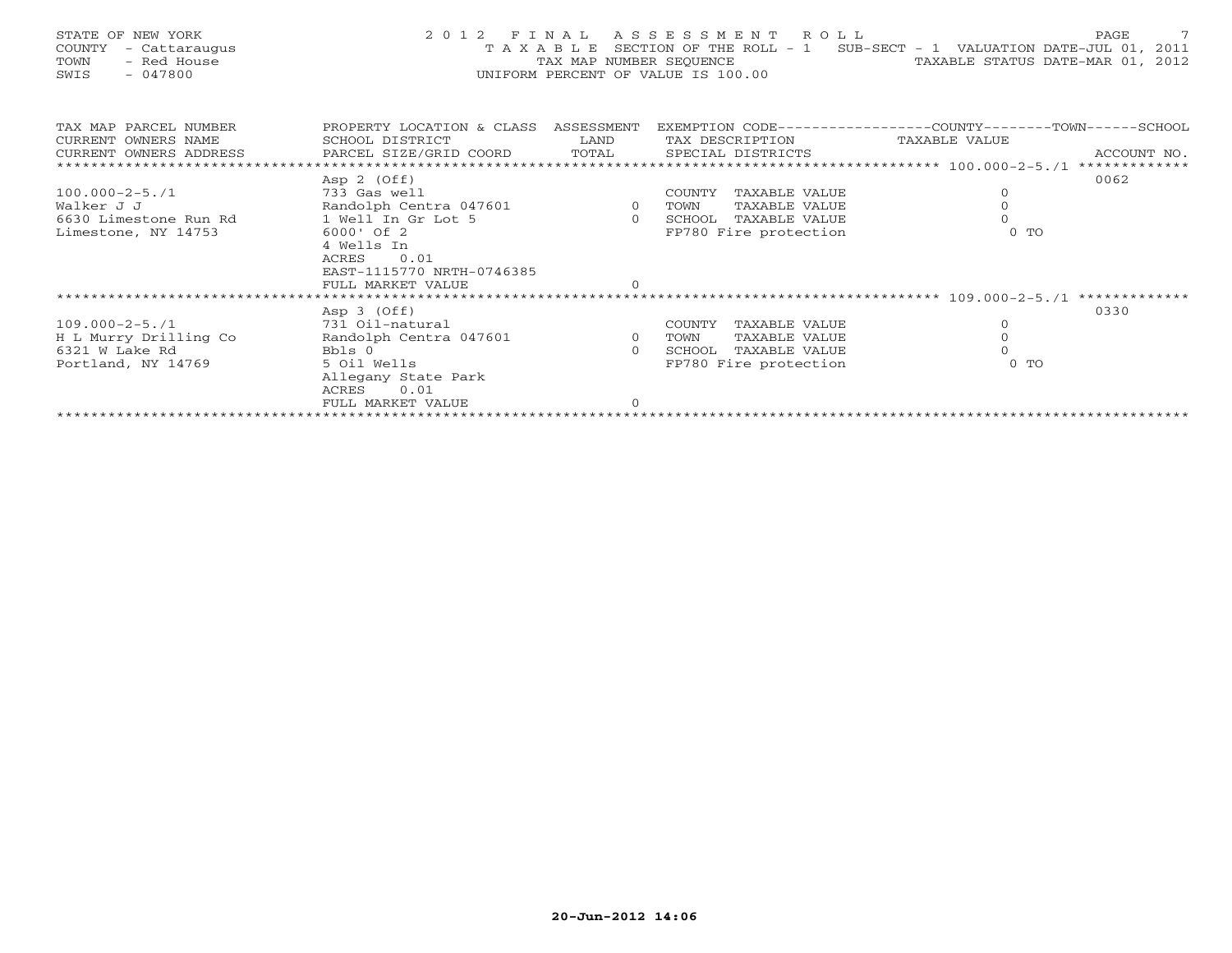|      | STATE OF NEW YORK    | 2012 FINAL ASSESSMENT ROLL |                                                                                |                                  |                        | <b>PAGE</b> | -8 |
|------|----------------------|----------------------------|--------------------------------------------------------------------------------|----------------------------------|------------------------|-------------|----|
|      | COUNTY - Cattaraugus |                            | T A X A B L E SECTION OF THE ROLL - 1 SUB-SECT - 1 VALUATION DATE-JUL 01, 2011 |                                  |                        |             |    |
| TOWN | - Red House          |                            |                                                                                | TAXABLE STATUS DATE-MAR 01, 2012 |                        |             |    |
| SWIS | - 047800             |                            |                                                                                |                                  | RPS150/V04/L015        |             |    |
|      |                      |                            | UNIFORM PERCENT OF VALUE IS 100.00                                             |                                  | CURRENT DATE 6/20/2012 |             |    |
|      |                      |                            |                                                                                |                                  |                        |             |    |

#### R O L L S U B S E C T I O N - 1 - T O T A L S

#### \*\*\* S P E C I A L D I S T R I C T S U M M A R Y \*\*\*

|      |                       | $\frac{1}{2}$<br><b>111</b> | ON          | √∪∖   | ำ⊌н'M<br>2 A.L |       |
|------|-----------------------|-----------------------------|-------------|-------|----------------|-------|
| CODE | $\cdots$<br>NAMH<br>. | ≀ס ∧ס<br>- - <del>- -</del> | <b>TVDE</b> | /ALUE | $\sqrt{ }$     | 'ALUE |
|      |                       |                             |             |       |                |       |

FP780 Fire protectio 2 TOTAL

### \*\*\* S C H O O L D I S T R I C T S U M M A R Y \*\*\*

| CODE   | DISTRICT NAME    | TOTAL<br>PARCELS | ASSESSED<br>LAND | ASSESSED<br>TOTAL | EXEMPT<br>AMOUNT | TOTAL<br>TAXABLE | STAR<br><b>AMOUNT</b> | STAR<br>TAXABLE |
|--------|------------------|------------------|------------------|-------------------|------------------|------------------|-----------------------|-----------------|
| 047601 | Randolph Central | ∠                |                  |                   |                  |                  |                       |                 |
|        | SUB-TOTAL        |                  |                  |                   |                  |                  |                       |                 |
|        | TOTAL            | ∠                |                  |                   |                  |                  |                       |                 |

## \*\*\* S Y S T E M C O D E S S U M M A R Y \*\*\*

#### NO SYSTEM EXEMPTIONS AT THIS LEVEL

#### \*\*\* E X E M P T I O N S U M M A R Y \*\*\*

#### NO EXEMPTIONS AT THIS LEVEL

| ROLL |                     | TOTAL   | 0.000000<br>- - - - - - - -<br>---- | ASSESSED | 'AXABLE | TAXABLE | TAXABLE | CDR<br>.⊿ ⊢<br>י ⊥ב∠ ⊥י |
|------|---------------------|---------|-------------------------------------|----------|---------|---------|---------|-------------------------|
| SEC  | <b>IPTION</b>       | PARCELS | LAND                                | TOTAL    | COUNTY  | TOWN    | SCHOOL  | PAXABLE                 |
|      | <sup>¬</sup> AXABLĿ |         |                                     |          |         |         |         |                         |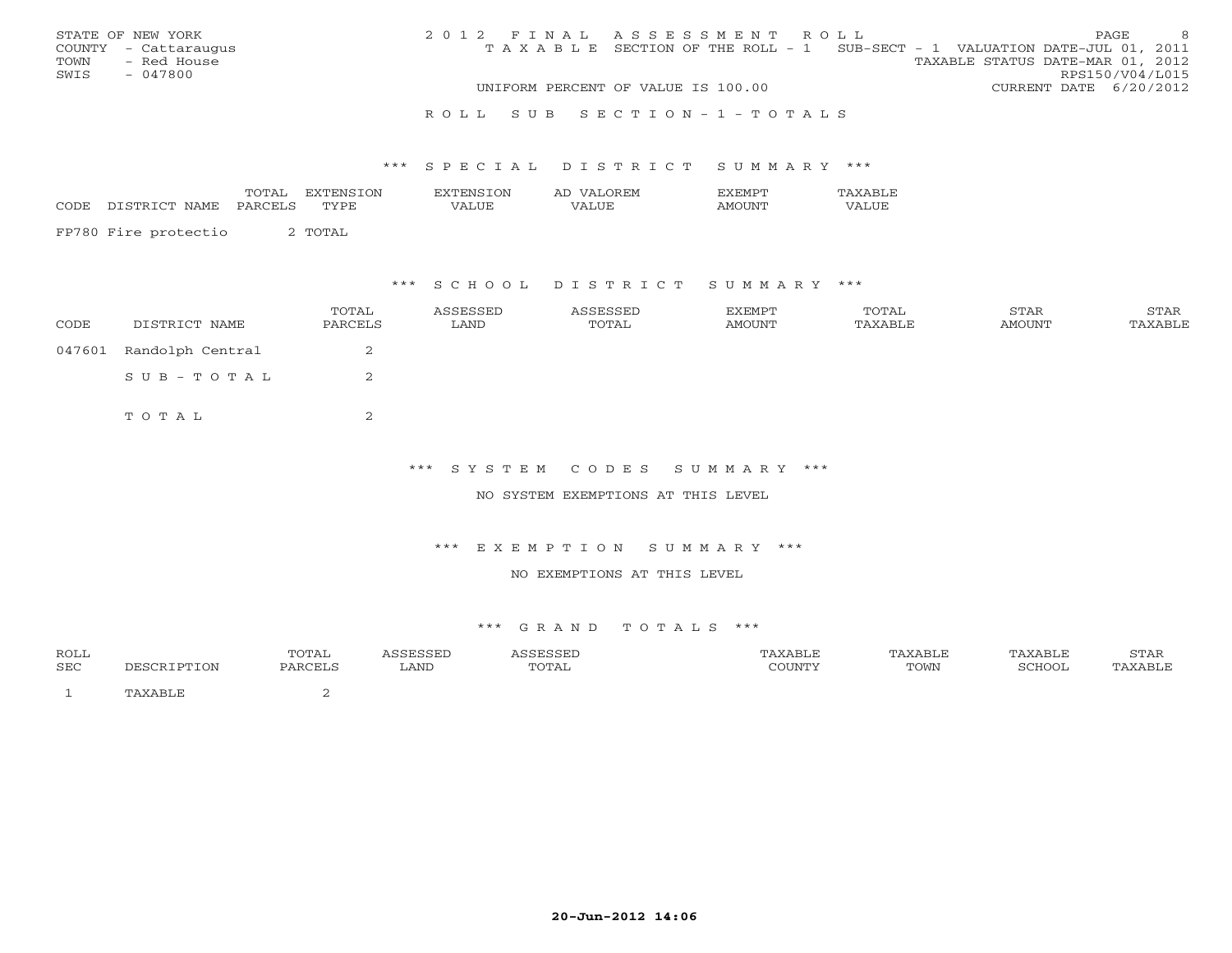|      | STATE OF NEW YORK    | 2012 FINAL ASSESSMENT ROLL |                                    |                                  | PAGE.           | $\alpha$ |
|------|----------------------|----------------------------|------------------------------------|----------------------------------|-----------------|----------|
|      | COUNTY - Cattaraugus |                            | TAXABLE SECTION OF THE ROLL - 1    | VALUATION DATE-JUL 01, 2011      |                 |          |
| TOWN | - Red House          |                            |                                    | TAXABLE STATUS DATE-MAR 01, 2012 |                 |          |
| SWIS | $-047800$            |                            | UNIFORM PERCENT OF VALUE IS 100.00 |                                  | RPS150/V04/L015 |          |
|      |                      |                            |                                    | CURRENT DATE 6/20/2012           |                 |          |
|      |                      |                            |                                    |                                  |                 |          |

#### R O L L S E C T I O N T O T A L S

#### \*\*\* S P E C I A L D I S T R I C T S U M M A R Y \*\*\*

| CODE DISTRICT NAME   | TOTAL<br>PARCELS | <b>FXTENSTON</b><br>TYPE | <b>EXTENSION</b><br>VALUE | AD VALOREM<br><b>VALUE</b> | <b>FXFMPT</b><br>AMOUNT | <b>TAXABLE</b><br>VALUE |
|----------------------|------------------|--------------------------|---------------------------|----------------------------|-------------------------|-------------------------|
| FP780 Fire protectio |                  | 18 ТОТАL                 |                           | 1016,200                   | 30,360                  | 985,840                 |

## \*\*\* S C H O O L D I S T R I C T S U M M A R Y \*\*\*

| CODE   | DISTRICT NAME    | TOTAL<br>PARCELS | ASSESSED<br>LAND | ASSESSED<br>TOTAL | <b>EXEMPT</b><br>AMOUNT | TOTAL<br>TAXABLE | STAR<br>AMOUNT | STAR<br>TAXABLE |
|--------|------------------|------------------|------------------|-------------------|-------------------------|------------------|----------------|-----------------|
| 047601 | Randolph Central | 18               | 432,800          | 1016,200          | 54,160                  | 962,040          | 333,160        | 628,880         |
|        | SUB-TOTAL        | 18               | 432,800          | 1016,200          | 54,160                  | 962,040          | 333,160        | 628,880         |
|        | TOTAL            | 18               | 432,800          | 1016,200          | 54,160                  | 962,040          | 333,160        | 628,880         |

## \*\*\* S Y S T E M C O D E S S U M M A R Y \*\*\*

#### NO SYSTEM EXEMPTIONS AT THIS LEVEL

#### \*\*\* E X E M P T I O N S U M M A R Y \*\*\*

| CODE  | DESCRIPTION | TOTAL<br>PARCELS | COUNTY | TOWN   | SCHOOL  |
|-------|-------------|------------------|--------|--------|---------|
| 25110 | RELIGIOUS   |                  | 30,360 | 30,360 | 30,360  |
| 41800 | AGED C/T/S  |                  | 23,800 | 23,800 | 23,800  |
| 41834 | SR STAR     |                  |        |        | 210,400 |
| 41854 | RES STAR    |                  |        |        | 122,760 |
|       | TOTAL       | 10               | 54,160 | 54,160 | 387,320 |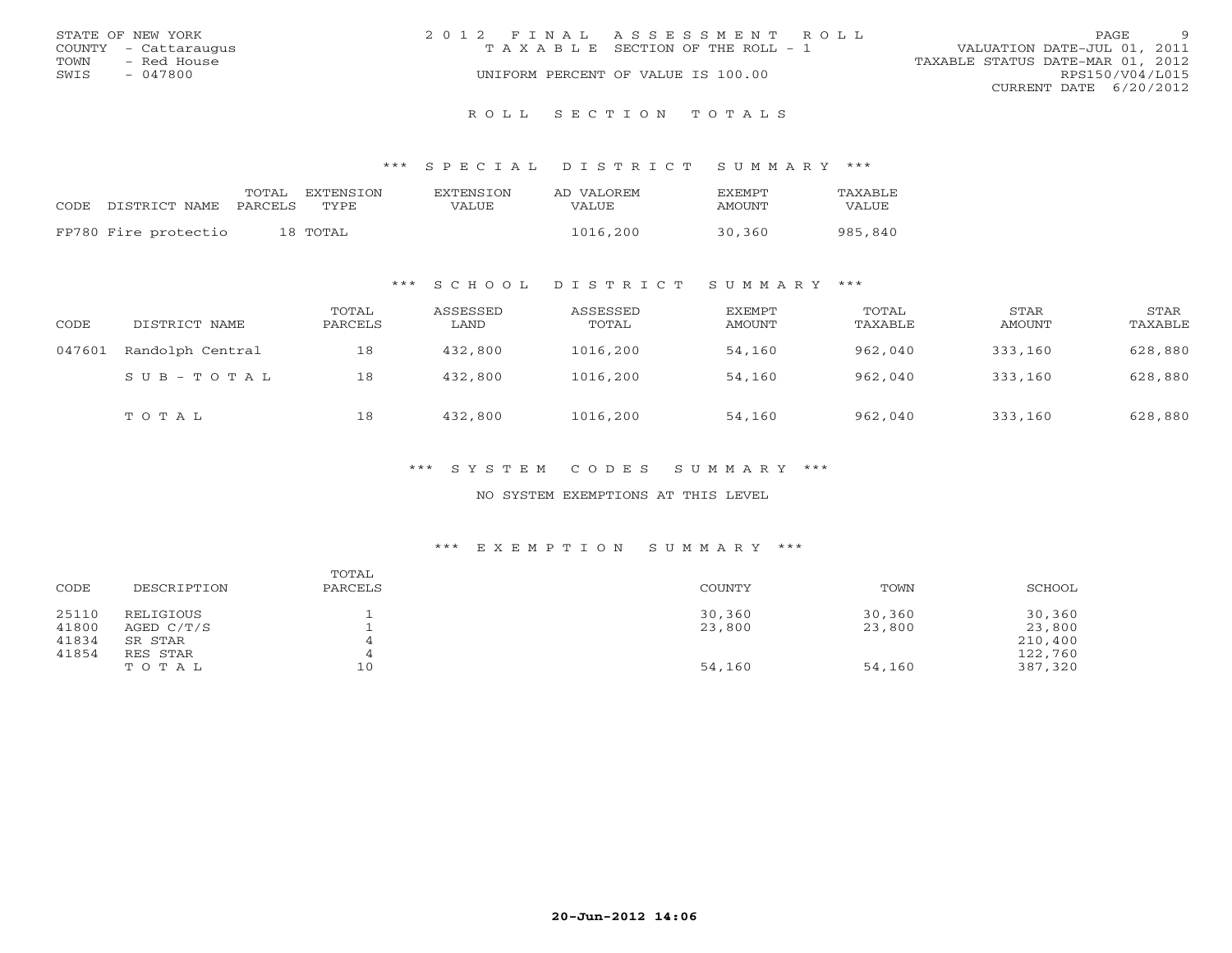|      | STATE OF NEW YORK    | 2012 FINAL ASSESSMENT ROLL            |  |                                  | PAGE            | 10 |
|------|----------------------|---------------------------------------|--|----------------------------------|-----------------|----|
|      | COUNTY - Cattaraugus | T A X A B L E SECTION OF THE ROLL - 1 |  | VALUATION DATE-JUL 01, 2011      |                 |    |
| TOWN | - Red House          |                                       |  | TAXABLE STATUS DATE-MAR 01, 2012 |                 |    |
| SWIS | - 047800             | UNIFORM PERCENT OF VALUE IS 100.00    |  |                                  | RPS150/V04/L015 |    |
|      |                      |                                       |  | CURRENT DATE $6/20/2012$         |                 |    |
|      |                      | ROLL SECTION TOTALS                   |  |                                  |                 |    |

| ROLL |             | TOTAL   | <i><b>ASSESSED</b></i> | <b><i>ASSESSED</i></b> | TAXABLE | TAXABLE | TAXABLE | STAR    |
|------|-------------|---------|------------------------|------------------------|---------|---------|---------|---------|
| SEC  | PESCRIPTION | PARCELS | LAND                   | TOTAL                  | COUNTY  | TOWN    | SCHOOL  | TAXABLE |
|      | TAXABLE     | 18      | 800<br>イマつ             | 1016,200               | 962,040 | 962,040 | 962,040 | 628,880 |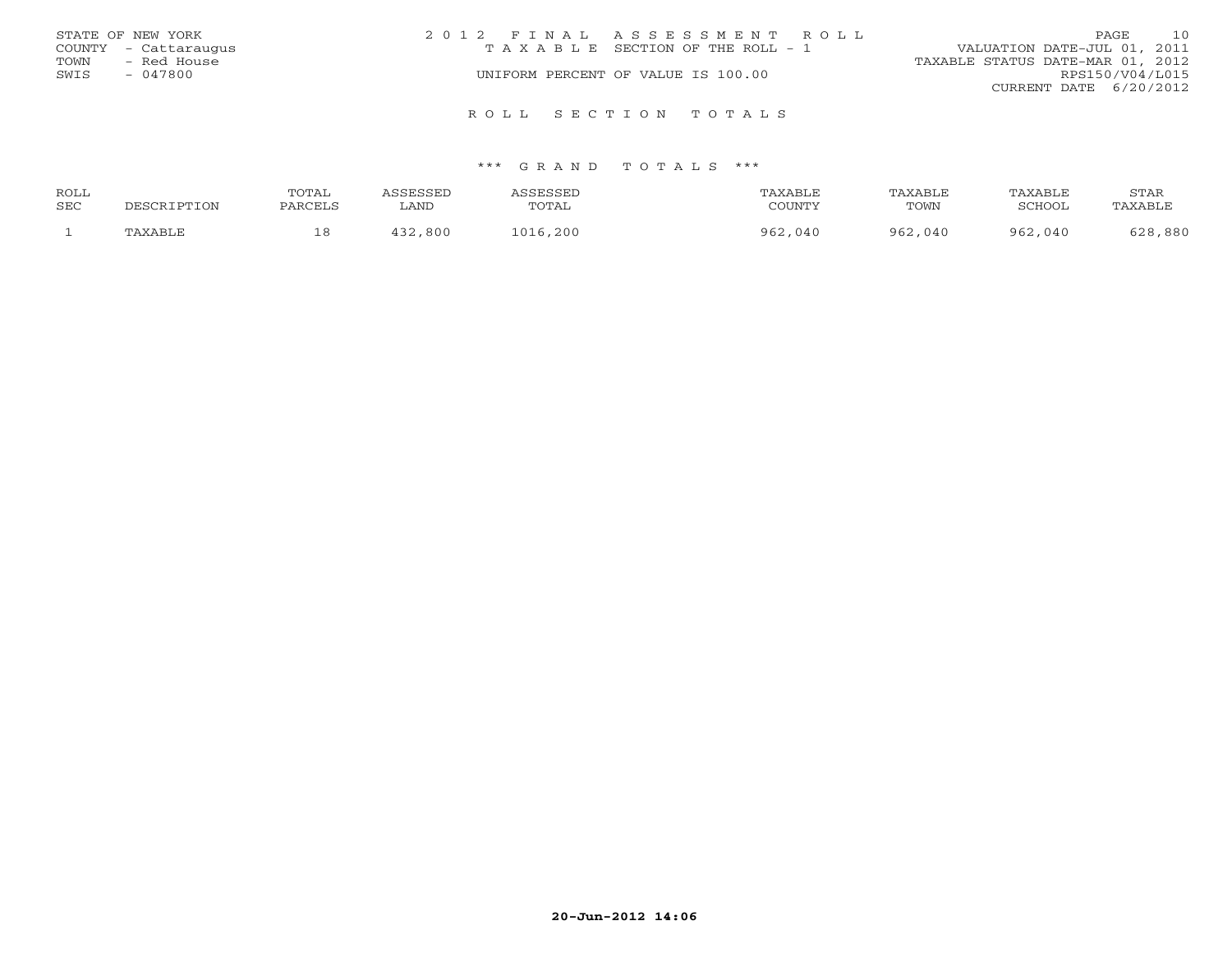## STATE OF NEW YORK 2 0 1 2 F I N A L A S S E S S M E N T R O L L PAGE 11 COUNTY - Cattaraugus STATE OWNED LAND SECTION OF THE ROLL - 3 VALUATION DATE-JUL 01, 2011 TOWN - Red House TAX MAP NUMBER SEQUENCE TAXABLE STATUS DATE-MAR 01, 2012 SWIS - 047800 UNIFORM PERCENT OF VALUE IS 100.00UNIFORM PERCENT OF VALUE IS 100.00

| TAX MAP PARCEL NUMBER<br>CURRENT OWNERS NAME<br>CURRENT OWNERS ADDRESS | PROPERTY LOCATION & CLASS ASSESSMENT<br>SCHOOL DISTRICT<br>PARCEL SIZE/GRID COORD | LAND<br>TOTAL | TAX DESCRIPTION TAXABLE VALUE<br>SPECIAL DISTRICTS | EXEMPTION CODE-----------------COUNTY-------TOWN------SCHOOL<br>ACCOUNT NO. |
|------------------------------------------------------------------------|-----------------------------------------------------------------------------------|---------------|----------------------------------------------------|-----------------------------------------------------------------------------|
|                                                                        |                                                                                   |               |                                                    |                                                                             |
|                                                                        | 2095 Bay State Rd                                                                 |               |                                                    | 0811001                                                                     |
| $90.001 - 1 - 7.1$                                                     | 210 1 Family Res                                                                  |               | COUNTY TAXABLE VALUE                               | 6,200                                                                       |
| State of New York                                                      | Randolph Centra 047601                                                            | 6,200         | TAXABLE VALUE<br>TOWN                              | 6,200                                                                       |
| Attn: County Treasurer                                                 | 32 02 07                                                                          | 6,200         | SCHOOL TAXABLE VALUE                               | 6,200                                                                       |
| Cattaraugus County                                                     | Allegany State Park                                                               |               | FP780 Fire protection                              | 6,200 TO                                                                    |
| 303 Court St                                                           | Acquisition # 11482                                                               |               |                                                    |                                                                             |
| Little Valley, NY 14755                                                | ACRES<br>1.15                                                                     |               |                                                    |                                                                             |
|                                                                        | EAST-1088263 NRTH-0761375                                                         |               |                                                    |                                                                             |
|                                                                        | DEED BOOK 1030 PG-5002                                                            |               |                                                    |                                                                             |
|                                                                        | FULL MARKET VALUE                                                                 | 6,200         |                                                    |                                                                             |
|                                                                        |                                                                                   |               |                                                    |                                                                             |
|                                                                        | Beck Rd (Off)                                                                     |               |                                                    | 2077001                                                                     |
| $90.001 - 1 - 12$                                                      | 932 Forest s532b                                                                  |               | COUNTY TAXABLE VALUE                               | 400                                                                         |
| State Of New York                                                      | Randolph Centra 047601                                                            | 400           | TOWN<br>TAXABLE VALUE                              | 400                                                                         |
| Attn: C/O County Treasurer                                             | 30 02 07                                                                          | 400           | SCHOOL TAXABLE VALUE                               | 400                                                                         |
| Cattaraugus County                                                     | FRNT 100.00 DPTH 270.00                                                           |               | FP780 Fire protection                              | 400 TO                                                                      |
| 303 Court St                                                           | BANK<br>D.                                                                        |               |                                                    |                                                                             |
| Little Valley, NY 14755                                                | EAST-1090515 NRTH-0761372                                                         |               |                                                    |                                                                             |
|                                                                        | DEED BOOK 00960 PG-00471                                                          |               |                                                    |                                                                             |
|                                                                        | FULL MARKET VALUE                                                                 | 400           |                                                    |                                                                             |
|                                                                        |                                                                                   |               |                                                    |                                                                             |
|                                                                        | 2132 Bay State Rd                                                                 |               |                                                    | 2109101                                                                     |
| $90.001 - 1 - 35$                                                      | 210 1 Family Res                                                                  |               | COUNTY TAXABLE VALUE                               | 3,700                                                                       |
| State of New York                                                      | Randolph Centra 047601                                                            | 3,700         | TOWN<br>TAXABLE VALUE                              | 3,700                                                                       |
| Attn: County Treasurer                                                 | 32 02 07                                                                          | 3,700         | SCHOOL TAXABLE VALUE<br>FP780 Fire protection      | 3,700                                                                       |
| Cattaraugus County                                                     | ACRES<br>1.47                                                                     |               |                                                    | 3,700 TO                                                                    |
| 303 Court St                                                           | EAST-1088666 NRTH-0762218                                                         |               |                                                    |                                                                             |
| Little Valley, NY 14755                                                | DEED BOOK 00978 PG-00269                                                          |               |                                                    |                                                                             |
|                                                                        | FULL MARKET VALUE                                                                 | 3,700         |                                                    |                                                                             |
|                                                                        |                                                                                   |               |                                                    |                                                                             |
|                                                                        | 2144 Bay State Rd                                                                 |               |                                                    | 2109201                                                                     |
| $90.001 - 1 - 36$<br>State of New York                                 | 210 1 Family Res<br>Randolph Centra 047601                                        | 2,200         | COUNTY TAXABLE VALUE<br>TOWN                       | 2,200<br>2,200                                                              |
|                                                                        |                                                                                   |               | TAXABLE VALUE                                      |                                                                             |
| Attn: County Treasurer<br>303 Court St                                 | 32 02 07<br>FRNT 160.00 DPTH 243.00                                               | 2,200         | SCHOOL TAXABLE VALUE<br>FP780 Fire protection      | 2,200<br>2,200 TO                                                           |
|                                                                        | <b>BANK</b>                                                                       |               |                                                    |                                                                             |
| Little Valley, NY 14755                                                | D<br>EAST-1088679 NRTH-0762461                                                    |               |                                                    |                                                                             |
|                                                                        | DEED BOOK 00989 PG-01072                                                          |               |                                                    |                                                                             |
|                                                                        | FULL MARKET VALUE                                                                 | 2,200         |                                                    |                                                                             |
|                                                                        |                                                                                   |               |                                                    |                                                                             |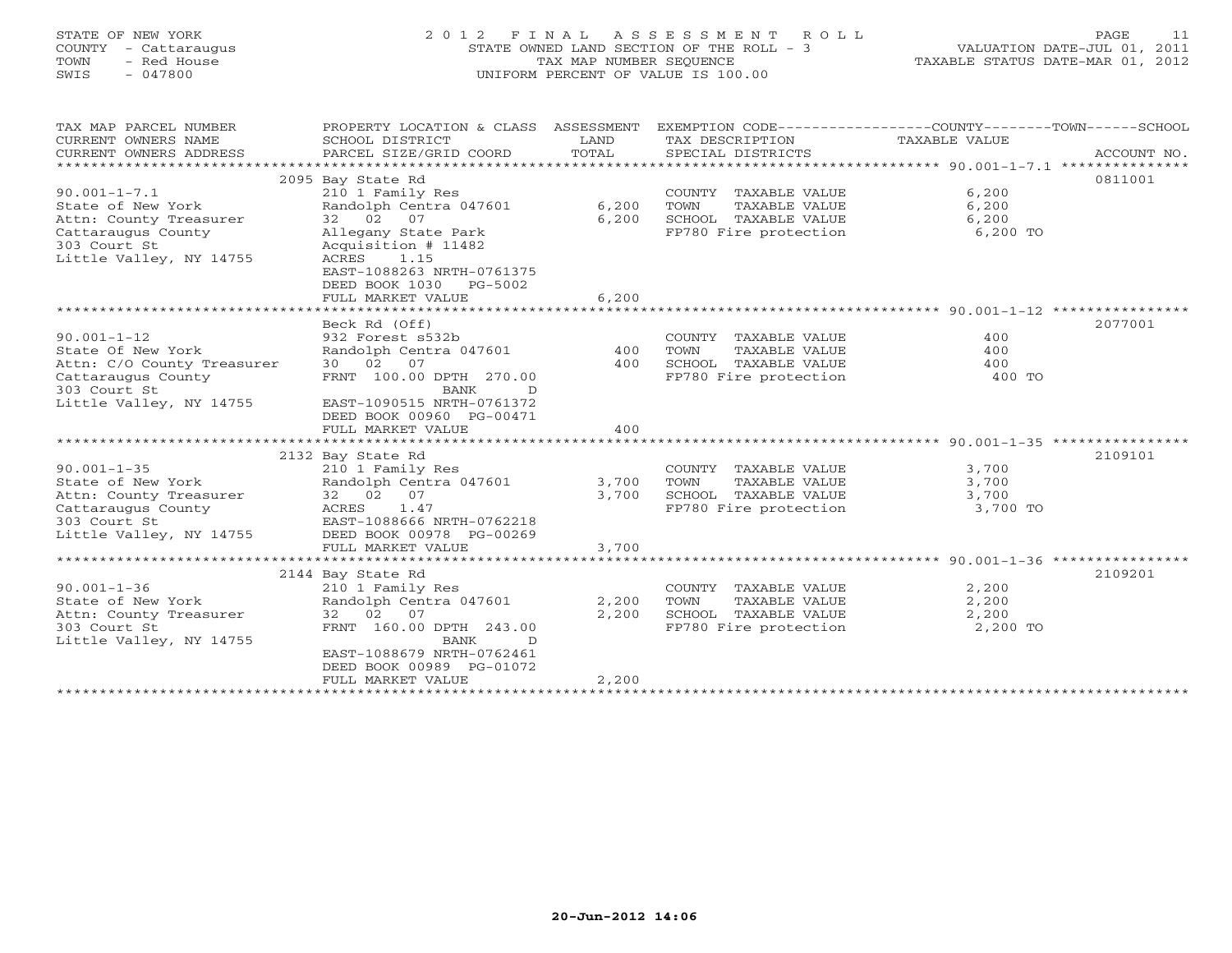| STATE OF NEW YORK    | 2012 FINAL ASSESSMENT ROLL               | 12<br>PAGE                       |
|----------------------|------------------------------------------|----------------------------------|
| COUNTY - Cattaraugus | STATE OWNED LAND SECTION OF THE ROLL - 3 | VALUATION DATE-JUL 01, 2011      |
| TOWN<br>- Red House  |                                          | TAXABLE STATUS DATE-MAR 01, 2012 |
| SWTS<br>- 047800     |                                          | RPS150/V04/L015                  |
|                      | UNIFORM PERCENT OF VALUE IS 100.00       | CURRENT DATE 6/20/2012           |
|                      | ROLL SUB SECTION- - TOTALS               |                                  |

#### \*\*\* S P E C I A L D I S T R I C T S U M M A R Y \*\*\*

| CODE DISTRICT NAME   | TOTAL<br>EXTENSTON<br>PARCELS<br>TYPE | EXTENSION<br>VALUE | AD VALOREM<br>VALUE. | <b>FXFMPT</b><br>AMOUNT | TAXABLE<br>VALUE. |
|----------------------|---------------------------------------|--------------------|----------------------|-------------------------|-------------------|
| FP780 Fire protectio | 4 TOTAL                               |                    | 12,500               |                         | 12,500            |

## \*\*\* S C H O O L D I S T R I C T S U M M A R Y \*\*\*

| CODE   | DISTRICT NAME    | TOTAL<br>PARCELS | ASSESSED<br>LAND | ASSESSED<br>TOTAL | EXEMPT<br>AMOUNT | TOTAL<br>TAXABLE | STAR<br>AMOUNT | STAR<br>TAXABLE |
|--------|------------------|------------------|------------------|-------------------|------------------|------------------|----------------|-----------------|
| 047601 | Randolph Central | 4                | 12,500           | 12,500            |                  | 12,500           |                | 12,500          |
|        | SUB-TOTAL        |                  | 12,500           | 12,500            |                  | 12,500           |                | 12,500          |
|        | TOTAL            | 4                | 12,500           | 12,500            |                  | 12,500           |                | 12,500          |

## \*\*\* S Y S T E M C O D E S S U M M A R Y \*\*\*

#### NO SYSTEM EXEMPTIONS AT THIS LEVEL

#### \*\*\* E X E M P T I O N S U M M A R Y \*\*\*

#### NO EXEMPTIONS AT THIS LEVEL

| <b>ROLL</b><br><b>SEC</b> |                                                  | TOTAL<br>PARCELS | <b>CORCORD</b><br>∟AND | TOTAL  | TAXABLE<br>$\gamma$ $\cap$ tairi $\nu$ | TAXABLE<br>TOWN | TAXABLE<br>SCHOOL | STAR<br>TAXABLE |
|---------------------------|--------------------------------------------------|------------------|------------------------|--------|----------------------------------------|-----------------|-------------------|-----------------|
|                           | . OWNED LAND<br>$C$ m $\lambda$ m $\overline{D}$ |                  | 12,500                 | 12,500 | ,500                                   | 500             | ,500              | ,500            |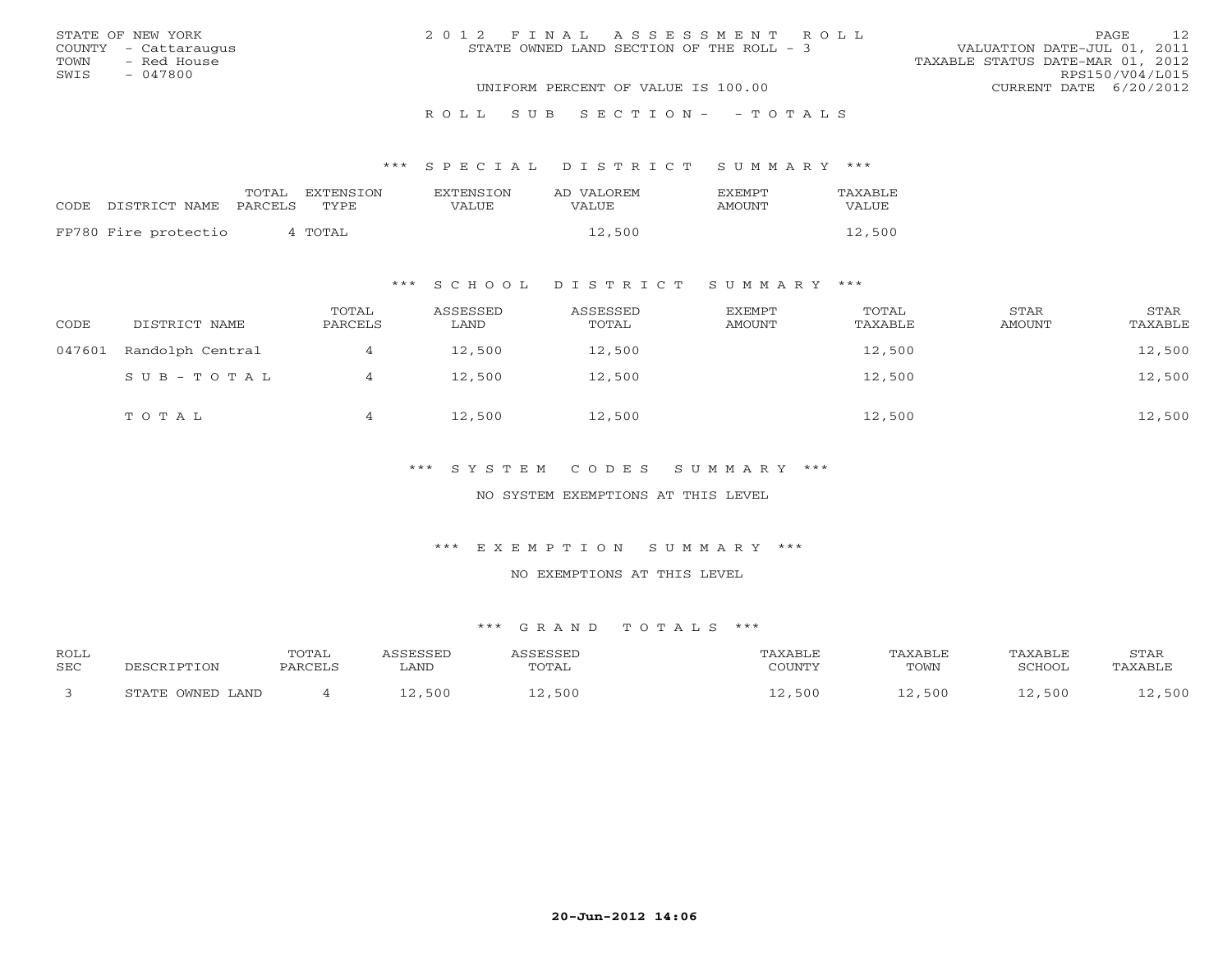| STATE OF NEW YORK<br>COUNTY - Cattaraugus<br>TOWN<br>- Red House<br>SWIS<br>$-047800$ | 2 0 1 2<br>ROLL SUB-SECT - C- SECTION 532-C RPTL ALLEGANY STATE PARK              | FINAL<br>TAX MAP NUMBER SEQUENCE | A S S E S S M E N T<br>R O L L<br>UNIFORM PERCENT OF VALUE IS 100.00 | STATE OWNED LAND SECTION OF THE ROLL - 3 SUB-SECT - C VALUATION DATE-JUL 01, 2011<br>TAXABLE STATUS DATE-MAR 01, 2012 | PAGE<br>13  |
|---------------------------------------------------------------------------------------|-----------------------------------------------------------------------------------|----------------------------------|----------------------------------------------------------------------|-----------------------------------------------------------------------------------------------------------------------|-------------|
| TAX MAP PARCEL NUMBER<br>CURRENT OWNERS NAME<br>CURRENT OWNERS ADDRESS                | PROPERTY LOCATION & CLASS ASSESSMENT<br>SCHOOL DISTRICT<br>PARCEL SIZE/GRID COORD | LAND<br>TOTAL                    | TAX DESCRIPTION<br>SPECIAL DISTRICTS                                 | EXEMPTION CODE-----------------COUNTY-------TOWN------SCHOOL<br>TAXABLE VALUE                                         | ACCOUNT NO. |
| ***********************                                                               | *************************                                                         |                                  |                                                                      |                                                                                                                       |             |
| $81.000 - 2 - 1$                                                                      | 274 Co Rd 43 (Off)<br>932 Forest s532b                                            |                                  | COUNTY TAXABLE VALUE                                                 | 225,100                                                                                                               | 2010011     |
| State Of New York                                                                     | Randolph Centra 047601                                                            | 31,725                           | TOWN<br>TAXABLE VALUE                                                | 225,100                                                                                                               |             |
| Attn: County Treasurer                                                                | 26 02<br>07                                                                       | 225,100                          | SCHOOL TAXABLE VALUE                                                 | 225,100                                                                                                               |             |
| Cattaraugus County                                                                    | Allegany St Park                                                                  |                                  | FP780 Fire protection                                                | 225,100 TO                                                                                                            |             |
| 303 Court St                                                                          | ACRES 135.00 BANK<br>D                                                            |                                  |                                                                      |                                                                                                                       |             |
| Little Valley, NY 14755                                                               | EAST-1101754 NRTH-0774043<br>FULL MARKET VALUE                                    | 225,100                          |                                                                      |                                                                                                                       |             |
|                                                                                       |                                                                                   |                                  |                                                                      |                                                                                                                       |             |
|                                                                                       | 272 Co Rd 43                                                                      |                                  |                                                                      |                                                                                                                       | 2000011     |
| $81.000 - 2 - 2$                                                                      | 932 Forest s532b                                                                  |                                  | COUNTY TAXABLE VALUE                                                 | 30,400                                                                                                                |             |
| State Of New York                                                                     | Randolph Centra 047601                                                            | 4,675                            | TOWN<br>TAXABLE VALUE                                                | 30,400                                                                                                                |             |
| Attn: County Treasurer<br>Cattaraugus County                                          | 07<br>25 02<br>Allegany St Park                                                   | 30,400                           | SCHOOL TAXABLE VALUE<br>FP780 Fire protection                        | 30,400<br>30,400 TO                                                                                                   |             |
| 303 Court St                                                                          | ACRES 13.00 BANK<br>D                                                             |                                  |                                                                      |                                                                                                                       |             |
| Little Valley, NY 14755                                                               | EAST-1098551 NRTH-0769588                                                         |                                  |                                                                      |                                                                                                                       |             |
|                                                                                       | FULL MARKET VALUE                                                                 | 30,400                           |                                                                      |                                                                                                                       |             |
|                                                                                       |                                                                                   |                                  |                                                                      | *********** 81.000-2-2./2 ***********                                                                                 |             |
| $81.000 - 2 - 2.72$                                                                   | 283 Co Rd 43<br>932 Forest s532b                                                  |                                  | COUNTY TAXABLE VALUE                                                 | 3,200                                                                                                                 | 2040001     |
| State Of New York                                                                     | Randolph Centra 047601                                                            | 2,965                            | TOWN<br>TAXABLE VALUE                                                | 3,200                                                                                                                 |             |
| Attn: County Treasurer                                                                | 29/31 02 07                                                                       | 3,200                            | SCHOOL TAXABLE VALUE                                                 | 3,200                                                                                                                 |             |
| Cattaraugus County                                                                    | Allegany St Park                                                                  |                                  | FP780 Fire protection                                                | 3,200 TO                                                                                                              |             |
| 303 Court St                                                                          | Prop 34D                                                                          |                                  |                                                                      |                                                                                                                       |             |
| Little Valley, NY 14755                                                               | ACRES 10.17 BANK<br>D<br>EAST-1100190 NRTH-0770175                                |                                  |                                                                      |                                                                                                                       |             |
|                                                                                       | FULL MARKET VALUE                                                                 | 3,200                            |                                                                      |                                                                                                                       |             |
|                                                                                       |                                                                                   |                                  |                                                                      | ** 82.000-2-1 ***                                                                                                     |             |
|                                                                                       | 252 S Mountain Rd (Off)                                                           |                                  |                                                                      |                                                                                                                       | 1930001     |
| $82.000 - 2 - 1$                                                                      | 932 Forest s532b                                                                  |                                  | COUNTY TAXABLE VALUE                                                 | 655,100                                                                                                               |             |
| State Of New York                                                                     | Randolph Centra 047601<br>20  02  07                                              | 85,110                           | TOWN<br>TAXABLE VALUE                                                | 655,100                                                                                                               |             |
| Attn: County Treasurer<br>Cattaraugus County                                          | Allegany St Park                                                                  | 655,100                          | SCHOOL TAXABLE VALUE<br>FP780 Fire protection                        | 655,100<br>655,100 TO                                                                                                 |             |
| 303 Court St                                                                          | ACRES 357.00 BANK<br>D                                                            |                                  |                                                                      |                                                                                                                       |             |
| Little Valley, NY 14755                                                               | EAST-1104321 NRTH-0774116                                                         |                                  |                                                                      |                                                                                                                       |             |
|                                                                                       | FULL MARKET VALUE                                                                 | 655,100                          |                                                                      |                                                                                                                       |             |
|                                                                                       | 241 S Mountain Rd                                                                 |                                  |                                                                      |                                                                                                                       | 1820001     |
| $82.000 - 2 - 2$                                                                      | 932 Forest s532b                                                                  |                                  | COUNTY TAXABLE VALUE                                                 | 559,100                                                                                                               |             |
| State Of New York                                                                     | Randolph Centra 047601                                                            | 101,095                          | TOWN<br>TAXABLE VALUE                                                | 559,100                                                                                                               |             |
| Attn: County Treasurer                                                                | 14 02<br>07                                                                       | 559,100                          | SCHOOL TAXABLE VALUE                                                 | 559,100                                                                                                               |             |
| Cattaraugus County                                                                    | Allegany St Park                                                                  |                                  | FP780 Fire protection                                                | 559,100 TO                                                                                                            |             |
| 303 Court St                                                                          | Prop 12                                                                           |                                  |                                                                      |                                                                                                                       |             |
| Little Valley, NY 14755                                                               | ACRES 232.00 BANK<br>D<br>EAST-1108014 NRTH-0774112                               |                                  |                                                                      |                                                                                                                       |             |
|                                                                                       | FULL MARKET VALUE                                                                 | 559,100                          |                                                                      |                                                                                                                       |             |
|                                                                                       | * * * * * * * * * * * * * * * * * * *                                             | ***********                      |                                                                      |                                                                                                                       |             |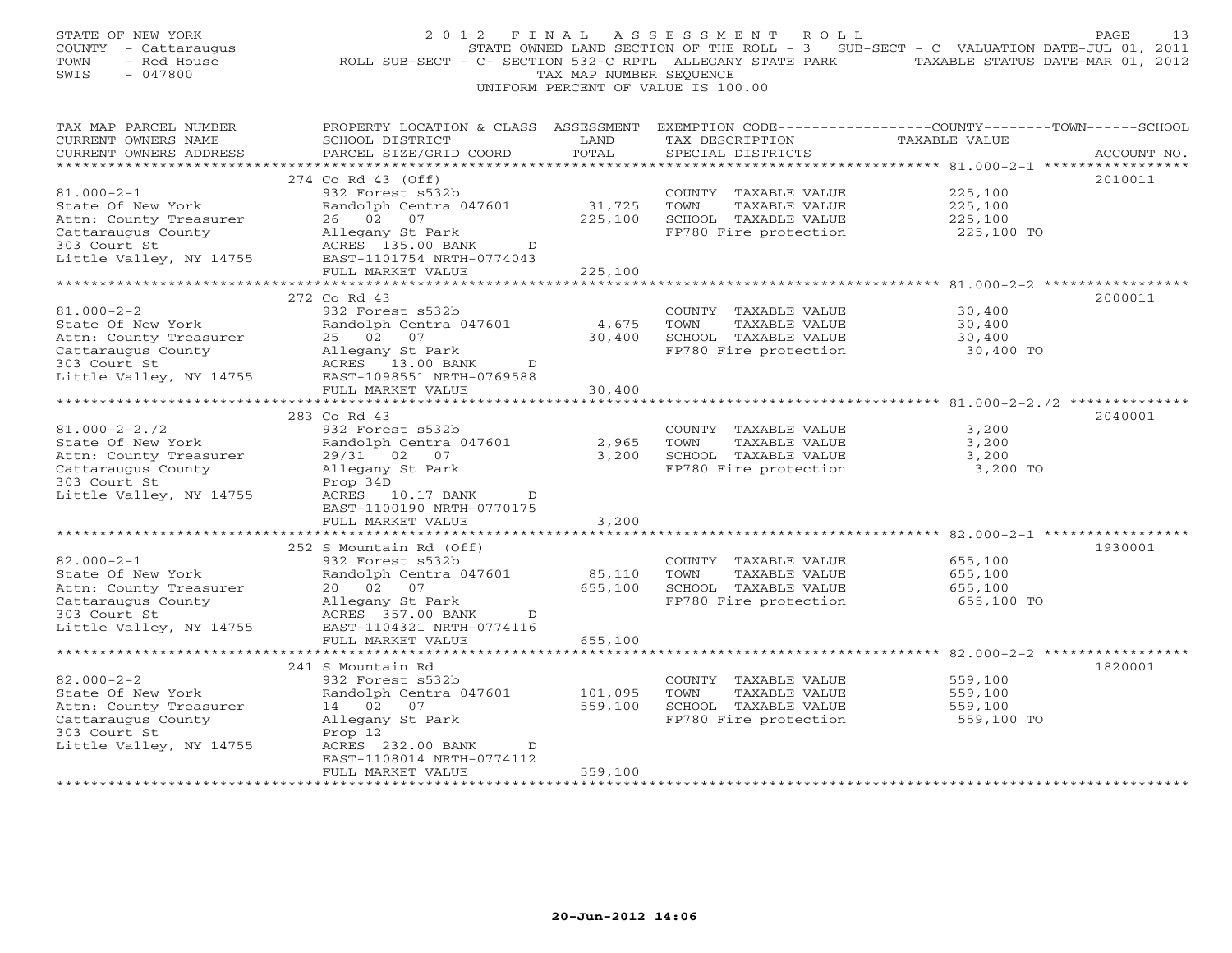| STATE OF NEW YORK<br>COUNTY - Cattaraugus<br>- Red House<br>TOWN<br>SWIS<br>$-047800$                                               | 2 0 1 2<br>ROLL SUB-SECT - C- SECTION 532-C RPTL ALLEGANY STATE PARK                                                                                                                      | FINAL<br>TAX MAP NUMBER SEQUENCE           | ASSESSMENT<br>R O L L<br>UNIFORM PERCENT OF VALUE IS 100.00                                    | STATE OWNED LAND SECTION OF THE ROLL - 3 SUB-SECT - C VALUATION DATE-JUL 01, 2011<br>TAXABLE STATUS DATE-MAR 01, 2012   | PAGE<br>-14 |
|-------------------------------------------------------------------------------------------------------------------------------------|-------------------------------------------------------------------------------------------------------------------------------------------------------------------------------------------|--------------------------------------------|------------------------------------------------------------------------------------------------|-------------------------------------------------------------------------------------------------------------------------|-------------|
| TAX MAP PARCEL NUMBER<br>CURRENT OWNERS NAME<br>CURRENT OWNERS ADDRESS<br>**********************                                    | PROPERTY LOCATION & CLASS ASSESSMENT<br>SCHOOL DISTRICT<br>PARCEL SIZE/GRID COORD<br>************************                                                                             | LAND<br>TOTAL<br>*********                 | TAX DESCRIPTION<br>SPECIAL DISTRICTS                                                           | EXEMPTION CODE-----------------COUNTY-------TOWN------SCHOOL<br>TAXABLE VALUE<br>********* 82.000-2-2./2 ************** | ACCOUNT NO. |
| $82.000 - 2 - 2.72$<br>State Of New York<br>Attn: County Treasurer<br>Cattaraugus County<br>303 Court St<br>Little Valley, NY 14755 | 242 S Mountain Rd<br>932 Forest s532b<br>Randolph Centra 047601<br>14 02<br>07<br>Allegany St Park<br>Prop 84<br>ACRES 100.00 BANK<br>D<br>EAST-1108360 NRTH-0774035<br>FULL MARKET VALUE | 193,800<br>252,900<br>252,900              | COUNTY TAXABLE VALUE<br>TOWN<br>TAXABLE VALUE<br>SCHOOL TAXABLE VALUE<br>FP780 Fire protection | 252,900<br>252,900<br>252,900<br>252,900 TO                                                                             | 1830001     |
| $82.000 - 2 - 3$<br>State Of New York<br>Attn: County Treasurer<br>Cattaraugus County<br>303 Court St<br>Little Valley, NY 14755    | 230 S Mountain Rd<br>932 Forest s532b<br>Randolph Centra 047601<br>09 02<br>07<br>Allegany St Park<br>Prop 50<br>ACRES 47.60 BANK<br>D                                                    | 29,628<br>61,100                           | COUNTY TAXABLE VALUE<br>TOWN<br>TAXABLE VALUE<br>SCHOOL TAXABLE VALUE<br>FP780 Fire protection | $82.000 - 2 - 3$ **<br>61,100<br>61,100<br>61,100<br>61,100 TO                                                          | 1710001     |
| *******************<br>$82.000 - 2 - 3.72$<br>State Of New York<br>Attn: County Treasurer<br>Cattaraugus County<br>303 Court St     | EAST-1111706 NRTH-0774064<br>FULL MARKET VALUE<br>231 S Mountain Rd<br>932 Forest s532b<br>Randolph Centra 047601<br>09 02 07<br>Allegany St Park<br>Prop 49                              | 61,100<br>************<br>41,773<br>78,200 | COUNTY TAXABLE VALUE<br>TOWN<br>TAXABLE VALUE<br>SCHOOL TAXABLE VALUE<br>FP780 Fire protection | 78,200<br>78,200<br>78,200<br>78,200 TO                                                                                 | 1720001     |
| Little Valley, NY 14755                                                                                                             | ACRES 65.27 BANK<br>D<br>EAST-1111860 NRTH-0774035<br>FULL MARKET VALUE<br>232 S Mountain Rd                                                                                              | 78,200                                     |                                                                                                |                                                                                                                         | 1730001     |
| $82.000 - 2 - 3.73$<br>State Of New York<br>Attn: County Treasurer<br>Cattaraugus County<br>303 Court St<br>Little Valley, NY 14755 | 932 Forest s532b<br>Randolph Centra 047601<br>09 02<br>07<br>Allegany St Park<br>Prop 142<br>ACRES 39.52 BANK<br>D<br>EAST-1111860 NRTH-0774035                                           | 22,931<br>44,900                           | COUNTY TAXABLE VALUE<br>TOWN<br>TAXABLE VALUE<br>SCHOOL TAXABLE VALUE<br>FP780 Fire protection | 44,900<br>44,900<br>44,900<br>44,900 TO                                                                                 |             |
|                                                                                                                                     | FULL MARKET VALUE                                                                                                                                                                         | 44,900                                     |                                                                                                |                                                                                                                         |             |
| $82.000 - 2 - 3.74$<br>State Of New York<br>Attn: County Treasurer<br>Cattaraugus County<br>303 Court St<br>Little Valley, NY 14755 | 233 S Mountain Rd<br>932 Forest s532b<br>Randolph Centra 047601<br>09 02<br>07<br>Allegany St Park<br>Prop 121<br>ACRES 160.00 BANK<br>D<br>EAST-1111860 NRTH-0774035                     | 95,110<br>195,400                          | COUNTY TAXABLE VALUE<br>TOWN<br>TAXABLE VALUE<br>SCHOOL TAXABLE VALUE<br>FP780 Fire protection | 195,400<br>195,400<br>195,400<br>195,400 TO                                                                             | 1740001     |
|                                                                                                                                     | FULL MARKET VALUE<br>.                                                                                                                                                                    | 195,400                                    |                                                                                                |                                                                                                                         |             |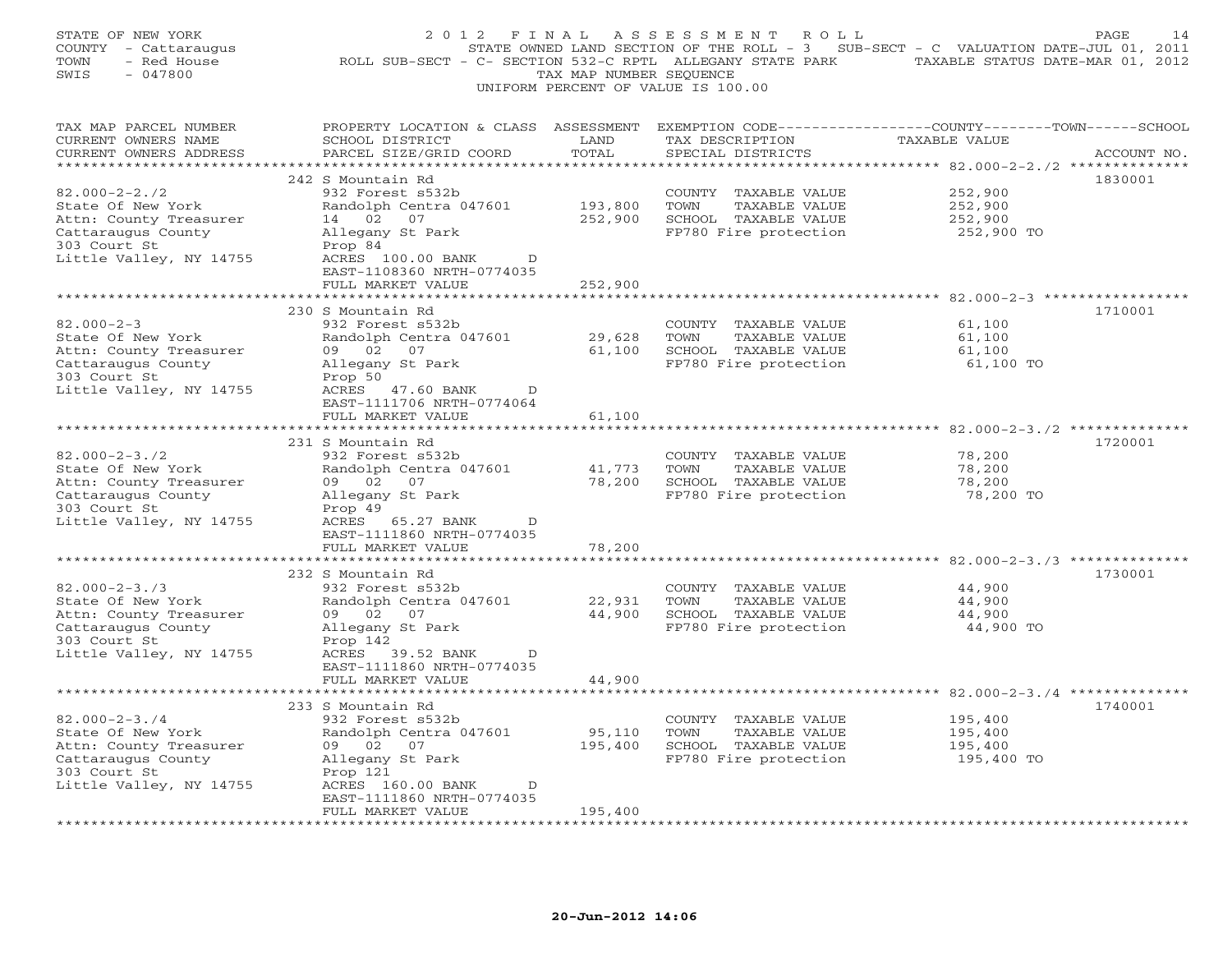| STATE OF NEW YORK<br>COUNTY - Cattaraugus<br>- Red House<br>TOWN<br>SWIS<br>$-047800$                                               | 2012 FINAL<br>ROLL SUB-SECT - C- SECTION 532-C RPTL ALLEGANY STATE PARK                                                                                                                   | TAX MAP NUMBER SEQUENCE       | ASSESSMENT<br>R O L L<br>UNIFORM PERCENT OF VALUE IS 100.00                                    | STATE OWNED LAND SECTION OF THE ROLL - 3 SUB-SECT - C VALUATION DATE-JUL 01, 2011<br>TAXABLE STATUS DATE-MAR 01, 2012 | PAGE<br>15  |
|-------------------------------------------------------------------------------------------------------------------------------------|-------------------------------------------------------------------------------------------------------------------------------------------------------------------------------------------|-------------------------------|------------------------------------------------------------------------------------------------|-----------------------------------------------------------------------------------------------------------------------|-------------|
| TAX MAP PARCEL NUMBER<br>CURRENT OWNERS NAME<br>CURRENT OWNERS ADDRESS<br>**********************                                    | PROPERTY LOCATION & CLASS ASSESSMENT<br>SCHOOL DISTRICT<br>PARCEL SIZE/GRID COORD<br>***************************                                                                          | LAND<br>TOTAL<br>*********    | TAX DESCRIPTION<br>SPECIAL DISTRICTS                                                           | EXEMPTION CODE-----------------COUNTY-------TOWN------SCHOOL<br>TAXABLE VALUE                                         | ACCOUNT NO. |
| $82.000 - 2 - 4$<br>State Of New York<br>Attn: County Treasurer<br>Cattaraugus County<br>303 Court St<br>Little Valley, NY 14755    | 217 S Mountain Rd<br>932 Forest s532b<br>Randolph Centra 047601<br>04 02<br>07<br>Allegany St Park<br>Prop 49<br>ACRES 221.33 BANK<br>D<br>EAST-1115631 NRTH-0774041<br>FULL MARKET VALUE | 141,651<br>362,200<br>362,200 | COUNTY TAXABLE VALUE<br>TOWN<br>TAXABLE VALUE<br>SCHOOL TAXABLE VALUE<br>FP780 Fire protection | 362,200<br>362,200<br>362,200<br>362,200 TO                                                                           | 1580001     |
| $82.000 - 2 - 4.72$<br>State Of New York<br>Attn: County Treasurer<br>Cattaraugus County<br>303 Court St<br>Little Valley, NY 14755 | 218 S Mountain Rd<br>932 Forest s532b<br>Randolph Centra 047601<br>04 02 07<br>Allegany St Park<br>Prop 44<br>ACRES 47.00 BANK<br>D                                                       | 30,080<br>63,200              | COUNTY TAXABLE VALUE<br>TOWN<br>TAXABLE VALUE<br>SCHOOL TAXABLE VALUE<br>FP780 Fire protection | ** 82.000-2-4./2 **********<br>63,200<br>63,200<br>63,200<br>63,200 TO                                                | 1590001     |
| *********************<br>$82.000 - 2 - 4.73$<br>State Of New York<br>Attn: County Treasurer<br>Cattaraugus County<br>303 Court St   | EAST-1115860 NRTH-0774035<br>FULL MARKET VALUE<br>219 S Mountain Rd<br>932 Forest s532b<br>Randolph Centra 047601<br>04/09 02 07<br>Allegany St Park<br>Prop 47                           | 63,200<br>3,200<br>4,300      | COUNTY TAXABLE VALUE<br>TOWN<br>TAXABLE VALUE<br>SCHOOL TAXABLE VALUE<br>FP780 Fire protection | 4,300<br>4,300<br>4,300<br>4,300 TO                                                                                   | 1600001     |
| Little Valley, NY 14755                                                                                                             | ACRES<br>5.00 BANK<br>$\mathbb{D}$<br>EAST-1115860 NRTH-0774035<br>FULL MARKET VALUE<br>*****************<br>220 S Mountain Rd                                                            | 4,300                         |                                                                                                |                                                                                                                       | 1610001     |
| $82.000 - 2 - 4.74$<br>State Of New York<br>Attn: County Treasurer<br>Cattaraugus County<br>303 Court St<br>Little Valley, NY 14755 | 932 Forest s532b<br>Randolph Centra 047601<br>04/09 02 07<br>Allegany St Park<br>Prop 131<br>ACRES 96.38 BANK<br>D<br>EAST-1115860 NRTH-0774035<br>FULL MARKET VALUE                      | 61,683<br>135,900<br>135,900  | COUNTY TAXABLE VALUE<br>TOWN<br>TAXABLE VALUE<br>SCHOOL TAXABLE VALUE<br>FP780 Fire protection | 135,900<br>135,900<br>135,900<br>135,900 TO                                                                           |             |
| $82.000 - 2 - 5$<br>State Of New York<br>Attn: County Treasurer<br>Cattaraugus County<br>303 Court St                               | 216 S Mountain Rd (Off)<br>932 Forest s532b<br>Randolph Centra 047601<br>03 02 07<br>Allegany St Park<br>Prop 9                                                                           | 215,040<br>560,000            | COUNTY TAXABLE VALUE<br>TOWN<br>TAXABLE VALUE<br>SCHOOL TAXABLE VALUE<br>FP780 Fire protection | 560,000<br>560,000<br>560,000<br>560,000 TO                                                                           | 1570001     |
| Little Valley, NY 14755                                                                                                             | ACRES 336.00 BANK<br>D<br>EAST-1115643 NRTH-0770097<br>FULL MARKET VALUE<br>.                                                                                                             | 560,000                       |                                                                                                |                                                                                                                       |             |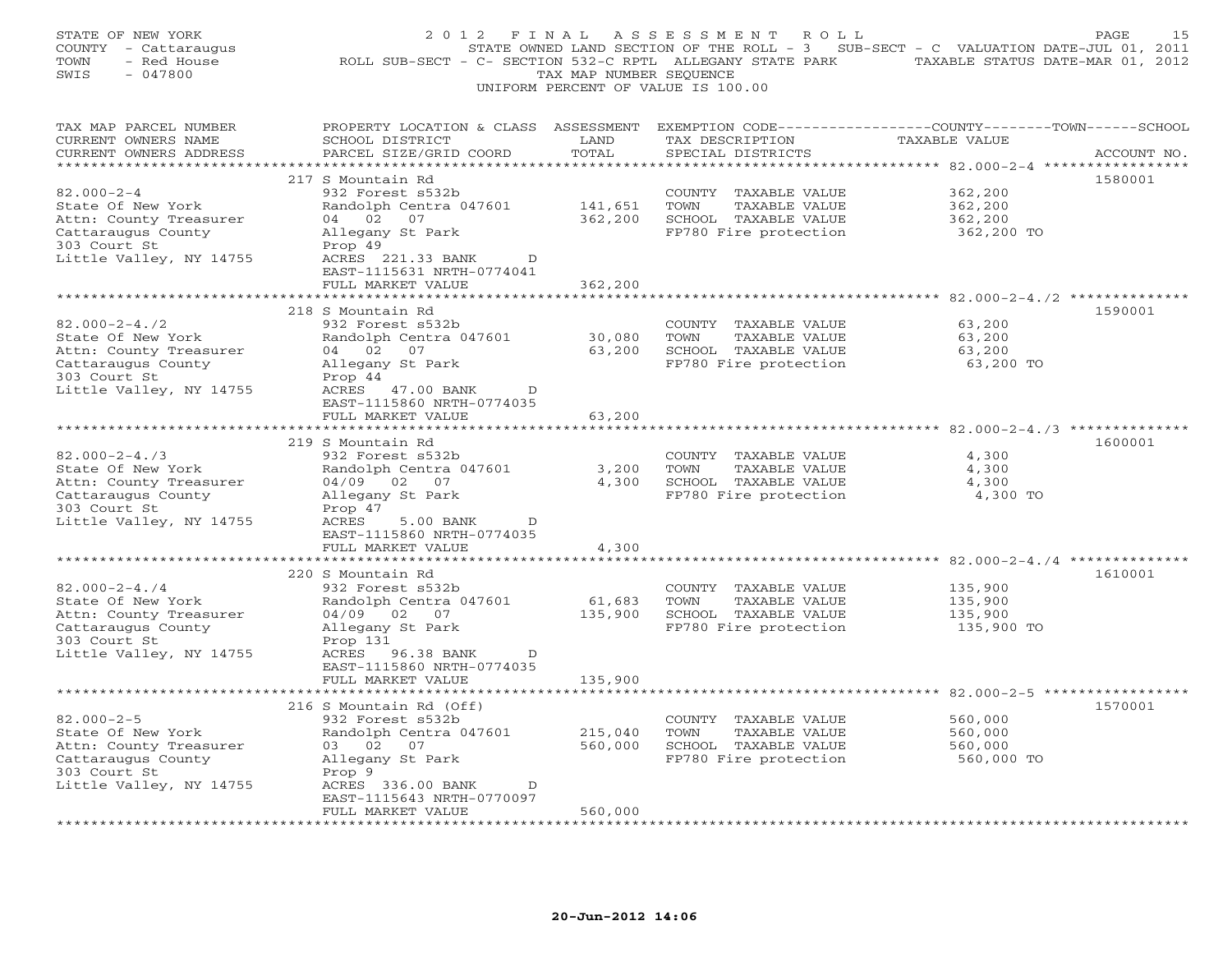| STATE OF NEW YORK<br>COUNTY - Cattaraugus<br>- Red House<br>TOWN<br>SWIS<br>$-047800$ | 2 0 1 2<br>ROLL SUB-SECT - C- SECTION 532-C RPTL ALLEGANY STATE PARK | FINAL<br>TAX MAP NUMBER SEQUENCE | ASSESSMENT<br>ROLL<br>STATE OWNED LAND SECTION OF THE ROLL - 3<br>UNIFORM PERCENT OF VALUE IS 100.00 | SUB-SECT - C VALUATION DATE-JUL 01, 2011<br>TAXABLE STATUS DATE-MAR 01, 2012 | PAGE<br>16  |
|---------------------------------------------------------------------------------------|----------------------------------------------------------------------|----------------------------------|------------------------------------------------------------------------------------------------------|------------------------------------------------------------------------------|-------------|
| TAX MAP PARCEL NUMBER                                                                 | PROPERTY LOCATION & CLASS ASSESSMENT                                 |                                  | EXEMPTION CODE-----------------COUNTY-------TOWN------SCHOOL                                         |                                                                              |             |
| CURRENT OWNERS NAME<br>CURRENT OWNERS ADDRESS                                         | SCHOOL DISTRICT<br>PARCEL SIZE/GRID COORD                            | LAND<br>TOTAL                    | TAX DESCRIPTION<br>SPECIAL DISTRICTS                                                                 | TAXABLE VALUE                                                                | ACCOUNT NO. |
|                                                                                       |                                                                      |                                  |                                                                                                      | ***** 82.000-2-6 ****                                                        | *********   |
|                                                                                       | 229 S Mountain Rd (Off)                                              |                                  |                                                                                                      |                                                                              | 1700001     |
| $82.000 - 2 - 6$                                                                      | 932 Forest s532b                                                     |                                  | COUNTY<br>TAXABLE VALUE                                                                              | 748,900                                                                      |             |
| State Of New York                                                                     | Randolph Centra 047601                                               | 211,315                          | TOWN<br>TAXABLE VALUE                                                                                | 748,900                                                                      |             |
| Attn: County Treasurer                                                                | 02<br>07<br>08                                                       | 748,900                          | SCHOOL TAXABLE VALUE                                                                                 | 748,900                                                                      |             |
| Cattaraugus County<br>303 Court St                                                    | Allegany St Park<br>Prop 9                                           |                                  | FP780 Fire protection                                                                                | 748,900 TO                                                                   |             |
| Little Valley, NY 14755                                                               | ACRES 346.00 BANK<br>D<br>EAST-1111772 NRTH-0770094                  |                                  |                                                                                                      |                                                                              |             |
|                                                                                       | FULL MARKET VALUE                                                    | 748,900                          |                                                                                                      |                                                                              |             |
|                                                                                       | 240 S Mountain Rd                                                    |                                  |                                                                                                      |                                                                              | 1810001     |
| $82.000 - 2 - 7$                                                                      | 932 Forest s532b                                                     |                                  | COUNTY TAXABLE VALUE                                                                                 | 666,600                                                                      |             |
| State Of New York                                                                     | Randolph Centra 047601                                               | 137,045                          | TAXABLE VALUE<br>TOWN                                                                                | 666,600                                                                      |             |
| Attn: County Treasurer                                                                | 13 02<br>07                                                          | 666,600                          | SCHOOL TAXABLE VALUE                                                                                 | 666,600                                                                      |             |
| Cattaraugus County                                                                    | Allegany St Park                                                     |                                  | FP780 Fire protection                                                                                | 666,600 TO                                                                   |             |
| 303 Court St                                                                          | Prop 66                                                              |                                  |                                                                                                      |                                                                              |             |
| Little Valley, NY 14755                                                               | ACRES 335.00 BANK<br>D                                               |                                  |                                                                                                      |                                                                              |             |
|                                                                                       | EAST-1108084 NRTH-0770078<br>FULL MARKET VALUE                       | 666,600                          |                                                                                                      |                                                                              |             |
|                                                                                       | *******************                                                  |                                  |                                                                                                      | $82.000 - 2 - 8$ *****                                                       |             |
|                                                                                       | 249 S Mountain Rd                                                    |                                  |                                                                                                      |                                                                              | 1900001     |
| $82.000 - 2 - 8$                                                                      | 932 Forest s532b                                                     |                                  | COUNTY TAXABLE VALUE                                                                                 | 569,900                                                                      |             |
| State Of New York                                                                     | Randolph Centra 047601                                               | 106,253                          | TOWN<br>TAXABLE VALUE                                                                                | 569,900                                                                      |             |
| Attn: County Treasurer                                                                | 19 02<br>07                                                          | 569,900                          | SCHOOL TAXABLE VALUE                                                                                 | 569,900                                                                      |             |
| Cattaraugus County                                                                    | Allegany St Park                                                     |                                  | FP780 Fire protection                                                                                | 569,900 TO                                                                   |             |
| 303 Court St                                                                          | Prop 5                                                               |                                  |                                                                                                      |                                                                              |             |
| Little Valley, NY 14755                                                               | ACRES 258.00 BANK<br>D                                               |                                  |                                                                                                      |                                                                              |             |
|                                                                                       | EAST-1104329 NRTH-0770094<br>FULL MARKET VALUE                       | 569,900                          |                                                                                                      |                                                                              |             |
|                                                                                       |                                                                      |                                  |                                                                                                      | $82.000 - 2 - 8.72$ **                                                       |             |
|                                                                                       | 250 S Mountain Rd                                                    |                                  |                                                                                                      |                                                                              | 1910001     |
| $82.000 - 2 - 8.72$                                                                   | 932 Forest s532b                                                     |                                  | COUNTY TAXABLE VALUE                                                                                 | 82,000                                                                       |             |
| State Of New York                                                                     | Randolph Centra 047601                                               | 33,306                           | TOWN<br>TAXABLE VALUE                                                                                | 82,000                                                                       |             |
| Attn: County Treasurer                                                                | 19 02<br>07                                                          | 82,000                           | SCHOOL TAXABLE VALUE                                                                                 | 82,000                                                                       |             |
| Cattaraugus County                                                                    | Allegany St Park                                                     |                                  | FP780 Fire protection                                                                                | 82,000 TO                                                                    |             |
| 303 Court St                                                                          | Prop 72                                                              |                                  |                                                                                                      |                                                                              |             |
| Little Valley, NY 14755                                                               | ACRES 52.04 BANK<br>D<br>EAST-1104360 NRTH-0770035                   |                                  |                                                                                                      |                                                                              |             |
|                                                                                       | FULL MARKET VALUE                                                    | 82,000                           |                                                                                                      |                                                                              |             |
|                                                                                       |                                                                      |                                  |                                                                                                      |                                                                              |             |
|                                                                                       | 251 S Mountain Rd                                                    |                                  |                                                                                                      |                                                                              | 1920001     |
| $82.000 - 2 - 8.73$                                                                   | 932 Forest s532b                                                     |                                  | COUNTY TAXABLE VALUE                                                                                 | 85,300                                                                       |             |
| State Of New York                                                                     | Randolph Centra 047601                                               | 31,040                           | TOWN<br>TAXABLE VALUE                                                                                | 85,300                                                                       |             |
| Attn: County Treasurer                                                                | 19 02<br>07                                                          | 85,300                           | SCHOOL TAXABLE VALUE                                                                                 | 85,300                                                                       |             |
| Cattaraugus County                                                                    | Allegany St Park                                                     |                                  | FP780 Fire protection                                                                                | 85,300 TO                                                                    |             |
| 303 Court St                                                                          | Prop 104                                                             |                                  |                                                                                                      |                                                                              |             |
| Little Valley, NY 14755                                                               | ACRES<br>48.50 BANK<br>D<br>EAST-1104360 NRTH-0770035                |                                  |                                                                                                      |                                                                              |             |
|                                                                                       | FULL MARKET VALUE<br>.                                               | 85,300                           |                                                                                                      |                                                                              |             |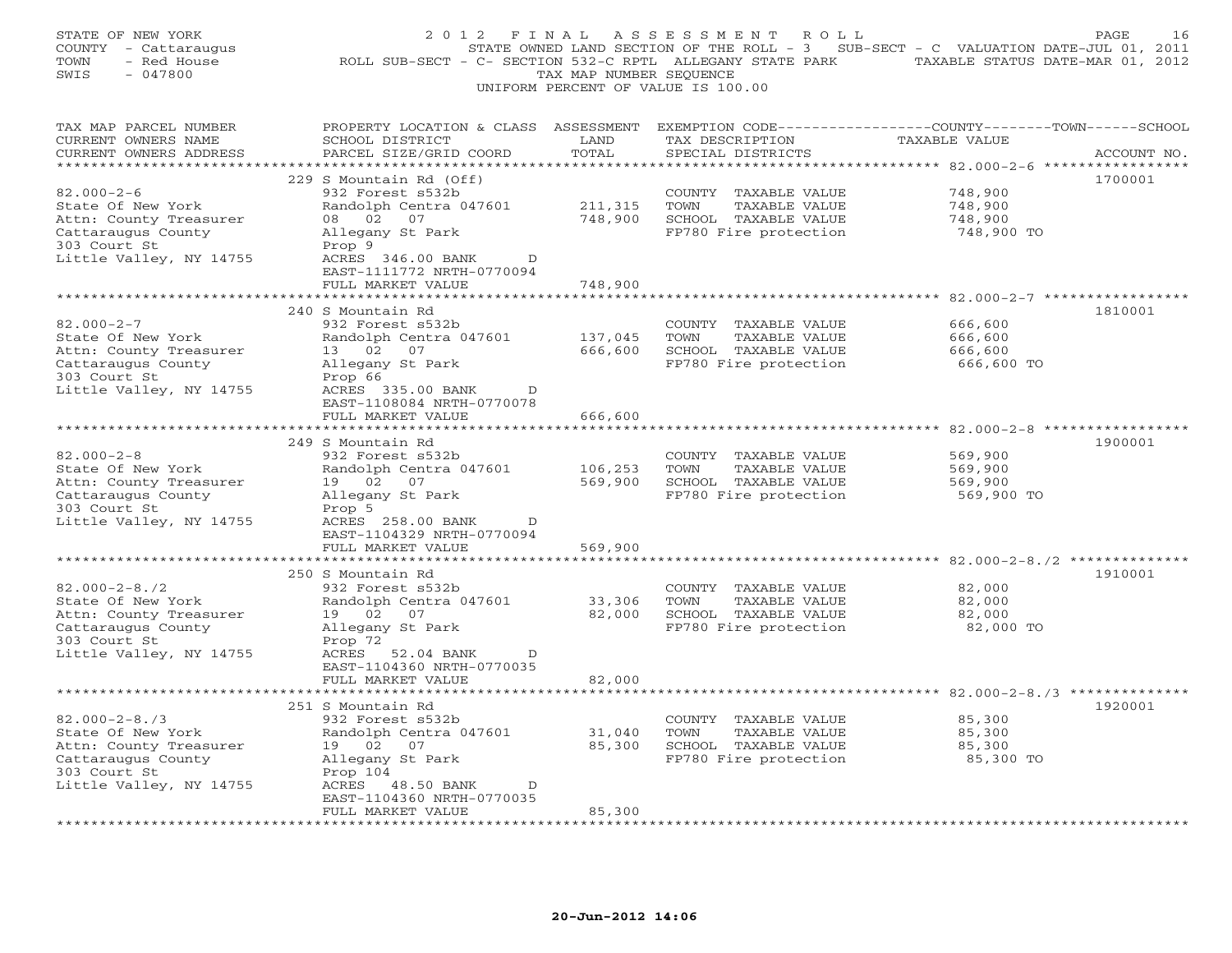| STATE OF NEW YORK<br>COUNTY - Cattaraugus<br>- Red House<br>TOWN<br>SWIS<br>$-047800$                                               | 2012 FINAL<br>ROLL SUB-SECT - C- SECTION 532-C RPTL ALLEGANY STATE PARK TAXABLE STATUS DATE-MAR 01, 2012                                                                                   | TAX MAP NUMBER SEQUENCE      | A S S E S S M E N T<br>R O L L<br>UNIFORM PERCENT OF VALUE IS 100.00                           | STATE OWNED LAND SECTION OF THE ROLL - 3 SUB-SECT - C VALUATION DATE-JUL 01, 2011    | PAGE<br>17  |
|-------------------------------------------------------------------------------------------------------------------------------------|--------------------------------------------------------------------------------------------------------------------------------------------------------------------------------------------|------------------------------|------------------------------------------------------------------------------------------------|--------------------------------------------------------------------------------------|-------------|
| TAX MAP PARCEL NUMBER<br>CURRENT OWNERS NAME<br>CURRENT OWNERS ADDRESS<br>***********************                                   | PROPERTY LOCATION & CLASS ASSESSMENT<br>SCHOOL DISTRICT<br>PARCEL SIZE/GRID COORD<br>******************************                                                                        | LAND<br>TOTAL                | TAX DESCRIPTION<br>SPECIAL DISTRICTS                                                           | EXEMPTION CODE-----------------COUNTY-------TOWN------SCHOOL<br>TAXABLE VALUE        | ACCOUNT NO. |
| $90.000 - 1 - 1$<br>State Of New York<br>Attn: County Treasurer<br>Cattaraugus County<br>303 Court St<br>Little Valley, NY 14755    | 292 Nys Rte 17 (Off)<br>932 Forest s532b<br>Randolph Centra 047601<br>33 02 07<br>Allegany St Park<br>Prop 34B<br>ACRES 331.00 BANK<br>D<br>EAST-1083706 NRTH-0761731<br>FULL MARKET VALUE | 77,785<br>811,000<br>811,000 | COUNTY TAXABLE VALUE<br>TOWN<br>TAXABLE VALUE<br>SCHOOL TAXABLE VALUE<br>FP780 Fire protection | 811,000<br>811,000<br>811,000<br>811,000 TO                                          | 2110001     |
| $90.000 - 1 - 2$<br>State Of New York<br>Attn: County Treasurer<br>Cattaraugus County<br>303 Court St<br>Little Valley, NY 14755    | 286 Bay State Rd<br>932 Forest s532b<br>Randolph Centra 047601<br>30 02 07<br>Allegany St Park<br>Prop 188<br>ACRES 50.08 BANK<br>D                                                        | 32,051<br>89,300             | COUNTY TAXABLE VALUE<br>TOWN<br>TAXABLE VALUE<br>SCHOOL TAXABLE VALUE<br>FP780 Fire protection | ******* 90.000-1-2 *************<br>89,300<br>89,300<br>89,300<br>89,300 TO          | 2070001     |
| $90.000 - 1 - 2.72$<br>State Of New York                                                                                            | EAST-1092306 NRTH-0765651<br>FULL MARKET VALUE<br>285 Bay State Rd<br>932 Forest s532b<br>Randolph Centra 047601                                                                           | 89,300<br>22,280             | COUNTY TAXABLE VALUE<br>TOWN<br>TAXABLE VALUE                                                  | ********************************* 90.000-1-2./2 **************<br>136,000<br>136,000 | 2060001     |
| Attn: County Treasurer<br>Cattaraugus County<br>303 Court St<br>Little Valley, NY 14755                                             | 30 02 07<br>Allegany St Park<br>Prop 144<br>ACRES 50.00 BANK<br>D<br>EAST-1092640 NRTH-0765935                                                                                             | 136,000                      | SCHOOL TAXABLE VALUE<br>FP780 Fire protection                                                  | 136,000<br>136,000 TO                                                                |             |
|                                                                                                                                     | FULL MARKET VALUE<br>* * * * * * * * * * * * * *                                                                                                                                           | 136,000<br>************      |                                                                                                |                                                                                      |             |
| $90.000 - 1 - 2.73$<br>State Of New York<br>Attn: County Treasurer<br>Cattaraugus County<br>303 Court St<br>Little Valley, NY 14755 | 284 Bay State Rd<br>932 Forest s532b<br>Randolph Centra 047601<br>30 02<br>07<br>Allegany St Park<br>Prop 34B<br>ACRES 226.00 BANK<br>D<br>EAST-1092640 NRTH-0765935                       | 65,665<br>567,400            | COUNTY TAXABLE VALUE<br>TOWN<br>TAXABLE VALUE<br>SCHOOL TAXABLE VALUE<br>FP780 Fire protection | 567,400<br>567,400<br>567,400<br>567,400 TO                                          | 2050001     |
|                                                                                                                                     | FULL MARKET VALUE                                                                                                                                                                          | 567,400                      |                                                                                                |                                                                                      |             |
| $90.000 - 1 - 3$<br>State Of New York<br>Attn: County Treasurer<br>Cattaraugus County<br>303 Court St<br>Little Valley, NY 14755    | 279 Bay State Rd<br>932 Forest s532b<br>Randolph Centra 047601<br>28 02 07<br>Allegany St Park<br>Prop 290<br>ACRES 70.00 BANK<br>D<br>EAST-1096387 NRTH-0765936                           | 25,935<br>117,100            | COUNTY TAXABLE VALUE<br>TAXABLE VALUE<br>TOWN<br>SCHOOL TAXABLE VALUE<br>FP780 Fire protection | 117,100<br>117,100<br>117,100<br>117,100 TO                                          | 2025011     |
|                                                                                                                                     | FULL MARKET VALUE                                                                                                                                                                          | 117,100                      |                                                                                                |                                                                                      |             |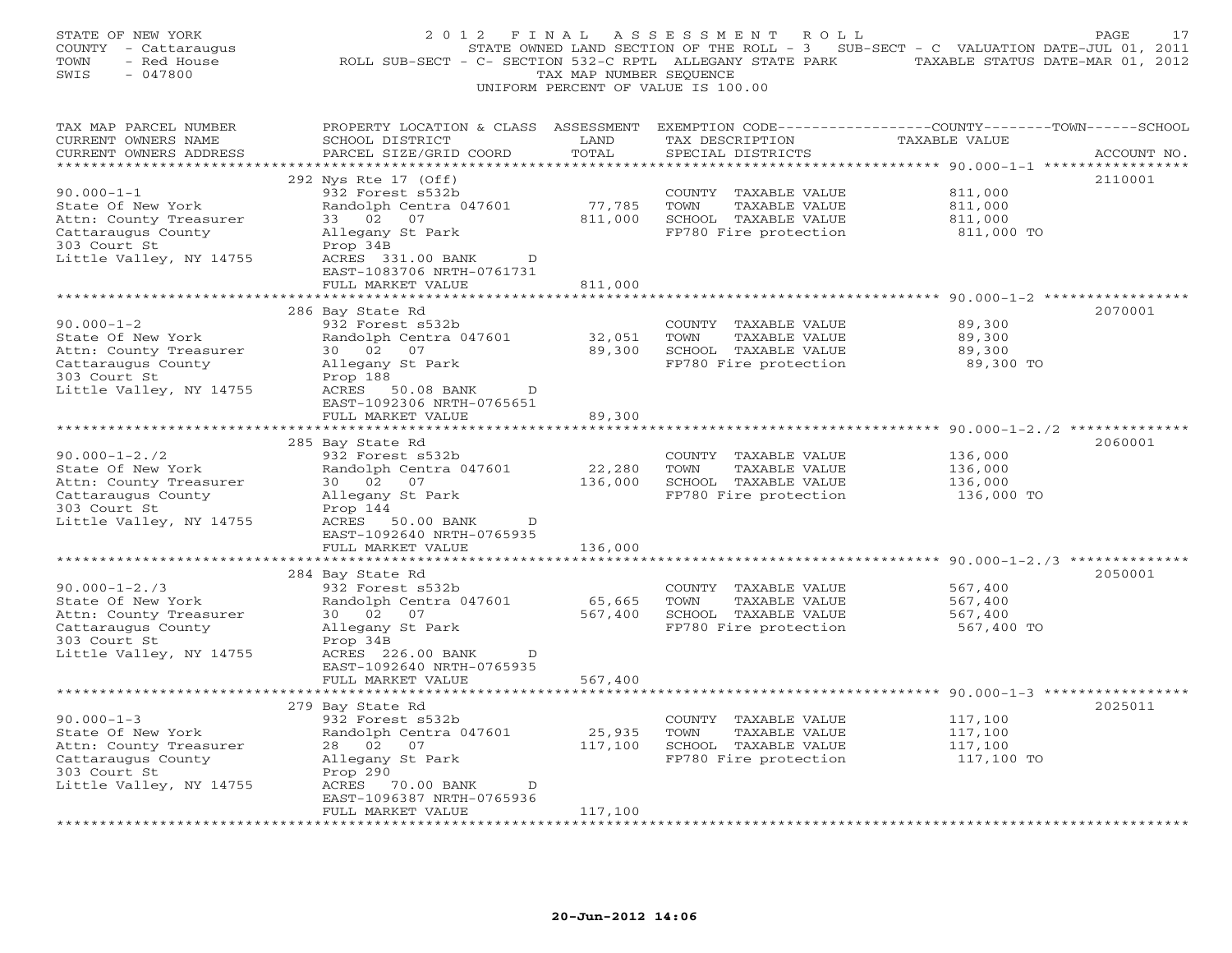| STATE OF NEW YORK<br>COUNTY - Cattaraugus<br>- Red House<br>TOWN<br>$-047800$<br>SWIS                                               | 2 0 1 2<br>ROLL SUB-SECT - C- SECTION 532-C RPTL ALLEGANY STATE PARK                                                                                                     | FINAL<br>TAX MAP NUMBER SEQUENCE | ASSESSMENT<br>ROLL<br>UNIFORM PERCENT OF VALUE IS 100.00                                       | STATE OWNED LAND SECTION OF THE ROLL - 3 SUB-SECT - C VALUATION DATE-JUL 01, 2011<br>TAXABLE STATUS DATE-MAR 01, 2012 | 18<br>PAGE  |
|-------------------------------------------------------------------------------------------------------------------------------------|--------------------------------------------------------------------------------------------------------------------------------------------------------------------------|----------------------------------|------------------------------------------------------------------------------------------------|-----------------------------------------------------------------------------------------------------------------------|-------------|
| TAX MAP PARCEL NUMBER<br>CURRENT OWNERS NAME<br>CURRENT OWNERS ADDRESS<br>**********************                                    | PROPERTY LOCATION & CLASS ASSESSMENT EXEMPTION CODE---------------COUNTY-------TOWN------SCHOOL<br>SCHOOL DISTRICT<br>PARCEL SIZE/GRID COORD<br>************************ | LAND<br>TOTAL                    | TAX DESCRIPTION<br>SPECIAL DISTRICTS                                                           | TAXABLE VALUE                                                                                                         | ACCOUNT NO. |
| $90.000 - 1 - 3.72$<br>State Of New York<br>Attn: County Treasurer<br>Cattaraugus County<br>303 Court St<br>Little Valley, NY 14755 | 280 Bay State Rd<br>932 Forest s532b<br>Randolph Centra 047601<br>28 02<br>07<br>Allegany St Park<br>Prop 311<br>ACRES<br>1.00 BANK<br>D<br>EAST-1096710 NRTH-0766215    | 700<br>700                       | COUNTY TAXABLE VALUE<br>TOWN<br>TAXABLE VALUE<br>SCHOOL TAXABLE VALUE<br>FP780 Fire protection | 700<br>700<br>700<br>700 TO                                                                                           | 2026511     |
|                                                                                                                                     | FULL MARKET VALUE                                                                                                                                                        | 700                              |                                                                                                |                                                                                                                       |             |
| $90.000 - 1 - 3.73$<br>State Of New York<br>Attn: County Treasurer<br>Cattaraugus County<br>303 Court St<br>Little Valley, NY 14755 | 281 Bay State Rd<br>932 Forest s532b<br>Randolph Centra 047601<br>28 02<br>07<br>Allegany St Park<br>Prop 312<br>ACRES<br>$0.47$ BANK<br>$\mathbb{D}$                    | 1,400<br>1,400                   | COUNTY TAXABLE VALUE<br>TOWN<br>TAXABLE VALUE<br>SCHOOL TAXABLE VALUE<br>FP780 Fire protection | 1,400<br>1,400<br>1,400<br>1,400 TO                                                                                   | 2027001     |
|                                                                                                                                     | EAST-1096710 NRTH-0766215<br>FULL MARKET VALUE<br>*******************                                                                                                    | 1,400<br>***********             |                                                                                                | ******************************** 90.000-1-3./4 **************                                                         |             |
| $90.000 - 1 - 3.74$<br>State Of New York<br>Attn: County Treasurer<br>Cattaraugus County<br>303 Court St<br>Little Valley, NY 14755 | 282 Bay State Rd<br>932 Forest s532b<br>Randolph Centra 047601<br>28/29 02 07<br>Allegany St Park<br>Prop 166<br>ACRES 18.00 BANK<br>D                                   | 10,998<br>11,900                 | COUNTY TAXABLE VALUE<br>TOWN<br>TAXABLE VALUE<br>SCHOOL TAXABLE VALUE<br>FP780 Fire protection | 11,900<br>11,900<br>11,900<br>11,900 TO                                                                               | 2030011     |
|                                                                                                                                     | EAST-1096710 NRTH-0766215<br>FULL MARKET VALUE                                                                                                                           | 11,900                           |                                                                                                | ********* 90.000-1-4 ****                                                                                             |             |
|                                                                                                                                     | 254 Co Rd 43                                                                                                                                                             |                                  |                                                                                                |                                                                                                                       | 1950001     |
| $90.000 - 1 - 4$<br>State Of New York<br>Attn: County Treasurer<br>Cattaraugus County<br>303 Court St<br>Little Valley, NY 14755    | 932 Forest s532b<br>Randolph Centra 047601<br>24 02<br>07<br>Allegany St Park<br>Prop 36<br>ACRES 69.81 BANK<br>D<br>EAST-1100476 NRTH-0765960                           | 27,745<br>196,200                | COUNTY TAXABLE VALUE<br>TOWN<br>TAXABLE VALUE<br>SCHOOL TAXABLE VALUE<br>FP780 Fire protection | 196,200<br>196,200<br>196,200<br>196,200 TO                                                                           |             |
|                                                                                                                                     | FULL MARKET VALUE                                                                                                                                                        | 196,200                          |                                                                                                |                                                                                                                       |             |
|                                                                                                                                     | 255 Co Rd 43                                                                                                                                                             |                                  |                                                                                                |                                                                                                                       | 1960001     |
| $90.000 - 1 - 4.72$<br>State Of New York<br>Attn: County Treasurer<br>Cattaraugus County<br>303 Court St<br>Little Valley, NY 14755 | 932 Forest s532b<br>Randolph Centra 047601<br>24 02<br>06<br>Allegany St Park<br>Prop 80<br>ACRES 118.00 BANK<br>D                                                       | 38,665<br>272,800                | COUNTY TAXABLE VALUE<br>TOWN<br>TAXABLE VALUE<br>SCHOOL TAXABLE VALUE<br>FP780 Fire protection | 272,800<br>272,800<br>272,800<br>272,800 TO                                                                           |             |
|                                                                                                                                     | EAST-1100630 NRTH-0766175<br>FULL MARKET VALUE<br>.                                                                                                                      | 272,800                          |                                                                                                |                                                                                                                       |             |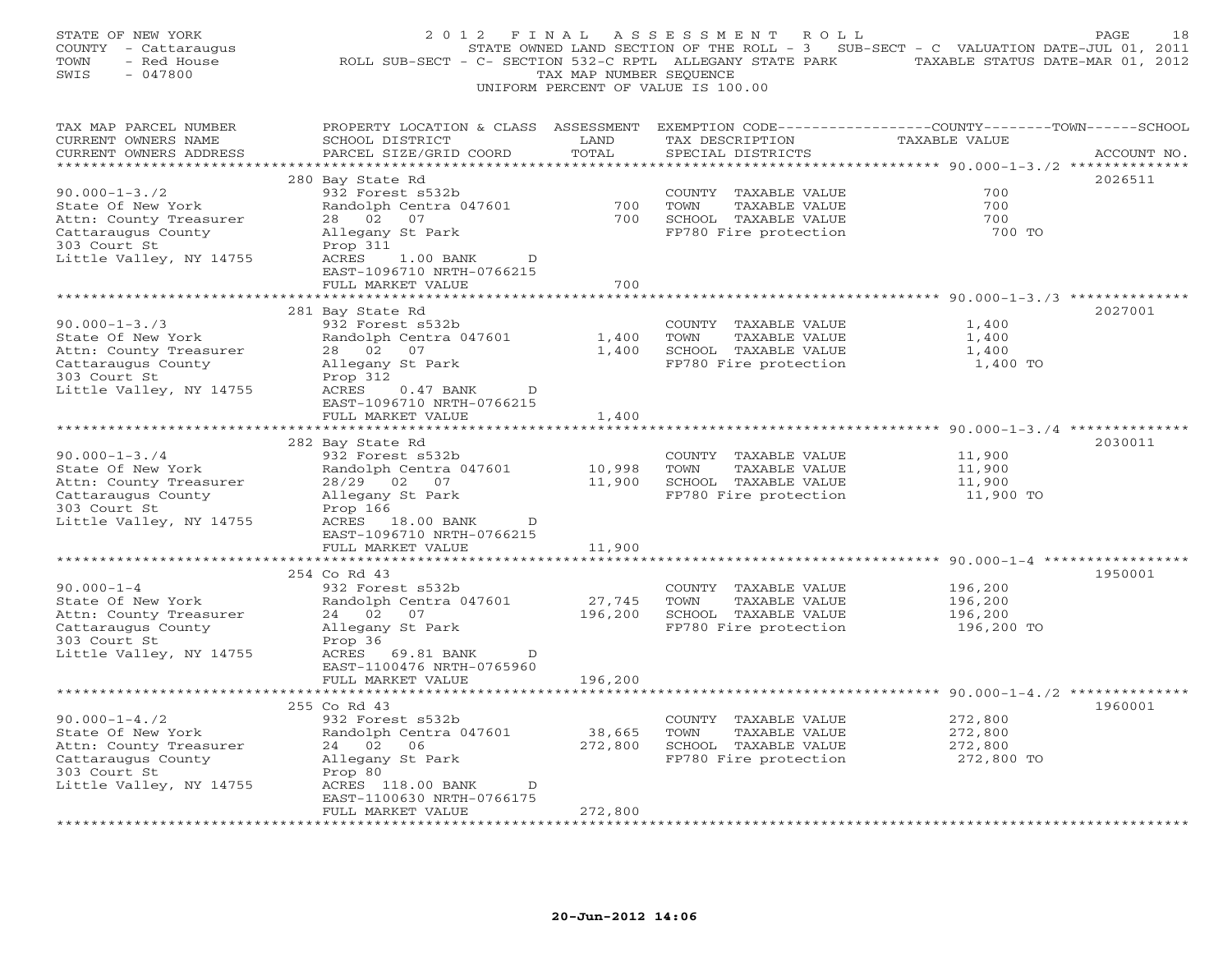| STATE OF NEW YORK<br>COUNTY - Cattaraugus<br>- Red House<br>TOWN<br>SWIS<br>$-047800$ | 2012 FINAL<br>ROLL SUB-SECT - C- SECTION 532-C RPTL ALLEGANY STATE PARK TAXABLE STATUS DATE-MAR 01, 2012 | TAX MAP NUMBER SEQUENCE | ASSESSMENT<br>ROLL<br>STATE OWNED LAND SECTION OF THE ROLL - 3 SUB-SECT - C VALUATION DATE-JUL 01, 2011<br>UNIFORM PERCENT OF VALUE IS 100.00 |                                                               | PAGE<br>19  |
|---------------------------------------------------------------------------------------|----------------------------------------------------------------------------------------------------------|-------------------------|-----------------------------------------------------------------------------------------------------------------------------------------------|---------------------------------------------------------------|-------------|
| TAX MAP PARCEL NUMBER<br>CURRENT OWNERS NAME<br>CURRENT OWNERS ADDRESS                | PROPERTY LOCATION & CLASS ASSESSMENT<br>SCHOOL DISTRICT<br>PARCEL SIZE/GRID COORD                        | LAND<br>TOTAL           | EXEMPTION CODE-----------------COUNTY-------TOWN------SCHOOL<br>TAX DESCRIPTION<br>SPECIAL DISTRICTS                                          | TAXABLE VALUE                                                 | ACCOUNT NO. |
| ***********************                                                               | ******************************                                                                           |                         |                                                                                                                                               |                                                               |             |
| $90.000 - 1 - 4.73$                                                                   | 256 Co Rd 43<br>932 Forest s532b                                                                         |                         |                                                                                                                                               | 7,000                                                         | 1970001     |
| State Of New York                                                                     | Randolph Centra 047601                                                                                   | 5,210                   | COUNTY TAXABLE VALUE<br>TOWN<br>TAXABLE VALUE                                                                                                 | 7,000                                                         |             |
| Attn: County Treasurer                                                                | 24 02 07                                                                                                 | 7,000                   | SCHOOL TAXABLE VALUE                                                                                                                          | 7,000                                                         |             |
| Cattaraugus County                                                                    | Allegany St Park                                                                                         |                         | FP780 Fire protection                                                                                                                         | 7,000 TO                                                      |             |
| 303 Court St                                                                          | Prop 179                                                                                                 |                         |                                                                                                                                               |                                                               |             |
| Little Valley, NY 14755                                                               | ACRES 17.00 BANK<br>D                                                                                    |                         |                                                                                                                                               |                                                               |             |
|                                                                                       | EAST-1100630 NRTH-0766175                                                                                |                         |                                                                                                                                               |                                                               |             |
|                                                                                       | FULL MARKET VALUE                                                                                        | 7,000                   |                                                                                                                                               |                                                               |             |
|                                                                                       |                                                                                                          |                         |                                                                                                                                               | ********* 90.000-1-4./4 ***********                           |             |
|                                                                                       | 257 Co Rd 43                                                                                             |                         |                                                                                                                                               |                                                               | 1971001     |
| $90.000 - 1 - 4.74$                                                                   | 932 Forest s532b                                                                                         |                         | COUNTY TAXABLE VALUE                                                                                                                          | 1,100                                                         |             |
| State Of New York                                                                     | Randolph Centra 047601                                                                                   | 1,100                   | TOWN<br>TAXABLE VALUE                                                                                                                         | 1,100                                                         |             |
| Attn: County Treasurer<br>Cattaraugus County                                          | 24 02 07<br>Allegany St Park                                                                             | 1,100                   | SCHOOL TAXABLE VALUE<br>FP780 Fire protection                                                                                                 | 1,100<br>1,100 TO                                             |             |
| 303 Court St                                                                          | Prop 298                                                                                                 |                         |                                                                                                                                               |                                                               |             |
| Little Valley, NY 14755                                                               | ACRES<br>$0.38$ BANK<br>D                                                                                |                         |                                                                                                                                               |                                                               |             |
|                                                                                       | EAST-1100630 NRTH-0766175                                                                                |                         |                                                                                                                                               |                                                               |             |
|                                                                                       | FULL MARKET VALUE                                                                                        | 1,100                   |                                                                                                                                               |                                                               |             |
|                                                                                       | **************************                                                                               |                         |                                                                                                                                               |                                                               |             |
|                                                                                       | 258 Co Rd 43                                                                                             |                         |                                                                                                                                               |                                                               | 1971501     |
| $90.000 - 1 - 4.75$                                                                   | 932 Forest s532b                                                                                         |                         | COUNTY TAXABLE VALUE                                                                                                                          | 3,000                                                         |             |
| State Of New York                                                                     | Randolph Centra 047601                                                                                   | 3,000                   | TOWN<br>TAXABLE VALUE                                                                                                                         | 3,000                                                         |             |
| Attn: County Treasurer                                                                | 24 02 07                                                                                                 | 3,000                   | SCHOOL TAXABLE VALUE                                                                                                                          | 3,000                                                         |             |
| Cattaraugus County<br>303 Court St                                                    | Allegany State Park<br>Prop 299                                                                          |                         | FP780 Fire protection                                                                                                                         | 3,000 TO                                                      |             |
| Little Valley, NY 14755                                                               | ACRES<br>$1.00$ BANK<br>$\mathbb{D}$                                                                     |                         |                                                                                                                                               |                                                               |             |
|                                                                                       | EAST-1100630 NRTH-0766175                                                                                |                         |                                                                                                                                               |                                                               |             |
|                                                                                       | FULL MARKET VALUE                                                                                        | 3,000                   |                                                                                                                                               |                                                               |             |
|                                                                                       | * * * * * * * * * * *                                                                                    | *******                 |                                                                                                                                               | ******************************** 90.000-1-4./6 ************** |             |
|                                                                                       | 259 Co Rd 43                                                                                             |                         |                                                                                                                                               |                                                               | 1972001     |
| $90.000 - 1 - 4.76$                                                                   | 932 Forest s532b                                                                                         |                         | COUNTY TAXABLE VALUE                                                                                                                          | 1,900                                                         |             |
| State Of New York                                                                     | Randolph Centra 047601                                                                                   | 1,900                   | TOWN<br>TAXABLE VALUE                                                                                                                         | 1,900                                                         |             |
| Attn: County Treasurer                                                                | 24 02<br>07                                                                                              | 1,900                   | SCHOOL TAXABLE VALUE                                                                                                                          | 1,900                                                         |             |
| Cattaraugus County                                                                    | Allegany St Park                                                                                         |                         | FP780 Fire protection                                                                                                                         | 1,900 TO                                                      |             |
| 303 Court St                                                                          | Prop 300                                                                                                 |                         |                                                                                                                                               |                                                               |             |
| Little Valley, NY 14755                                                               | ACRES<br>0.62 BANK<br>D<br>EAST-1100630 NRTH-0766175                                                     |                         |                                                                                                                                               |                                                               |             |
|                                                                                       | FULL MARKET VALUE                                                                                        | 1,900                   |                                                                                                                                               |                                                               |             |
|                                                                                       |                                                                                                          |                         |                                                                                                                                               |                                                               |             |
|                                                                                       | 260 Co Rd 43                                                                                             |                         |                                                                                                                                               |                                                               | 1973801     |
| $90.000 - 1 - 4.77$                                                                   | 932 Forest s532b                                                                                         |                         | COUNTY TAXABLE VALUE                                                                                                                          | 1,000                                                         |             |
| State Of New York                                                                     | Randolph Centra 047601                                                                                   | 1,000                   | TAXABLE VALUE<br>TOWN                                                                                                                         | 1,000                                                         |             |
| Attn: County Treasurer                                                                | 24 02<br>07                                                                                              | 1,000                   | SCHOOL TAXABLE VALUE                                                                                                                          | 1,000                                                         |             |
| Cattaraugus County                                                                    | Allegany St Park                                                                                         |                         | FP780 Fire protection                                                                                                                         | 1,000 TO                                                      |             |
| 303 Court St                                                                          | Prop 308                                                                                                 |                         |                                                                                                                                               |                                                               |             |
| Little Valley, NY 14755                                                               | ACRES<br>$0.34$ BANK<br>$\Box$                                                                           |                         |                                                                                                                                               |                                                               |             |
|                                                                                       | EAST-1100630 NRTH-0766175<br>FULL MARKET VALUE                                                           | 1,000                   |                                                                                                                                               |                                                               |             |
|                                                                                       |                                                                                                          |                         |                                                                                                                                               |                                                               |             |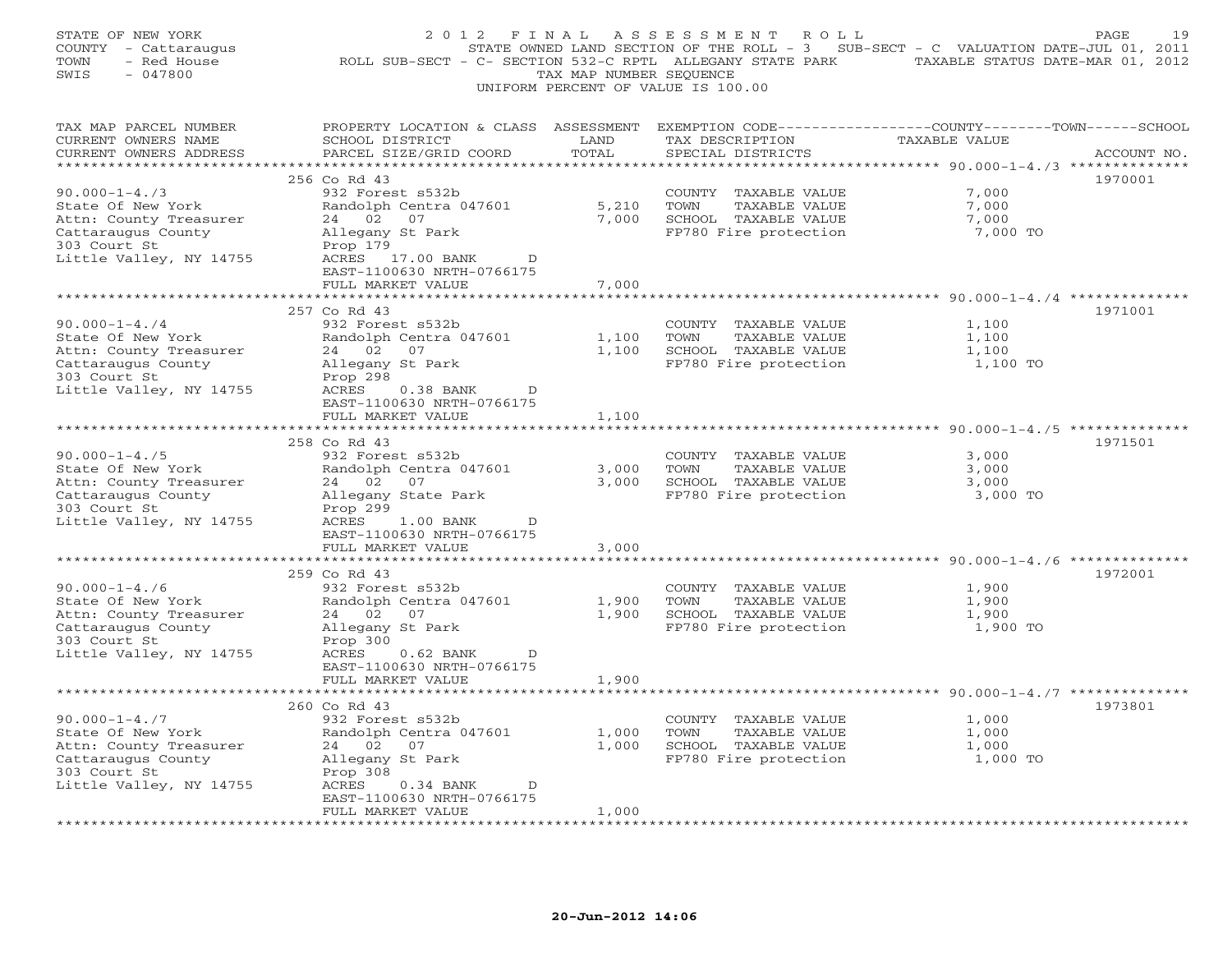| STATE OF NEW YORK<br>COUNTY - Cattaraugus<br>TOWN<br>- Red House<br>SWIS<br>$-047800$             | 2012 FINAL<br>ROLL SUB-SECT - C- SECTION 532-C RPTL ALLEGANY STATE PARK                                       | TAX MAP NUMBER SEOUENCE       | ASSESSMENT<br>ROLL<br>UNIFORM PERCENT OF VALUE IS 100.00 | STATE OWNED LAND SECTION OF THE ROLL - 3 SUB-SECT - C VALUATION DATE-JUL 01, 2011<br>TAXABLE STATUS DATE-MAR 01, 2012                             | PAGE<br>20  |
|---------------------------------------------------------------------------------------------------|---------------------------------------------------------------------------------------------------------------|-------------------------------|----------------------------------------------------------|---------------------------------------------------------------------------------------------------------------------------------------------------|-------------|
| TAX MAP PARCEL NUMBER<br>CURRENT OWNERS NAME<br>CURRENT OWNERS ADDRESS<br>*********************** | PROPERTY LOCATION & CLASS ASSESSMENT<br>SCHOOL DISTRICT<br>PARCEL SIZE/GRID COORD<br>************************ | LAND<br>TOTAL<br>************ | TAX DESCRIPTION<br>SPECIAL DISTRICTS                     | EXEMPTION CODE-----------------COUNTY-------TOWN------SCHOOL<br>TAXABLE VALUE<br>·********************************** 90.000-1-4./8 ************** | ACCOUNT NO. |
|                                                                                                   | 261 Co Rd 43                                                                                                  |                               |                                                          |                                                                                                                                                   | 1974001     |
| $90.000 - 1 - 4.78$                                                                               | 932 Forest s532b                                                                                              |                               | COUNTY TAXABLE VALUE                                     | 600                                                                                                                                               |             |
| State Of New York                                                                                 | Randolph Centra 047601                                                                                        | 600                           | TOWN<br>TAXABLE VALUE                                    | 600                                                                                                                                               |             |
| Attn: County Treasurer                                                                            | 24 02<br>07                                                                                                   | 600                           | SCHOOL TAXABLE VALUE                                     | 600                                                                                                                                               |             |
| Cattaraugus County                                                                                | Allegany St Park                                                                                              |                               | FP780 Fire protection                                    | 600 TO                                                                                                                                            |             |
| 303 Court St                                                                                      | Prop 309                                                                                                      |                               |                                                          |                                                                                                                                                   |             |
| Little Valley, NY 14755                                                                           | ACRES<br>$0.21$ BANK<br>D                                                                                     |                               |                                                          |                                                                                                                                                   |             |
|                                                                                                   | EAST-1100630 NRTH-0766175                                                                                     |                               |                                                          |                                                                                                                                                   |             |
|                                                                                                   | FULL MARKET VALUE                                                                                             | 600                           |                                                          |                                                                                                                                                   |             |
|                                                                                                   |                                                                                                               |                               |                                                          | ******** 90.000-1-4./9 **********                                                                                                                 |             |
|                                                                                                   | 262 Co Rd 43                                                                                                  |                               |                                                          |                                                                                                                                                   | 1974501     |
| $90.000 - 1 - 4.79$                                                                               | 932 Forest s532b                                                                                              |                               | COUNTY TAXABLE VALUE                                     | 1,900                                                                                                                                             |             |
| State Of New York                                                                                 | Randolph Centra 047601                                                                                        | 1,900                         | TOWN<br>TAXABLE VALUE                                    | 1,900                                                                                                                                             |             |
| Attn: County Treasurer                                                                            | 24 02<br>07                                                                                                   | 1,900                         | SCHOOL TAXABLE VALUE                                     | 1,900                                                                                                                                             |             |
| Cattaraugus County<br>303 Court St                                                                | Allegany St Park                                                                                              |                               | FP780 Fire protection                                    | 1,900 TO                                                                                                                                          |             |
| Little Valley, NY 14755                                                                           | Prop 310<br>ACRES<br>$0.62$ BANK<br>D                                                                         |                               |                                                          |                                                                                                                                                   |             |
|                                                                                                   | EAST-1100630 NRTH-0766175                                                                                     |                               |                                                          |                                                                                                                                                   |             |
|                                                                                                   | FULL MARKET VALUE                                                                                             | 1,900                         |                                                          |                                                                                                                                                   |             |
|                                                                                                   | *******************                                                                                           | **********                    |                                                          | ******************************* 90.000-1-4./10 *************                                                                                      |             |
|                                                                                                   | 263 Co Rd 43                                                                                                  |                               |                                                          |                                                                                                                                                   | 1975001     |
| $90.000 - 1 - 4.710$                                                                              | 932 Forest s532b                                                                                              |                               | COUNTY TAXABLE VALUE                                     | 700                                                                                                                                               |             |
| State Of New York                                                                                 | Randolph Centra 047601                                                                                        | 700                           | TOWN<br>TAXABLE VALUE                                    | 700                                                                                                                                               |             |
| Attn: County Treasurer                                                                            | 24 02<br>07                                                                                                   | 700                           | SCHOOL TAXABLE VALUE                                     | 700                                                                                                                                               |             |
| Cattaraugus County                                                                                | Allegany St Park                                                                                              |                               | FP780 Fire protection                                    | 700 TO                                                                                                                                            |             |
| 303 Court St                                                                                      | Prop 314                                                                                                      |                               |                                                          |                                                                                                                                                   |             |
| Little Valley, NY 14755                                                                           | ACRES<br>$0.24$ BANK<br>D                                                                                     |                               |                                                          |                                                                                                                                                   |             |
|                                                                                                   | EAST-1100630 NRTH-0766175                                                                                     |                               |                                                          |                                                                                                                                                   |             |
|                                                                                                   | FULL MARKET VALUE                                                                                             | 700                           |                                                          |                                                                                                                                                   |             |
|                                                                                                   | *********                                                                                                     | * * * * * * *                 |                                                          |                                                                                                                                                   |             |
|                                                                                                   | 264 Co Rd 43                                                                                                  |                               |                                                          |                                                                                                                                                   | 1975501     |
| $90.000 - 1 - 4.711$                                                                              | 932 Forest s532b                                                                                              |                               | COUNTY TAXABLE VALUE                                     | 1,800                                                                                                                                             |             |
| State Of New York                                                                                 | Randolph Centra 047601                                                                                        | 1,800                         | TOWN<br>TAXABLE VALUE                                    | 1,800                                                                                                                                             |             |
| Attn: County Treasurer                                                                            | 24 02<br>07                                                                                                   | 1,800                         | SCHOOL TAXABLE VALUE                                     | 1,800                                                                                                                                             |             |
| Cattaraugus County                                                                                | Allegany St Park                                                                                              |                               | FP780 Fire protection                                    | 1,800 TO                                                                                                                                          |             |
| 303 Court St                                                                                      | Prop 315                                                                                                      |                               |                                                          |                                                                                                                                                   |             |
| Little Valley, NY 14755                                                                           | ACRES<br>$0.59$ BANK<br>D                                                                                     |                               |                                                          |                                                                                                                                                   |             |
|                                                                                                   | EAST-1100630 NRTH-0766175<br>FULL MARKET VALUE                                                                |                               |                                                          |                                                                                                                                                   |             |
|                                                                                                   |                                                                                                               | 1,800                         |                                                          |                                                                                                                                                   |             |
|                                                                                                   | 265 Co Rd 43                                                                                                  |                               |                                                          |                                                                                                                                                   | 1980011     |
| $90.000 - 1 - 4.712$                                                                              | 932 Forest s532b                                                                                              |                               | COUNTY TAXABLE VALUE                                     | 152,700                                                                                                                                           |             |
| State Of New York                                                                                 | Randolph Centra 047601                                                                                        | 152,700                       | TAXABLE VALUE<br>TOWN                                    | 152,700                                                                                                                                           |             |
| Attn: County Treasurer                                                                            | 24/25 02 07                                                                                                   | 152,700                       | SCHOOL TAXABLE VALUE                                     | 152,700                                                                                                                                           |             |
| Cattaraugus County                                                                                | Allegany St Park                                                                                              |                               | FP780 Fire protection                                    | 152,700 TO                                                                                                                                        |             |
| 303 Court St                                                                                      | Prop 108                                                                                                      |                               |                                                          |                                                                                                                                                   |             |
| Little Valley, NY 14755                                                                           | ACRES<br>83.38 BANK<br>D                                                                                      |                               |                                                          |                                                                                                                                                   |             |
|                                                                                                   | EAST-1100630 NRTH-0766175                                                                                     |                               |                                                          |                                                                                                                                                   |             |
|                                                                                                   | FULL MARKET VALUE                                                                                             | 152,700                       |                                                          |                                                                                                                                                   |             |
|                                                                                                   | .                                                                                                             |                               |                                                          |                                                                                                                                                   |             |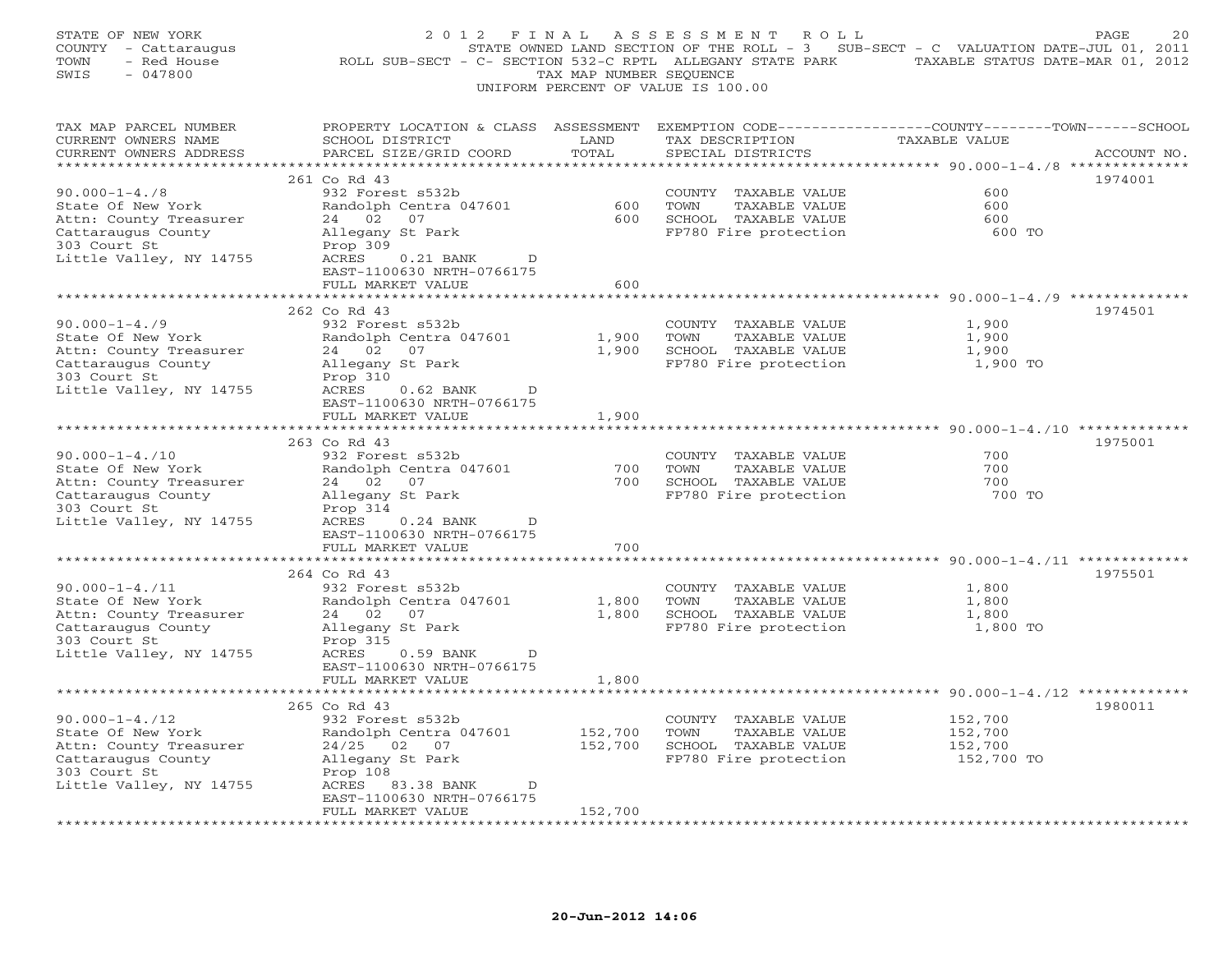| STATE OF NEW YORK<br>COUNTY - Cattaraugus<br>TOWN<br>- Red House<br>SWIS<br>$-047800$ | 2012 FINAL                                                                        | TAX MAP NUMBER SEQUENCE | A S S E S S M E N T<br>R O L L<br>UNIFORM PERCENT OF VALUE IS 100.00 | STATE OWNED LAND SECTION OF THE ROLL - 3 SUB-SECT - C VALUATION DATE-JUL 01, 2011<br>ROLL SUB-SECT - C- SECTION 532-C RPTL ALLEGANY STATE PARK TAXABLE STATUS DATE-MAR 01, 2012 | PAGE<br>21  |
|---------------------------------------------------------------------------------------|-----------------------------------------------------------------------------------|-------------------------|----------------------------------------------------------------------|---------------------------------------------------------------------------------------------------------------------------------------------------------------------------------|-------------|
| TAX MAP PARCEL NUMBER<br>CURRENT OWNERS NAME<br>CURRENT OWNERS ADDRESS                | PROPERTY LOCATION & CLASS ASSESSMENT<br>SCHOOL DISTRICT<br>PARCEL SIZE/GRID COORD | LAND<br>TOTAL           | TAX DESCRIPTION<br>SPECIAL DISTRICTS                                 | EXEMPTION CODE-----------------COUNTY-------TOWN------SCHOOL<br><b>TAXABLE VALUE</b>                                                                                            | ACCOUNT NO. |
| ***********************                                                               | 266 Co Rd 43                                                                      |                         |                                                                      |                                                                                                                                                                                 |             |
| $90.000 - 1 - 4.713$                                                                  | 932 Forest s532b                                                                  |                         | COUNTY TAXABLE VALUE                                                 | 2,100                                                                                                                                                                           | 1980511     |
| State Of New York                                                                     | Randolph Centra 047601                                                            | 2,100                   | TOWN<br>TAXABLE VALUE                                                | 2,100                                                                                                                                                                           |             |
| Attn: County Treasurer                                                                | 24/25 02 07                                                                       | 2,100                   | SCHOOL TAXABLE VALUE                                                 | 2,100                                                                                                                                                                           |             |
| Cattaraugus County                                                                    | Allegany St Park                                                                  |                         | FP780 Fire protection                                                | 2,100 TO                                                                                                                                                                        |             |
| 303 Court St                                                                          | Prop 301                                                                          |                         |                                                                      |                                                                                                                                                                                 |             |
| Little Valley, NY 14755                                                               | ACRES<br>3.00 BANK<br>D                                                           |                         |                                                                      |                                                                                                                                                                                 |             |
|                                                                                       | EAST-1100630 NRTH-0766175                                                         |                         |                                                                      |                                                                                                                                                                                 |             |
|                                                                                       | FULL MARKET VALUE                                                                 | 2,100                   |                                                                      |                                                                                                                                                                                 |             |
|                                                                                       |                                                                                   |                         |                                                                      | ***************** 90.000-1-4./14 **********                                                                                                                                     |             |
|                                                                                       | 267 Co Rd 43                                                                      |                         |                                                                      |                                                                                                                                                                                 | 1982011     |
| $90.000 - 1 - 4.714$                                                                  | 932 Forest s532b                                                                  |                         | COUNTY TAXABLE VALUE                                                 | 500                                                                                                                                                                             |             |
| State Of New York                                                                     | Randolph Centra 047601                                                            | 480                     | TOWN<br>TAXABLE VALUE                                                | 500                                                                                                                                                                             |             |
| Attn: County Treasurer<br>Cattaraugus County                                          | $24/25$ 02 07<br>Allegany St Park                                                 | 500                     | SCHOOL TAXABLE VALUE<br>FP780 Fire protection                        | 500<br>500 TO                                                                                                                                                                   |             |
| 303 Court St                                                                          | Prop 302                                                                          |                         |                                                                      |                                                                                                                                                                                 |             |
| Little Valley, NY 14755                                                               | $0.75$ BANK<br>ACRES<br>D                                                         |                         |                                                                      |                                                                                                                                                                                 |             |
|                                                                                       | EAST-1100630 NRTH-0766175                                                         |                         |                                                                      |                                                                                                                                                                                 |             |
|                                                                                       | FULL MARKET VALUE                                                                 | 500                     |                                                                      |                                                                                                                                                                                 |             |
|                                                                                       |                                                                                   |                         |                                                                      | ******************************* 90.000-1-4./15 *************                                                                                                                    |             |
|                                                                                       | 268 Co Rd 43                                                                      |                         |                                                                      |                                                                                                                                                                                 | 1990001     |
| $90.000 - 1 - 4.715$                                                                  | 932 Forest s532b                                                                  |                         | COUNTY TAXABLE VALUE                                                 | 192,800                                                                                                                                                                         |             |
| State Of New York                                                                     | Randolph Centra 047601                                                            | 192,800                 | TOWN<br>TAXABLE VALUE                                                | 192,800                                                                                                                                                                         |             |
| Attn: County Treasurer<br>Cattaraugus County                                          | 24/25 02 07<br>Allegany St Park                                                   | 192,800                 | SCHOOL TAXABLE VALUE<br>FP780 Fire protection                        | 192,800<br>192,800 TO                                                                                                                                                           |             |
| 303 Court St                                                                          | Prop 107                                                                          |                         |                                                                      |                                                                                                                                                                                 |             |
| Little Valley, NY 14755                                                               | ACRES 139.00 BANK<br>D                                                            |                         |                                                                      |                                                                                                                                                                                 |             |
|                                                                                       | EAST-1100630 NRTH-0766175                                                         |                         |                                                                      |                                                                                                                                                                                 |             |
|                                                                                       | FULL MARKET VALUE                                                                 | 192,800                 |                                                                      |                                                                                                                                                                                 |             |
|                                                                                       | *****************                                                                 | ************            |                                                                      |                                                                                                                                                                                 |             |
|                                                                                       | 269 Co Rd 43                                                                      |                         |                                                                      |                                                                                                                                                                                 | 1991111     |
| $90.000 - 1 - 4.716$                                                                  | 932 Forest s532b                                                                  |                         | COUNTY TAXABLE VALUE                                                 | 700                                                                                                                                                                             |             |
| State Of New York                                                                     | Randolph Centra 047601                                                            | 700                     | TOWN<br>TAXABLE VALUE                                                | 700                                                                                                                                                                             |             |
| Attn: County Treasurer                                                                | 24/24 02 07                                                                       | 700                     | SCHOOL TAXABLE VALUE                                                 | 700                                                                                                                                                                             |             |
| Cattaraugus County                                                                    | Allegany St Park                                                                  |                         | FP780 Fire protection                                                | 700 TO                                                                                                                                                                          |             |
| 303 Court St                                                                          | Prop 303<br>ACRES<br>1.00 BANK<br>D                                               |                         |                                                                      |                                                                                                                                                                                 |             |
| Little Valley, NY 14755                                                               | EAST-1100630 NRTH-0766175                                                         |                         |                                                                      |                                                                                                                                                                                 |             |
|                                                                                       | FULL MARKET VALUE                                                                 | 700                     |                                                                      |                                                                                                                                                                                 |             |
|                                                                                       |                                                                                   |                         |                                                                      |                                                                                                                                                                                 |             |
|                                                                                       | 270 Co Rd 43                                                                      |                         |                                                                      |                                                                                                                                                                                 | 1995011     |
| $90.000 - 1 - 4.717$                                                                  | 932 Forest s532b                                                                  |                         | COUNTY TAXABLE VALUE                                                 | 3,400                                                                                                                                                                           |             |
| State Of New York                                                                     | Randolph Centra 047601                                                            | 3,400                   | TOWN<br>TAXABLE VALUE                                                | 3,400                                                                                                                                                                           |             |
| Attn: County Treasurer                                                                | 24/25 02 07                                                                       | 3,400                   | SCHOOL TAXABLE VALUE                                                 | 3,400                                                                                                                                                                           |             |
| Cattaraugus County                                                                    | Allegany St Park                                                                  |                         | FP780 Fire protection                                                | 3,400 TO                                                                                                                                                                        |             |
| 303 Court St                                                                          | Prop 350                                                                          |                         |                                                                      |                                                                                                                                                                                 |             |
| Little Valley, NY 14755                                                               | ACRES<br>5.00 BANK<br>D<br>EAST-1100630 NRTH-0766175                              |                         |                                                                      |                                                                                                                                                                                 |             |
|                                                                                       | FULL MARKET VALUE                                                                 | 3,400                   |                                                                      |                                                                                                                                                                                 |             |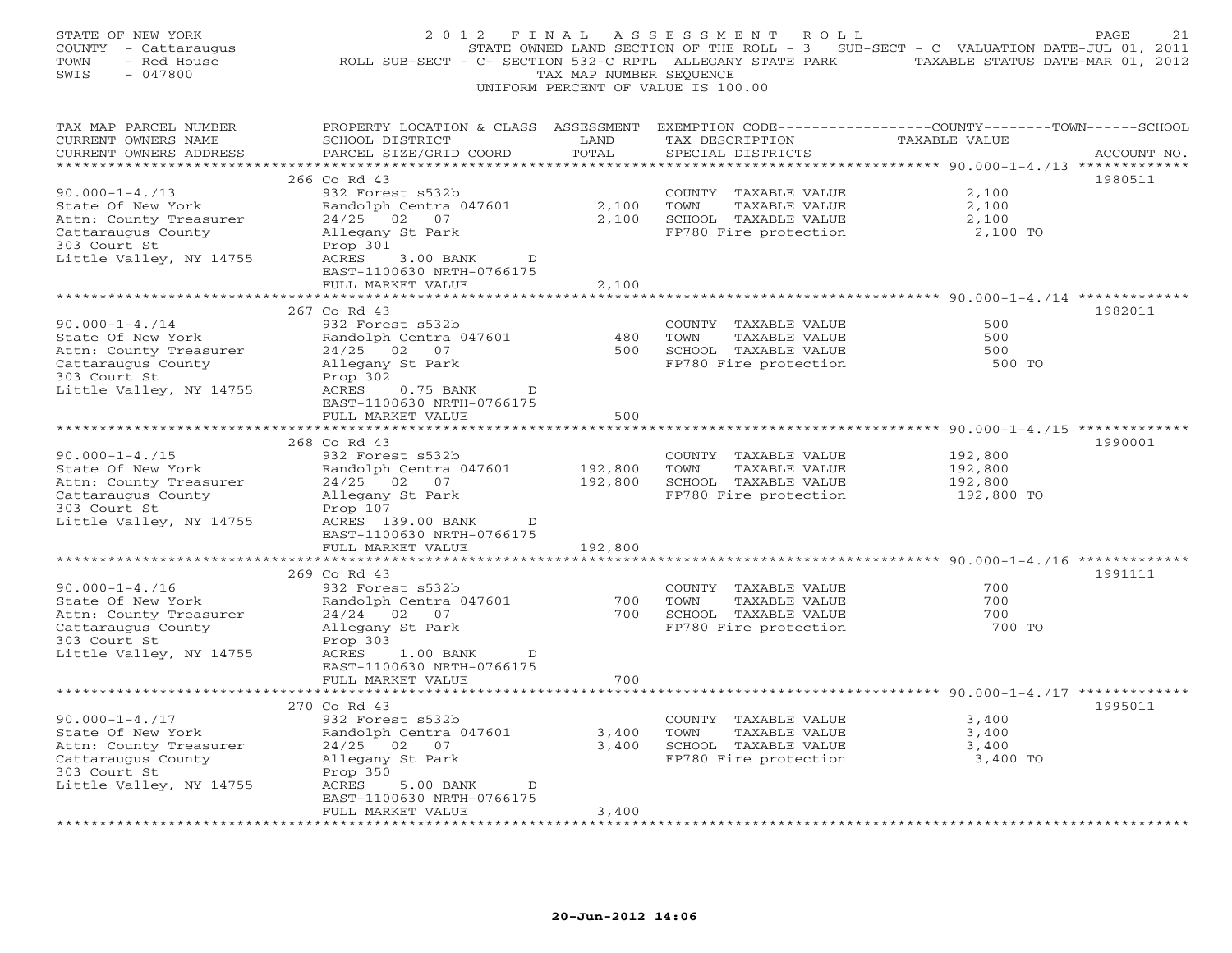| STATE OF NEW YORK<br>COUNTY - Cattaraugus<br>- Red House<br>TOWN<br>$-047800$<br>SWIS                                                | 2 0 1 2<br>F I N A L<br>ROLL SUB-SECT - C- SECTION 532-C RPTL ALLEGANY STATE PARK TAXABLE STATUS DATE-MAR 01, 2012                                               | TAX MAP NUMBER SEQUENCE      | ASSESSMENT<br>R O L L<br>UNIFORM PERCENT OF VALUE IS 100.00                                    | STATE OWNED LAND SECTION OF THE ROLL - 3 SUB-SECT - C VALUATION DATE-JUL 01, 2011 | PAGE<br>22  |
|--------------------------------------------------------------------------------------------------------------------------------------|------------------------------------------------------------------------------------------------------------------------------------------------------------------|------------------------------|------------------------------------------------------------------------------------------------|-----------------------------------------------------------------------------------|-------------|
| TAX MAP PARCEL NUMBER<br>CURRENT OWNERS NAME<br>CURRENT OWNERS ADDRESS                                                               | PROPERTY LOCATION & CLASS ASSESSMENT EXEMPTION CODE----------------COUNTY-------TOWN------SCHOOL<br>SCHOOL DISTRICT<br>PARCEL SIZE/GRID COORD                    | LAND<br>TOTAL                | TAX DESCRIPTION<br>SPECIAL DISTRICTS                                                           | <b>TAXABLE VALUE</b>                                                              | ACCOUNT NO. |
|                                                                                                                                      |                                                                                                                                                                  |                              |                                                                                                |                                                                                   | 1999011     |
| $90.000 - 1 - 4.718$<br>State Of New York<br>Attn: County Treasurer<br>Cattaraugus County<br>303 Court St<br>Little Valley, NY 14755 | 271 Co Rd 43<br>932 Forest s532b<br>Randolph Centra 047601<br>24/28 02 07<br>Allegany St Park<br>Prop 289<br>ACRES 107.50 BANK<br>D<br>EAST-1100630 NRTH-0766175 | 153,100<br>153,100           | COUNTY TAXABLE VALUE<br>TOWN<br>TAXABLE VALUE<br>SCHOOL TAXABLE VALUE<br>FP780 Fire protection | 153,100<br>153,100<br>153,100<br>153,100 TO                                       |             |
|                                                                                                                                      | FULL MARKET VALUE                                                                                                                                                | 153,100                      |                                                                                                |                                                                                   |             |
| $90.000 - 1 - 5$<br>State Of New York                                                                                                | 253 Asp 1 (Off)<br>932 Forest s532b<br>Randolph Centra 047601                                                                                                    | 937,400                      | COUNTY<br>TAXABLE VALUE<br>TOWN<br>TAXABLE VALUE                                               | ********* 90.000-1-5 **************<br>937,400<br>937,400                         | 1940001     |
| Attn: County Treasurer<br>Cattaraugus County<br>303 Court St<br>Little Valley, NY 14755                                              | 23 02 07<br>Allegany St Park<br>Prop 36<br>ACRES 347.00 BANK<br>D<br>EAST-1100334 NRTH-0762109                                                                   | 937,400                      | SCHOOL TAXABLE VALUE<br>FP780 Fire protection                                                  | 937,400<br>937,400 TO                                                             |             |
|                                                                                                                                      | FULL MARKET VALUE                                                                                                                                                | 937,400                      |                                                                                                |                                                                                   |             |
| *********************                                                                                                                |                                                                                                                                                                  |                              |                                                                                                |                                                                                   |             |
| $90.000 - 1 - 6$<br>State Of New York<br>Attn: County Treasurer<br>Cattaraugus County<br>303 Court St<br>Little Valley, NY 14755     | 278 Beck Rd (Off)<br>932 Forest s532b<br>Randolph Centra 047601<br>27 02 07<br>Allegany St Park<br>Prop 5<br>ACRES 366.00 BANK<br>D                              | 960,000<br>960,000           | COUNTY TAXABLE VALUE<br>TOWN<br>TAXABLE VALUE<br>SCHOOL TAXABLE VALUE<br>FP780 Fire protection | 960,000<br>960,000<br>960,000<br>960,000 TO                                       | 2020001     |
|                                                                                                                                      | EAST-1096388 NRTH-0762093<br>FULL MARKET VALUE<br>*******************                                                                                            | 960,000<br>$***************$ |                                                                                                |                                                                                   |             |
|                                                                                                                                      | 288 Beck Rd                                                                                                                                                      |                              |                                                                                                |                                                                                   | 2090001     |
| $90.000 - 1 - 7$<br>State Of New York<br>Attn: County Treasurer<br>Cattaraugus County<br>303 Court St<br>Little Valley, NY 14755     | 932 Forest s532b<br>Randolph Centra 047601<br>31 02<br>07<br>Allegany St Park<br>Prop 34B<br>ACRES 256.35 BANK<br>D                                              | 620,900<br>620,900           | COUNTY TAXABLE VALUE<br>TOWN<br>TAXABLE VALUE<br>SCHOOL TAXABLE VALUE<br>FP780 Fire protection | 620,900<br>620,900<br>620,900<br>620,900 TO                                       |             |
|                                                                                                                                      | EAST-1092131 NRTH-0762336<br>FULL MARKET VALUE<br>****************************                                                                                   | 620,900                      |                                                                                                |                                                                                   |             |
|                                                                                                                                      | 289 Beck Rd                                                                                                                                                      |                              |                                                                                                |                                                                                   | 2095101     |
| $90.000 - 1 - 7.72$<br>State Of New York<br>Attn: County Treasurer<br>Cattaraugus County<br>303 Court St<br>Little Valley, NY 14755  | 932 Forest s532b<br>Randolph Centra 047601<br>31 02<br>07<br>Prop 287<br>Allegany St Park<br>ACRES<br>3.98 BANK<br>D                                             | 8,600<br>8,600               | COUNTY TAXABLE VALUE<br>TOWN<br>TAXABLE VALUE<br>SCHOOL TAXABLE VALUE<br>FP780 Fire protection | 8,600<br>8,600<br>8,600<br>8,600 TO                                               |             |
|                                                                                                                                      | EAST-1092640 NRTH-0762155<br>FULL MARKET VALUE                                                                                                                   | 8,600                        |                                                                                                |                                                                                   |             |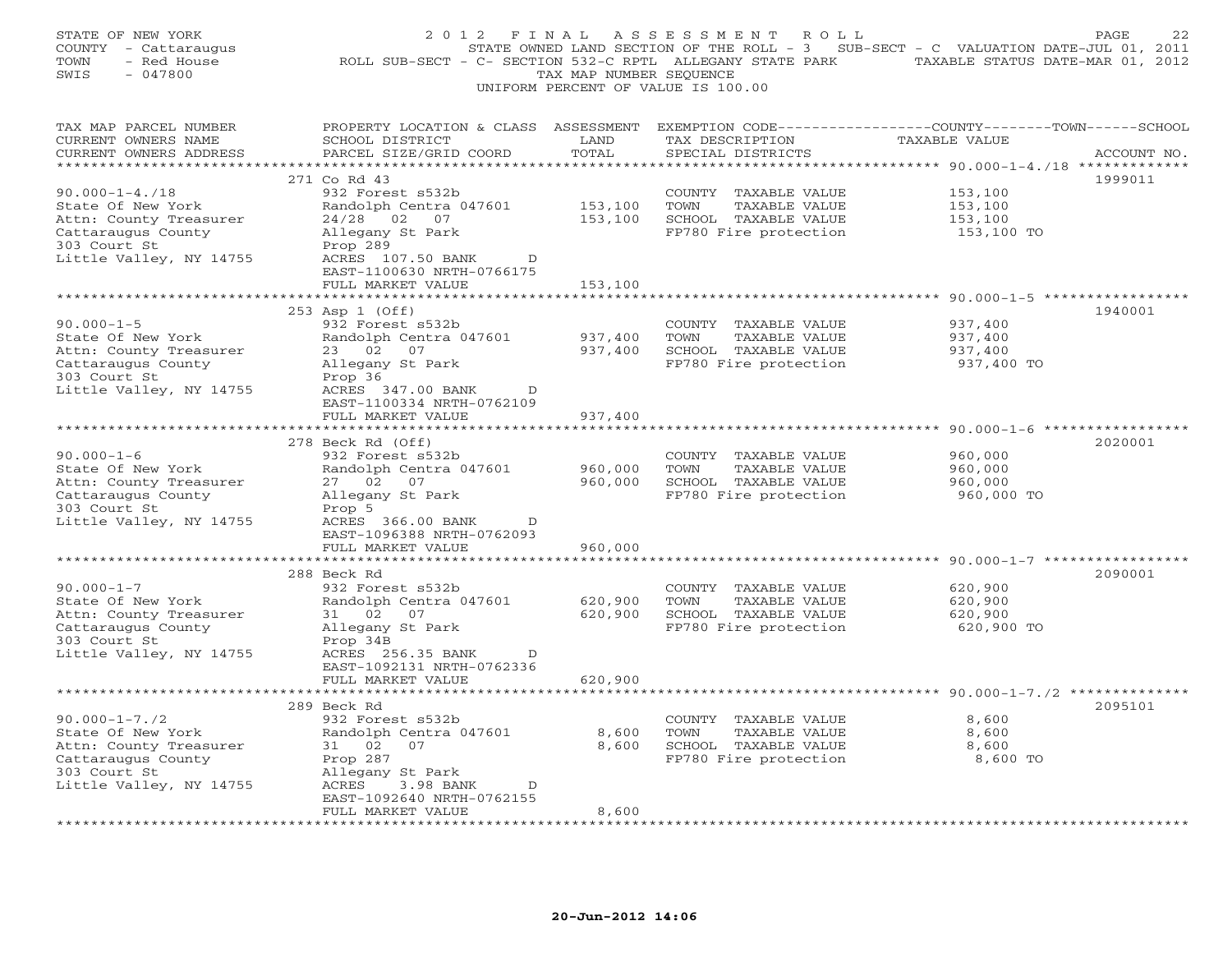| STATE OF NEW YORK<br>COUNTY - Cattaraugus<br>TOWN<br>- Red House<br>SWIS<br>$-047800$            | 2012 FINAL<br>ROLL SUB-SECT - C- SECTION 532-C RPTL ALLEGANY STATE PARK                                      | TAX MAP NUMBER SEOUENCE       | ASSESSMENT<br>R O L L<br>UNIFORM PERCENT OF VALUE IS 100.00 | STATE OWNED LAND SECTION OF THE ROLL - 3 SUB-SECT - C VALUATION DATE-JUL 01, 2011<br>TAXABLE STATUS DATE-MAR 01, 2012                            | 23<br>PAGE  |
|--------------------------------------------------------------------------------------------------|--------------------------------------------------------------------------------------------------------------|-------------------------------|-------------------------------------------------------------|--------------------------------------------------------------------------------------------------------------------------------------------------|-------------|
| TAX MAP PARCEL NUMBER<br>CURRENT OWNERS NAME<br>CURRENT OWNERS ADDRESS<br>********************** | PROPERTY LOCATION & CLASS ASSESSMENT<br>SCHOOL DISTRICT<br>PARCEL SIZE/GRID COORD<br>*********************** | LAND<br>TOTAL<br>************ | TAX DESCRIPTION<br>SPECIAL DISTRICTS                        | EXEMPTION CODE-----------------COUNTY-------TOWN------SCHOOL<br>TAXABLE VALUE<br>********************************** 90.000-1-7./3 ************** | ACCOUNT NO. |
|                                                                                                  | 290 Beck Rd                                                                                                  |                               |                                                             |                                                                                                                                                  | 2095201     |
| $90.000 - 1 - 7.73$                                                                              | 932 Forest s532b                                                                                             |                               | COUNTY TAXABLE VALUE                                        | 3,500                                                                                                                                            |             |
| State Of New York                                                                                | Randolph Centra 047601                                                                                       | 3,500                         | TOWN<br>TAXABLE VALUE                                       | 3,500                                                                                                                                            |             |
| Attn: County Treasurer                                                                           | 31 02<br>07                                                                                                  | 3,500                         | SCHOOL TAXABLE VALUE                                        | 3,500                                                                                                                                            |             |
| Cattaraugus County                                                                               | Prop 288                                                                                                     |                               | FP780 Fire protection                                       | 3,500 TO                                                                                                                                         |             |
| 303 Court St                                                                                     | Allegany St Park                                                                                             |                               |                                                             |                                                                                                                                                  |             |
| Little Valley, NY 14755                                                                          | ACRES<br>1.61 BANK<br>D<br>EAST-1092640 NRTH-0762155                                                         |                               |                                                             |                                                                                                                                                  |             |
|                                                                                                  | FULL MARKET VALUE                                                                                            | 3,500                         |                                                             |                                                                                                                                                  |             |
|                                                                                                  |                                                                                                              |                               |                                                             | ***** 90.000-1-8 ****                                                                                                                            |             |
|                                                                                                  | 212 Bay State Rd (Off)                                                                                       |                               |                                                             |                                                                                                                                                  | 1530001     |
| $90.000 - 1 - 8$                                                                                 | 932 Forest s532b                                                                                             |                               | COUNTY TAXABLE VALUE                                        | 886,100                                                                                                                                          |             |
| State Of New York                                                                                | Randolph Centra 047601                                                                                       | 886,100                       | TOWN<br>TAXABLE VALUE                                       | 886,100                                                                                                                                          |             |
| Attn: County Treasurer                                                                           | 71 01 07                                                                                                     | 886,100                       | SCHOOL TAXABLE VALUE                                        | 886,100                                                                                                                                          |             |
| Cattaraugus County                                                                               | Allegany St Park                                                                                             |                               | FP780 Fire protection                                       | 886,100 TO                                                                                                                                       |             |
| 303 Court St                                                                                     | Prop 34B                                                                                                     |                               |                                                             |                                                                                                                                                  |             |
| Little Valley, NY 14755                                                                          | ACRES 330.00 BANK<br>D<br>EAST-1084054 NRTH-0757977                                                          |                               |                                                             |                                                                                                                                                  |             |
|                                                                                                  | FULL MARKET VALUE                                                                                            | 886,100                       |                                                             |                                                                                                                                                  |             |
|                                                                                                  | *******************                                                                                          | *********                     |                                                             | ******************************** 90.000-1-8./2 **************                                                                                    |             |
|                                                                                                  | 213 Bay State Rd (Off)                                                                                       |                               |                                                             |                                                                                                                                                  | 1540001     |
| $90.000 - 1 - 8.72$                                                                              | 932 Forest s532b                                                                                             |                               | COUNTY TAXABLE VALUE                                        | 70,600                                                                                                                                           |             |
| State Of New York                                                                                | Randolph Centra 047601                                                                                       | 70,600                        | TOWN<br>TAXABLE VALUE                                       | 70,600                                                                                                                                           |             |
| Attn: County Treasurer                                                                           | 72 01 07                                                                                                     | 70,600                        | SCHOOL TAXABLE VALUE                                        | 70,600                                                                                                                                           |             |
| Cattaraugus County                                                                               | Allegany St Park                                                                                             |                               | FP780 Fire protection                                       | 70,600 TO                                                                                                                                        |             |
| 303 Court St                                                                                     | Prop 165                                                                                                     |                               |                                                             |                                                                                                                                                  |             |
| Little Valley, NY 14755                                                                          | ACRES 22.84 BANK<br>D<br>EAST-1084119 NRTH-0757914                                                           |                               |                                                             |                                                                                                                                                  |             |
|                                                                                                  | FULL MARKET VALUE                                                                                            | 70,600                        |                                                             |                                                                                                                                                  |             |
|                                                                                                  | ************                                                                                                 | *******                       |                                                             | *********** 90.000-1-9 ******                                                                                                                    |             |
|                                                                                                  | 191 Bay State Rd                                                                                             |                               |                                                             |                                                                                                                                                  | 1325001     |
| $90.000 - 1 - 9$                                                                                 | 932 Forest s532b                                                                                             |                               | COUNTY TAXABLE VALUE                                        | 11,000                                                                                                                                           |             |
| State Of New York                                                                                | Randolph Centra 047601                                                                                       | 11,000                        | TOWN<br>TAXABLE VALUE                                       | 11,000                                                                                                                                           |             |
| Attn: County Treasurer                                                                           | 64 01<br>07                                                                                                  | 11,000                        | SCHOOL TAXABLE VALUE                                        | 11,000                                                                                                                                           |             |
| Cattaraugus County                                                                               | Allegany St Park                                                                                             |                               | FP780 Fire protection                                       | 11,000 TO                                                                                                                                        |             |
| 303 Court St                                                                                     | Prop 325                                                                                                     |                               |                                                             |                                                                                                                                                  |             |
| Little Valley, NY 14755                                                                          | ACRES<br>4.59 BANK<br>D                                                                                      |                               |                                                             |                                                                                                                                                  |             |
|                                                                                                  | EAST-1088071 NRTH-0757800<br>FULL MARKET VALUE                                                               | 11,000                        |                                                             |                                                                                                                                                  |             |
|                                                                                                  |                                                                                                              |                               |                                                             |                                                                                                                                                  |             |
|                                                                                                  | 196 Bay State Rd                                                                                             |                               |                                                             |                                                                                                                                                  | 1370001     |
| $90.000 - 1 - 9.72$                                                                              | 932 Forest s532b                                                                                             |                               | COUNTY TAXABLE VALUE                                        | 64,500                                                                                                                                           |             |
| State Of New York                                                                                | Randolph Centra 047601                                                                                       | 64,500                        | TAXABLE VALUE<br>TOWN                                       | 64,500                                                                                                                                           |             |
| Attn: County Treasurer                                                                           | 64 01 07                                                                                                     | 64,500                        | SCHOOL TAXABLE VALUE                                        | 64,500                                                                                                                                           |             |
| Cattaraugus County                                                                               | Allegany St Park                                                                                             |                               | FP780 Fire protection                                       | 64,500 TO                                                                                                                                        |             |
| 303 Court St                                                                                     | Prop 177                                                                                                     |                               |                                                             |                                                                                                                                                  |             |
| Little Valley, NY 14755                                                                          | ACRES<br>50.00 BANK<br>D<br>EAST-1088110 NRTH-0758004                                                        |                               |                                                             |                                                                                                                                                  |             |
|                                                                                                  | FULL MARKET VALUE<br>.                                                                                       | 64,500                        |                                                             |                                                                                                                                                  |             |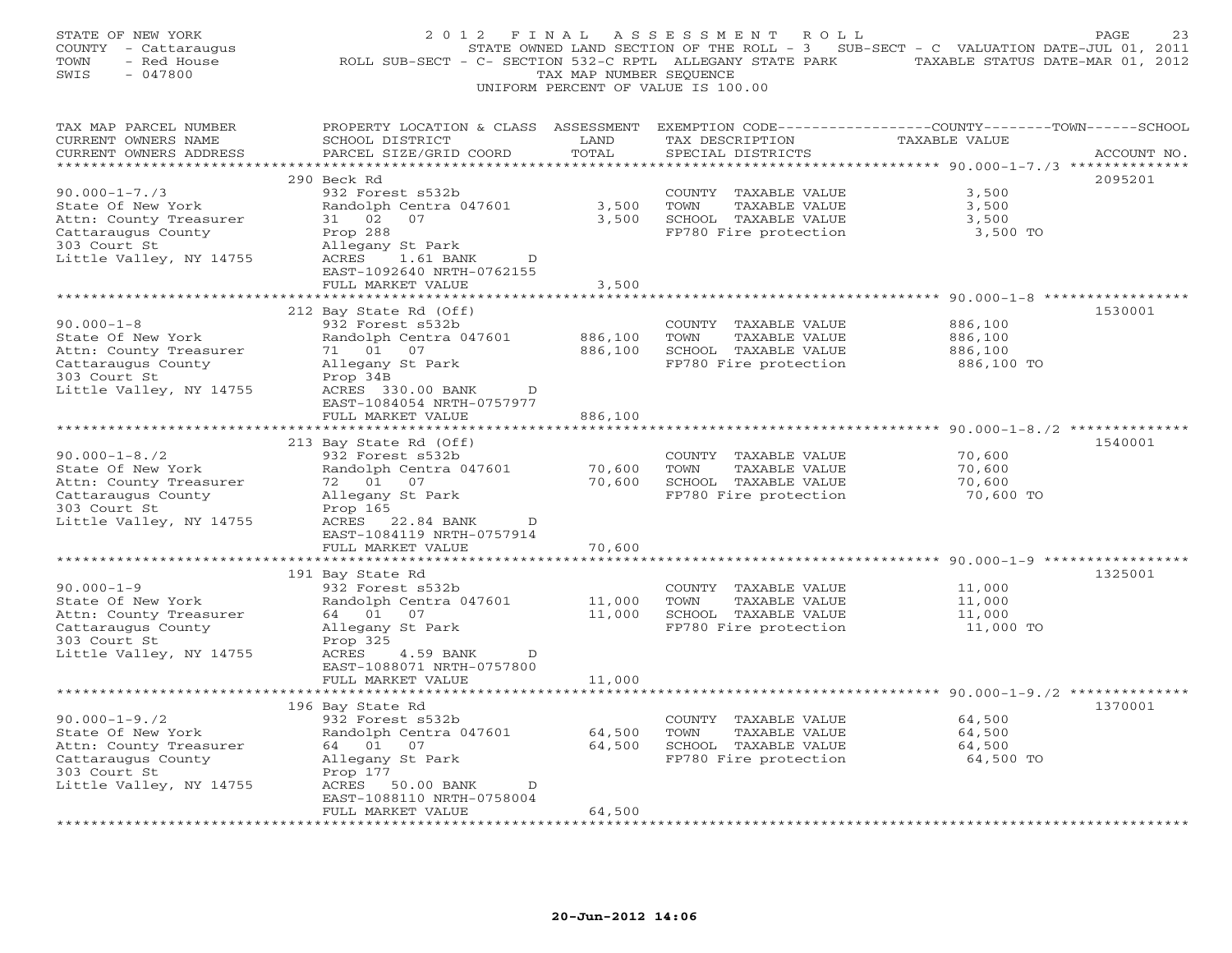| STATE OF NEW YORK<br>COUNTY - Cattaraugus<br>TOWN<br>- Red House<br>SWIS<br>$-047800$                                                                          | 2012 FINAL<br>ROLL SUB-SECT - C- SECTION 532-C RPTL ALLEGANY STATE PARK                                                                                                                  | TAX MAP NUMBER SEQUENCE    | A S S E S S M E N T<br>ROLL<br>UNIFORM PERCENT OF VALUE IS 100.00                              | STATE OWNED LAND SECTION OF THE ROLL - 3 SUB-SECT - C VALUATION DATE-JUL 01, 2011<br>TAXABLE STATUS DATE-MAR 01, 2012 | PAGE<br>24  |
|----------------------------------------------------------------------------------------------------------------------------------------------------------------|------------------------------------------------------------------------------------------------------------------------------------------------------------------------------------------|----------------------------|------------------------------------------------------------------------------------------------|-----------------------------------------------------------------------------------------------------------------------|-------------|
| TAX MAP PARCEL NUMBER<br>CURRENT OWNERS NAME<br>CURRENT OWNERS ADDRESS                                                                                         | PROPERTY LOCATION & CLASS ASSESSMENT<br>SCHOOL DISTRICT<br>PARCEL SIZE/GRID COORD                                                                                                        | LAND<br>TOTAL              | TAX DESCRIPTION<br>SPECIAL DISTRICTS                                                           | EXEMPTION CODE-----------------COUNTY-------TOWN------SCHOOL<br>TAXABLE VALUE                                         | ACCOUNT NO. |
| ***********************<br>$90.000 - 1 - 9.73$<br>State Of New York<br>Attn: County Treasurer<br>Cattaraugus County<br>303 Court St<br>Little Valley, NY 14755 | 197 Bay State Rd<br>932 Forest s532b<br>Randolph Centra 047601<br>64 01<br>07<br>Allegany St Park<br>Prop 177<br>ACRES 13.05 BANK<br>D<br>EAST-1088110 NRTH-0758004<br>FULL MARKET VALUE | 9,800<br>9,800<br>9,800    | COUNTY TAXABLE VALUE<br>TOWN<br>TAXABLE VALUE<br>SCHOOL TAXABLE VALUE<br>FP780 Fire protection | 9,800<br>9,800<br>9,800<br>9,800 TO                                                                                   | 1380101     |
| **********************                                                                                                                                         |                                                                                                                                                                                          |                            |                                                                                                |                                                                                                                       |             |
| $90.000 - 1 - 9.74$<br>State Of New York<br>Attn: County Treasurer<br>Cattaraugus County<br>303 Court St<br>Little Valley, NY 14755                            | 198 Bay State Rd<br>932 Forest s532b<br>Randolph Centra 047601<br>64 01<br>07<br>Prop 177<br>ACRES<br>$4.00$ BANK<br>D<br>EAST-1088110 NRTH-0758004                                      | 3,000<br>3,000             | COUNTY TAXABLE VALUE<br>TOWN<br>TAXABLE VALUE<br>SCHOOL TAXABLE VALUE<br>FP780 Fire protection | 3,000<br>3,000<br>3,000<br>3,000 TO                                                                                   | 1390001     |
|                                                                                                                                                                | FULL MARKET VALUE                                                                                                                                                                        | 3,000<br>*********         |                                                                                                | ********************** 90.000-1-9./5 **************                                                                   |             |
| $90.000 - 1 - 9.75$<br>State Of New York<br>Attn: County Treasurer<br>Cattaraugus County<br>303 Court St<br>Little Valley, NY 14755                            | 199 Bay State Rd<br>932 Forest s532b<br>Randolph Centra 047601<br>64 01 07<br>Allegany St Park<br>Prop 34B<br>ACRES 142.60 BANK<br>$\mathbb{D}$<br>EAST-1088110 NRTH-0758004             | 338,200<br>338,200         | COUNTY TAXABLE VALUE<br>TOWN<br>TAXABLE VALUE<br>SCHOOL TAXABLE VALUE<br>FP780 Fire protection | 338,200<br>338,200<br>338,200<br>338,200 TO                                                                           | 1400001     |
|                                                                                                                                                                | FULL MARKET VALUE                                                                                                                                                                        | 338,200                    |                                                                                                |                                                                                                                       |             |
| $90.000 - 1 - 9.76$<br>State Of New York<br>Attn: County Treasurer<br>Cattaraugus County<br>303 Court St<br>Little Valley, NY 14755                            | 200 Bay State Rd<br>932 Forest s532b<br>Randolph Centra 047601<br>64 01 07<br>Allegany St Park<br>Prop 165<br>ACRES 36.25 BANK<br>D<br>EAST-1088110 NRTH-0758004<br>FULL MARKET VALUE    | 41,600<br>41,600<br>41,600 | COUNTY TAXABLE VALUE<br>TOWN<br>TAXABLE VALUE<br>SCHOOL TAXABLE VALUE<br>FP780 Fire protection | 41,600<br>41,600<br>41,600<br>41,600 TO                                                                               | 1410001     |
|                                                                                                                                                                | *******************                                                                                                                                                                      | ************               |                                                                                                |                                                                                                                       |             |
| $90.000 - 1 - 9.77$<br>State Of New York<br>Attn: County Treasurer<br>Cattaraugus County<br>303 Court St<br>Little Valley, NY 14755                            | 315 Bay State Rd<br>932 Forest s532b<br>Randolph Centra 047601<br>64 01<br>07<br>Allegany St Park<br>Prop 360<br>ACRES<br>$0.38$ BANK<br>$\mathbb D$                                     | 200<br>300                 | COUNTY TAXABLE VALUE<br>TOWN<br>TAXABLE VALUE<br>SCHOOL TAXABLE VALUE<br>FP780 Fire protection | 300<br>300<br>300<br>300 TO                                                                                           | 1422001     |
|                                                                                                                                                                | EAST-1088110 NRTH-0758004<br>FULL MARKET VALUE<br>* * * * * * * * * * * * * * * * * * *                                                                                                  | 300                        |                                                                                                |                                                                                                                       |             |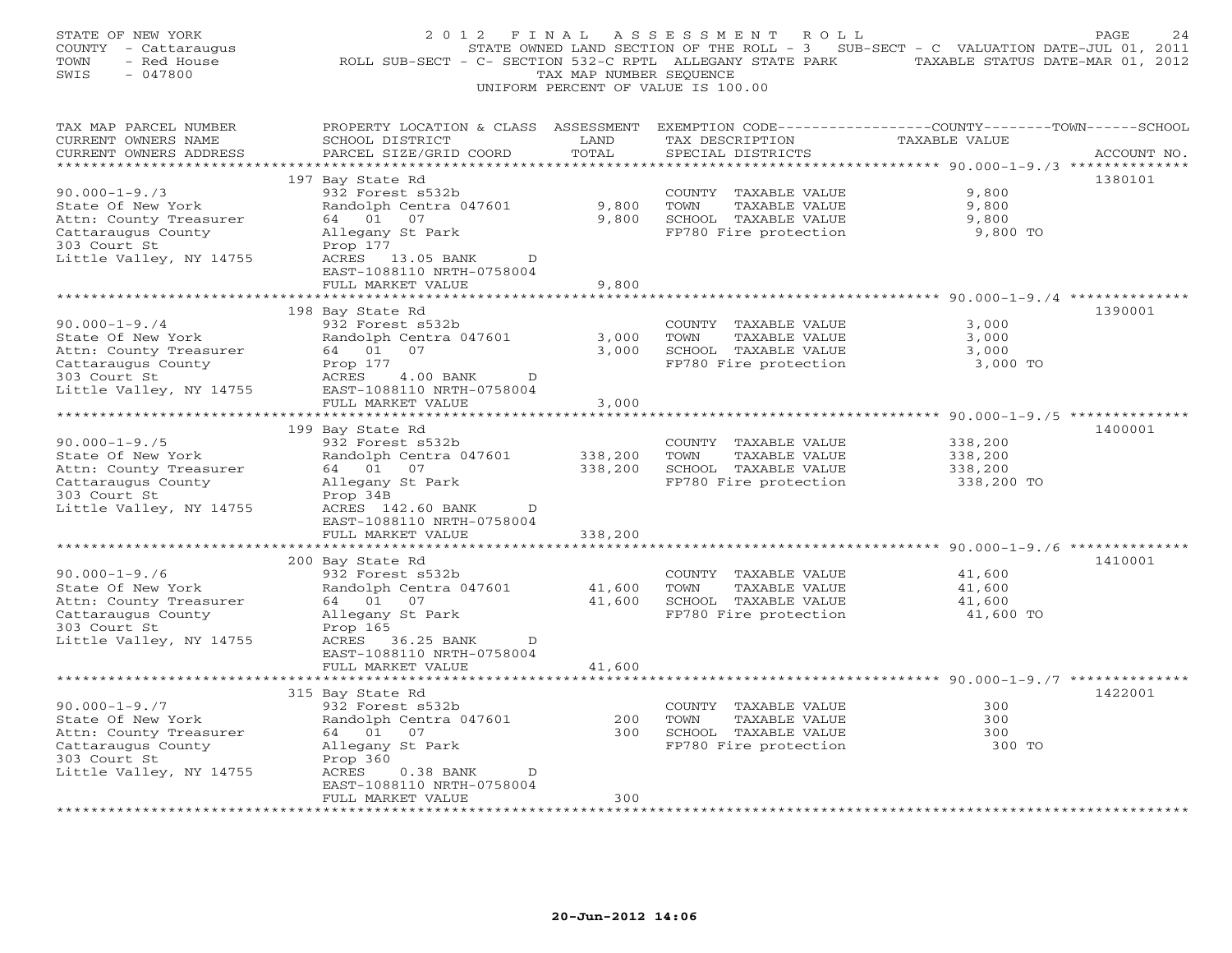| 2 0 1 2                                                                                                                                                  |                                                                                                                                                                                                                           |                                                                                                |                                                                                                                        | PAGE                                                                                                                                                                                                                                                                                                                                                                            |
|----------------------------------------------------------------------------------------------------------------------------------------------------------|---------------------------------------------------------------------------------------------------------------------------------------------------------------------------------------------------------------------------|------------------------------------------------------------------------------------------------|------------------------------------------------------------------------------------------------------------------------|---------------------------------------------------------------------------------------------------------------------------------------------------------------------------------------------------------------------------------------------------------------------------------------------------------------------------------------------------------------------------------|
| SCHOOL DISTRICT<br>PARCEL SIZE/GRID COORD                                                                                                                | LAND<br>TOTAL                                                                                                                                                                                                             | TAX DESCRIPTION<br>SPECIAL DISTRICTS                                                           | <b>TAXABLE VALUE</b>                                                                                                   | ACCOUNT NO.                                                                                                                                                                                                                                                                                                                                                                     |
| 932 Forest s532b<br>Randolph Centra 047601<br>64 01 07<br>Prop 363.2<br>Allegany St Park<br>ACRES 37.97 BANK<br>D<br>EAST-1088110 NRTH-0758004           | 29,600<br>29,600                                                                                                                                                                                                          | COUNTY TAXABLE VALUE<br>TOWN<br>TAXABLE VALUE<br>SCHOOL TAXABLE VALUE<br>FP780 Fire protection | 29,600<br>29,600<br>29,600<br>29,600 TO                                                                                | 1426001                                                                                                                                                                                                                                                                                                                                                                         |
| ****************                                                                                                                                         |                                                                                                                                                                                                                           |                                                                                                |                                                                                                                        |                                                                                                                                                                                                                                                                                                                                                                                 |
| 932 Forest s532b<br>Randolph Centra 047601<br>64/72 01 07<br>Allegany St Park<br>Prop 175<br>ACRES 45.00 BANK<br>D                                       | 106,300<br>106,300                                                                                                                                                                                                        | COUNTY TAXABLE VALUE<br>TOWN<br>TAXABLE VALUE<br>SCHOOL TAXABLE VALUE<br>FP780 Fire protection | 106,300<br>106,300<br>106,300<br>106,300 TO                                                                            | 1420001                                                                                                                                                                                                                                                                                                                                                                         |
| EAST-1088110 NRTH-0758004                                                                                                                                |                                                                                                                                                                                                                           |                                                                                                |                                                                                                                        |                                                                                                                                                                                                                                                                                                                                                                                 |
| 932 Forest s532b<br>Randolph Centra 047601<br>56 01<br>07<br>Allegany St Park<br>Prop 34B                                                                | 784,600<br>784,600                                                                                                                                                                                                        | COUNTY TAXABLE VALUE<br>TOWN<br>TAXABLE VALUE<br>SCHOOL TAXABLE VALUE<br>FP780 Fire protection | 784,600<br>784,600<br>784,600<br>784,600 TO                                                                            | 1180001                                                                                                                                                                                                                                                                                                                                                                         |
| EAST-1092171 NRTH-0758036<br>FULL MARKET VALUE                                                                                                           | 784,600                                                                                                                                                                                                                   |                                                                                                |                                                                                                                        |                                                                                                                                                                                                                                                                                                                                                                                 |
| 932 Forest s532b<br>Randolph Centra 047601<br>07<br>56 01<br>Allegany St Park<br>Prop 23<br>ACRES 70.00 BANK<br>D<br>EAST-1092170 NRTH-0758154           | 193,800<br>193,800                                                                                                                                                                                                        | COUNTY TAXABLE VALUE<br>TOWN<br>TAXABLE VALUE<br>SCHOOL TAXABLE VALUE<br>FP780 Fire protection | 193,800<br>193,800<br>193,800<br>193,800 TO                                                                            | 1190001                                                                                                                                                                                                                                                                                                                                                                         |
|                                                                                                                                                          |                                                                                                                                                                                                                           |                                                                                                |                                                                                                                        |                                                                                                                                                                                                                                                                                                                                                                                 |
| 932 Forest s532b<br>Randolph Centra 047601<br>48  01  07<br>Allegany St Park<br>Prop 23<br>ACRES 31.87 BANK<br>$\mathbb{D}$<br>EAST-1096109 NRTH-0758085 | 67,300<br>67,300                                                                                                                                                                                                          | COUNTY TAXABLE VALUE<br>TOWN<br>TAXABLE VALUE<br>SCHOOL TAXABLE VALUE<br>FP780 Fire protection | 67,300<br>67,300<br>67,300<br>67,300 TO                                                                                | 1040001                                                                                                                                                                                                                                                                                                                                                                         |
|                                                                                                                                                          | 318 Bay State Rd<br>FULL MARKET VALUE<br>201 Bay State Rd<br>FULL MARKET VALUE<br>176 Bay State Rd (Off)<br>ACRES 297.00 BANK<br>D<br>177 Bay State Rd (Off)<br>FULL MARKET VALUE<br>162 Asp 1 (Off)<br>FULL MARKET VALUE | F I N A L<br>29,600<br>106,300<br>193,800<br>67,300                                            | TAX MAP NUMBER SEQUENCE<br>UNIFORM PERCENT OF VALUE IS 100.00<br>PROPERTY LOCATION & CLASS ASSESSMENT<br>************* | ASSESSMENT ROLL<br>STATE OWNED LAND SECTION OF THE ROLL - 3 SUB-SECT - C VALUATION DATE-JUL 01, 2011<br>ROLL SUB-SECT - C- SECTION 532-C RPTL ALLEGANY STATE PARK TAXABLE STATUS DATE-MAR 01, 2012<br>EXEMPTION CODE-----------------COUNTY-------TOWN------SCHOOL<br>********** 90.000-1-9./9 **************<br>********************************* 90.000-1-10./2 ************* |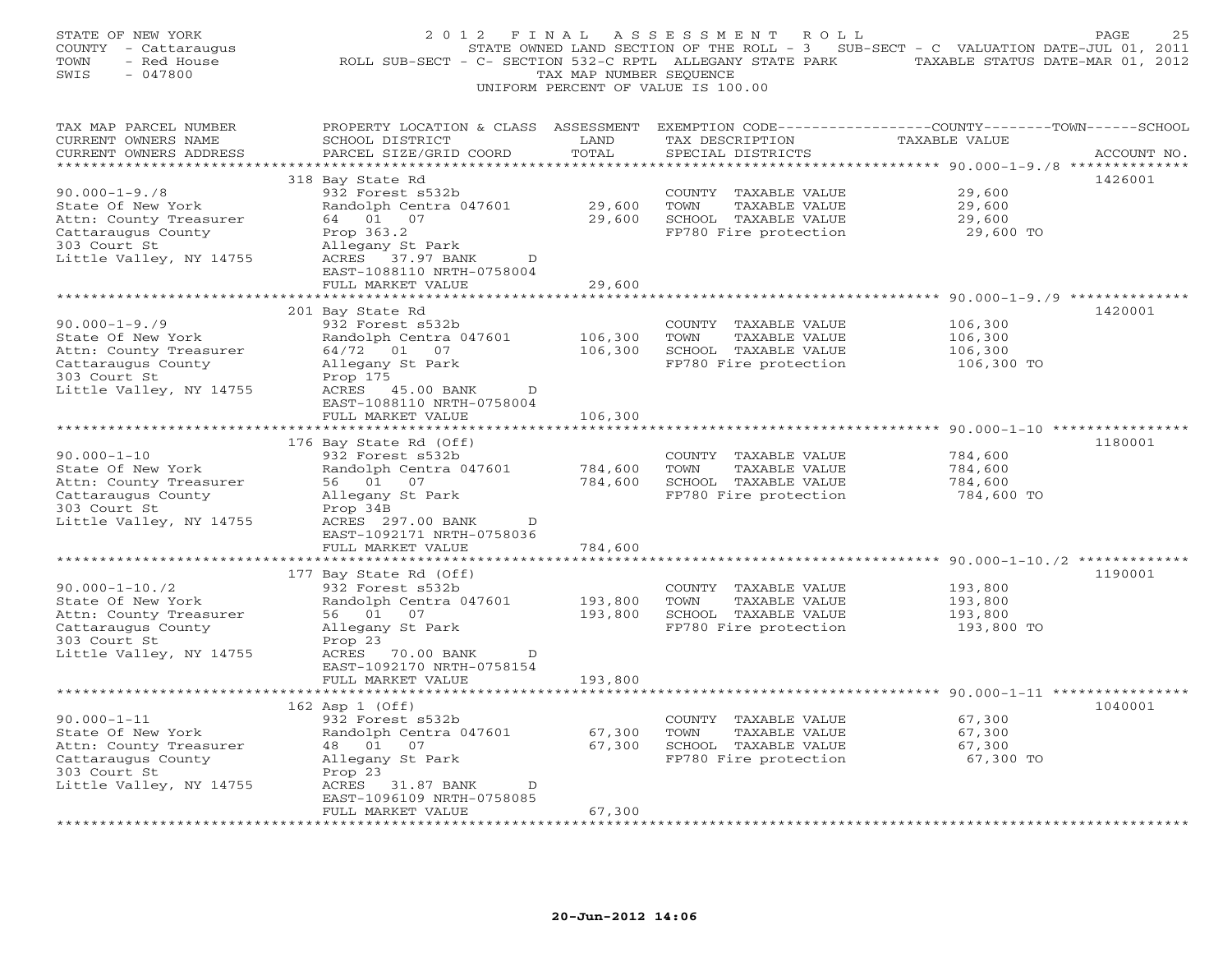| STATE OF NEW YORK<br>COUNTY - Cattaraugus<br>TOWN<br>- Red House<br>SWIS<br>$-047800$                                                | 2 0 1 2<br>F I N A L<br>ROLL SUB-SECT - C- SECTION 532-C RPTL ALLEGANY STATE PARK TAXABLE STATUS DATE-MAR 01, 2012                                 | TAX MAP NUMBER SEQUENCE | A S S E S S M E N T<br>R O L L<br>STATE OWNED LAND SECTION OF THE ROLL - 3 SUB-SECT - C VALUATION DATE-JUL 01, 2011<br>UNIFORM PERCENT OF VALUE IS 100.00 |                                                                                     | PAGE<br>26  |
|--------------------------------------------------------------------------------------------------------------------------------------|----------------------------------------------------------------------------------------------------------------------------------------------------|-------------------------|-----------------------------------------------------------------------------------------------------------------------------------------------------------|-------------------------------------------------------------------------------------|-------------|
| TAX MAP PARCEL NUMBER<br>CURRENT OWNERS NAME<br>CURRENT OWNERS ADDRESS                                                               | PROPERTY LOCATION & CLASS ASSESSMENT EXEMPTION CODE---------------COUNTY-------TOWN-----SCHOOL<br>SCHOOL DISTRICT<br>PARCEL SIZE/GRID COORD        | LAND<br>TOTAL           | TAX DESCRIPTION<br>SPECIAL DISTRICTS                                                                                                                      | TAXABLE VALUE                                                                       | ACCOUNT NO. |
|                                                                                                                                      | 163 Asp 1 (Off)                                                                                                                                    |                         |                                                                                                                                                           |                                                                                     | 1050001     |
| $90.000 - 1 - 11.72$<br>State Of New York<br>Attn: County Treasurer<br>Cattaraugus County<br>303 Court St<br>Little Valley, NY 14755 | 932 Forest s532b<br>Randolph Centra 047601<br>48  01  07<br>Allegany St Park<br>Prop 34B<br>ACRES 340.63 BANK<br>D<br>EAST-1096230 NRTH-0758105    | 798,500<br>798,500      | COUNTY TAXABLE VALUE<br>TOWN<br>TAXABLE VALUE<br>SCHOOL TAXABLE VALUE<br>FP780 Fire protection                                                            | 798,500<br>798,500<br>798,500<br>798,500 TO                                         |             |
|                                                                                                                                      | FULL MARKET VALUE                                                                                                                                  | 798,500                 |                                                                                                                                                           |                                                                                     |             |
| $90.000 - 1 - 12$<br>State Of New York<br>Attn: County Treasurer<br>Cattaraugus County<br>303 Court St<br>Little Valley, NY 14755    | 147 Asp 1 (Off)<br>932 Forest s532b<br>Randolph Centra 047601<br>40  01  07<br>Allegany State Park<br>Prop 34<br>ACRES 363.00 BANK<br>$\mathbb{D}$ | 920,700<br>920,700      | COUNTY TAXABLE VALUE<br>TOWN<br>TAXABLE VALUE<br>SCHOOL TAXABLE VALUE<br>FP780 Fire protection                                                            | ********** 90.000-1-12 *************<br>920,700<br>920,700<br>920,700<br>920,700 TO | 0890001     |
|                                                                                                                                      | EAST-1100053 NRTH-0758124<br>FULL MARKET VALUE                                                                                                     | 920,700                 |                                                                                                                                                           |                                                                                     |             |
|                                                                                                                                      |                                                                                                                                                    |                         |                                                                                                                                                           |                                                                                     |             |
|                                                                                                                                      | $146$ Asp $1$                                                                                                                                      |                         |                                                                                                                                                           |                                                                                     | 0880001     |
| $90.000 - 1 - 13$<br>State Of New York<br>Attn: County Treasurer<br>Cattaraugus County<br>303 Court St<br>Little Valley, NY 14755    | 932 Forest s532b<br>Randolph Centra 047601<br>39 01 07<br>Allegany St Park<br>Prop 34<br>ACRES 352.00 BANK<br>D<br>EAST-1100044 NRTH-0754097       | 646,400<br>646,400      | COUNTY TAXABLE VALUE<br>TOWN<br>TAXABLE VALUE<br>SCHOOL TAXABLE VALUE<br>FP780 Fire protection                                                            | 646,400<br>646,400<br>646,400<br>646,400 TO                                         |             |
|                                                                                                                                      | FULL MARKET VALUE                                                                                                                                  | 646,400                 |                                                                                                                                                           |                                                                                     |             |
|                                                                                                                                      | * * * * * * * * * * * * * * * * * * *                                                                                                              | * * * * * * * * * * *   |                                                                                                                                                           | ******************************* 90.000-1-14 ***********                             |             |
| $90.000 - 1 - 14$<br>State Of New York<br>Attn: County Treasurer<br>Cattaraugus County<br>303 Court St<br>Little Valley, NY 14755    | 157 Asp 1 (Off)<br>932 Forest s532b<br>Randolph Centra 047601<br>47 01 07<br>Allegany St Park<br>Prop 31<br>ACRES 31.87 BANK<br>D                  | 72,800<br>72,800        | COUNTY TAXABLE VALUE<br>TOWN<br>TAXABLE VALUE<br>SCHOOL TAXABLE VALUE<br>FP780 Fire protection                                                            | 72,800<br>72,800<br>72,800<br>72,800 TO                                             | 0990001     |
|                                                                                                                                      | EAST-1096073 NRTH-0754082<br>FULL MARKET VALUE                                                                                                     | 72,800                  |                                                                                                                                                           |                                                                                     |             |
|                                                                                                                                      | ******************************                                                                                                                     |                         |                                                                                                                                                           |                                                                                     |             |
| $90.000 - 1 - 14.72$<br>State Of New York<br>Attn: County Treasurer<br>Cattaraugus County<br>303 Court St<br>Little Valley, NY 14755 | 158 Asp 1 (Off)<br>932 Forest s532b<br>Randolph Centra 047601<br>47 01 07<br>Allegany St Park<br>Prop 34B<br>ACRES 283.00 BANK<br>D                | 539,900<br>539,900      | COUNTY TAXABLE VALUE<br>TOWN<br>TAXABLE VALUE<br>SCHOOL TAXABLE VALUE<br>FP780 Fire protection                                                            | 539,900<br>539,900<br>539,900<br>539,900 TO                                         | 1000001     |
|                                                                                                                                      | EAST-1096070 NRTH-0754174<br>FULL MARKET VALUE                                                                                                     | 539,900                 |                                                                                                                                                           |                                                                                     |             |
|                                                                                                                                      |                                                                                                                                                    |                         |                                                                                                                                                           |                                                                                     |             |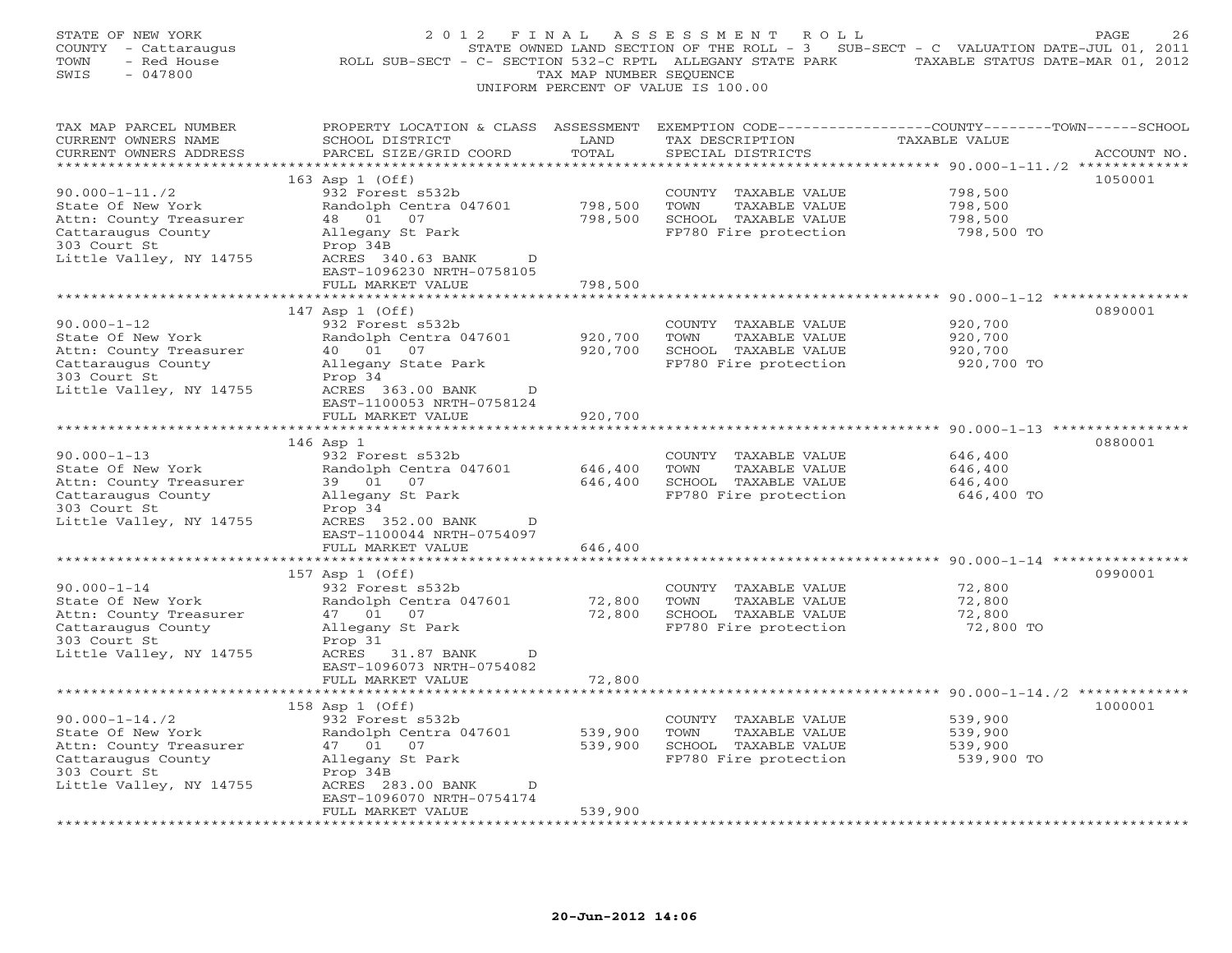| STATE OF NEW YORK<br>COUNTY - Cattaraugus<br>- Red House<br>TOWN<br>SWIS<br>$-047800$                                                | 2012 FINAL<br>ROLL SUB-SECT - C- SECTION 532-C RPTL ALLEGANY STATE PARK                                                                                                                   | TAX MAP NUMBER SEQUENCE                | ASSESSMENT<br>R O L L<br>UNIFORM PERCENT OF VALUE IS 100.00                                    | STATE OWNED LAND SECTION OF THE ROLL - 3 SUB-SECT - C VALUATION DATE-JUL 01, 2011<br>TAXABLE STATUS DATE-MAR 01, 2012 | PAGE<br>27  |
|--------------------------------------------------------------------------------------------------------------------------------------|-------------------------------------------------------------------------------------------------------------------------------------------------------------------------------------------|----------------------------------------|------------------------------------------------------------------------------------------------|-----------------------------------------------------------------------------------------------------------------------|-------------|
| TAX MAP PARCEL NUMBER<br>CURRENT OWNERS NAME<br>CURRENT OWNERS ADDRESS<br>**********************                                     | PROPERTY LOCATION & CLASS ASSESSMENT<br>SCHOOL DISTRICT<br>PARCEL SIZE/GRID COORD                                                                                                         | LAND<br>TOTAL<br>* * * * * * * * * * * | TAX DESCRIPTION<br>SPECIAL DISTRICTS                                                           | EXEMPTION CODE-----------------COUNTY-------TOWN------SCHOOL<br>TAXABLE VALUE                                         | ACCOUNT NO. |
| $90.000 - 1 - 14.73$<br>State Of New York<br>Attn: County Treasurer<br>Cattaraugus County<br>303 Court St<br>Little Valley, NY 14755 | 159 Asp 1 (Off)<br>932 Forest s532b<br>Randolph Centra 047601<br>47/55 01 07<br>Allegany St Park<br>Prop 70<br>ACRES<br>47.60 BANK<br>D<br>EAST-1096070 NRTH-0754174<br>FULL MARKET VALUE | 105,600<br>105,600<br>105,600          | COUNTY TAXABLE VALUE<br>TOWN<br>TAXABLE VALUE<br>SCHOOL TAXABLE VALUE<br>FP780 Fire protection | ********************************* 90.000-1-14./3 *************<br>105,600<br>105,600<br>105,600<br>105,600 TO         | 1010001     |
| $90.000 - 1 - 14.74$<br>State Of New York<br>Attn: County Treasurer<br>Cattaraugus County<br>303 Court St<br>Little Valley, NY 14755 | 160 Asp 1 (Off)<br>932 Forest s532b<br>Randolph Centra 047601<br>47/55 01 07<br>Allegany St Park<br>Prop 157<br>ACRES 50.00 BANK<br>D                                                     | 111,400<br>111,400                     | COUNTY TAXABLE VALUE<br>TOWN<br>TAXABLE VALUE<br>SCHOOL TAXABLE VALUE<br>FP780 Fire protection | **** 90.000-1-14./4 ***********<br>111,400<br>111,400<br>111,400<br>111,400 TO                                        | 1020001     |
| ********************<br>$90.000 - 1 - 14.75$<br>State Of New York<br>Attn: County Treasurer<br>Cattaraugus County<br>303 Court St    | EAST-1096070 NRTH-0754174<br>FULL MARKET VALUE<br>161 Asp 1 (Off)<br>932 Forest s532b<br>Randolph Centra 047601<br>47/55 01 07<br>Allegany St Park<br>Prop 158                            | 111,400<br>123,500<br>123,500          | COUNTY TAXABLE VALUE<br>TOWN<br>TAXABLE VALUE<br>SCHOOL TAXABLE VALUE<br>FP780 Fire protection | 123,500<br>123,500<br>123,500<br>123,500 TO                                                                           | 1030001     |
| Little Valley, NY 14755<br>$90.000 - 1 - 15$<br>State Of New York                                                                    | ACRES<br>50.00 BANK<br>D<br>EAST-1096070 NRTH-0754174<br>FULL MARKET VALUE<br>*******************<br>173 Bay State Rd (Off)<br>932 Forest s532b<br>Randolph Centra 047601                 | 123,500<br>************<br>399,600     | COUNTY TAXABLE VALUE<br>TOWN<br>TAXABLE VALUE                                                  | 399,600<br>399,600                                                                                                    | 1150001     |
| Attn: County Treasurer<br>Cattaraugus County<br>303 Court St<br>Little Valley, NY 14755                                              | 55 01 07<br>Allegany St Park<br>Prop 34B<br>ACRES 150.00 BANK<br>D<br>EAST-1092087 NRTH-0754073<br>FULL MARKET VALUE<br>**************************                                        | 399,600<br>399,600                     | SCHOOL TAXABLE VALUE<br>FP780 Fire protection                                                  | 399,600<br>399,600 TO                                                                                                 |             |
| $90.000 - 1 - 15.72$<br>State Of New York<br>Attn: County Treasurer<br>Cattaraugus County<br>303 Court St<br>Little Valley, NY 14755 | 174 Bay State Rd<br>932 Forest s532b<br>Randolph Centra 047601<br>55 01 07<br>Allegany St Park<br>Prop 42<br>ACRES<br>98.43 BANK<br>D<br>EAST-1092140 NRTH-0754124<br>FULL MARKET VALUE   | 229,700<br>229,700<br>229,700          | COUNTY TAXABLE VALUE<br>TOWN<br>TAXABLE VALUE<br>SCHOOL TAXABLE VALUE<br>FP780 Fire protection | 229,700<br>229,700<br>229,700<br>229,700 TO                                                                           | 1160001     |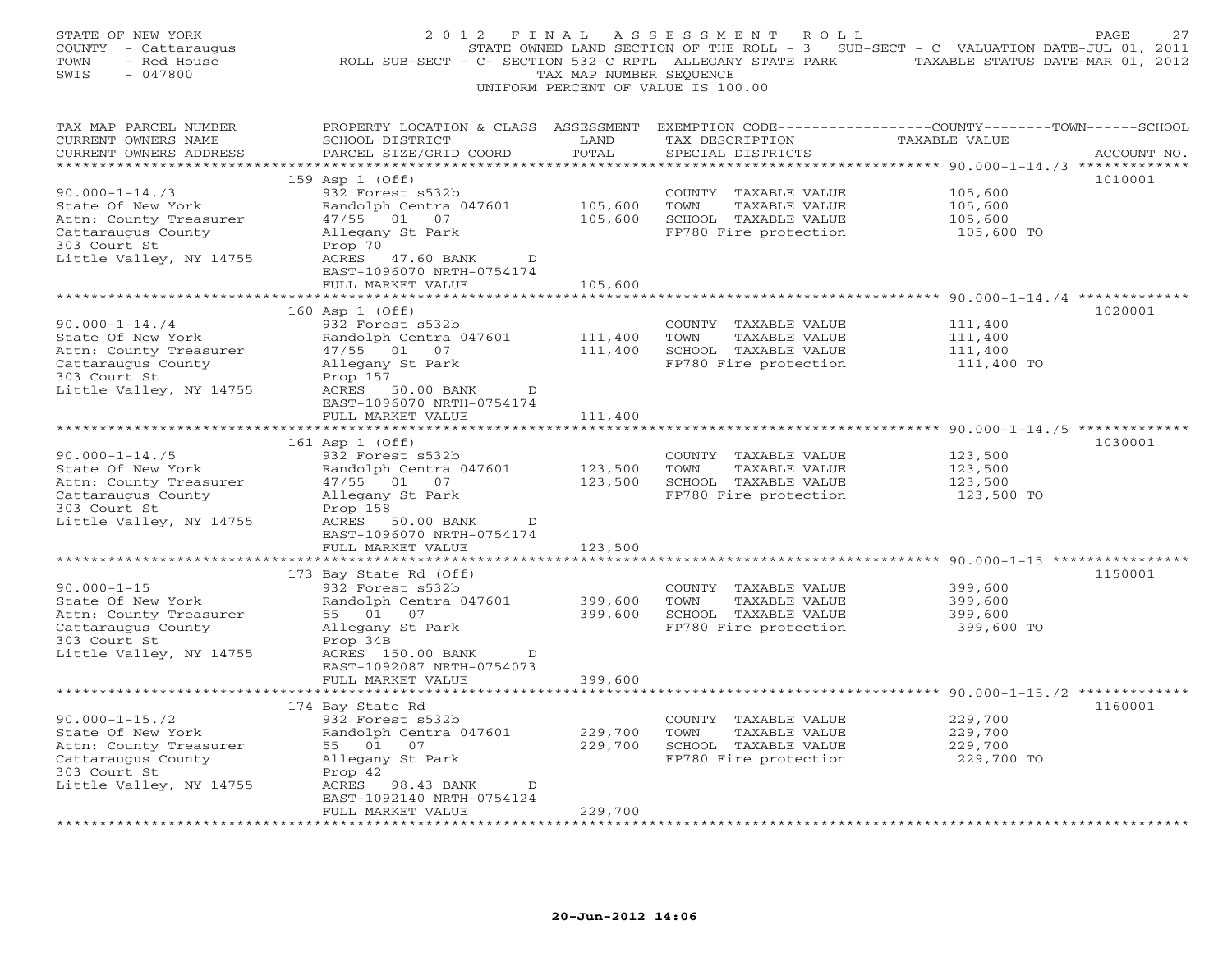| STATE OF NEW YORK<br>COUNTY - Cattaraugus<br>- Red House<br>TOWN<br>$-047800$<br>SWIS                                                | 2012 FINAL<br>ROLL SUB-SECT - C- SECTION 532-C RPTL ALLEGANY STATE PARK                                                                                                                            | TAX MAP NUMBER SEQUENCE       | ASSESSMENT<br>R O L L<br>UNIFORM PERCENT OF VALUE IS 100.00                                    | STATE OWNED LAND SECTION OF THE ROLL - 3 SUB-SECT - C VALUATION DATE-JUL 01, 2011<br>TAXABLE STATUS DATE-MAR 01, 2012 | PAGE<br>28  |
|--------------------------------------------------------------------------------------------------------------------------------------|----------------------------------------------------------------------------------------------------------------------------------------------------------------------------------------------------|-------------------------------|------------------------------------------------------------------------------------------------|-----------------------------------------------------------------------------------------------------------------------|-------------|
| TAX MAP PARCEL NUMBER<br>CURRENT OWNERS NAME<br>CURRENT OWNERS ADDRESS<br>**********************                                     | PROPERTY LOCATION & CLASS ASSESSMENT<br>SCHOOL DISTRICT<br>PARCEL SIZE/GRID COORD<br>***********************                                                                                       | LAND<br>TOTAL                 | TAX DESCRIPTION<br>SPECIAL DISTRICTS                                                           | EXEMPTION CODE----------------COUNTY-------TOWN------SCHOOL<br>TAXABLE VALUE                                          | ACCOUNT NO. |
| $90.000 - 1 - 15.73$<br>State Of New York<br>Attn: County Treasurer<br>Cattaraugus County<br>303 Court St<br>Little Valley, NY 14755 | 175 Bay State Rd (Off)<br>932 Forest s532b<br>Randolph Centra 047601<br>55/56<br>01 07<br>Allegany St Park<br>Prop 168<br>ACRES 100.75 BANK<br>D<br>EAST-1092140 NRTH-0754124<br>FULL MARKET VALUE | 219,800<br>219,800<br>219,800 | COUNTY TAXABLE VALUE<br>TOWN<br>TAXABLE VALUE<br>SCHOOL TAXABLE VALUE<br>FP780 Fire protection | 219,800<br>219,800<br>219,800<br>219,800 TO                                                                           | 1170001     |
|                                                                                                                                      | ************************                                                                                                                                                                           |                               |                                                                                                |                                                                                                                       |             |
| $90.000 - 1 - 16$<br>State Of New York<br>Attn: County Treasurer<br>Cattaraugus County<br>303 Court St<br>Little Valley, NY 14755    | 186 Bay State Rd<br>932 Forest s532b<br>Randolph Centra 047601<br>63 01 07<br>Allegany St Park<br>Prop 183<br>ACRES 38.80 BANK<br>D                                                                | 56,700<br>56,700              | COUNTY TAXABLE VALUE<br>TOWN<br>TAXABLE VALUE<br>SCHOOL TAXABLE VALUE<br>FP780 Fire protection | 56,700<br>56,700<br>56,700<br>56,700 TO                                                                               | 1280001     |
|                                                                                                                                      | EAST-1088220 NRTH-0754063                                                                                                                                                                          |                               |                                                                                                |                                                                                                                       |             |
|                                                                                                                                      | FULL MARKET VALUE<br>* * * * * * * * * * * * * * * * * * *                                                                                                                                         | 56,700<br>**********          |                                                                                                | **************** 90.000-1-16./2 *************                                                                         |             |
|                                                                                                                                      | 187 Bay State Rd                                                                                                                                                                                   |                               |                                                                                                |                                                                                                                       | 1290001     |
| $90.000 - 1 - 16.72$                                                                                                                 | 932 Forest s532b                                                                                                                                                                                   |                               | COUNTY TAXABLE VALUE                                                                           | 277,200                                                                                                               |             |
| State Of New York                                                                                                                    | Randolph Centra 047601                                                                                                                                                                             | 277,200                       | TOWN<br>TAXABLE VALUE                                                                          | 277,200                                                                                                               |             |
| Attn: County Treasurer                                                                                                               | 63 01 07                                                                                                                                                                                           | 277,200                       | SCHOOL TAXABLE VALUE                                                                           | 277,200                                                                                                               |             |
| Cattaraugus County<br>303 Court St<br>Little Valley, NY 14755                                                                        | Allegany St Park<br>Prop 34B<br>ACRES 123.50 BANK<br>$\mathbb D$<br>EAST-1088270 NRTH-0754134                                                                                                      |                               | FP780 Fire protection                                                                          | 277,200 TO                                                                                                            |             |
|                                                                                                                                      | FULL MARKET VALUE                                                                                                                                                                                  | 277,200                       |                                                                                                |                                                                                                                       |             |
|                                                                                                                                      |                                                                                                                                                                                                    | * * * * * * * *               |                                                                                                | ************* 90.000-1-16./3 *********                                                                                |             |
| $90.000 - 1 - 16.73$                                                                                                                 | 188 Bay State Rd<br>932 Forest s532b                                                                                                                                                               |                               | COUNTY TAXABLE VALUE                                                                           | 89,400                                                                                                                | 1300001     |
| State Of New York                                                                                                                    | Randolph Centra 047601                                                                                                                                                                             | 89,400                        | TOWN<br>TAXABLE VALUE                                                                          | 89,400                                                                                                                |             |
| Attn: County Treasurer                                                                                                               | 63 01 07                                                                                                                                                                                           | 89,400                        | SCHOOL TAXABLE VALUE                                                                           | 89,400                                                                                                                |             |
| Cattaraugus County                                                                                                                   | Allegany St Park                                                                                                                                                                                   |                               | FP780 Fire protection                                                                          | 89,400 TO                                                                                                             |             |
| 303 Court St                                                                                                                         | Prop 161                                                                                                                                                                                           |                               |                                                                                                |                                                                                                                       |             |
| Little Valley, NY 14755                                                                                                              | ACRES 50.00 BANK<br>D<br>EAST-1088270 NRTH-0754134<br>FULL MARKET VALUE                                                                                                                            | 89,400                        |                                                                                                |                                                                                                                       |             |
|                                                                                                                                      |                                                                                                                                                                                                    |                               |                                                                                                |                                                                                                                       |             |
|                                                                                                                                      | 189 Bay State Rd                                                                                                                                                                                   |                               |                                                                                                |                                                                                                                       | 1310001     |
| $90.000 - 1 - 16.74$                                                                                                                 | 932 Forest s532b                                                                                                                                                                                   |                               | COUNTY TAXABLE VALUE                                                                           | 96,000                                                                                                                |             |
| State Of New York                                                                                                                    | Randolph Centra 047601                                                                                                                                                                             | 96,000                        | TAXABLE VALUE<br>TOWN                                                                          | 96,000                                                                                                                |             |
| Attn: County Treasurer<br>Cattaraugus County                                                                                         | 63 01 01<br>Allegany St Park                                                                                                                                                                       | 96,000                        | SCHOOL TAXABLE VALUE<br>FP780 Fire protection                                                  | 96,000<br>96,000 TO                                                                                                   |             |
| 303 Court St                                                                                                                         | Prop 163                                                                                                                                                                                           |                               |                                                                                                |                                                                                                                       |             |
| Little Valley, NY 14755                                                                                                              | ACRES<br>49.18 BANK<br>D<br>EAST-1088270 NRTH-0754134                                                                                                                                              |                               |                                                                                                |                                                                                                                       |             |
|                                                                                                                                      | FULL MARKET VALUE<br>.                                                                                                                                                                             | 96,000                        |                                                                                                |                                                                                                                       |             |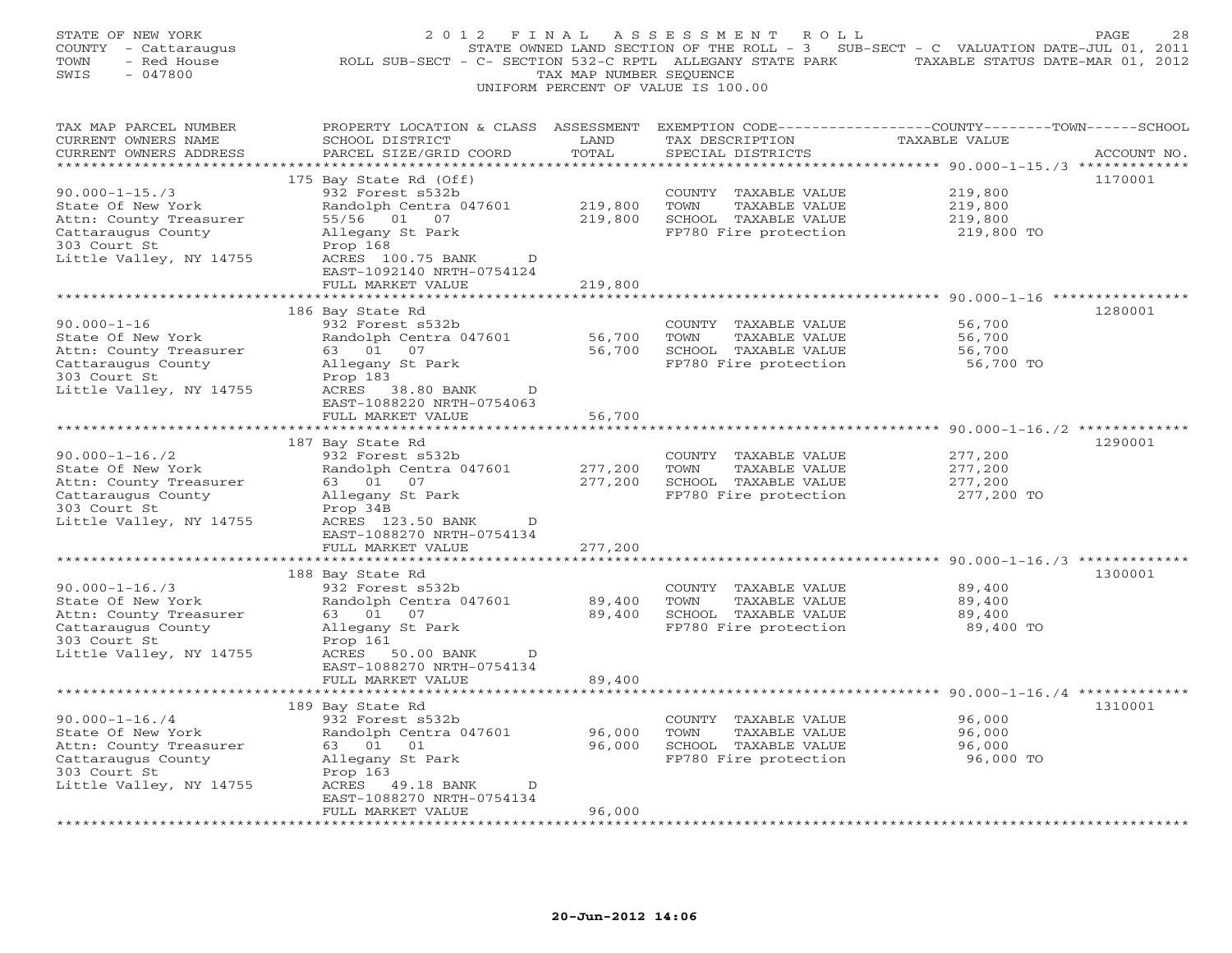| STATE OF NEW YORK<br>COUNTY - Cattaraugus<br>- Red House<br>TOWN<br>SWIS<br>$-047800$                                                | 2012 FINAL<br>ROLL SUB-SECT - C- SECTION 532-C RPTL ALLEGANY STATE PARK TAXABLE STATUS DATE-MAR 01, 2012                                                                                | TAX MAP NUMBER SEQUENCE      | ASSESSMENT<br>ROLL<br>UNIFORM PERCENT OF VALUE IS 100.00                                       | STATE OWNED LAND SECTION OF THE ROLL - 3 SUB-SECT - C VALUATION DATE-JUL 01, 2011    | PAGE<br>29  |
|--------------------------------------------------------------------------------------------------------------------------------------|-----------------------------------------------------------------------------------------------------------------------------------------------------------------------------------------|------------------------------|------------------------------------------------------------------------------------------------|--------------------------------------------------------------------------------------|-------------|
| TAX MAP PARCEL NUMBER<br>CURRENT OWNERS NAME<br>CURRENT OWNERS ADDRESS<br>***********************                                    | PROPERTY LOCATION & CLASS ASSESSMENT<br>SCHOOL DISTRICT<br>PARCEL SIZE/GRID COORD                                                                                                       | LAND<br>TOTAL                | TAX DESCRIPTION<br>SPECIAL DISTRICTS                                                           | EXEMPTION CODE-----------------COUNTY-------TOWN------SCHOOL<br><b>TAXABLE VALUE</b> | ACCOUNT NO. |
| $90.000 - 1 - 16.75$<br>State Of New York<br>Attn: County Treasurer<br>Cattaraugus County<br>303 Court St<br>Little Valley, NY 14755 | 190 Bay State Rd<br>932 Forest s532b<br>Randolph Centra 047601<br>63 01 07<br>Allegany St Park<br>Prop 195<br>ACRES<br>2.50 BANK<br>D<br>EAST-1088270 NRTH-0754134<br>FULL MARKET VALUE | 1,600<br>1,700<br>1,700      | COUNTY TAXABLE VALUE<br>TOWN<br>TAXABLE VALUE<br>SCHOOL TAXABLE VALUE<br>FP780 Fire protection | 1,700<br>1,700<br>1,700<br>1,700 TO                                                  | 1320001     |
| $90.000 - 1 - 16.76$<br>State Of New York<br>Attn: County Treasurer<br>Cattaraugus County<br>303 Court St<br>Little Valley, NY 14755 | 192 Bay State Rd<br>932 Forest s532b<br>Randolph Centra 047601<br>63/64 01 07<br>Allegany St Park<br>Prop 162<br>ACRES 26.42 BANK<br>D                                                  | 56,100<br>56,100             | COUNTY TAXABLE VALUE<br>TOWN<br>TAXABLE VALUE<br>SCHOOL TAXABLE VALUE<br>FP780 Fire protection | ******* 90.000-1-16./6 ***********<br>56,100<br>56,100<br>56,100<br>56,100 TO        | 1330001     |
| $90.000 - 1 - 16.77$                                                                                                                 | EAST-1088270 NRTH-0754134<br>FULL MARKET VALUE<br>193 Bay State Rd<br>932 Forest s532b                                                                                                  | 56,100<br>****************** | COUNTY TAXABLE VALUE                                                                           | ******************************** 90.000-1-16./7 *************<br>168,400             | 1340001     |
| State Of New York<br>Attn: County Treasurer<br>Cattaraugus County<br>303 Court St<br>Little Valley, NY 14755                         | Randolph Centra 047601<br>63/71 01 07<br>Allegany St Park<br>Prop 165<br>ACRES 62.60 BANK<br>D<br>EAST-1088270 NRTH-0754134                                                             | 168,400<br>168,400           | TOWN<br>TAXABLE VALUE<br>SCHOOL TAXABLE VALUE<br>FP780 Fire protection                         | 168,400<br>168,400<br>168,400 TO                                                     |             |
|                                                                                                                                      | FULL MARKET VALUE<br>*****************                                                                                                                                                  | 168,400<br>************      |                                                                                                |                                                                                      |             |
| $90.000 - 1 - 16.78$<br>State Of New York<br>Attn: County Treasurer<br>Cattaraugus County<br>303 Court St<br>Little Valley, NY 14755 | 194 Bay State Rd<br>932 Forest s532b<br>Randolph Centra 047601<br>63/64 01 07<br>Allegany St Park<br>Prop 110<br>ACRES 50.00 BANK<br>D<br>EAST-1088270 NRTH-0754134                     | 119,200<br>119,200           | COUNTY TAXABLE VALUE<br>TOWN<br>TAXABLE VALUE<br>SCHOOL TAXABLE VALUE<br>FP780 Fire protection | 119,200<br>119,200<br>119,200<br>119,200 TO                                          | 1350001     |
|                                                                                                                                      | FULL MARKET VALUE                                                                                                                                                                       | 119,200                      |                                                                                                |                                                                                      |             |
| $90.000 - 1 - 16.79$<br>State Of New York<br>Attn: County Treasurer<br>Cattaraugus County<br>303 Court St<br>Little Valley, NY 14755 | 195 Bay State Rd<br>932 Forest s532b<br>Randolph Centra 047601<br>63/71 01 07<br>Allegany St Park<br>Prop 172<br>ACRES 47.92 BANK<br>$\mathbb{D}$<br>EAST-1088270 NRTH-0754134          | 97,100<br>97,100             | COUNTY TAXABLE VALUE<br>TOWN<br>TAXABLE VALUE<br>SCHOOL TAXABLE VALUE<br>FP780 Fire protection | 97,100<br>97,100<br>97,100<br>97,100 TO                                              | 1360001     |
|                                                                                                                                      | FULL MARKET VALUE                                                                                                                                                                       | 97,100                       |                                                                                                |                                                                                      |             |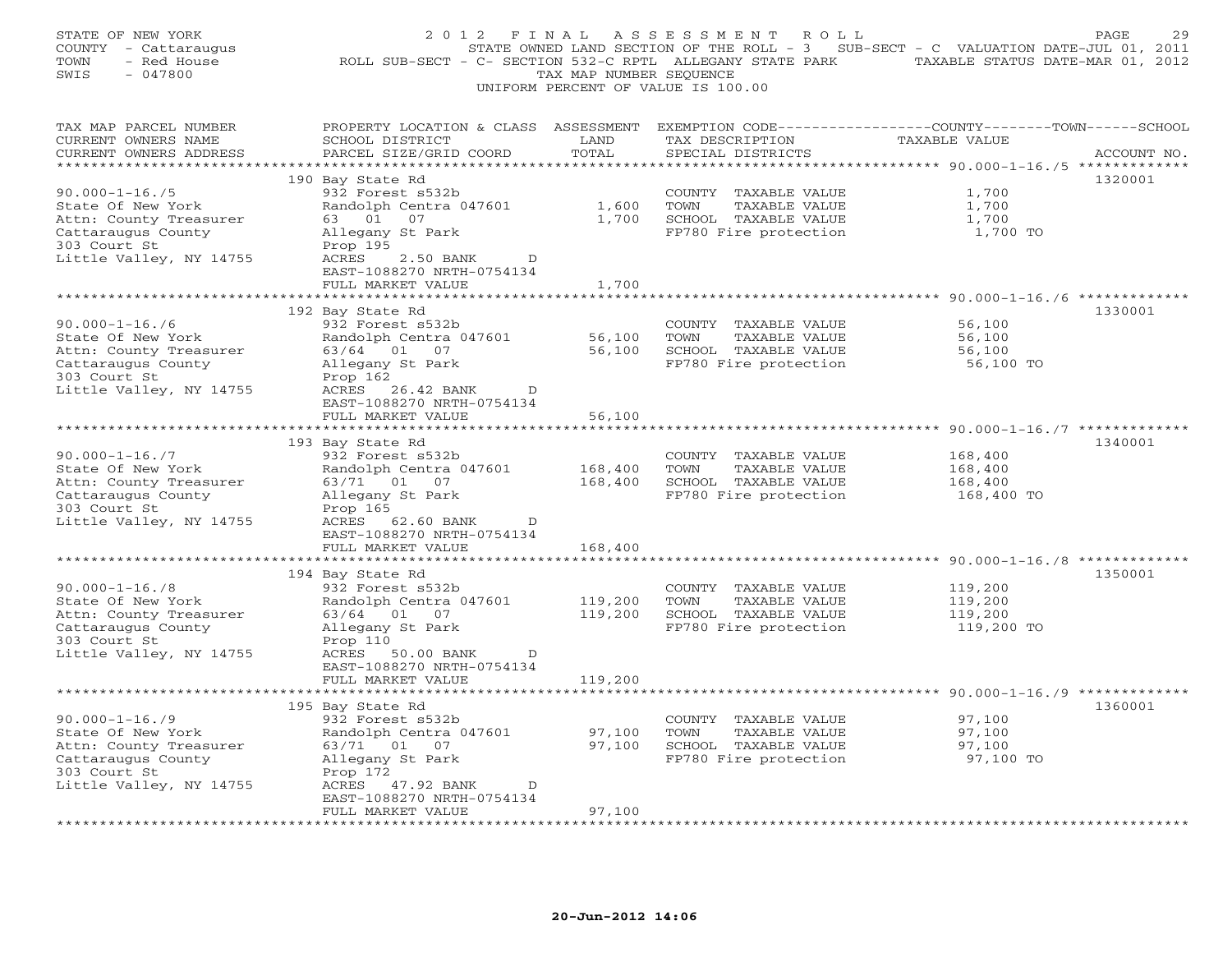| STATE OF NEW YORK<br>COUNTY - Cattaraugus<br>TOWN<br>- Red House<br>SWIS<br>$-047800$                                                | 2 0 1 2<br>ROLL SUB-SECT - C- SECTION 532-C RPTL ALLEGANY STATE PARK                                                                                                       | FINAL<br>TAX MAP NUMBER SEQUENCE   | ASSESSMENT<br>ROLL<br>UNIFORM PERCENT OF VALUE IS 100.00                                          | STATE OWNED LAND SECTION OF THE ROLL - 3 SUB-SECT - C VALUATION DATE-JUL 01, 2011<br>TAXABLE STATUS DATE-MAR 01, 2012 | PAGE<br>30  |
|--------------------------------------------------------------------------------------------------------------------------------------|----------------------------------------------------------------------------------------------------------------------------------------------------------------------------|------------------------------------|---------------------------------------------------------------------------------------------------|-----------------------------------------------------------------------------------------------------------------------|-------------|
| TAX MAP PARCEL NUMBER<br>CURRENT OWNERS NAME<br>CURRENT OWNERS ADDRESS                                                               | PROPERTY LOCATION & CLASS ASSESSMENT<br>SCHOOL DISTRICT<br>PARCEL SIZE/GRID COORD                                                                                          | LAND<br>TOTAL<br>* * * * * * * * * | TAX DESCRIPTION<br>SPECIAL DISTRICTS                                                              | EXEMPTION CODE-----------------COUNTY-------TOWN-----SCHOOL<br><b>TAXABLE VALUE</b><br>*********** 90.000-1-17 ****   | ACCOUNT NO. |
| $90.000 - 1 - 17$<br>State Of New York<br>Attn: County Treasurer<br>Cattaraugus County<br>303 Court St<br>Little Valley, NY 14755    | 210 Bay State Rd (Off)<br>932 Forest s532b<br>Randolph Centra 047601<br>07<br>71 01<br>Allegany St Park<br>Prop 34B<br>ACRES 264.00 BANK<br>D<br>EAST-1084052 NRTH-0754048 | 709,200<br>709,200                 | COUNTY<br>TAXABLE VALUE<br>TOWN<br>TAXABLE VALUE<br>SCHOOL TAXABLE VALUE<br>FP780 Fire protection | 709,200<br>709,200<br>709,200<br>709,200 TO                                                                           | 1510001     |
|                                                                                                                                      | FULL MARKET VALUE                                                                                                                                                          | 709,200                            |                                                                                                   |                                                                                                                       |             |
| $90.000 - 1 - 17.72$<br>State Of New York<br>Attn: County Treasurer<br>Cattaraugus County<br>303 Court St<br>Little Valley, NY 14755 | 211 Bay State Rd (Off)<br>932 Forest s532b<br>Randolph Centra 047601<br>71 01<br>07<br>Allegany St Park<br>Prop 183<br>ACRES 37.60 BANK<br>D                               | 91,700<br>91,700                   | COUNTY TAXABLE VALUE<br>TOWN<br>TAXABLE VALUE<br>SCHOOL TAXABLE VALUE<br>FP780 Fire protection    | 91,700<br>91,700<br>91,700<br>91,700 TO                                                                               | 1520001     |
|                                                                                                                                      | EAST-1084079 NRTH-0754054                                                                                                                                                  |                                    |                                                                                                   |                                                                                                                       |             |
|                                                                                                                                      | FULL MARKET VALUE<br>********************                                                                                                                                  | 91,700<br>*************            |                                                                                                   | ********************************* 90.001-1-1 *****                                                                    |             |
| $90.001 - 1 - 1$<br>State Of New York<br>Attn: County Treasurer<br>Cattaraugus County<br>303 Court St<br>Little Valley, NY 14755     | 291 Bay State Rd<br>932 Forest s532b<br>Randolph Centra 047601<br>32 02<br>07<br>Allegany St Park<br>Prop 170<br>ACRES 15.22 BANK<br>D                                     | 28,700<br>28,700                   | COUNTY TAXABLE VALUE<br>TOWN<br>TAXABLE VALUE<br>SCHOOL TAXABLE VALUE<br>FP780 Fire protection    | 28,700<br>28,700<br>28,700<br>28,700 TO                                                                               | 2100001     |
|                                                                                                                                      | EAST-1087840 NRTH-0762175<br>FULL MARKET VALUE                                                                                                                             | 28,700                             |                                                                                                   |                                                                                                                       |             |
|                                                                                                                                      | 306 Bay State Rd                                                                                                                                                           |                                    |                                                                                                   | $90.001 - 1 - 1.72$ **                                                                                                | 2101001     |
| $90.001 - 1 - 1.72$<br>State Of New York<br>Attn: County Treasurer<br>Cattaraugus County<br>303 Court St<br>Little Valley, NY 14755  | 932 Forest s532b<br>Randolph Centra 047601<br>32 02<br>07<br>Allegany St Park<br>Prop 357<br>ACRES 26.08 BANK<br>D<br>EAST-1087359 NRTH-0762234                            | 48,200<br>48,200                   | COUNTY TAXABLE VALUE<br>TOWN<br>TAXABLE VALUE<br>SCHOOL TAXABLE VALUE<br>FP780 Fire protection    | 48,200<br>48,200<br>48,200<br>48,200 TO                                                                               |             |
|                                                                                                                                      | FULL MARKET VALUE                                                                                                                                                          | 48,200                             |                                                                                                   |                                                                                                                       |             |
|                                                                                                                                      | *********************<br>307 Bay State Rd                                                                                                                                  |                                    |                                                                                                   | ******************************** 90.001-1-1./3 **************                                                         | 2102001     |
| $90.001 - 1 - 1.73$<br>State Of New York<br>Attn: County Treasurer<br>Cattaraugus County<br>303 Court St<br>Little Valley, NY 14755  | 932 Forest s532b<br>Randolph Centra 047601<br>32 02<br>07<br>Allegany St Park<br>Prop 358<br>ACRES<br>59.41 BANK<br>D                                                      | 73,700<br>73,700                   | COUNTY TAXABLE VALUE<br>TOWN<br>TAXABLE VALUE<br>SCHOOL TAXABLE VALUE<br>FP780 Fire protection    | 73,700<br>73,700<br>73,700<br>73,700 TO                                                                               |             |
|                                                                                                                                      | EAST-1087359 NRTH-0762234<br>FULL MARKET VALUE<br>.                                                                                                                        | 73,700                             |                                                                                                   |                                                                                                                       |             |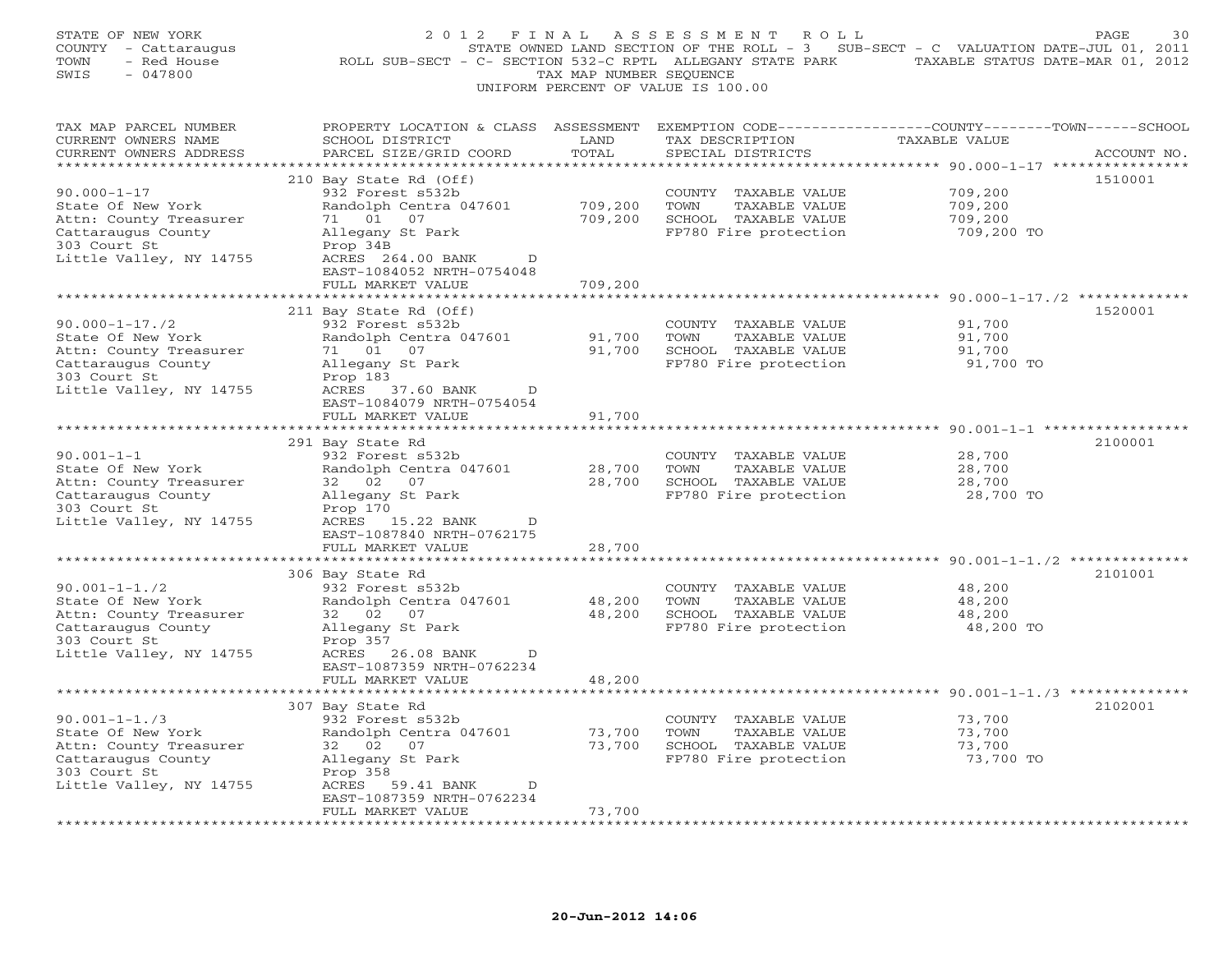| STATE OF NEW YORK<br>COUNTY - Cattaraugus<br>- Red House<br>TOWN<br>SWIS<br>$-047800$                                               | 2012 FINAL<br>ROLL SUB-SECT - C- SECTION 532-C RPTL ALLEGANY STATE PARK TAXABLE STATUS DATE-MAR 01, 2012                                                                                 | TAX MAP NUMBER SEQUENCE          | ASSESSMENT ROLL<br>UNIFORM PERCENT OF VALUE IS 100.00                                          | STATE OWNED LAND SECTION OF THE ROLL - 3 SUB-SECT - C VALUATION DATE-JUL 01, 2011    | PAGE<br>31  |
|-------------------------------------------------------------------------------------------------------------------------------------|------------------------------------------------------------------------------------------------------------------------------------------------------------------------------------------|----------------------------------|------------------------------------------------------------------------------------------------|--------------------------------------------------------------------------------------|-------------|
| TAX MAP PARCEL NUMBER<br>CURRENT OWNERS NAME<br>CURRENT OWNERS ADDRESS<br>***********************                                   | PROPERTY LOCATION & CLASS ASSESSMENT<br>SCHOOL DISTRICT<br>PARCEL SIZE/GRID COORD                                                                                                        | LAND<br>TOTAL                    | TAX DESCRIPTION<br>SPECIAL DISTRICTS                                                           | EXEMPTION CODE-----------------COUNTY-------TOWN------SCHOOL<br><b>TAXABLE VALUE</b> | ACCOUNT NO. |
| $90.001 - 1 - 1.74$<br>State Of New York<br>Attn: County Treasurer<br>Cattaraugus County<br>303 Court St<br>Little Valley, NY 14755 | 309 Bay State Rd<br>932 Forest s532b<br>Randolph Centra 047601<br>30/32 02 07<br>Allegany St Park<br>Prop 362<br>ACRES 25.70 BANK<br>D<br>EAST-1087359 NRTH-0762234<br>FULL MARKET VALUE | 17,700<br>17,700<br>17,700       | COUNTY TAXABLE VALUE<br>TOWN<br>TAXABLE VALUE<br>SCHOOL TAXABLE VALUE<br>FP780 Fire protection | 17,700<br>17,700<br>17,700<br>17,700 TO                                              | 2103001     |
|                                                                                                                                     |                                                                                                                                                                                          |                                  |                                                                                                | ****** 90.001-1-1./5 ************                                                    |             |
| $90.001 - 1 - 1.75$<br>State Of New York<br>Attn: County Treasurer<br>Cattaraugus County<br>303 Court St<br>Little Valley, NY 14755 | 310 Bay State Rd<br>932 Forest s532b<br>Randolph Centra 047601<br>32 02 07<br>Allegany St Park<br>Prop 363<br>ACRES<br>68.40 BANK<br>D                                                   | 123,500<br>123,500               | COUNTY TAXABLE VALUE<br>TOWN<br>TAXABLE VALUE<br>SCHOOL TAXABLE VALUE<br>FP780 Fire protection | 123,500<br>123,500<br>123,500<br>123,500 TO                                          | 2104001     |
|                                                                                                                                     | EAST-1087359 NRTH-0762234<br>FULL MARKET VALUE                                                                                                                                           | 123,500                          |                                                                                                |                                                                                      |             |
|                                                                                                                                     | ********************<br>33 Bay State Rd                                                                                                                                                  | ******************               |                                                                                                | ******************************** 90.001-1-1./6 **************                        | 2105001     |
| $90.001 - 1 - 1.76$<br>State Of New York<br>Attn: County Treasurer<br>Cattaraugus County<br>303 Court St<br>Little Valley, NY 14755 | 932 Forest s532b<br>Randolph Centra 047601<br>30/32 02 07<br>Allegany St Park<br>Prop 365<br>ACRES 61.29 BANK<br>D<br>EAST-1087359 NRTH-0762234                                          | 123,600<br>123,600               | COUNTY TAXABLE VALUE<br>TOWN<br>TAXABLE VALUE<br>SCHOOL TAXABLE VALUE<br>FP780 Fire protection | 123,600<br>123,600<br>123,600<br>123,600 TO                                          |             |
|                                                                                                                                     | FULL MARKET VALUE                                                                                                                                                                        | 123,600                          |                                                                                                |                                                                                      |             |
| $90.001 - 1 - 1.7$<br>State Of New York<br>Attn: County Treasurer<br>Cattaraugus County<br>303 Court St                             | *************<br>311 Bay State Rd<br>932 Forest s532b<br>Randolph Centra 047601<br>32 02<br>07<br>Allegany St Park<br>Prop 374                                                           | ************<br>12,500<br>12,500 | COUNTY TAXABLE VALUE<br>TOWN<br>TAXABLE VALUE<br>SCHOOL TAXABLE VALUE<br>FP780 Fire protection | 12,500<br>12,500<br>12,500<br>12,500 TO                                              | 2106001     |
| Little Valley, NY 14755                                                                                                             | ACRES 7.18 BANK<br>D<br>EAST-1087359 NRTH-0762234<br>FULL MARKET VALUE                                                                                                                   | 12,500                           |                                                                                                |                                                                                      |             |
|                                                                                                                                     | 56 Bay State Rd                                                                                                                                                                          |                                  |                                                                                                |                                                                                      | 2107001     |
| $90.001 - 1 - 1.78$<br>State Of New York<br>Attn: County Treasurer<br>Cattaraugus County<br>303 Court St<br>Little Valley, NY 14755 | 932 Forest s532b<br>Randolph Centra 047601<br>32 02 07<br>Allegany St Park<br>Prop 379<br>ACRES<br>44.98 BANK<br>$\mathbb{D}$                                                            | 49,300<br>49,300                 | COUNTY TAXABLE VALUE<br>TAXABLE VALUE<br>TOWN<br>SCHOOL TAXABLE VALUE<br>FP780 Fire protection | 49,300<br>49,300<br>49,300<br>49,300 TO                                              |             |
|                                                                                                                                     | EAST-1087359 NRTH-0762234<br>FULL MARKET VALUE                                                                                                                                           | 49,300                           |                                                                                                |                                                                                      |             |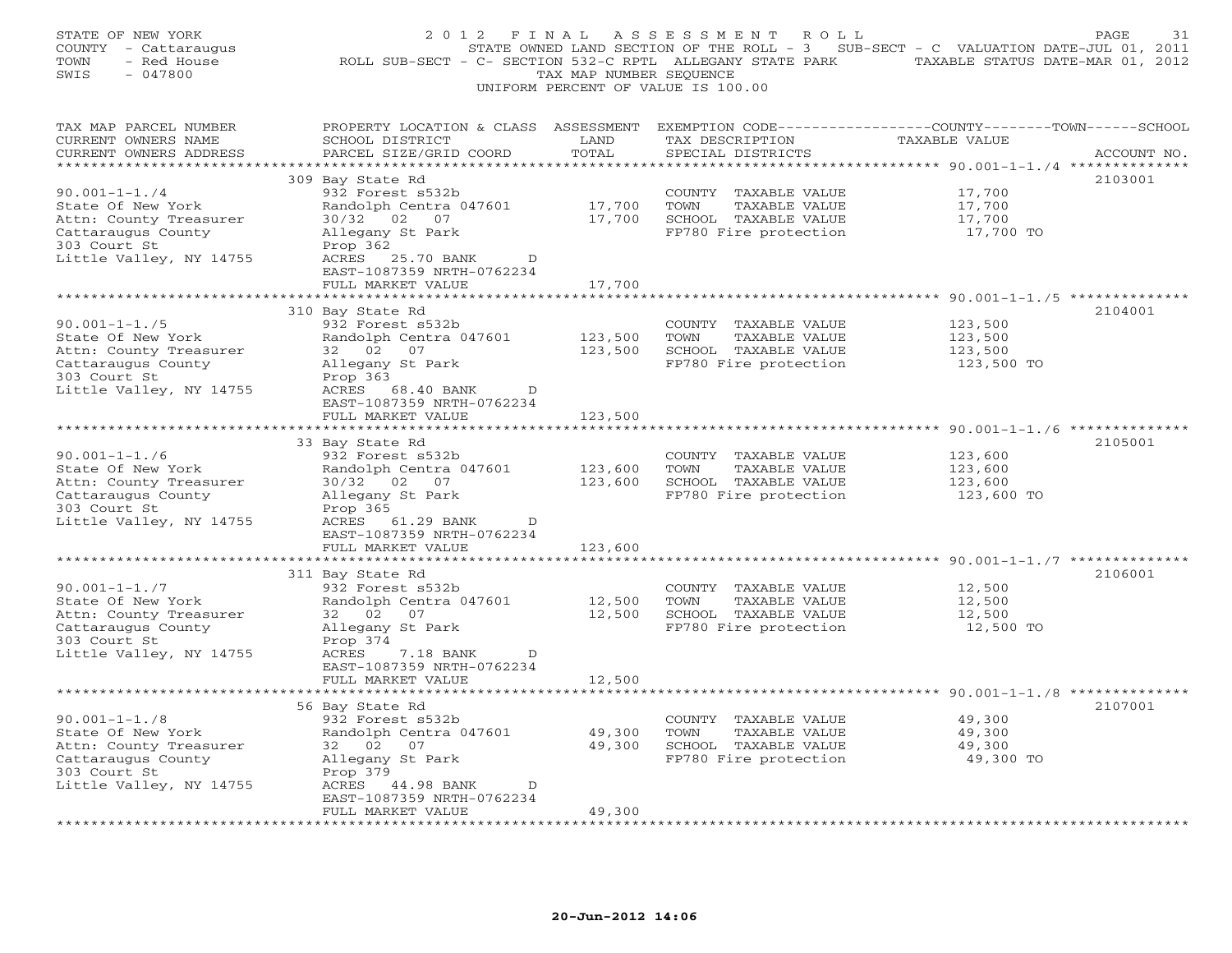| STATE OF NEW YORK<br>COUNTY - Cattaraugus<br>TOWN<br>- Red House<br>$-047800$<br>SWIS | 2 0 1 2<br>ROLL SUB-SECT - C- SECTION 532-C RPTL ALLEGANY STATE PARK | FINAL<br>TAX MAP NUMBER SEOUENCE | ASSESSMENT<br>R O L L<br>STATE OWNED LAND SECTION OF THE ROLL - 3 SUB-SECT - C VALUATION DATE-JUL 01, 2011<br>UNIFORM PERCENT OF VALUE IS 100.00 | TAXABLE STATUS DATE-MAR 01, 2012   | 32<br>PAGE  |
|---------------------------------------------------------------------------------------|----------------------------------------------------------------------|----------------------------------|--------------------------------------------------------------------------------------------------------------------------------------------------|------------------------------------|-------------|
| TAX MAP PARCEL NUMBER<br>CURRENT OWNERS NAME                                          | PROPERTY LOCATION & CLASS ASSESSMENT<br>SCHOOL DISTRICT              | LAND                             | EXEMPTION CODE-----------------COUNTY-------TOWN------SCHOOL<br>TAX DESCRIPTION                                                                  | TAXABLE VALUE                      |             |
| CURRENT OWNERS ADDRESS                                                                | PARCEL SIZE/GRID COORD                                               | TOTAL                            | SPECIAL DISTRICTS                                                                                                                                |                                    | ACCOUNT NO. |
| **********************                                                                |                                                                      |                                  |                                                                                                                                                  |                                    |             |
|                                                                                       | 59 Bay State Rd                                                      |                                  |                                                                                                                                                  |                                    | 2108001     |
| $90.001 - 1 - 1.79$                                                                   | 932 Forest s532b                                                     |                                  | COUNTY TAXABLE VALUE                                                                                                                             | 13,300                             |             |
| State Of New York                                                                     | Randolph Centra 047601                                               | 13,300                           | TOWN<br>TAXABLE VALUE                                                                                                                            | 13,300                             |             |
| Attn: County Treasurer                                                                | 32 02<br>07                                                          | 13,300                           | SCHOOL TAXABLE VALUE                                                                                                                             | 13,300                             |             |
| Cattaraugus County<br>303 Court St                                                    | Allegany St Park<br>Prop 382                                         |                                  | FP780 Fire protection                                                                                                                            | 13,300 TO                          |             |
| Little Valley, NY 14755                                                               | ACRES 10.94 BANK<br>D<br>EAST-1087359 NRTH-0762234                   |                                  |                                                                                                                                                  |                                    |             |
|                                                                                       | FULL MARKET VALUE                                                    | 13,300                           |                                                                                                                                                  |                                    |             |
|                                                                                       |                                                                      |                                  |                                                                                                                                                  |                                    |             |
| $90.001 - 1 - 1.710$                                                                  | 320 Bay State Rd<br>932 Forest s532b                                 |                                  | COUNTY TAXABLE VALUE                                                                                                                             | 500                                | 2070901     |
| State Of New York                                                                     | Randolph Centra 047601                                               | 500                              | TOWN<br>TAXABLE VALUE                                                                                                                            | 500                                |             |
| Attn: County Treasurer                                                                | 30 02<br>07                                                          | 500                              | SCHOOL TAXABLE VALUE                                                                                                                             | 500                                |             |
| Cattaraugus County                                                                    | Allegany St Park                                                     |                                  | FP780 Fire protection                                                                                                                            | 500 TO                             |             |
| 303 Court St                                                                          | Prop 392                                                             |                                  |                                                                                                                                                  |                                    |             |
| Little Valley, NY 14755                                                               | $0.25$ BANK<br>ACRES<br>$\mathbb{D}$                                 |                                  |                                                                                                                                                  |                                    |             |
|                                                                                       | EAST-1087359 NRTH-0762234                                            |                                  |                                                                                                                                                  |                                    |             |
|                                                                                       | FULL MARKET VALUE                                                    | 500                              |                                                                                                                                                  |                                    |             |
|                                                                                       |                                                                      |                                  | *******************                                                                                                                              | $90.001 - 1 - 1.711$ ************* |             |
|                                                                                       | 287 Bay State Rd                                                     |                                  |                                                                                                                                                  |                                    | 2080001     |
| $90.001 - 1 - 1.711$                                                                  | 932 Forest s532b                                                     |                                  | COUNTY TAXABLE VALUE                                                                                                                             | 119,300                            |             |
| State Of New York<br>Attn: County Treasurer                                           | Randolph Centra 047601<br>30/32 02 07                                | 119,300<br>119,300               | TOWN<br>TAXABLE VALUE<br>SCHOOL TAXABLE VALUE                                                                                                    | 119,300<br>119,300                 |             |
| Cattaraugus County                                                                    | Allegany St Park                                                     |                                  | FP780 Fire protection                                                                                                                            | 119,300 TO                         |             |
| 303 Court St                                                                          | Prop 169                                                             |                                  |                                                                                                                                                  |                                    |             |
| Little Valley, NY 14755                                                               | ACRES 50.18 BANK<br>$\mathbb{D}$                                     |                                  |                                                                                                                                                  |                                    |             |
|                                                                                       | EAST-1087359 NRTH-0762234                                            |                                  |                                                                                                                                                  |                                    |             |
|                                                                                       | FULL MARKET VALUE                                                    | 119,300                          |                                                                                                                                                  |                                    |             |
|                                                                                       |                                                                      |                                  |                                                                                                                                                  |                                    |             |
|                                                                                       | 11 Bay State Rd                                                      |                                  |                                                                                                                                                  |                                    | 2109001     |
| $90.001 - 1 - 5$                                                                      | 932 Forest s532b                                                     |                                  | COUNTY TAXABLE VALUE                                                                                                                             | 2,800                              |             |
| State Of New York                                                                     | Randolph Centra 047601                                               | 2,800                            | TOWN<br>TAXABLE VALUE                                                                                                                            | 2,800                              |             |
| Attn: County Treasurer                                                                | 32 02<br>07                                                          | 2,800                            | SCHOOL TAXABLE VALUE                                                                                                                             | 2,800                              |             |
| Cattaraugus County<br>303 Court St                                                    | Allegany State Park                                                  |                                  | FP780 Fire protection                                                                                                                            | 2,800 TO                           |             |
| Little Valley, NY 14755                                                               | Prop 354<br>FRNT 145.00 DPTH 329.00                                  |                                  |                                                                                                                                                  |                                    |             |
|                                                                                       | BANK<br>D                                                            |                                  |                                                                                                                                                  |                                    |             |
|                                                                                       | EAST-1088246 NRTH-0761816                                            |                                  |                                                                                                                                                  |                                    |             |
|                                                                                       | PG-00229<br>DEED BOOK 875                                            |                                  |                                                                                                                                                  |                                    |             |
|                                                                                       | FULL MARKET VALUE                                                    | 2,800                            |                                                                                                                                                  |                                    |             |
|                                                                                       | *************************                                            | *************                    |                                                                                                                                                  |                                    |             |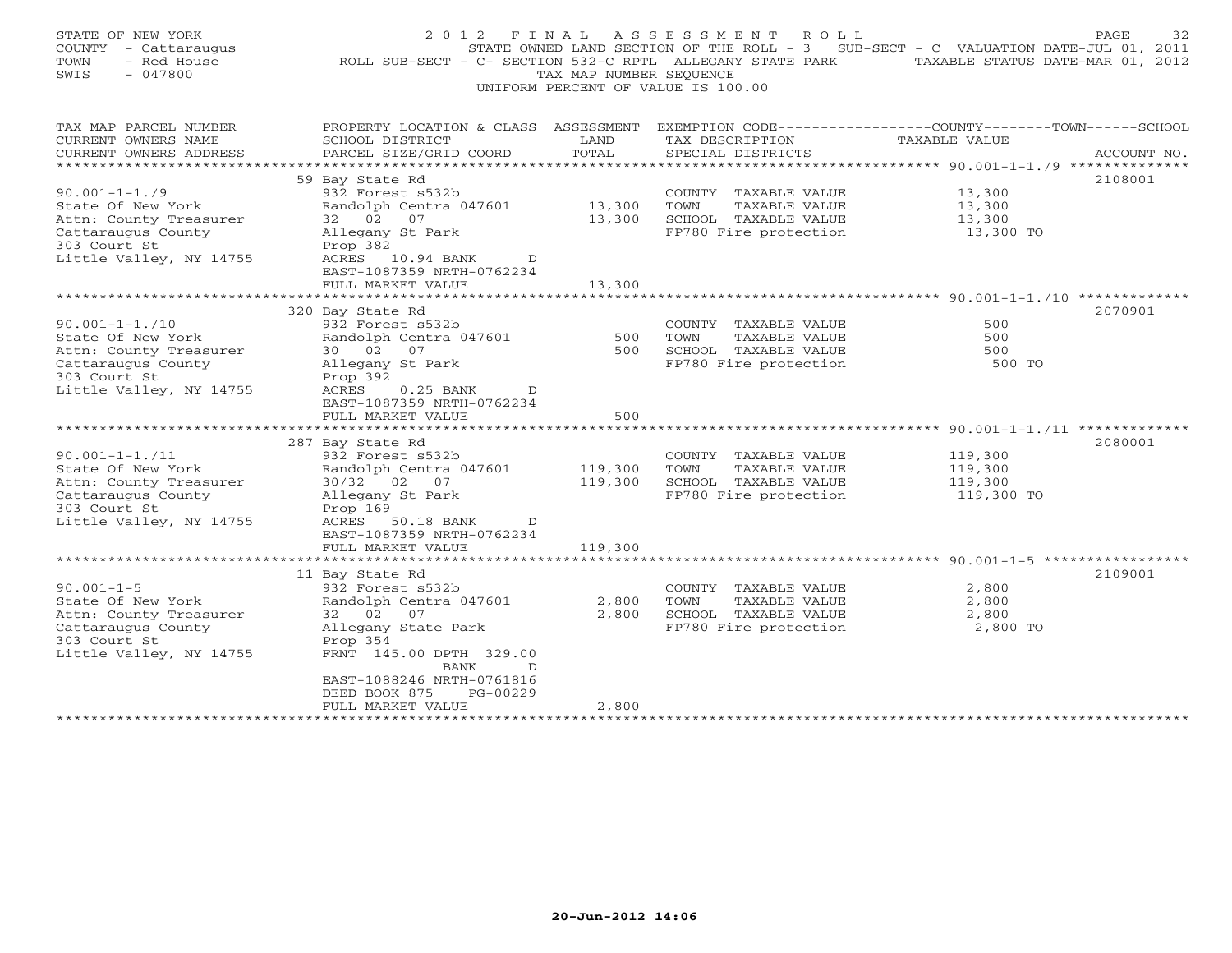| STATE OF NEW YORK<br>COUNTY - Cattaraugus<br>- Red House<br>TOWN<br>SWIS<br>$-047800$                                             | 2 0 1 2                                                                                                                                                                                   | FINAL<br>TAX MAP NUMBER SEQUENCE | ASSESSMENT<br>ROLL<br>UNIFORM PERCENT OF VALUE IS 100.00                                       | STATE OWNED LAND SECTION OF THE ROLL - 3 SUB-SECT - C VALUATION DATE-JUL 01, 2011<br>ROLL SUB-SECT - C- SECTION 532-C RPTL ALLEGANY STATE PARK TAXABLE STATUS DATE-MAR 01, 2012 | PAGE<br>33  |
|-----------------------------------------------------------------------------------------------------------------------------------|-------------------------------------------------------------------------------------------------------------------------------------------------------------------------------------------|----------------------------------|------------------------------------------------------------------------------------------------|---------------------------------------------------------------------------------------------------------------------------------------------------------------------------------|-------------|
| TAX MAP PARCEL NUMBER<br>CURRENT OWNERS NAME<br>CURRENT OWNERS ADDRESS<br>***********************                                 | PROPERTY LOCATION & CLASS ASSESSMENT EXEMPTION CODE----------------COUNTY-------TOWN------SCHOOL<br>SCHOOL DISTRICT<br>PARCEL SIZE/GRID COORD                                             | LAND<br>TOTAL                    | TAX DESCRIPTION<br>SPECIAL DISTRICTS                                                           | TAXABLE VALUE                                                                                                                                                                   | ACCOUNT NO. |
| $90.001 - 1 - 10$<br>State Of New York<br>Attn: County Treasurer<br>Cattaraugus County<br>303 Court St<br>Little Valley, NY 14755 | 61 Beck Rd (Off)<br>932 Forest s532b<br>Randolph Centra 047601<br>30 02<br>07<br>Allegany State Park<br>Proposal 386<br>FRNT 140.00 DPTH 270.00<br>BANK<br>D<br>EAST-1090644 NRTH-0761377 | 1,500<br>1,500                   | COUNTY TAXABLE VALUE<br>TOWN<br>TAXABLE VALUE<br>SCHOOL TAXABLE VALUE<br>FP780 Fire protection | 1,500<br>1,500<br>1,500<br>1,500 TO                                                                                                                                             | 2070661     |
|                                                                                                                                   | DEED BOOK 860<br>PG-00580<br>FULL MARKET VALUE                                                                                                                                            | 1,500                            |                                                                                                |                                                                                                                                                                                 |             |
| $90.001 - 1 - 11$<br>State Of New York<br>Attn: County Treasurer<br>Cattaraugus County<br>303 Court St<br>Little Valley, NY 14755 | 3 Beck Rd (Off)<br>932 Forest s532b<br>Randolph Centra 047601<br>30 02<br>07<br>Prop 394<br>ACRES<br>1.02 BANK<br>D<br>EAST-1090611 NRTH-0761127<br>FULL MARKET VALUE                     | 1,100<br>1,100<br>1,100          | COUNTY TAXABLE VALUE<br>TAXABLE VALUE<br>TOWN<br>SCHOOL TAXABLE VALUE<br>FP780 Fire protection | 1,100<br>1,100<br>1,100<br>1,100 TO                                                                                                                                             | 2072001     |
|                                                                                                                                   | ***********************                                                                                                                                                                   |                                  |                                                                                                | ********************************* 90.001-1-13 *************                                                                                                                     |             |
| $90.001 - 1 - 13$<br>State Of New York<br>Attn: County Treasurer<br>Cattaraugus County<br>303 Court St<br>Little Valley, NY 14755 | 67 Beck Rd<br>932 Forest s532b<br>Randolph Centra 047601<br>30 02 07<br>Prop. $383 + 383.1$<br>ACRES<br>2.41 BANK<br>D<br>EAST-1090831 NRTH-0761263                                       | 4,400<br>4,400                   | COUNTY TAXABLE VALUE<br>TOWN<br>TAXABLE VALUE<br>SCHOOL TAXABLE VALUE<br>FP780 Fire protection | 4,400<br>4,400<br>4,400<br>4,400 TO                                                                                                                                             | 2070653     |
|                                                                                                                                   | FULL MARKET VALUE                                                                                                                                                                         | 4,400                            |                                                                                                |                                                                                                                                                                                 |             |
| $90.001 - 1 - 16$<br>State Of New York<br>Attn: County Treasurer<br>Cattaraugus County<br>303 Court St<br>Little Valley, NY 14755 | 9 Beck Rd<br>932 Forest s532b<br>Randolph Centra 047601<br>30 02<br>07<br>Prop 353<br>ACRES<br>$1.00$ BANK<br>D<br>EAST-1091020 NRTH-0760792                                              | 1,800<br>1,800                   | COUNTY TAXABLE VALUE<br>TOWN<br>TAXABLE VALUE<br>SCHOOL TAXABLE VALUE<br>FP780 Fire protection | 1,800<br>1,800<br>1,800<br>1,800 TO                                                                                                                                             | 2070011     |
|                                                                                                                                   | FULL MARKET VALUE                                                                                                                                                                         | 1,800<br>********                |                                                                                                | ******************************** 90.001-1-17 *********                                                                                                                          |             |
| $90.001 - 1 - 17$<br>State Of New York<br>Attn: County Treasurer<br>Cattaraugus County<br>303 Court St<br>Little Valley, NY 14755 | 10 Beck Rd<br>932 Forest s532b<br>Randolph Centra 047601<br>30 02<br>07<br>Allegany State Park<br>Prop 388<br>ACRES<br>2.36 BANK<br>D<br>EAST-1090690 NRTH-0760811                        | 2,600<br>2,600                   | COUNTY TAXABLE VALUE<br>TOWN<br>TAXABLE VALUE<br>SCHOOL TAXABLE VALUE<br>FP780 Fire protection | 2,600<br>2,600<br>2,600<br>2,600 TO                                                                                                                                             | 2070701     |
| ********************                                                                                                              | FULL MARKET VALUE<br>* * * * * * * * * * * * * * * * * * *                                                                                                                                | 2,600                            |                                                                                                |                                                                                                                                                                                 |             |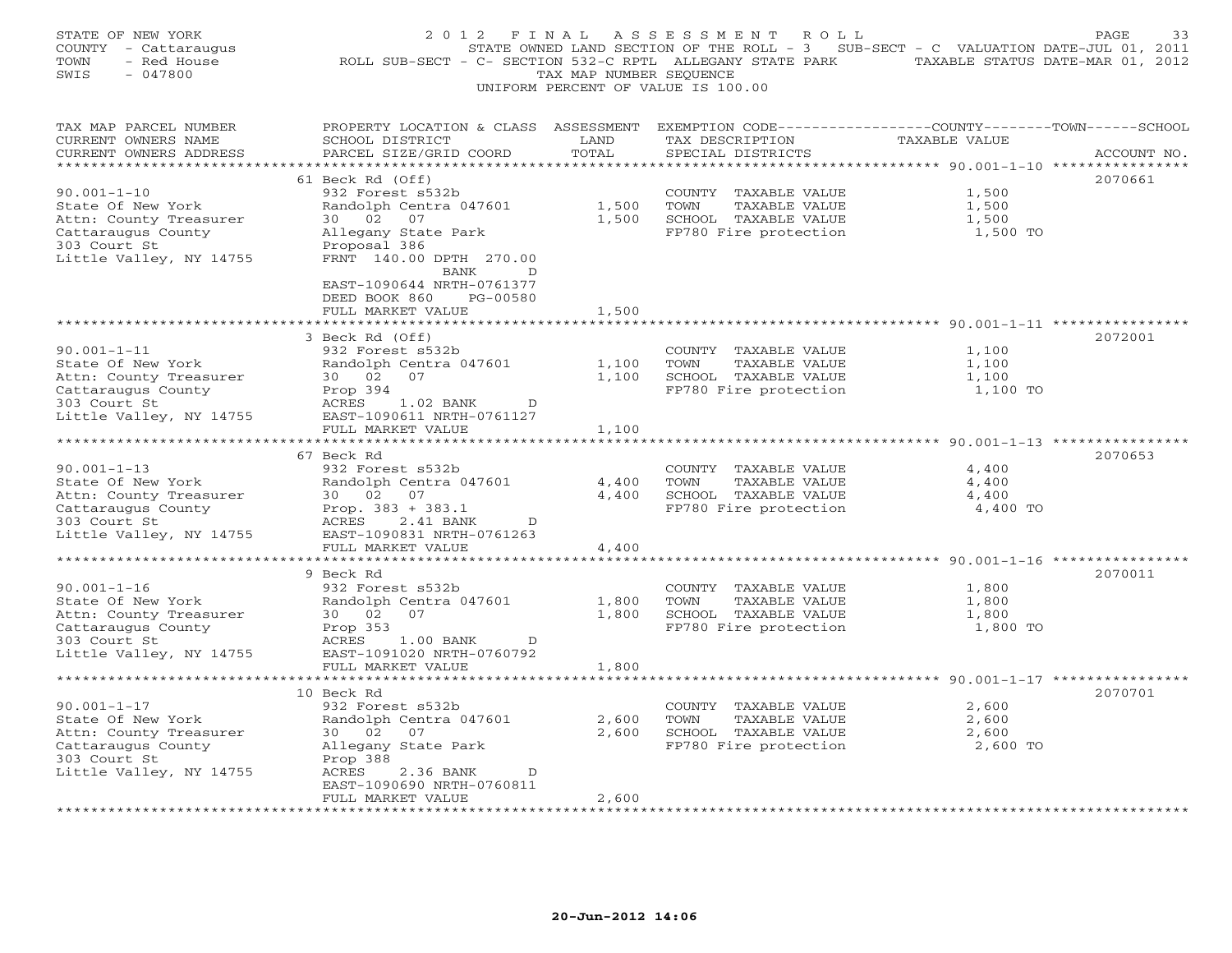| STATE OF NEW YORK<br>COUNTY - Cattaraugus<br>- Red House<br>TOWN<br>SWIS<br>$-047800$ | 2 0 1 2<br>FINAL<br>ROLL SUB-SECT - C- SECTION 532-C RPTL ALLEGANY STATE PARK                                                                | TAX MAP NUMBER SEQUENCE | ASSESSMENT<br>R O L L<br>STATE OWNED LAND SECTION OF THE ROLL - $3$ SUB-SECT - C VALUATION DATE-JUL 01, 2011<br>UNIFORM PERCENT OF VALUE IS 100.00 | TAXABLE STATUS DATE-MAR 01, 2012                             | PAGE<br>34  |
|---------------------------------------------------------------------------------------|----------------------------------------------------------------------------------------------------------------------------------------------|-------------------------|----------------------------------------------------------------------------------------------------------------------------------------------------|--------------------------------------------------------------|-------------|
| TAX MAP PARCEL NUMBER<br>CURRENT OWNERS NAME<br>CURRENT OWNERS ADDRESS                | PROPERTY LOCATION & CLASS ASSESSMENT EXEMPTION CODE---------------COUNTY-------TOWN------SCHOOL<br>SCHOOL DISTRICT<br>PARCEL SIZE/GRID COORD | LAND<br>TOTAL           | TAX DESCRIPTION<br>SPECIAL DISTRICTS                                                                                                               | <b>TAXABLE VALUE</b><br>********* 90.001-1-18 ************** | ACCOUNT NO. |
|                                                                                       | 30 Beck Rd                                                                                                                                   |                         |                                                                                                                                                    |                                                              | 2076001     |
| $90.001 - 1 - 18$                                                                     | 932 Forest s532b                                                                                                                             |                         | COUNTY TAXABLE VALUE                                                                                                                               | 800                                                          |             |
| State Of New York                                                                     | Randolph Centra 047601                                                                                                                       | 800                     | TOWN<br>TAXABLE VALUE                                                                                                                              | 800                                                          |             |
| Attn: County Treasurer<br>Cattaraugus County                                          | 30 02<br>07                                                                                                                                  | 800                     | SCHOOL TAXABLE VALUE                                                                                                                               | 800<br>800 TO                                                |             |
| 303 Court St                                                                          | Prop 391<br>Allegany St Park                                                                                                                 |                         | FP780 Fire protection                                                                                                                              |                                                              |             |
| Little Valley, NY 14755                                                               | ACRES<br>$0.76$ BANK<br>D<br>EAST-1090785 NRTH-0760940                                                                                       |                         |                                                                                                                                                    |                                                              |             |
|                                                                                       | FULL MARKET VALUE<br>* * * * * * * * * * * * *                                                                                               | 800<br>*******          |                                                                                                                                                    | ****************************** 90.001-1-20 **************    |             |
|                                                                                       | 44 Beck Rd                                                                                                                                   |                         |                                                                                                                                                    |                                                              | 2070402     |
| $90.001 - 1 - 20$                                                                     | 932 Forest s532b                                                                                                                             |                         | COUNTY TAXABLE VALUE                                                                                                                               | 1,700                                                        |             |
| State Of New York                                                                     | Randolph Centra 047601                                                                                                                       | 1,700                   | TOWN<br>TAXABLE VALUE                                                                                                                              | 1,700                                                        |             |
| Attn: County Treasurer                                                                | 30 02<br>07                                                                                                                                  | 1,700                   | SCHOOL TAXABLE VALUE                                                                                                                               | 1,700                                                        |             |
| Cattaraugus County<br>303 Court St                                                    | Prop 369.2<br>Allegany St Park                                                                                                               |                         | FP780 Fire protection                                                                                                                              | 1,700 TO                                                     |             |
| Little Valley, NY 14755                                                               | ACRES<br>$0.97$ BANK<br>D                                                                                                                    |                         |                                                                                                                                                    |                                                              |             |
|                                                                                       | EAST-1090569 NRTH-0760300                                                                                                                    |                         |                                                                                                                                                    |                                                              |             |
|                                                                                       | FULL MARKET VALUE<br>*****************                                                                                                       | 1,700<br>*******        |                                                                                                                                                    |                                                              |             |
|                                                                                       | 41 Beck Rd                                                                                                                                   |                         |                                                                                                                                                    | ************* 90.001-1-20./2 ***********                     | 2070401     |
| $90.001 - 1 - 20.72$                                                                  | 932 Forest s532b                                                                                                                             |                         | COUNTY TAXABLE VALUE                                                                                                                               | 1,700                                                        |             |
| State Of New York                                                                     | Randolph Centra 047601                                                                                                                       | 1,700                   | TOWN<br>TAXABLE VALUE                                                                                                                              | 1,700                                                        |             |
| Attn: County Treasurer                                                                | 30 02 07                                                                                                                                     | 1,700                   | SCHOOL TAXABLE VALUE                                                                                                                               | 1,700                                                        |             |
| Cattaraugus County                                                                    | Prop 369.1                                                                                                                                   |                         | FP780 Fire protection                                                                                                                              | 1,700 TO                                                     |             |
| 303 Court St<br>Little Valley, NY 14755                                               | ACRES<br>0.96 BANK<br>D<br>EAST-1090350 NRTH-0760294                                                                                         |                         |                                                                                                                                                    |                                                              |             |
|                                                                                       | FULL MARKET VALUE                                                                                                                            | 1,700                   |                                                                                                                                                    |                                                              |             |
|                                                                                       | *****************************                                                                                                                |                         |                                                                                                                                                    |                                                              |             |
|                                                                                       | 43 Beck Rd                                                                                                                                   |                         |                                                                                                                                                    |                                                              | 2070301     |
| $90.001 - 1 - 20.73$                                                                  | 932 Forest s532b                                                                                                                             |                         | COUNTY TAXABLE VALUE                                                                                                                               | 1,700                                                        |             |
| State Of New York<br>Attn: County Treasurer                                           | Randolph Centra 047601<br>30 02<br>07                                                                                                        | 1,700<br>1,700          | TOWN<br>TAXABLE VALUE<br>SCHOOL TAXABLE VALUE                                                                                                      | 1,700<br>1,700                                               |             |
| Cattaraugus County                                                                    | Prop 368                                                                                                                                     |                         | FP780 Fire protection                                                                                                                              | 1,700 TO                                                     |             |
| 303 Court St                                                                          | Allegany St Park                                                                                                                             |                         |                                                                                                                                                    |                                                              |             |
| Little Valley, NY 14755                                                               | ACRES<br>$0.96$ BANK<br>D                                                                                                                    |                         |                                                                                                                                                    |                                                              |             |
|                                                                                       | EAST-1090350 NRTH-0760294                                                                                                                    |                         |                                                                                                                                                    |                                                              |             |
|                                                                                       | FULL MARKET VALUE                                                                                                                            | 1,700<br>*******        |                                                                                                                                                    |                                                              |             |
|                                                                                       | 39 Beck Rd                                                                                                                                   |                         |                                                                                                                                                    |                                                              | 2070102     |
| $90.001 - 1 - 20.74$                                                                  | 932 Forest s532b                                                                                                                             |                         | COUNTY TAXABLE VALUE                                                                                                                               | 1,700                                                        |             |
| State Of New York                                                                     | Randolph Centra 047601                                                                                                                       | 1,700                   | TOWN<br>TAXABLE VALUE                                                                                                                              | 1,700                                                        |             |
| Attn: County Treasurer                                                                | 30 02 07                                                                                                                                     | 1,700                   | SCHOOL TAXABLE VALUE                                                                                                                               | 1,700                                                        |             |
| Cattaraugus County<br>303 Court St                                                    | Prop 367.1<br>ACRES<br>$1.00$ BANK<br>D                                                                                                      |                         | FP780 Fire protection                                                                                                                              | 1,700 TO                                                     |             |
| Little Valley, NY 14755                                                               | EAST-1090350 NRTH-0760294                                                                                                                    |                         |                                                                                                                                                    |                                                              |             |
|                                                                                       | FULL MARKET VALUE                                                                                                                            | 1,700                   |                                                                                                                                                    |                                                              |             |
|                                                                                       |                                                                                                                                              |                         |                                                                                                                                                    |                                                              |             |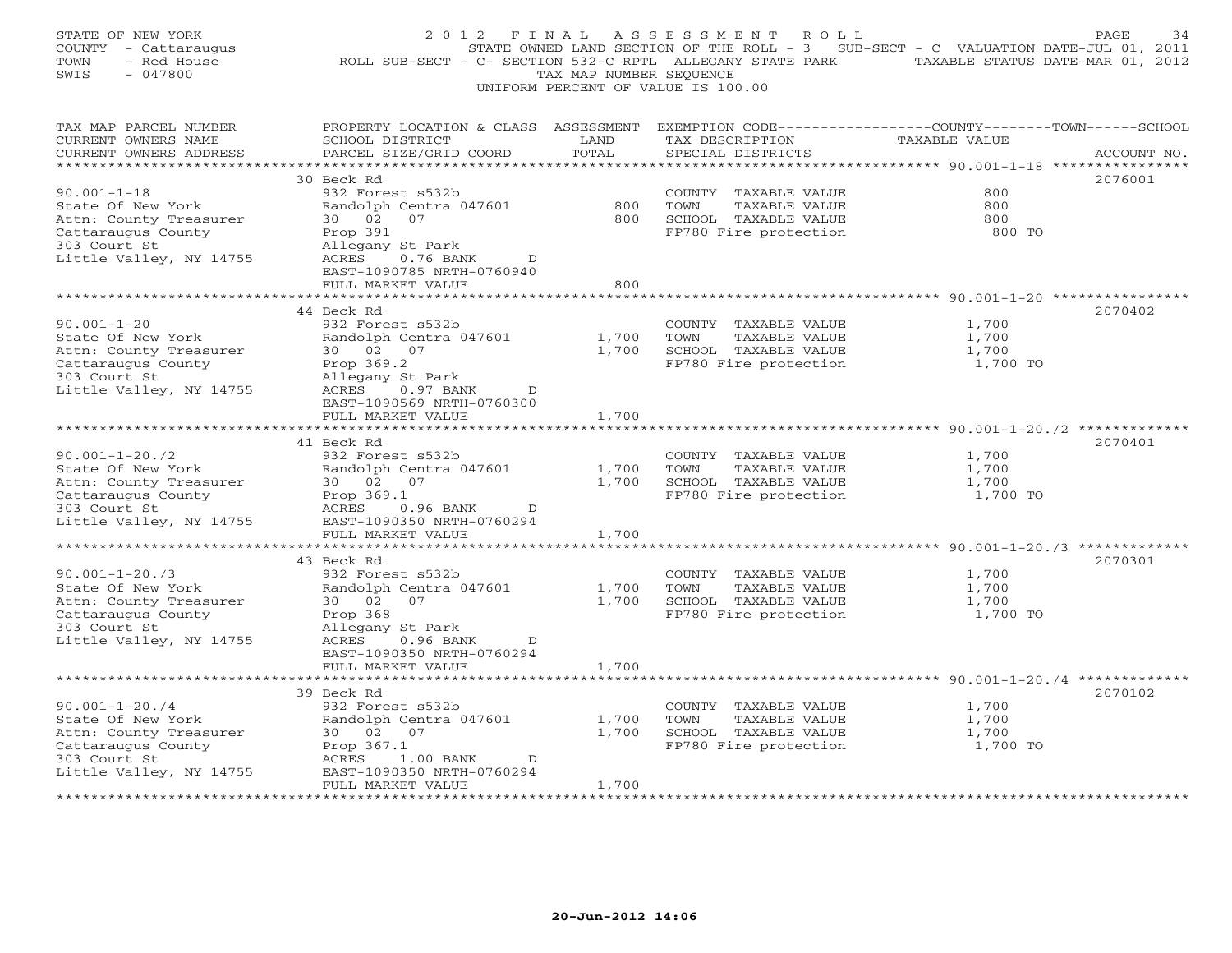| STATE OF NEW YORK<br>COUNTY - Cattaraugus<br>- Red House<br>TOWN<br>SWIS<br>$-047800$ | 2012 FINAL<br>ROLL SUB-SECT - C- SECTION 532-C RPTL ALLEGANY STATE PARK TAXABLE STATUS DATE-MAR 01, 2012                                     | TAX MAP NUMBER SEQUENCE | ASSESSMENT ROLL<br>UNIFORM PERCENT OF VALUE IS 100.00 | STATE OWNED LAND SECTION OF THE ROLL - 3 SUB-SECT - C VALUATION DATE-JUL 01, 2011 | PAGE<br>35  |
|---------------------------------------------------------------------------------------|----------------------------------------------------------------------------------------------------------------------------------------------|-------------------------|-------------------------------------------------------|-----------------------------------------------------------------------------------|-------------|
| TAX MAP PARCEL NUMBER<br>CURRENT OWNERS NAME<br>CURRENT OWNERS ADDRESS                | PROPERTY LOCATION & CLASS ASSESSMENT EXEMPTION CODE---------------COUNTY-------TOWN------SCHOOL<br>SCHOOL DISTRICT<br>PARCEL SIZE/GRID COORD | LAND<br>TOTAL           | TAX DESCRIPTION<br>SPECIAL DISTRICTS                  | TAXABLE VALUE                                                                     | ACCOUNT NO. |
|                                                                                       |                                                                                                                                              |                         |                                                       |                                                                                   |             |
| $90.001 - 1 - 20.75$                                                                  | 40 Beck Rd<br>932 Forest s532b                                                                                                               |                         | COUNTY TAXABLE VALUE                                  | 2,200                                                                             | 2070101     |
| State Of New York                                                                     | Randolph Centra 047601                                                                                                                       | 2,200                   | TOWN<br>TAXABLE VALUE                                 | 2,200                                                                             |             |
| Attn: County Treasurer                                                                | 30 02<br>07                                                                                                                                  | 2,200                   | SCHOOL TAXABLE VALUE                                  | 2,200                                                                             |             |
| Cattaraugus County                                                                    | Allegany State Park                                                                                                                          |                         | FP780 Fire protection                                 | 2,200 TO                                                                          |             |
| 303 Court St<br>Little Valley, NY 14755                                               | Prop 367<br>ACRES<br>1.27 BANK<br>D<br>EAST-1090350 NRTH-0760294                                                                             |                         |                                                       |                                                                                   |             |
|                                                                                       | FULL MARKET VALUE<br>*********************                                                                                                   | 2,200<br>* * * * * * *  |                                                       |                                                                                   |             |
|                                                                                       | 52 Beck Rd                                                                                                                                   |                         |                                                       |                                                                                   | 2070602     |
| $90.001 - 1 - 21$                                                                     | 932 Forest s532b                                                                                                                             |                         | COUNTY TAXABLE VALUE                                  | 1,700                                                                             |             |
| State Of New York                                                                     | Randolph Centra 047601                                                                                                                       | 614                     | TOWN<br>TAXABLE VALUE                                 | 1,700                                                                             |             |
| Attn: County Treasurer                                                                | 30 02 07                                                                                                                                     | 1,700                   | SCHOOL TAXABLE VALUE                                  | 1,700                                                                             |             |
| Cattaraugus County<br>303 Court St                                                    | Prop 377.2<br>Allegany St Park                                                                                                               |                         | FP780 Fire protection                                 | 1,700 TO                                                                          |             |
| Little Valley, NY 14755                                                               | ACRES<br>$0.96$ BANK<br>D                                                                                                                    |                         |                                                       |                                                                                   |             |
|                                                                                       | EAST-1090710 NRTH-0760294                                                                                                                    |                         |                                                       |                                                                                   |             |
|                                                                                       | FULL MARKET VALUE                                                                                                                            | 1,700                   |                                                       |                                                                                   |             |
|                                                                                       | **********************<br>54 Beck Rd                                                                                                         |                         |                                                       |                                                                                   | 2070601     |
| $90.001 - 1 - 21.72$                                                                  | 932 Forest s532b                                                                                                                             |                         | COUNTY TAXABLE VALUE                                  | 1,700                                                                             |             |
| State Of New York                                                                     | Randolph Centra 047601                                                                                                                       | 1,700                   | TOWN<br>TAXABLE VALUE                                 | 1,700                                                                             |             |
| Attn: County Treasurer                                                                | 30 02<br>07                                                                                                                                  | 1,700                   | SCHOOL TAXABLE VALUE                                  | 1,700                                                                             |             |
| Cattaraugus County<br>303 Court St                                                    | Allegany State Park                                                                                                                          |                         | FP780 Fire protection                                 | 1,700 TO                                                                          |             |
| Little Valley, NY 14755                                                               | Prop 377.1<br>ACRES<br>$0.99$ BANK<br>D                                                                                                      |                         |                                                       |                                                                                   |             |
|                                                                                       | EAST-1090710 NRTH-0760294                                                                                                                    |                         |                                                       |                                                                                   |             |
|                                                                                       | FULL MARKET VALUE                                                                                                                            | 1,700                   |                                                       |                                                                                   |             |
|                                                                                       | 50 Beck Rd                                                                                                                                   |                         |                                                       |                                                                                   | 2070501     |
| $90.001 - 1 - 21.73$                                                                  | 932 Forest s532b                                                                                                                             |                         | COUNTY TAXABLE VALUE                                  | 100                                                                               |             |
| State Of New York                                                                     | Randolph Centra 047601                                                                                                                       | 100                     | TOWN<br>TAXABLE VALUE                                 | 100                                                                               |             |
| Attn: County Treasurer                                                                | 30 02<br>07                                                                                                                                  | 100                     | SCHOOL TAXABLE VALUE                                  | 100                                                                               |             |
| Cattaraugus County                                                                    | Allegany St Park                                                                                                                             |                         | FP780 Fire protection                                 | 100 TO                                                                            |             |
| 303 Court St                                                                          | Prop 376<br>ACRES<br>D                                                                                                                       |                         |                                                       |                                                                                   |             |
| Little Valley, NY 14755                                                               | $0.06$ BANK<br>EAST-1090710 NRTH-0760294                                                                                                     |                         |                                                       |                                                                                   |             |
|                                                                                       | FULL MARKET VALUE                                                                                                                            | 100                     |                                                       |                                                                                   |             |
|                                                                                       |                                                                                                                                              |                         |                                                       |                                                                                   |             |
| $90.001 - 1 - 22$                                                                     | 319 Beck Rd<br>932 Forest s532b                                                                                                              |                         |                                                       | 5,600                                                                             | 2070311     |
| State Of New York                                                                     | Randolph Centra 047601                                                                                                                       | 5,600                   | COUNTY TAXABLE VALUE<br>TOWN<br>TAXABLE VALUE         | 5,600                                                                             |             |
| Attn: County Treasurer                                                                | 30 02<br>07                                                                                                                                  | 5,600                   | SCHOOL TAXABLE VALUE                                  | 5,600                                                                             |             |
| Cattaraugus County                                                                    | Allegany St Park                                                                                                                             |                         | FP780 Fire protection                                 | 5,600 TO                                                                          |             |
| 303 Court St                                                                          | ACRES<br>3.24 BANK<br>D                                                                                                                      |                         |                                                       |                                                                                   |             |
| Little Valley, NY 14755                                                               | EAST-1090910 NRTH-0760294<br>FULL MARKET VALUE                                                                                               | 5,600                   |                                                       |                                                                                   |             |
| **********                                                                            |                                                                                                                                              | ***********             |                                                       |                                                                                   |             |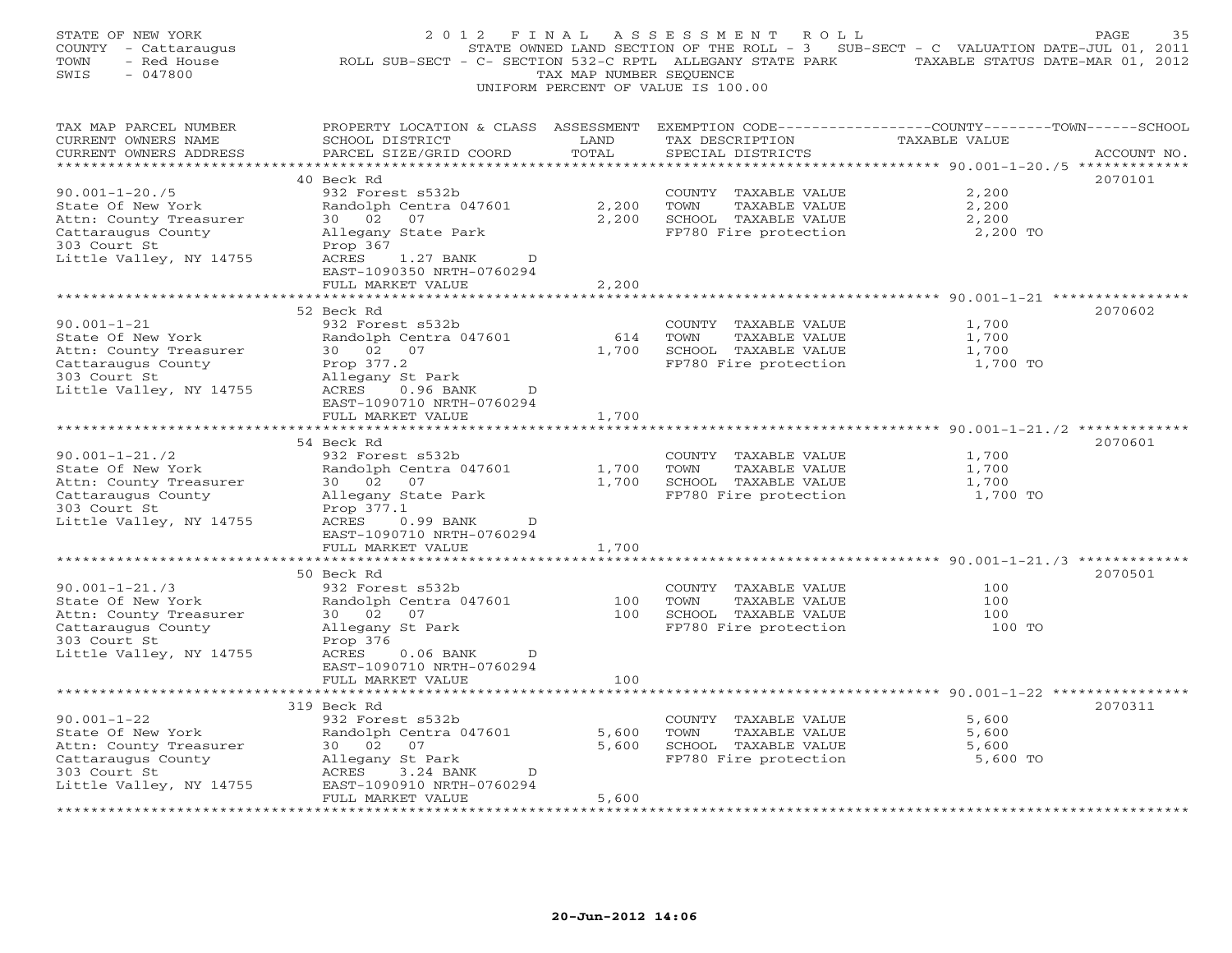| STATE OF NEW YORK<br>COUNTY - Cattaraugus<br>TOWN<br>- Red House<br>$-047800$<br>SWIS | 2012 FINAL<br>ROLL SUB-SECT - C- SECTION 532-C RPTL ALLEGANY STATE PARK TAXABLE STATUS DATE-MAR 01, 2012                                      | TAX MAP NUMBER SEQUENCE | ASSESSMENT<br>ROLL<br>STATE OWNED LAND SECTION OF THE ROLL - 3<br>UNIFORM PERCENT OF VALUE IS 100.00 | SUB-SECT - C VALUATION DATE-JUL 01, 2011            | PAGE<br>36  |
|---------------------------------------------------------------------------------------|-----------------------------------------------------------------------------------------------------------------------------------------------|-------------------------|------------------------------------------------------------------------------------------------------|-----------------------------------------------------|-------------|
| TAX MAP PARCEL NUMBER<br>CURRENT OWNERS NAME<br>CURRENT OWNERS ADDRESS                | PROPERTY LOCATION & CLASS ASSESSMENT EXEMPTION CODE----------------COUNTY-------TOWN------SCHOOL<br>SCHOOL DISTRICT<br>PARCEL SIZE/GRID COORD | LAND<br>TOTAL           | TAX DESCRIPTION<br>SPECIAL DISTRICTS                                                                 | TAXABLE VALUE                                       | ACCOUNT NO. |
|                                                                                       |                                                                                                                                               |                         |                                                                                                      |                                                     |             |
| $90.001 - 1 - 23$                                                                     | 53 Beck Rd<br>932 Forest s532b                                                                                                                |                         | COUNTY TAXABLE VALUE                                                                                 | 2,400                                               | 2070511     |
| State Of New York                                                                     | Randolph Centra 047601                                                                                                                        | 2,400                   | TOWN<br>TAXABLE VALUE                                                                                | 2,400                                               |             |
| Attn: County Treasurer                                                                | 30 02<br>07                                                                                                                                   | 2,400                   | SCHOOL TAXABLE VALUE                                                                                 | 2,400                                               |             |
| Cattaraugus County                                                                    | Allegany St Park                                                                                                                              |                         | FP780 Fire protection                                                                                | 2,400 TO                                            |             |
| 303 Court St                                                                          | ACRES<br>1.35 BANK<br>D                                                                                                                       |                         |                                                                                                      |                                                     |             |
| Little Valley, NY 14755                                                               | EAST-1091090 NRTH-0760294<br>FULL MARKET VALUE                                                                                                | 2,400                   |                                                                                                      |                                                     |             |
|                                                                                       |                                                                                                                                               | * * * * * * * * * *     |                                                                                                      | ********************* 90.001-1-24 ***************** |             |
|                                                                                       | 58 Beck Rd                                                                                                                                    |                         |                                                                                                      |                                                     | 2070641     |
| $90.001 - 1 - 24$                                                                     | 932 Forest s532b                                                                                                                              |                         | COUNTY TAXABLE VALUE                                                                                 | 2,400                                               |             |
| State Of New York                                                                     | Randolph Centra 047601                                                                                                                        | 2,400                   | TOWN<br>TAXABLE VALUE                                                                                | 2,400                                               |             |
| Attn: County Treasurer                                                                | 30 02<br>07<br>ACRES<br>1.35 BANK<br>D                                                                                                        | 2,400                   | SCHOOL TAXABLE VALUE                                                                                 | 2,400                                               |             |
| Cattaraugus County<br>303 Court St                                                    | EAST-1091064 NRTH-0760332                                                                                                                     |                         | FP780 Fire protection                                                                                | 2,400 TO                                            |             |
| Little Valley, NY 14755                                                               | DEED BOOK 848<br>PG-01189                                                                                                                     |                         |                                                                                                      |                                                     |             |
|                                                                                       | FULL MARKET VALUE                                                                                                                             | 2,400                   |                                                                                                      |                                                     |             |
|                                                                                       |                                                                                                                                               |                         |                                                                                                      |                                                     |             |
|                                                                                       | 16 Lonkto Hollow Rd                                                                                                                           |                         |                                                                                                      |                                                     | 1201001     |
| $90.001 - 1 - 25$                                                                     | 932 Forest s532b                                                                                                                              |                         | COUNTY TAXABLE VALUE                                                                                 | 700                                                 |             |
| State Of New York                                                                     | Randolph Centra 047601                                                                                                                        | 700                     | TAXABLE VALUE<br>TOWN                                                                                | 700                                                 |             |
| Attn: County Treasurer                                                                | 56/64<br>01 07                                                                                                                                | 700                     | SCHOOL TAXABLE VALUE                                                                                 | 700                                                 |             |
| Cattaraugus County<br>303 Court St                                                    | Prop 355<br>ACRES<br>0.93 BANK<br>D                                                                                                           |                         | FP780 Fire protection                                                                                | 700 TO                                              |             |
| Little Valley, NY 14755                                                               | EAST-1090192 NRTH-0759305                                                                                                                     |                         |                                                                                                      |                                                     |             |
|                                                                                       | FULL MARKET VALUE                                                                                                                             | 700                     |                                                                                                      |                                                     |             |
|                                                                                       | *******************                                                                                                                           |                         |                                                                                                      | ****************** 90.001-1-26 ***********          |             |
|                                                                                       | 15 Lonkto Hollow Rd                                                                                                                           |                         |                                                                                                      |                                                     | 1202001     |
| $90.001 - 1 - 26$                                                                     | 932 Forest s532b                                                                                                                              |                         | COUNTY TAXABLE VALUE                                                                                 | 700                                                 |             |
| State Of New York                                                                     | Randolph Centra 047601                                                                                                                        | 700                     | TOWN<br>TAXABLE VALUE                                                                                | 700                                                 |             |
| Attn: County Treasurer                                                                | 56/64 01 07                                                                                                                                   | 700                     | SCHOOL TAXABLE VALUE                                                                                 | 700                                                 |             |
| Cattaraugus County                                                                    | Prop 355.2                                                                                                                                    |                         | FP780 Fire protection                                                                                | 700 TO                                              |             |
| 303 Court St<br>Little Valley, NY 14755                                               | Allegany St Park<br>FRNT<br>75.00 DPTH 590.00                                                                                                 |                         |                                                                                                      |                                                     |             |
|                                                                                       | ACRES<br>0.91 BANK                                                                                                                            |                         |                                                                                                      |                                                     |             |
|                                                                                       | EAST-1090224 NRTH-0759249                                                                                                                     |                         |                                                                                                      |                                                     |             |
|                                                                                       | FULL MARKET VALUE                                                                                                                             | 700                     |                                                                                                      |                                                     |             |
|                                                                                       | ******************                                                                                                                            | ********                |                                                                                                      | ********************** 90.001-1-27 **************** |             |
|                                                                                       | 324 Lonkto Hollow Rd                                                                                                                          |                         |                                                                                                      |                                                     | 1202901     |
| $90.001 - 1 - 27$                                                                     | 932 Forest s532b                                                                                                                              |                         | COUNTY TAXABLE VALUE                                                                                 | 3,800                                               |             |
| State Of New York                                                                     | Randolph Centra 047601                                                                                                                        | 3,800                   | TOWN<br>TAXABLE VALUE                                                                                | 3,800                                               |             |
| Attn: County Treasurer                                                                | 56/64<br>01<br>07<br>1.53 BANK<br>ACRES<br>D                                                                                                  | 3,800                   | SCHOOL TAXABLE VALUE<br>FP780 Fire protection                                                        | 3,800<br>3,800 TO                                   |             |
| Cattaraugus County<br>303 Court St                                                    | EAST-1090270 NRTH-0759157                                                                                                                     |                         |                                                                                                      |                                                     |             |
| Little Valley, NY 14755                                                               | DEED BOOK 804<br>PG-00130                                                                                                                     |                         |                                                                                                      |                                                     |             |
|                                                                                       | FULL MARKET VALUE                                                                                                                             | 3,800                   |                                                                                                      |                                                     |             |
|                                                                                       |                                                                                                                                               |                         |                                                                                                      |                                                     |             |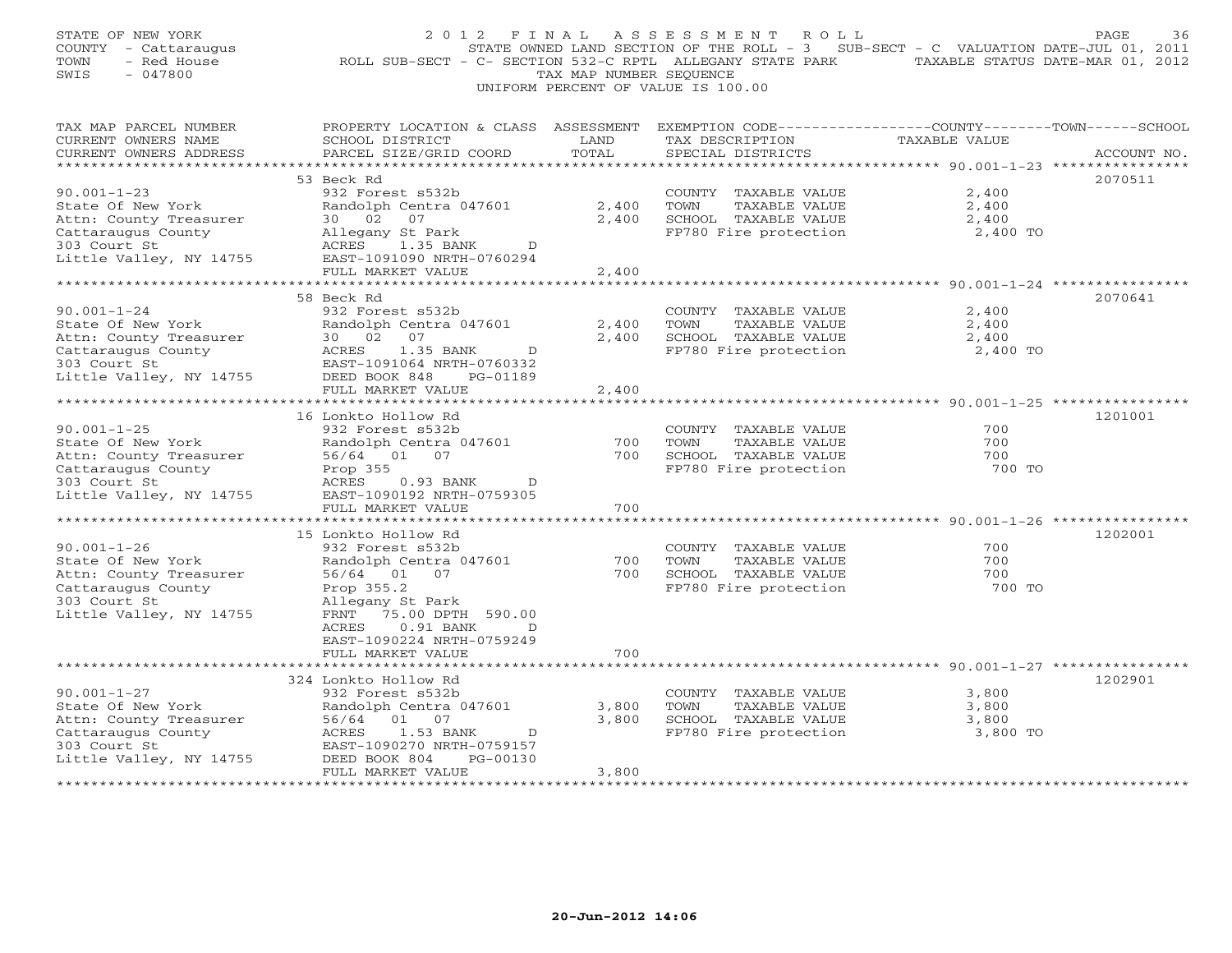| STATE OF NEW YORK<br>COUNTY - Cattaraugus<br>TOWN<br>- Red House<br>SWIS<br>$-047800$ | 2 0 1 2<br>ROLL SUB-SECT - C- SECTION 532-C RPTL ALLEGANY STATE PARK | FINAL<br>TAX MAP NUMBER SEQUENCE | ASSESSMENT<br>ROLL<br>STATE OWNED LAND SECTION OF THE ROLL - 3 | SUB-SECT - C VALUATION DATE-JUL 01, 2011<br>TAXABLE STATUS DATE-MAR 01, 2012 | PAGE<br>37  |
|---------------------------------------------------------------------------------------|----------------------------------------------------------------------|----------------------------------|----------------------------------------------------------------|------------------------------------------------------------------------------|-------------|
|                                                                                       |                                                                      |                                  | UNIFORM PERCENT OF VALUE IS 100.00                             |                                                                              |             |
| TAX MAP PARCEL NUMBER                                                                 | PROPERTY LOCATION & CLASS ASSESSMENT                                 |                                  | EXEMPTION CODE-----------------COUNTY-------TOWN------SCHOOL   |                                                                              |             |
| CURRENT OWNERS NAME<br>CURRENT OWNERS ADDRESS                                         | SCHOOL DISTRICT<br>PARCEL SIZE/GRID COORD                            | LAND<br>TOTAL                    | TAX DESCRIPTION<br>SPECIAL DISTRICTS                           | <b>TAXABLE VALUE</b>                                                         | ACCOUNT NO. |
|                                                                                       | 308 Lonkto Hollow Rd                                                 | *****                            |                                                                | ******* 90.001-1-28 **                                                       | 1203001     |
| $90.001 - 1 - 28$                                                                     | 932 Forest s532b                                                     |                                  | COUNTY<br>TAXABLE VALUE                                        | 1,000                                                                        |             |
| State Of New York                                                                     | Randolph Centra 047601                                               | 1,000                            | TOWN<br>TAXABLE VALUE                                          | 1,000                                                                        |             |
| Attn: County Treasurer                                                                | 56/64<br>01<br>07                                                    | 1,000                            | SCHOOL TAXABLE VALUE                                           | 1,000                                                                        |             |
| Cattaraugus County                                                                    | Prop 359.2                                                           |                                  | FP780 Fire protection                                          | 1,000 TO                                                                     |             |
| 303 Court St                                                                          | Allegany St Park                                                     |                                  |                                                                |                                                                              |             |
| Little Valley, NY 14755                                                               | ACRES<br>1.37 BANK<br>D                                              |                                  |                                                                |                                                                              |             |
|                                                                                       | EAST-1089982 NRTH-0758901<br>FULL MARKET VALUE                       | 1,000                            |                                                                |                                                                              |             |
|                                                                                       | ******************                                                   |                                  |                                                                | ********************** 90.001-1-28./2 ***********                            |             |
|                                                                                       | 28 Lonkto Hollow Rd                                                  |                                  |                                                                |                                                                              | 1424002     |
| $90.001 - 1 - 28.72$                                                                  | 932 Forest s532b                                                     |                                  | COUNTY<br>TAXABLE VALUE                                        | 600                                                                          |             |
| State Of New York                                                                     | Randolph Centra 047601                                               | 600                              | TOWN<br>TAXABLE VALUE                                          | 600                                                                          |             |
| Attn: County Treasurer                                                                | 56/64 01 07                                                          | 600                              | SCHOOL TAXABLE VALUE                                           | 600                                                                          |             |
| Cattaraugus County                                                                    | Prop 361.1                                                           |                                  | FP780 Fire protection                                          | 600 TO                                                                       |             |
| 303 Court St                                                                          | Allegany St Park                                                     |                                  |                                                                |                                                                              |             |
| Little Valley, NY 14755                                                               | ACRES<br>$0.81$ BANK<br>D                                            |                                  |                                                                |                                                                              |             |
|                                                                                       | EAST-1089820 NRTH-0758834<br>FULL MARKET VALUE                       | 600                              |                                                                |                                                                              |             |
|                                                                                       |                                                                      | * * * * * * * * *                |                                                                | **************** 90.001-1-28./3 **********                                   |             |
|                                                                                       | 23 Lonkto Hollow Rd                                                  |                                  |                                                                |                                                                              | 1422005     |
| $90.001 - 1 - 28.73$                                                                  | 932 Forest s532b                                                     |                                  | COUNTY<br>TAXABLE VALUE                                        | 1,500                                                                        |             |
| State Of New York                                                                     | Randolph Centra 047601                                               | 1,500                            | TOWN<br>TAXABLE VALUE                                          | 1,500                                                                        |             |
| Attn: County Treasurer                                                                | 56/64 01 07                                                          | 1,500                            | SCHOOL TAXABLE VALUE                                           | 1,500                                                                        |             |
| Cattaraugus County                                                                    | Prop 360.4                                                           |                                  | FP780 Fire protection                                          | 1,500 TO                                                                     |             |
| 303 Court St                                                                          | Allegany St Park<br>ACRES<br>2.07 BANK<br>D                          |                                  |                                                                |                                                                              |             |
| Little Valley, NY 14755                                                               | EAST-1089820 NRTH-0758834                                            |                                  |                                                                |                                                                              |             |
|                                                                                       | FULL MARKET VALUE                                                    | 1,500                            |                                                                |                                                                              |             |
|                                                                                       |                                                                      |                                  |                                                                | ************************************** 90.001-1-28./4 **************         |             |
|                                                                                       | 317 Lonkto Hollow Rd                                                 |                                  |                                                                |                                                                              | 1422003     |
| $90.001 - 1 - 28.74$                                                                  | 932 Forest s532b                                                     |                                  | <b>COUNTY</b><br>TAXABLE VALUE                                 | 600                                                                          |             |
| State Of New York                                                                     | Randolph Centra 047601                                               | 500                              | TOWN<br>TAXABLE VALUE                                          | 600                                                                          |             |
| Attn: County Treasurer                                                                | 56/64 01 07                                                          | 600                              | SCHOOL TAXABLE VALUE                                           | 600                                                                          |             |
| Cattaraugus County<br>303 Court St                                                    | Prop 360.2                                                           |                                  | FP780 Fire protection                                          | 600 TO                                                                       |             |
| Little Valley, NY 14755                                                               | Allegany St Park<br>ACRES<br>$0.82$ BANK<br>D                        |                                  |                                                                |                                                                              |             |
|                                                                                       | EAST-1089820 NRTH-0758834                                            |                                  |                                                                |                                                                              |             |
|                                                                                       | FULL MARKET VALUE                                                    | 600                              |                                                                |                                                                              |             |
|                                                                                       |                                                                      | *********                        |                                                                | ******************************** 90.001-1-28./5 *************                |             |
|                                                                                       | 316 Lonkto Hollow Rd                                                 |                                  |                                                                |                                                                              | 1422002     |
| $90.001 - 1 - 28.75$                                                                  | 932 Forest s532b                                                     |                                  | COUNTY<br>TAXABLE VALUE                                        | 700                                                                          |             |
| State Of New York                                                                     | Randolph Centra 047601                                               | 700                              | TOWN<br>TAXABLE VALUE                                          | 700                                                                          |             |
| Attn: County Treasurer                                                                | 56/64 01 07                                                          | 700                              | SCHOOL TAXABLE VALUE                                           | 700                                                                          |             |
| Cattaraugus County<br>303 Court St                                                    | Prop 360.1<br>Allegany St Park                                       |                                  | FP780 Fire protection                                          | 700 TO                                                                       |             |
| Little Valley, NY 14755                                                               | ACRES<br>0.95 BANK<br>D                                              |                                  |                                                                |                                                                              |             |
|                                                                                       | EAST-1089820 NRTH-0758834                                            |                                  |                                                                |                                                                              |             |
|                                                                                       | FULL MARKET VALUE                                                    | 700                              |                                                                |                                                                              |             |
|                                                                                       | * * * * * * * * * * * * * * * * * * *                                |                                  |                                                                |                                                                              |             |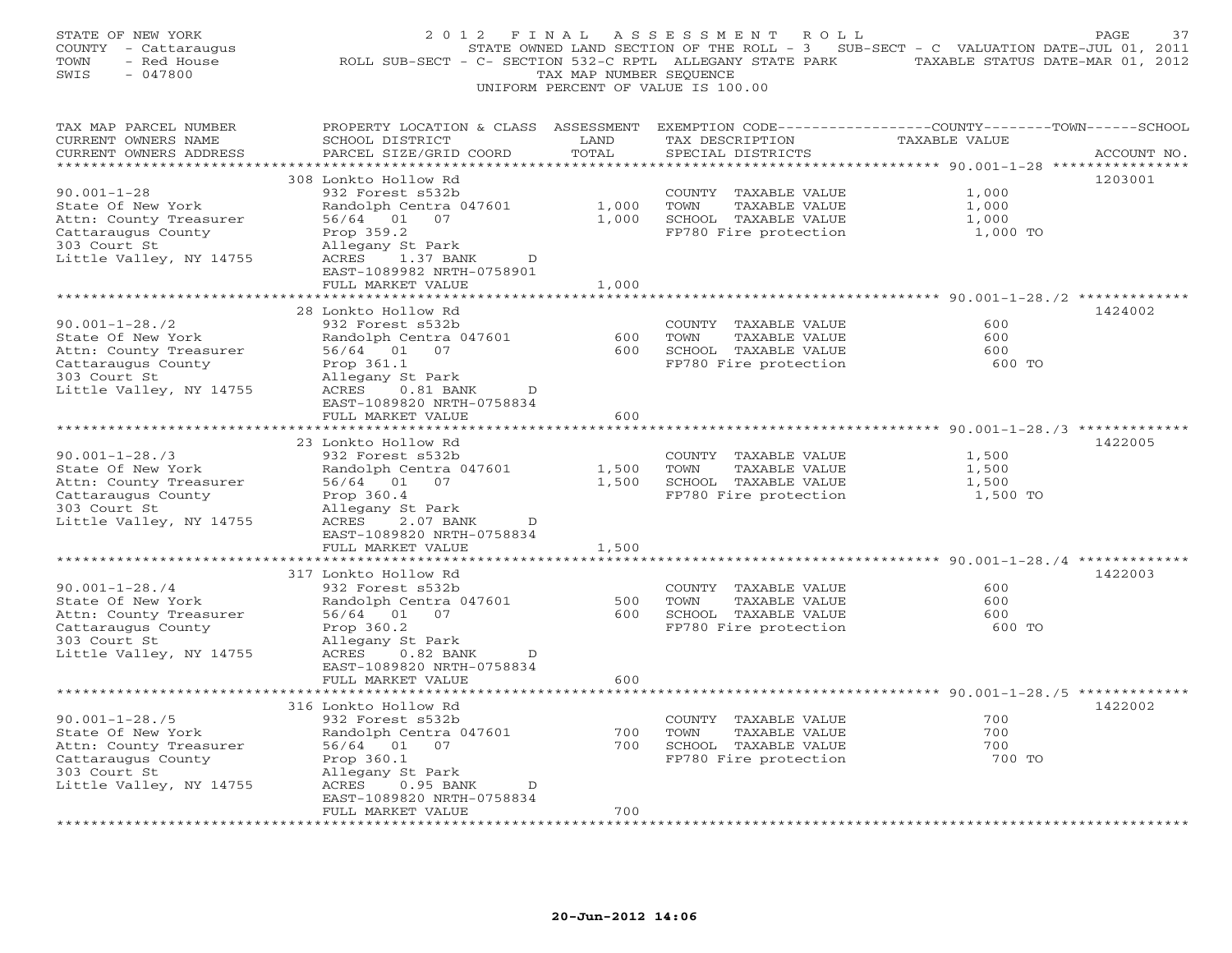| STATE OF NEW YORK<br>COUNTY - Cattaraugus<br>- Red House<br>TOWN<br>$-047800$<br>SWIS                                             | 2 0 1 2<br>F I N A L<br>ROLL SUB-SECT - C- SECTION 532-C RPTL ALLEGANY STATE PARK TAXABLE STATUS DATE-MAR 01, 2012                                                                              | TAX MAP NUMBER SEOUENCE            | ASSESSMENT ROLL<br>STATE OWNED LAND SECTION OF THE ROLL - 3 SUB-SECT - C VALUATION DATE-JUL 01, 2011<br>UNIFORM PERCENT OF VALUE IS 100.00 |                                                   | PAGE<br>38  |
|-----------------------------------------------------------------------------------------------------------------------------------|-------------------------------------------------------------------------------------------------------------------------------------------------------------------------------------------------|------------------------------------|--------------------------------------------------------------------------------------------------------------------------------------------|---------------------------------------------------|-------------|
| TAX MAP PARCEL NUMBER<br>CURRENT OWNERS NAME<br>CURRENT OWNERS ADDRESS<br>**********************                                  | PROPERTY LOCATION & CLASS ASSESSMENT EXEMPTION CODE---------------COUNTY-------TOWN-----SCHOOL<br>SCHOOL DISTRICT<br>PARCEL SIZE/GRID COORD                                                     | LAND<br>TOTAL                      | TAX DESCRIPTION<br>SPECIAL DISTRICTS                                                                                                       | TAXABLE VALUE                                     | ACCOUNT NO. |
| $90.001 - 1 - 29$<br>State Of New York<br>Attn: County Treasurer<br>Cattaraugus County<br>303 Court St<br>Little Valley, NY 14755 | 22 Lonkto Hollow Rd<br>932 Forest s532b<br>Randolph Centra 047601<br>64 01 07<br>Proposal 359<br>FRNT 125.00 DPTH 409.13<br>BANK<br>D<br>EAST-1089675 NRTH-0759160<br>DEED BOOK 868<br>PG-00313 | 2,900<br>2,900                     | COUNTY TAXABLE VALUE<br>TOWN<br>TAXABLE VALUE<br>SCHOOL TAXABLE VALUE<br>FP780 Fire protection                                             | 2,900<br>2,900<br>2,900<br>2,900 TO               | 1428001     |
|                                                                                                                                   | FULL MARKET VALUE<br>********************<br>8619 Lonkto Hollow Rd                                                                                                                              | 2,900                              | ********************************* 90.001-1-30 ****************                                                                             |                                                   | 1429001     |
| $90.001 - 1 - 30$<br>State of New York<br>Attn: County Treasurer<br>303 Court St<br>Little Valley, NY 14755                       | 312 Vac w/imprv<br>Randolph Centra 047601<br>64 01 07<br>Life Use - June A<br>Proj 02-119<br>FRNT 200.00 DPTH 192.00<br>BANK<br>D                                                               | 5,500<br>6,000                     | COUNTY TAXABLE VALUE<br>TOWN<br>TAXABLE VALUE<br>SCHOOL TAXABLE VALUE<br>FP780 Fire protection                                             | 6,000<br>6,000<br>6,000<br>6,000 TO               |             |
|                                                                                                                                   | EAST-1089159 NRTH-0759635<br>DEED BOOK 999<br>$PG-1088$<br>FULL MARKET VALUE                                                                                                                    | 6,000                              |                                                                                                                                            |                                                   |             |
|                                                                                                                                   | *****************                                                                                                                                                                               |                                    |                                                                                                                                            |                                                   |             |
| $90.001 - 1 - 31$<br>State Of New York<br>Attn: County Treasurer<br>Cattaraugus County<br>303 Court St<br>Little Valley, NY 14755 | 68 Bay State Rd<br>210 1 Family Res<br>Randolph Centra 047601<br>64 02 07<br>Allegany State Park<br>Prop 384 & 384.1<br>ACRES<br>2.98 BANK<br>D<br>EAST-1088606 NRTH-0759416                    | 6,200<br>6,200                     | COUNTY TAXABLE VALUE<br>TAXABLE VALUE<br>TOWN<br>SCHOOL TAXABLE VALUE<br>FP780 Fire protection                                             | 6,200<br>6,200<br>6,200<br>6,200 TO               | 1427101     |
|                                                                                                                                   | DEED BOOK 850<br>PG-01062<br>FULL MARKET VALUE                                                                                                                                                  | 6,200                              |                                                                                                                                            | ******************** 90.001-1-33 **************** |             |
|                                                                                                                                   | 27 Lonkto Hollow Rd                                                                                                                                                                             |                                    |                                                                                                                                            |                                                   | 1424001     |
| $90.001 - 1 - 33$<br>State Of New York<br>Attn: County Treasurer<br>Cattaraugus County<br>303 Court St<br>Little Valley, NY 14755 | 932 Forest s532b<br>Randolph Centra 047601<br>64 01<br>07<br>Prop 361<br>Allegany St Park<br>ACRES<br>1.59 BANK<br>D                                                                            | 1,200<br>1,200                     | COUNTY TAXABLE VALUE<br>TOWN<br>TAXABLE VALUE<br>SCHOOL TAXABLE VALUE<br>FP780 Fire protection                                             | 1,200<br>1,200<br>1,200<br>1,200 TO               |             |
| ********************                                                                                                              | EAST-1089242 NRTH-0759656<br>FULL MARKET VALUE<br>*********************                                                                                                                         | 1,200<br>· * * * * * * * * * * * * |                                                                                                                                            |                                                   |             |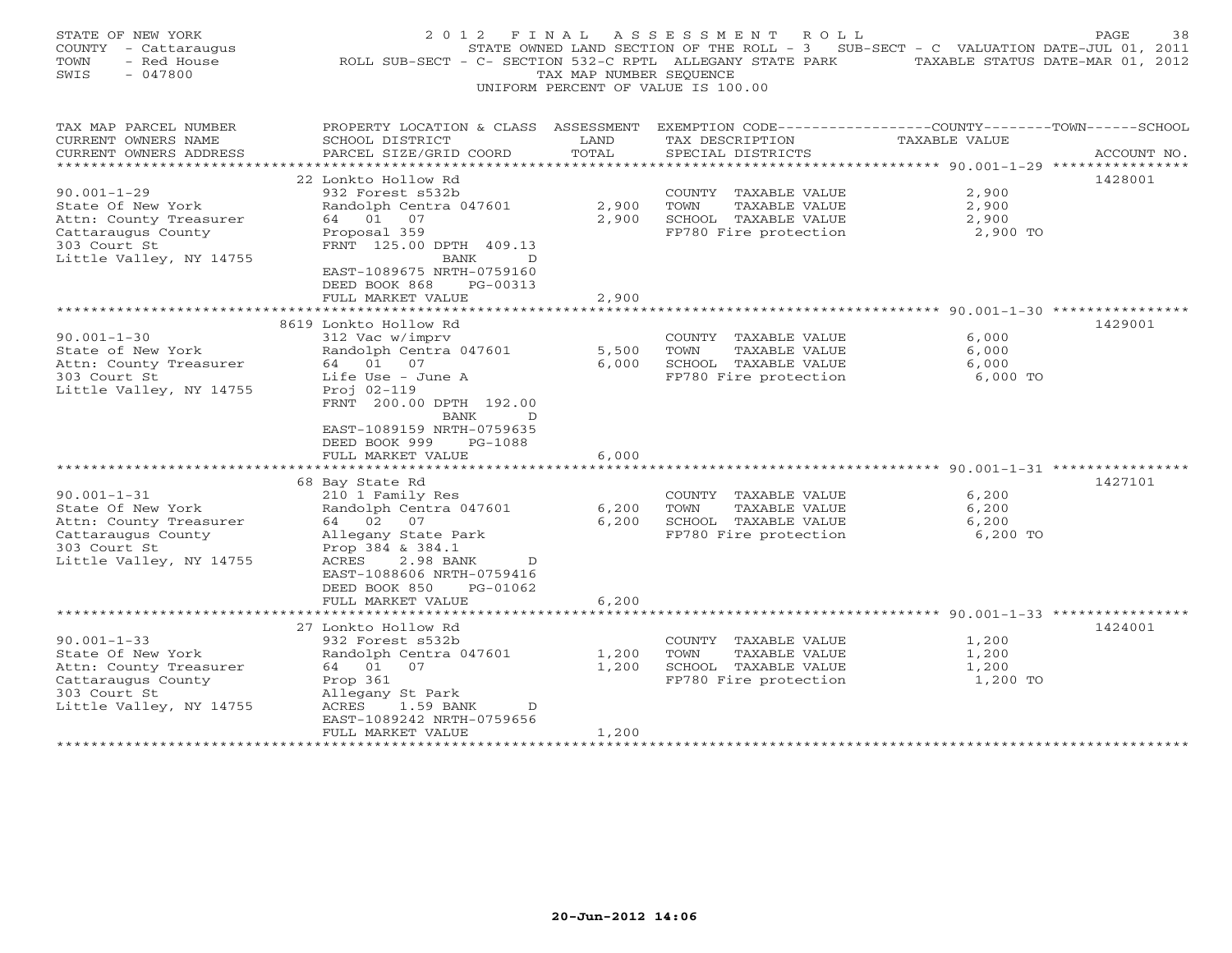| STATE OF NEW YORK<br>COUNTY - Cattaraugus<br>- Red House<br>TOWN<br>$-047800$<br>SWIS | 2 0 1 2<br>ROLL SUB-SECT - C- SECTION 532-C RPTL ALLEGANY STATE PARK              | FINAL<br>TAX MAP NUMBER SEQUENCE | ASSESSMENT<br>ROLL<br>STATE OWNED LAND SECTION OF THE ROLL - 3<br>UNIFORM PERCENT OF VALUE IS 100.00 | SUB-SECT - C VALUATION DATE-JUL 01, 2011<br>TAXABLE STATUS DATE-MAR 01, 2012 | PAGE<br>39  |
|---------------------------------------------------------------------------------------|-----------------------------------------------------------------------------------|----------------------------------|------------------------------------------------------------------------------------------------------|------------------------------------------------------------------------------|-------------|
| TAX MAP PARCEL NUMBER<br>CURRENT OWNERS NAME<br>CURRENT OWNERS ADDRESS                | PROPERTY LOCATION & CLASS ASSESSMENT<br>SCHOOL DISTRICT<br>PARCEL SIZE/GRID COORD | LAND<br>TOTAL                    | EXEMPTION CODE-----------------COUNTY-------TOWN------SCHOOL<br>TAX DESCRIPTION<br>SPECIAL DISTRICTS | TAXABLE VALUE                                                                | ACCOUNT NO. |
|                                                                                       |                                                                                   |                                  |                                                                                                      | ********** 90.001-1-33./2 *************                                      |             |
|                                                                                       | 17 Lonkto Hollow Rd                                                               |                                  |                                                                                                      |                                                                              | 1421001     |
| $90.001 - 1 - 33.72$                                                                  | 932 Forest s532b                                                                  |                                  | COUNTY<br>TAXABLE VALUE                                                                              | 1,000                                                                        |             |
| State Of New York                                                                     | Randolph Centra 047601                                                            | 1,000                            | TOWN<br>TAXABLE VALUE                                                                                | 1,000                                                                        |             |
| Attn: County Treasurer                                                                | 64 01 07                                                                          | 1,000                            | SCHOOL TAXABLE VALUE                                                                                 | 1,000<br>1,000 TO                                                            |             |
| Cattaraugus County<br>303 Court St                                                    | Prop 355.1<br>Allegany St Park                                                    |                                  | FP780 Fire protection                                                                                |                                                                              |             |
| Little Valley, NY 14755                                                               | ACRES<br>1.42 BANK<br>D                                                           |                                  |                                                                                                      |                                                                              |             |
|                                                                                       | EAST-1089160 NRTH-0759654                                                         |                                  |                                                                                                      |                                                                              |             |
|                                                                                       | FULL MARKET VALUE                                                                 | 1,000                            |                                                                                                      |                                                                              |             |
|                                                                                       | *************************                                                         |                                  |                                                                                                      | ******************************** 90.001-1-33./3 *************                |             |
|                                                                                       | 26 Lonkto Hollow Rd                                                               |                                  |                                                                                                      |                                                                              | 1422004     |
| $90.001 - 1 - 33.73$                                                                  | 932 Forest s532b                                                                  |                                  | COUNTY<br>TAXABLE VALUE                                                                              | 1,600                                                                        |             |
| State Of New York                                                                     | Randolph Centra 047601                                                            | 1,600                            | TOWN<br>TAXABLE VALUE                                                                                | 1,600                                                                        |             |
| Attn: County Treasurer                                                                | 64 01 07                                                                          | 1,600                            | SCHOOL TAXABLE VALUE                                                                                 | 1,600                                                                        |             |
| Cattaraugus County<br>303 Court St                                                    | Prop 360.3<br>Allegany St Park                                                    |                                  | FP780 Fire protection                                                                                | 1,600 TO                                                                     |             |
| Little Valley, NY 14755                                                               | 2.23 BANK<br>ACRES<br>D                                                           |                                  |                                                                                                      |                                                                              |             |
|                                                                                       | EAST-1089160 NRTH-0759654                                                         |                                  |                                                                                                      |                                                                              |             |
|                                                                                       | FULL MARKET VALUE                                                                 | 1,600                            |                                                                                                      |                                                                              |             |
| * * * * * * * * * * * * * * * * * *                                                   | * * * * * * * * * * * * * * * * * *                                               |                                  |                                                                                                      | ************************************ 90.001–1–33./4 *************            |             |
|                                                                                       | 178 Lonkto Hollow Rd                                                              |                                  |                                                                                                      |                                                                              | 1200001     |
| $90.001 - 1 - 33.74$                                                                  | 932 Forest s532b                                                                  |                                  | COUNTY TAXABLE VALUE                                                                                 | 43,700                                                                       |             |
| State Of New York                                                                     | Randolph Centra 047601                                                            | 43,700                           | TOWN<br>TAXABLE VALUE                                                                                | 43,700                                                                       |             |
| Attn: County Treasurer                                                                | 56/64 01 07                                                                       | 43,700                           | SCHOOL TAXABLE VALUE                                                                                 | 43,700                                                                       |             |
| Cattaraugus County<br>303 Court St                                                    | Allegany St Park<br>Prop 167                                                      |                                  | FP780 Fire protection                                                                                | 43,700 TO                                                                    |             |
| Little Valley, NY 14755                                                               | ACRES 19.50 BANK<br>D                                                             |                                  |                                                                                                      |                                                                              |             |
|                                                                                       | EAST-1089160 NRTH-0759654                                                         |                                  |                                                                                                      |                                                                              |             |
|                                                                                       | FULL MARKET VALUE                                                                 | 43,700                           |                                                                                                      |                                                                              |             |
|                                                                                       |                                                                                   |                                  |                                                                                                      | ** $90.001 - 1 - 33.75$ *                                                    |             |
|                                                                                       | 2 Lonkto Hollow Rd                                                                |                                  |                                                                                                      |                                                                              | 2071001     |
| $90.001 - 1 - 33.75$                                                                  | 932 Forest s532b                                                                  |                                  | COUNTY TAXABLE VALUE                                                                                 | 1,100                                                                        |             |
| State Of New York                                                                     | Randolph Centra 047601                                                            | 1,100                            | TOWN<br>TAXABLE VALUE                                                                                | 1,100                                                                        |             |
| Attn: County Treasurer                                                                | 02<br>07<br>30                                                                    | 1,100                            | SCHOOL TAXABLE VALUE                                                                                 | 1,100                                                                        |             |
| Cattaraugus County                                                                    | Allegany State Park                                                               |                                  | FP780 Fire protection                                                                                | 1,100 TO                                                                     |             |
| 303 Court St<br>Little Valley, NY 14755                                               | Prop 393<br>ACRES<br>1.01 BANK<br>D                                               |                                  |                                                                                                      |                                                                              |             |
|                                                                                       | EAST-1089160 NRTH-0759654                                                         |                                  |                                                                                                      |                                                                              |             |
|                                                                                       | FULL MARKET VALUE                                                                 | 1,100                            |                                                                                                      |                                                                              |             |
|                                                                                       |                                                                                   |                                  |                                                                                                      |                                                                              |             |
|                                                                                       | 8 Lonkto Hollow Rd                                                                |                                  |                                                                                                      |                                                                              | 2070801     |
| $90.001 - 1 - 33.76$                                                                  | 932 Forest s532b                                                                  |                                  | COUNTY TAXABLE VALUE                                                                                 | 4,500                                                                        |             |
| State Of New York                                                                     | Randolph Centra 047601                                                            | 4,500                            | TOWN<br>TAXABLE VALUE                                                                                | 4,500                                                                        |             |
| Attn: County Treasurer                                                                | 30 02<br>07                                                                       | 4,500                            | SCHOOL TAXABLE VALUE                                                                                 | 4,500                                                                        |             |
| Cattaraugus County                                                                    | Allegany St Park                                                                  |                                  | FP780 Fire protection                                                                                | 4,500 TO                                                                     |             |
| 303 Court St                                                                          | Prop 389<br>D                                                                     |                                  |                                                                                                      |                                                                              |             |
| Little Valley, NY 14755                                                               | ACRES<br>6.53 BANK<br>EAST-1089160 NRTH-0759654                                   |                                  |                                                                                                      |                                                                              |             |
|                                                                                       | FULL MARKET VALUE                                                                 | 4,500                            |                                                                                                      |                                                                              |             |
|                                                                                       |                                                                                   |                                  |                                                                                                      |                                                                              |             |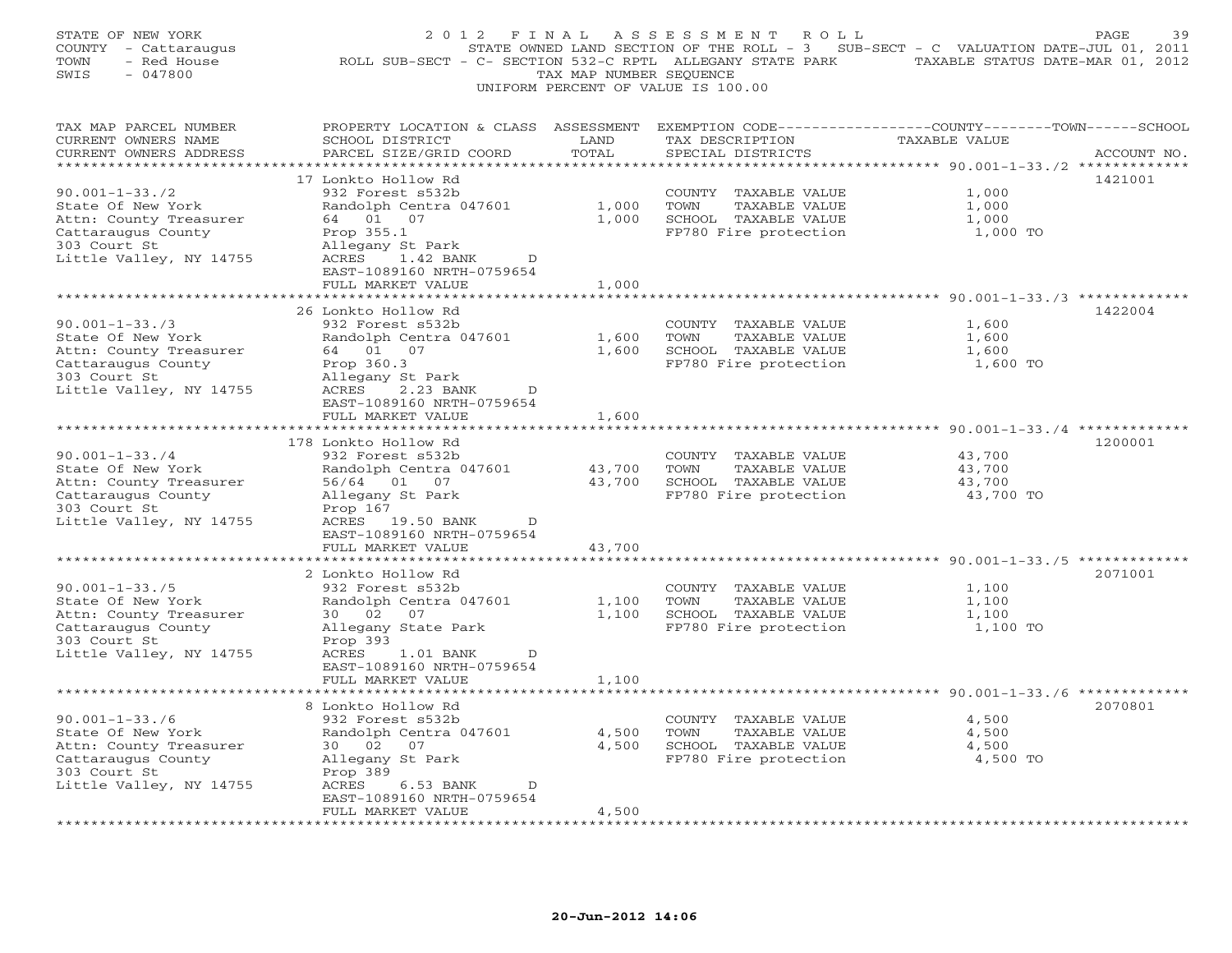| STATE OF NEW YORK<br>COUNTY - Cattaraugus<br>- Red House<br>TOWN<br>SWIS<br>$-047800$                                               | 2012 FINAL<br>ROLL SUB-SECT - C- SECTION 532-C RPTL ALLEGANY STATE PARK                                                                                                                                                               | TAX MAP NUMBER SEQUENCE          | ASSESSMENT<br>R O L L<br>STATE OWNED LAND SECTION OF THE ROLL - 3 SUB-SECT - C VALUATION DATE-JUL 01, 2011<br>UNIFORM PERCENT OF VALUE IS 100.00 | TAXABLE STATUS DATE-MAR 01, 2012                                                     | PAGE<br>40  |
|-------------------------------------------------------------------------------------------------------------------------------------|---------------------------------------------------------------------------------------------------------------------------------------------------------------------------------------------------------------------------------------|----------------------------------|--------------------------------------------------------------------------------------------------------------------------------------------------|--------------------------------------------------------------------------------------|-------------|
| TAX MAP PARCEL NUMBER<br>CURRENT OWNERS NAME<br>CURRENT OWNERS ADDRESS<br>**********************                                    | PROPERTY LOCATION & CLASS ASSESSMENT<br>SCHOOL DISTRICT<br>PARCEL SIZE/GRID COORD                                                                                                                                                     | LAND<br>TOTAL<br>***********     | TAX DESCRIPTION<br>SPECIAL DISTRICTS                                                                                                             | EXEMPTION CODE-----------------COUNTY-------TOWN------SCHOOL<br><b>TAXABLE VALUE</b> | ACCOUNT NO. |
| $91.000 - 2 - 1$<br>State Of New York<br>Attn: County Treasurer<br>Cattaraugus County<br>303 Court St<br>Little Valley, NY 14755    | ***************************<br>248 Asp 1 & Asp 2<br>932 Forest s532b<br>Randolph Centra 047601<br>17/18 02 07<br>Allegany St Park<br>Prop 57,59-64,72-75,78,99<br>ACRES 361.00 BANK<br>EAST-1104237 NRTH-0766066<br>FULL MARKET VALUE | 1904,500<br>1904,500<br>1904,500 | COUNTY TAXABLE VALUE<br>TOWN<br>TAXABLE VALUE<br>SCHOOL TAXABLE VALUE<br>FP780 Fire protection                                                   | 1904,500<br>1904,500<br>1904,500<br>1904,500 TO                                      | 1890111     |
|                                                                                                                                     |                                                                                                                                                                                                                                       |                                  |                                                                                                                                                  | ***** 91.000-2-2 *************                                                       |             |
| $91.000 - 2 - 2$<br>State Of New York<br>Attn: County Treasurer<br>Cattaraugus County<br>303 Court St<br>Little Valley, NY 14755    | 237 Asp 2<br>932 Forest s532b<br>Randolph Centra 047601<br>12 02<br>07<br>Allegany St Park<br>Prop 58<br>ACRES 38.74 BANK<br>D                                                                                                        | 60,300<br>60,300                 | COUNTY TAXABLE VALUE<br>TOWN<br>TAXABLE VALUE<br>SCHOOL TAXABLE VALUE<br>FP780 Fire protection                                                   | 60,300<br>60,300<br>60,300<br>60,300 TO                                              | 1780001     |
|                                                                                                                                     | EAST-1108117 NRTH-0766155<br>FULL MARKET VALUE                                                                                                                                                                                        | 60,300                           |                                                                                                                                                  |                                                                                      |             |
|                                                                                                                                     | ***********************                                                                                                                                                                                                               | ************                     |                                                                                                                                                  | ************************************ 91.000-2-2./2 ***************                   |             |
| $91.000 - 2 - 2.72$<br>State Of New York<br>Attn: County Treasurer<br>Cattaraugus County<br>303 Court St<br>Little Valley, NY 14755 | 238 Asp 2<br>932 Forest s532b<br>Randolph Centra 047601<br>12 02 07<br>Allegany St Park<br>Prop 75<br>ACRES<br>50.00 BANK<br>D<br>EAST-1108130 NRTH-0766045                                                                           | 74,900<br>74,900                 | COUNTY TAXABLE VALUE<br>TOWN<br>TAXABLE VALUE<br>SCHOOL TAXABLE VALUE<br>FP780 Fire protection                                                   | 74,900<br>74,900<br>74,900<br>74,900 TO                                              | 1790001     |
|                                                                                                                                     | FULL MARKET VALUE                                                                                                                                                                                                                     | 74,900                           |                                                                                                                                                  |                                                                                      |             |
| $91.000 - 2 - 2.73$                                                                                                                 | * * * * * *<br>239 Asp 2<br>932 Forest s532b                                                                                                                                                                                          | ********                         | COUNTY TAXABLE VALUE                                                                                                                             | 468,200                                                                              | 1800001     |
| State Of New York<br>Attn: County Treasurer<br>Cattaraugus County<br>303 Court St<br>Little Valley, NY 14755                        | Randolph Centra 047601<br>12 02<br>07<br>Allegany St Park<br>Prop 60<br>ACRES 242.86 BANK<br>D<br>EAST-1108130 NRTH-0766045                                                                                                           | 468,200<br>468,200               | TOWN<br>TAXABLE VALUE<br>SCHOOL TAXABLE VALUE<br>FP780 Fire protection                                                                           | 468,200<br>468,200<br>468,200 TO                                                     |             |
|                                                                                                                                     | FULL MARKET VALUE                                                                                                                                                                                                                     | 468,200                          |                                                                                                                                                  |                                                                                      |             |
|                                                                                                                                     |                                                                                                                                                                                                                                       |                                  |                                                                                                                                                  |                                                                                      |             |
| $91.000 - 2 - 3$<br>State Of New York<br>Attn: County Treasurer<br>Cattaraugus County<br>303 Court St<br>Little Valley, NY 14755    | 226 Asp 2<br>932 Forest s532b<br>Randolph Centra 047601<br>07 02<br>07<br>Allegany St Park<br>Prop 56<br>ACRES 197.00 BANK<br>D                                                                                                       | 418,600<br>418,600               | COUNTY TAXABLE VALUE<br>TOWN<br>TAXABLE VALUE<br>SCHOOL TAXABLE VALUE<br>FP780 Fire protection                                                   | 418,600<br>418,600<br>418,600<br>418,600 TO                                          | 1670001     |
|                                                                                                                                     | EAST-1111841 NRTH-0766135<br>FULL MARKET VALUE                                                                                                                                                                                        | 418,600                          |                                                                                                                                                  |                                                                                      |             |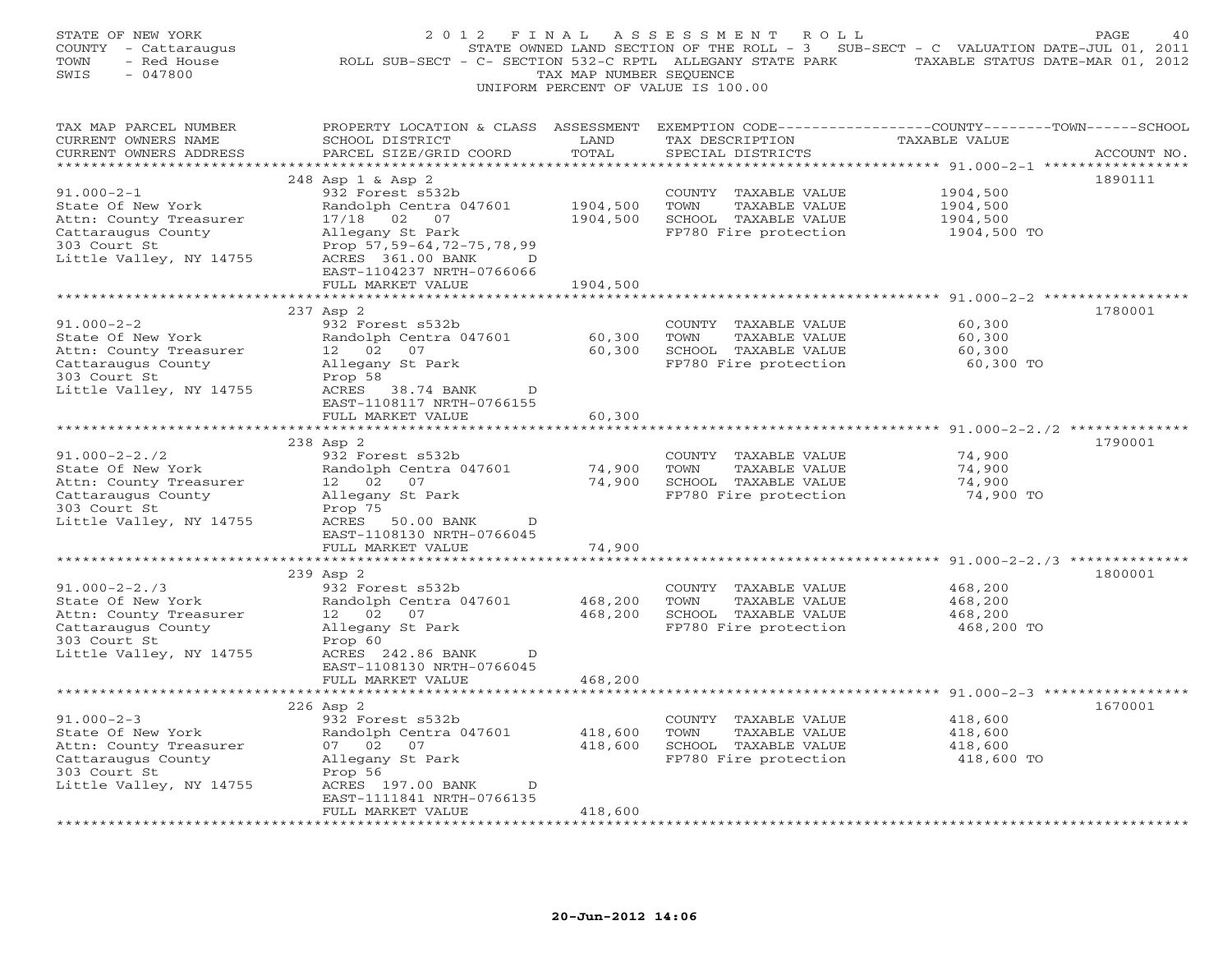| STATE OF NEW YORK<br>COUNTY - Cattaraugus<br>- Red House<br>TOWN<br>SWIS<br>$-047800$ | 2012 FINAL                                                                        | TAX MAP NUMBER SEQUENCE | A S S E S S M E N T<br>R O L L<br>STATE OWNED LAND SECTION OF THE ROLL - 3 SUB-SECT - C VALUATION DATE-JUL 01, 2011<br>ROLL SUB-SECT - C- SECTION 532-C RPTL ALLEGANY STATE PARK TAXABLE STATUS DATE-MAR 01, 2012<br>UNIFORM PERCENT OF VALUE IS 100.00 |                                                                               | PAGE<br>41  |
|---------------------------------------------------------------------------------------|-----------------------------------------------------------------------------------|-------------------------|---------------------------------------------------------------------------------------------------------------------------------------------------------------------------------------------------------------------------------------------------------|-------------------------------------------------------------------------------|-------------|
| TAX MAP PARCEL NUMBER<br>CURRENT OWNERS NAME<br>CURRENT OWNERS ADDRESS                | PROPERTY LOCATION & CLASS ASSESSMENT<br>SCHOOL DISTRICT<br>PARCEL SIZE/GRID COORD | LAND<br>TOTAL           | TAX DESCRIPTION<br>SPECIAL DISTRICTS                                                                                                                                                                                                                    | EXEMPTION CODE-----------------COUNTY-------TOWN------SCHOOL<br>TAXABLE VALUE | ACCOUNT NO. |
| **********************                                                                |                                                                                   |                         |                                                                                                                                                                                                                                                         |                                                                               |             |
|                                                                                       | 227 Asp 2                                                                         |                         |                                                                                                                                                                                                                                                         |                                                                               | 1680001     |
| $91.000 - 2 - 3.72$<br>State Of New York                                              | 932 Forest s532b<br>Randolph Centra 047601                                        | 35,800                  | COUNTY TAXABLE VALUE<br>TOWN<br>TAXABLE VALUE                                                                                                                                                                                                           | 35,800<br>35,800                                                              |             |
| Attn: County Treasurer                                                                | 07 02<br>07                                                                       | 35,800                  | SCHOOL TAXABLE VALUE                                                                                                                                                                                                                                    | 35,800                                                                        |             |
| Cattaraugus County                                                                    | Allegany St Park                                                                  |                         | FP780 Fire protection                                                                                                                                                                                                                                   | 35,800 TO                                                                     |             |
| 303 Court St                                                                          | Prop 156                                                                          |                         |                                                                                                                                                                                                                                                         |                                                                               |             |
| Little Valley, NY 14755                                                               | ACRES 25.00 BANK<br>D                                                             |                         |                                                                                                                                                                                                                                                         |                                                                               |             |
|                                                                                       | EAST-1112050 NRTH-0766055                                                         |                         |                                                                                                                                                                                                                                                         |                                                                               |             |
|                                                                                       | FULL MARKET VALUE                                                                 | 35,800                  |                                                                                                                                                                                                                                                         |                                                                               |             |
|                                                                                       |                                                                                   |                         |                                                                                                                                                                                                                                                         | *** $91.000-2-3.73$ ***********                                               |             |
|                                                                                       | 228 Asp 2                                                                         |                         |                                                                                                                                                                                                                                                         |                                                                               | 1690001     |
| $91.000 - 2 - 3.73$                                                                   | 932 Forest s532b                                                                  |                         | COUNTY TAXABLE VALUE                                                                                                                                                                                                                                    | 109,100                                                                       |             |
| State Of New York                                                                     | Randolph Centra 047601<br>07                                                      | 109,100                 | TOWN<br>TAXABLE VALUE                                                                                                                                                                                                                                   | 109,100                                                                       |             |
| Attn: County Treasurer<br>Cattaraugus County                                          | 07 02<br>Allegany St Park                                                         | 109,100                 | SCHOOL TAXABLE VALUE<br>FP780 Fire protection                                                                                                                                                                                                           | 109,100<br>109,100 TO                                                         |             |
| 303 Court St                                                                          | Prop 97                                                                           |                         |                                                                                                                                                                                                                                                         |                                                                               |             |
| Little Valley, NY 14755                                                               | ACRES 125.00 BANK<br>D                                                            |                         |                                                                                                                                                                                                                                                         |                                                                               |             |
|                                                                                       | EAST-1112050 NRTH-0766055                                                         |                         |                                                                                                                                                                                                                                                         |                                                                               |             |
|                                                                                       | FULL MARKET VALUE                                                                 | 109,100                 |                                                                                                                                                                                                                                                         |                                                                               |             |
|                                                                                       | *******************                                                               |                         |                                                                                                                                                                                                                                                         |                                                                               |             |
|                                                                                       | 215 Asp 2 (Off)                                                                   |                         |                                                                                                                                                                                                                                                         |                                                                               | 1560001     |
| $91.000 - 2 - 4$                                                                      | 932 Forest s532b                                                                  |                         | COUNTY TAXABLE VALUE                                                                                                                                                                                                                                    | 827,500                                                                       |             |
| State Of New York                                                                     | Randolph Centra 047601                                                            | 827,500                 | TOWN<br>TAXABLE VALUE                                                                                                                                                                                                                                   | 827,500                                                                       |             |
| Attn: County Treasurer<br>Cattaraugus County                                          | 02 02 07<br>Allegany St Park                                                      | 827,500                 | SCHOOL TAXABLE VALUE<br>FP780 Fire protection                                                                                                                                                                                                           | 827,500<br>827,500 TO                                                         |             |
| 303 Court St                                                                          | Prop 9                                                                            |                         |                                                                                                                                                                                                                                                         |                                                                               |             |
| Little Valley, NY 14755                                                               | ACRES 335.00 BANK<br>D                                                            |                         |                                                                                                                                                                                                                                                         |                                                                               |             |
|                                                                                       | EAST-1115657 NRTH-0766138                                                         |                         |                                                                                                                                                                                                                                                         |                                                                               |             |
|                                                                                       | FULL MARKET VALUE                                                                 | 827,500                 |                                                                                                                                                                                                                                                         |                                                                               |             |
|                                                                                       |                                                                                   | * * * * * * * *         |                                                                                                                                                                                                                                                         | ************** 91.000-2-5 ******                                              |             |
|                                                                                       | 214 Asp 2 (Off)                                                                   |                         |                                                                                                                                                                                                                                                         |                                                                               | 1550001     |
| $91.000 - 2 - 5$                                                                      | 932 Forest s532b                                                                  |                         | COUNTY TAXABLE VALUE                                                                                                                                                                                                                                    | 776,000                                                                       |             |
| State Of New York                                                                     | Randolph Centra 047601                                                            | 776,000                 | TOWN<br>TAXABLE VALUE                                                                                                                                                                                                                                   | 776,000                                                                       |             |
| Attn: County Treasurer<br>Cattaraugus County                                          | 01 02<br>07                                                                       | 776,000                 | SCHOOL TAXABLE VALUE<br>FP780 Fire protection                                                                                                                                                                                                           | 776,000<br>776,000 TO                                                         |             |
| 303 Court St                                                                          | Allegany St Park<br>Prop 16                                                       |                         |                                                                                                                                                                                                                                                         |                                                                               |             |
| Little Valley, NY 14755                                                               | ACRES 347.00 BANK<br>D                                                            |                         |                                                                                                                                                                                                                                                         |                                                                               |             |
|                                                                                       | EAST-1115686 NRTH-0762102                                                         |                         |                                                                                                                                                                                                                                                         |                                                                               |             |
|                                                                                       | FULL MARKET VALUE                                                                 | 776,000                 |                                                                                                                                                                                                                                                         |                                                                               |             |
|                                                                                       | ***********************                                                           |                         |                                                                                                                                                                                                                                                         |                                                                               |             |
|                                                                                       | 221 Asp 2                                                                         |                         |                                                                                                                                                                                                                                                         |                                                                               | 1620001     |
| $91.000 - 2 - 6$                                                                      | 932 Forest s532b                                                                  |                         | COUNTY TAXABLE VALUE                                                                                                                                                                                                                                    | 156,700                                                                       |             |
| State Of New York                                                                     | Randolph Centra 047601                                                            | 156,700                 | TOWN<br>TAXABLE VALUE                                                                                                                                                                                                                                   | 156,700                                                                       |             |
| Attn: County Treasurer                                                                | 06 02 07                                                                          | 156,700                 | SCHOOL TAXABLE VALUE                                                                                                                                                                                                                                    | 156,700                                                                       |             |
| Cattaraugus County<br>303 Court St                                                    | Allegany St Park<br>Prop 16                                                       |                         | FP780 Fire protection                                                                                                                                                                                                                                   | 156,700 TO                                                                    |             |
| Little Valley, NY 14755                                                               | ACRES 145.00 BANK<br>D                                                            |                         |                                                                                                                                                                                                                                                         |                                                                               |             |
|                                                                                       | EAST-1111901 NRTH-0762109                                                         |                         |                                                                                                                                                                                                                                                         |                                                                               |             |
|                                                                                       | FULL MARKET VALUE                                                                 | 156,700                 |                                                                                                                                                                                                                                                         |                                                                               |             |
| * * * * * * * * * * * * * * * * * * * *                                               | * * * * * * * * * * * * * * * * * * *                                             | ************            |                                                                                                                                                                                                                                                         |                                                                               |             |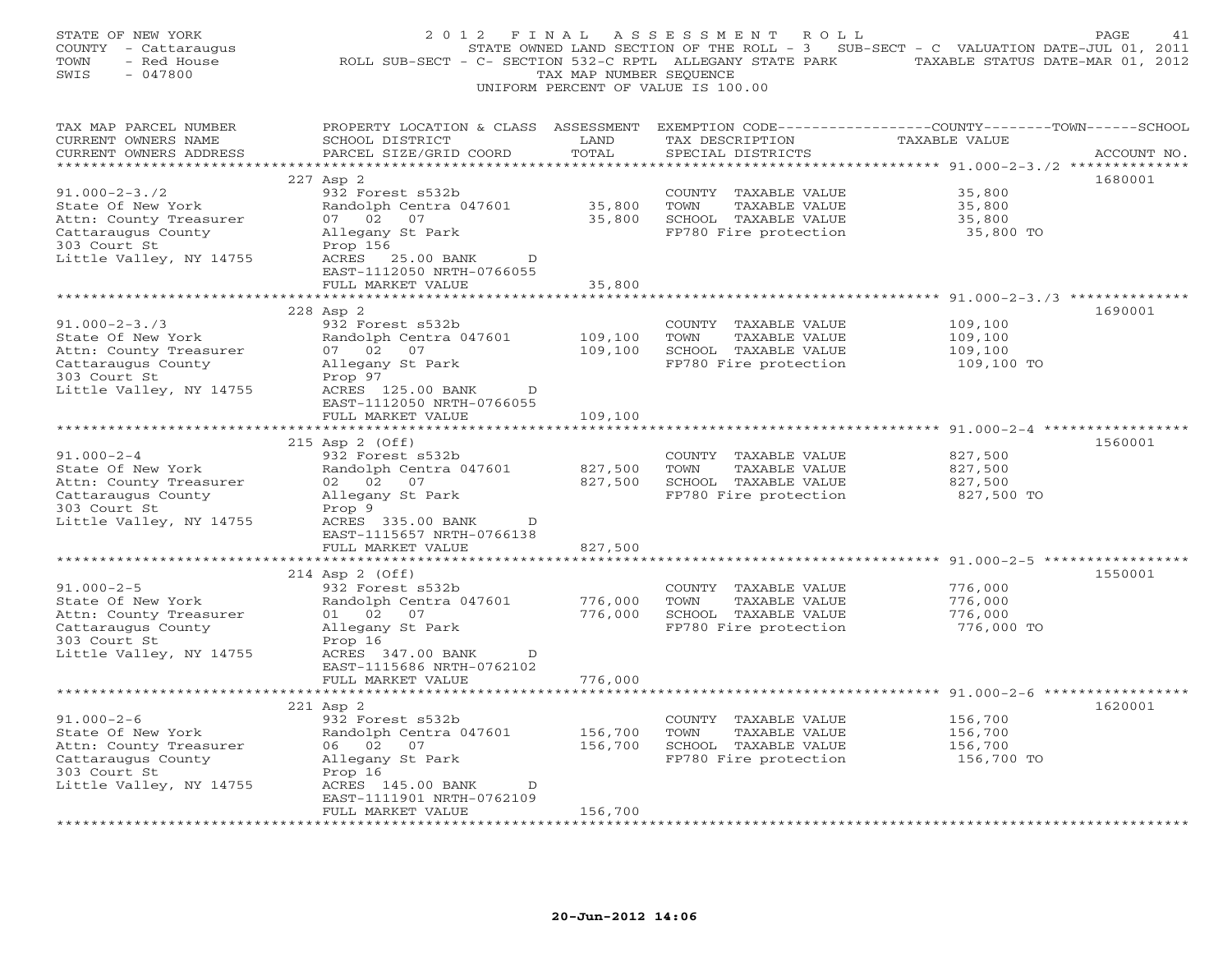| STATE OF NEW YORK<br>COUNTY - Cattaraugus<br>TOWN<br>- Red House<br>SWIS<br>$-047800$ | 2 0 1 2<br>F I N A L                                                              | TAX MAP NUMBER SEQUENCE | A S S E S S M E N T<br>ROLL<br>UNIFORM PERCENT OF VALUE IS 100.00 | STATE OWNED LAND SECTION OF THE ROLL - 3 SUB-SECT - C VALUATION DATE-JUL 01, 2011<br>ROLL SUB-SECT - C- SECTION 532-C RPTL ALLEGANY STATE PARK TAXABLE STATUS DATE-MAR 01, 2012 | PAGE<br>42  |
|---------------------------------------------------------------------------------------|-----------------------------------------------------------------------------------|-------------------------|-------------------------------------------------------------------|---------------------------------------------------------------------------------------------------------------------------------------------------------------------------------|-------------|
| TAX MAP PARCEL NUMBER<br>CURRENT OWNERS NAME<br>CURRENT OWNERS ADDRESS                | PROPERTY LOCATION & CLASS ASSESSMENT<br>SCHOOL DISTRICT<br>PARCEL SIZE/GRID COORD | LAND<br>TOTAL           | TAX DESCRIPTION<br>SPECIAL DISTRICTS                              | EXEMPTION CODE-----------------COUNTY-------TOWN------SCHOOL<br>TAXABLE VALUE                                                                                                   | ACCOUNT NO. |
| **********************                                                                | ******************************                                                    |                         |                                                                   |                                                                                                                                                                                 |             |
| $91.000 - 2 - 6.72$                                                                   | 222 Asp 2<br>932 Forest s532b                                                     |                         | COUNTY TAXABLE VALUE                                              | 261,500                                                                                                                                                                         | 1630001     |
| State Of New York                                                                     | Randolph Centra 047601                                                            | 261,500                 | TOWN<br>TAXABLE VALUE                                             | 261,500                                                                                                                                                                         |             |
| Attn: County Treasurer                                                                | 06 02 07                                                                          | 261,500                 | SCHOOL TAXABLE VALUE                                              | 261,500                                                                                                                                                                         |             |
| Cattaraugus County                                                                    | Allegany St Park                                                                  |                         | FP780 Fire protection                                             | 261,500 TO                                                                                                                                                                      |             |
| 303 Court St<br>Little Valley, NY 14755                                               | Prop 96<br>ACRES 100.00 BANK<br>D                                                 |                         |                                                                   |                                                                                                                                                                                 |             |
|                                                                                       | EAST-1112010 NRTH-0761985                                                         |                         |                                                                   |                                                                                                                                                                                 |             |
|                                                                                       | FULL MARKET VALUE                                                                 | 261,500                 |                                                                   |                                                                                                                                                                                 |             |
|                                                                                       |                                                                                   |                         |                                                                   | ** $91.000 - 2 - 6.73$ **                                                                                                                                                       |             |
| $91.000 - 2 - 6.73$                                                                   | 223 Asp 2<br>932 Forest s532b                                                     |                         | COUNTY TAXABLE VALUE                                              | 90,200                                                                                                                                                                          | 1640001     |
| State Of New York                                                                     | Randolph Centra 047601                                                            | 90,200                  | TOWN<br>TAXABLE VALUE                                             | 90,200                                                                                                                                                                          |             |
| Attn: County Treasurer                                                                | 06 02<br>07                                                                       | 90,200                  | SCHOOL TAXABLE VALUE                                              | 90,200                                                                                                                                                                          |             |
| Cattaraugus County                                                                    | Allegany St Park                                                                  |                         | FP780 Fire protection                                             | 90,200 TO                                                                                                                                                                       |             |
| 303 Court St                                                                          | Prop 122                                                                          |                         |                                                                   |                                                                                                                                                                                 |             |
| Little Valley, NY 14755                                                               | ACRES 48.50 BANK<br>D<br>EAST-1112010 NRTH-0761985                                |                         |                                                                   |                                                                                                                                                                                 |             |
|                                                                                       | FULL MARKET VALUE                                                                 | 90,200                  |                                                                   |                                                                                                                                                                                 |             |
|                                                                                       | **********************                                                            |                         |                                                                   |                                                                                                                                                                                 |             |
|                                                                                       | 224 Asp 2                                                                         |                         |                                                                   |                                                                                                                                                                                 | 1650001     |
| $91.000 - 2 - 6.74$<br>State Of New York                                              | 932 Forest s532b<br>Randolph Centra 047601                                        | 12,900                  | COUNTY TAXABLE VALUE<br>TOWN<br>TAXABLE VALUE                     | 12,900<br>12,900                                                                                                                                                                |             |
| Attn: County Treasurer                                                                | 06 02<br>07                                                                       | 12,900                  | SCHOOL TAXABLE VALUE                                              | 12,900                                                                                                                                                                          |             |
| Cattaraugus County                                                                    | Allegany St Park                                                                  |                         | FP780 Fire protection                                             | 12,900 TO                                                                                                                                                                       |             |
| 303 Court St                                                                          | Prop 149                                                                          |                         |                                                                   |                                                                                                                                                                                 |             |
| Little Valley, NY 14755                                                               | ACRES<br>5.00 BANK<br>$\mathbb{D}$                                                |                         |                                                                   |                                                                                                                                                                                 |             |
|                                                                                       | EAST-1112010 NRTH-0761985<br>FULL MARKET VALUE                                    | 12,900                  |                                                                   |                                                                                                                                                                                 |             |
|                                                                                       |                                                                                   |                         |                                                                   |                                                                                                                                                                                 |             |
|                                                                                       | 225 Asp 2                                                                         |                         |                                                                   |                                                                                                                                                                                 | 1660001     |
| $91.000 - 2 - 6.75$                                                                   | 932 Forest s532b                                                                  |                         | COUNTY TAXABLE VALUE                                              | 140,900                                                                                                                                                                         |             |
| State Of New York<br>Attn: County Treasurer                                           | Randolph Centra 047601<br>06 02<br>07                                             | 140,900<br>140,900      | TOWN<br>TAXABLE VALUE<br>SCHOOL TAXABLE VALUE                     | 140,900<br>140,900                                                                                                                                                              |             |
| Cattaraugus County                                                                    | Allegany St Park                                                                  |                         | FP780 Fire protection                                             | 140,900 TO                                                                                                                                                                      |             |
| 303 Court St                                                                          | Prop 83                                                                           |                         |                                                                   |                                                                                                                                                                                 |             |
| Little Valley, NY 14755                                                               | ACRES 54.83 BANK<br>$\mathbb{D}$                                                  |                         |                                                                   |                                                                                                                                                                                 |             |
|                                                                                       | EAST-1112010 NRTH-0761985                                                         | 140,900                 |                                                                   |                                                                                                                                                                                 |             |
|                                                                                       | FULL MARKET VALUE                                                                 |                         |                                                                   | ******************* 91.000-2-7 ****************                                                                                                                                 |             |
|                                                                                       | 60 Asp 2                                                                          |                         |                                                                   |                                                                                                                                                                                 | 1660501     |
| $91.000 - 2 - 7$                                                                      | 932 Forest s532b                                                                  |                         | COUNTY TAXABLE VALUE                                              | 2,600                                                                                                                                                                           |             |
| State Of New York                                                                     | Randolph Centra 047601                                                            | 2,600                   | TAXABLE VALUE<br>TOWN                                             | 2,600                                                                                                                                                                           |             |
| Attn: County Treasurer<br>Cattaraugus County                                          | 06 02 07<br>Prop $327-R$                                                          | 2,600                   | SCHOOL TAXABLE VALUE<br>FP780 Fire protection                     | 2,600<br>2,600 TO                                                                                                                                                               |             |
| 303 Court St                                                                          | ACRES<br>1.35 BANK<br>D                                                           |                         |                                                                   |                                                                                                                                                                                 |             |
| Little Valley, NY 14755                                                               | EAST-1111202 NRTH-0761730                                                         |                         |                                                                   |                                                                                                                                                                                 |             |
|                                                                                       | FULL MARKET VALUE<br>************************                                     | 2,600<br>************** |                                                                   |                                                                                                                                                                                 |             |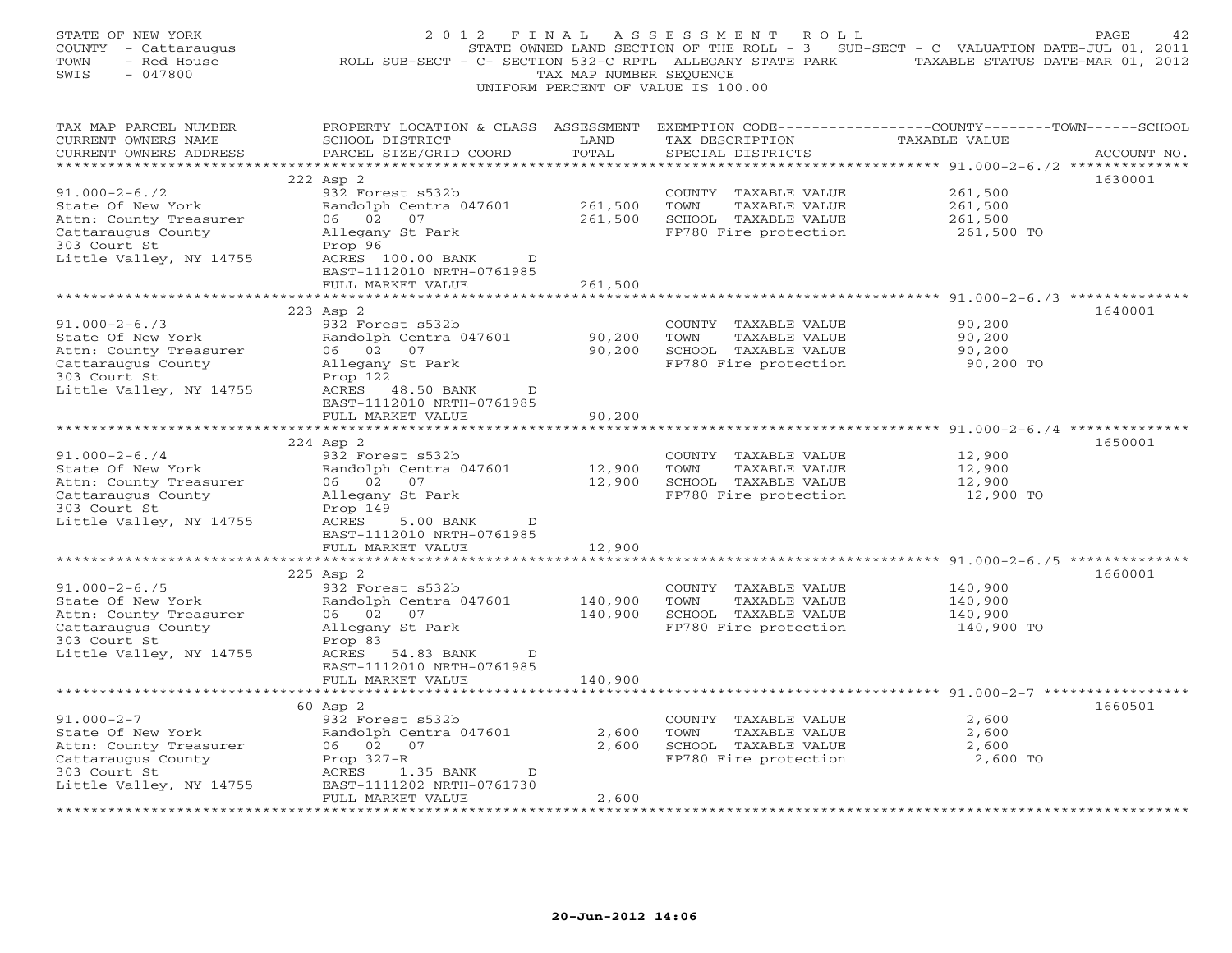| STATE OF NEW YORK<br>COUNTY - Cattaraugus<br>- Red House<br>TOWN<br>SWIS<br>$-047800$                                               | 2012 FINAL                                                                                                                                                                                                            | TAX MAP NUMBER SEQUENCE                 | ASSESSMENT<br>ROLL<br>UNIFORM PERCENT OF VALUE IS 100.00                                       | STATE OWNED LAND SECTION OF THE ROLL - 3 SUB-SECT - C VALUATION DATE-JUL 01, 2011<br>ROLL SUB-SECT - C- SECTION 532-C RPTL ALLEGANY STATE PARK TAXABLE STATUS DATE-MAR 01, 2012 | PAGE<br>43  |
|-------------------------------------------------------------------------------------------------------------------------------------|-----------------------------------------------------------------------------------------------------------------------------------------------------------------------------------------------------------------------|-----------------------------------------|------------------------------------------------------------------------------------------------|---------------------------------------------------------------------------------------------------------------------------------------------------------------------------------|-------------|
| TAX MAP PARCEL NUMBER<br>CURRENT OWNERS NAME<br>CURRENT OWNERS ADDRESS<br>***********************                                   | PROPERTY LOCATION & CLASS ASSESSMENT<br>SCHOOL DISTRICT<br>PARCEL SIZE/GRID COORD                                                                                                                                     | LAND<br>TOTAL                           | TAX DESCRIPTION<br>SPECIAL DISTRICTS                                                           | EXEMPTION CODE-----------------COUNTY-------TOWN------SCHOOL<br>TAXABLE VALUE                                                                                                   | ACCOUNT NO. |
| $91.000 - 2 - 8$<br>State Of New York<br>Attn: County Treasurer<br>Cattaraugus County<br>303 Court St<br>Little Valley, NY 14755    | *****************************<br>234 Asp 2 (Off)<br>932 Forest s532b<br>Randolph Centra 047601<br>11 02 07<br>Allegany St Park<br>Prop 68<br>ACRES 167.00 BANK<br>D<br>EAST-1108143 NRTH-0762132<br>FULL MARKET VALUE | 449,500<br>449,500<br>449,500           | COUNTY TAXABLE VALUE<br>TOWN<br>TAXABLE VALUE<br>SCHOOL TAXABLE VALUE<br>FP780 Fire protection | 449,500<br>449,500<br>449,500<br>449,500 TO                                                                                                                                     | 1750001     |
|                                                                                                                                     |                                                                                                                                                                                                                       |                                         |                                                                                                | ***** $91.000-2-8.72$ ***********                                                                                                                                               |             |
| $91.000 - 2 - 8.72$<br>State Of New York<br>Attn: County Treasurer<br>Cattaraugus County<br>303 Court St<br>Little Valley, NY 14755 | 235 Asp 2 (Off)<br>932 Forest s532b<br>Randolph Centra 047601<br>11/17 02 07<br>Allegany St Park<br>Prop 114<br>ACRES 188.43 BANK<br>D                                                                                | 417,100<br>417,100                      | COUNTY TAXABLE VALUE<br>TOWN<br>TAXABLE VALUE<br>SCHOOL TAXABLE VALUE<br>FP780 Fire protection | 417,100<br>417,100<br>417,100<br>417,100 TO                                                                                                                                     | 1760001     |
|                                                                                                                                     | EAST-1108200 NRTH-0762035<br>FULL MARKET VALUE                                                                                                                                                                        | 417,100                                 |                                                                                                |                                                                                                                                                                                 |             |
|                                                                                                                                     | **************************                                                                                                                                                                                            | ******************                      |                                                                                                | ********************************* 91.000-2-8./3 **************                                                                                                                  |             |
| $91.000 - 2 - 8.73$<br>State Of New York<br>Attn: County Treasurer<br>Cattaraugus County<br>303 Court St<br>Little Valley, NY 14755 | 236 Asp 2 (Off)<br>932 Forest s532b<br>Randolph Centra 047601<br>11 02 07<br>Allegany St Park<br>Prop 75<br>ACRES 30.00 BANK<br>D<br>EAST-1108200 NRTH-0762035                                                        | 82,700<br>82,700                        | COUNTY TAXABLE VALUE<br>TOWN<br>TAXABLE VALUE<br>SCHOOL TAXABLE VALUE<br>FP780 Fire protection | 82,700<br>82,700<br>82,700<br>82,700 TO                                                                                                                                         | 1770001     |
|                                                                                                                                     | FULL MARKET VALUE                                                                                                                                                                                                     | 82,700                                  |                                                                                                |                                                                                                                                                                                 |             |
| $91.000 - 2 - 9$<br>State Of New York<br>Attn: County Treasurer<br>Cattaraugus County<br>303 Court St<br>Little Valley, NY 14755    | * * * * * * * * * * * * *<br>243 Asp 1<br>932 Forest s532b<br>Randolph Centra 047601<br>17 02<br>07<br>Allegany St Park<br>Prop 61<br>ACRES 106.64 BANK<br>D                                                          | * * * * * * * * *<br>197,000<br>197,000 | COUNTY TAXABLE VALUE<br>TOWN<br>TAXABLE VALUE<br>SCHOOL TAXABLE VALUE<br>FP780 Fire protection | **************************************91.000-2-9 *****************<br>197,000<br>197,000<br>197,000<br>197,000 TO                                                               | 1840001     |
|                                                                                                                                     | EAST-1104285 NRTH-0762147<br>FULL MARKET VALUE                                                                                                                                                                        | 197,000                                 |                                                                                                |                                                                                                                                                                                 |             |
|                                                                                                                                     |                                                                                                                                                                                                                       |                                         |                                                                                                |                                                                                                                                                                                 |             |
| $91.000 - 2 - 9.72$<br>State Of New York<br>Attn: County Treasurer<br>Cattaraugus County<br>303 Court St<br>Little Valley, NY 14755 | 244 Asp 1<br>932 Forest s532b<br>Randolph Centra 047601<br>17 02 07<br>Allegany St Park<br>Prop 91<br>ACRES 132.72 BANK<br>$\Box$<br>EAST-1104470 NRTH-0762165<br>FULL MARKET VALUE                                   | 234,800<br>234,800<br>234,800           | COUNTY TAXABLE VALUE<br>TAXABLE VALUE<br>TOWN<br>SCHOOL TAXABLE VALUE<br>FP780 Fire protection | 234,800<br>234,800<br>234,800<br>234,800 TO                                                                                                                                     | 1850001     |
|                                                                                                                                     |                                                                                                                                                                                                                       |                                         |                                                                                                |                                                                                                                                                                                 |             |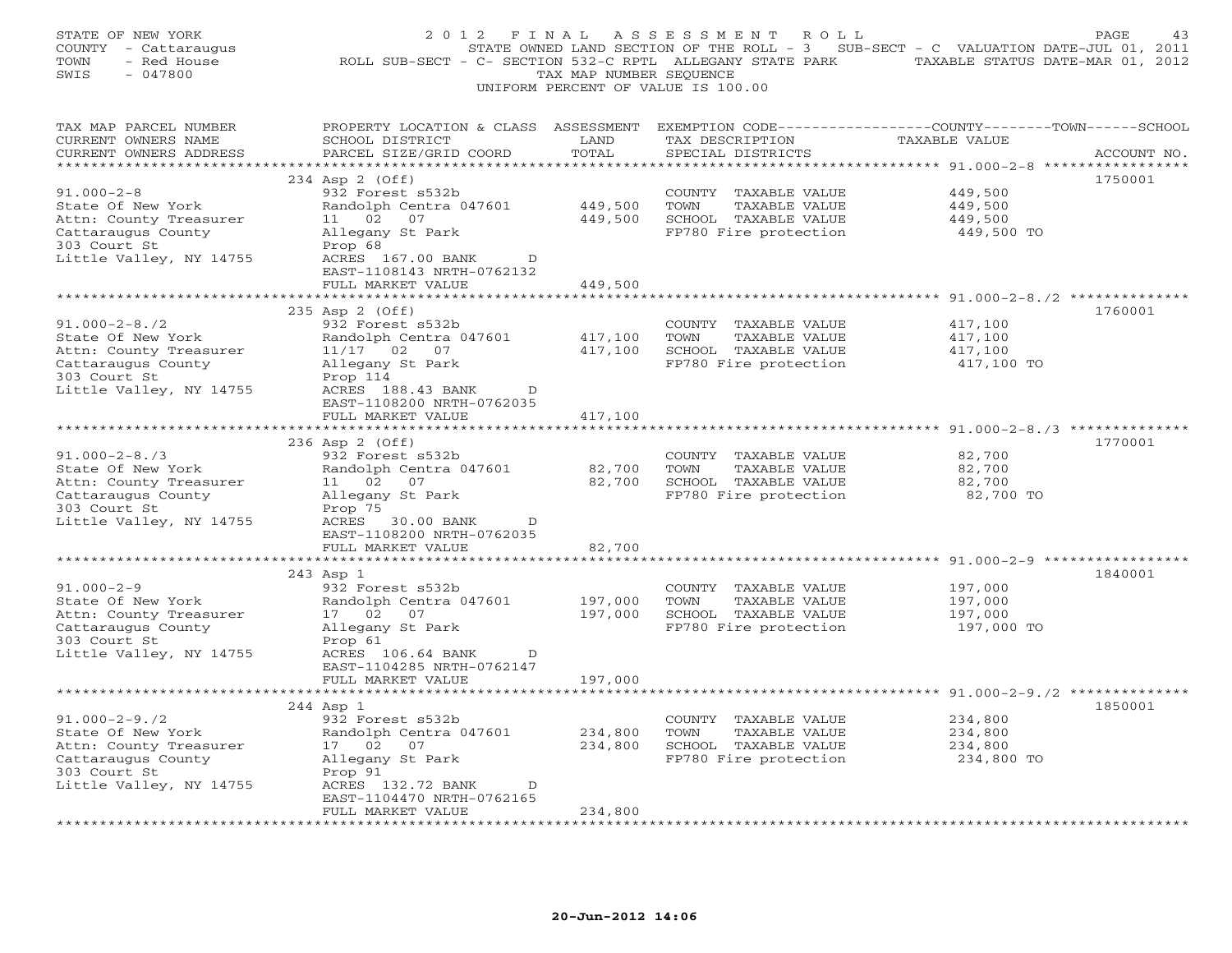| STATE OF NEW YORK<br>COUNTY - Cattaraugus<br>TOWN<br>- Red House<br>SWIS<br>$-047800$                                               | 2 0 1 2<br>F I N A L<br>ROLL SUB-SECT - C- SECTION 532-C RPTL ALLEGANY STATE PARK TAXABLE STATUS DATE-MAR 01, 2012                              | TAX MAP NUMBER SEQUENCE | ASSESSMENT<br>R O L L<br>STATE OWNED LAND SECTION OF THE ROLL - 3 SUB-SECT - C VALUATION DATE-JUL 01, 2011<br>UNIFORM PERCENT OF VALUE IS 100.00 |                                                               | PAGE<br>44  |
|-------------------------------------------------------------------------------------------------------------------------------------|-------------------------------------------------------------------------------------------------------------------------------------------------|-------------------------|--------------------------------------------------------------------------------------------------------------------------------------------------|---------------------------------------------------------------|-------------|
| TAX MAP PARCEL NUMBER<br>CURRENT OWNERS NAME<br>CURRENT OWNERS ADDRESS                                                              | PROPERTY LOCATION & CLASS ASSESSMENT<br>SCHOOL DISTRICT<br>PARCEL SIZE/GRID COORD                                                               | LAND<br>TOTAL           | EXEMPTION CODE-----------------COUNTY-------TOWN------SCHOOL<br>TAX DESCRIPTION<br>SPECIAL DISTRICTS                                             | <b>TAXABLE VALUE</b>                                          | ACCOUNT NO. |
|                                                                                                                                     | 245 Asp 1                                                                                                                                       |                         |                                                                                                                                                  |                                                               | 1860001     |
| $91.000 - 2 - 9.73$<br>State Of New York<br>Attn: County Treasurer<br>Cattaraugus County<br>303 Court St<br>Little Valley, NY 14755 | 932 Forest s532b<br>Randolph Centra 047601<br>17 02<br>07<br>Allegany St Park<br>Prop 133<br>ACRES<br>25.60 BANK<br>D                           | 40,400<br>40,400        | COUNTY TAXABLE VALUE<br>TOWN<br>TAXABLE VALUE<br>SCHOOL TAXABLE VALUE<br>FP780 Fire protection                                                   | 40,400<br>40,400<br>40,400<br>40,400 TO                       |             |
|                                                                                                                                     | EAST-1104470 NRTH-0762165<br>FULL MARKET VALUE                                                                                                  | 40,400                  |                                                                                                                                                  |                                                               |             |
|                                                                                                                                     |                                                                                                                                                 |                         |                                                                                                                                                  | ******* 91.000-2-9./4 ***********                             |             |
| $91.000 - 2 - 9.74$<br>State Of New York<br>Attn: County Treasurer<br>Cattaraugus County<br>303 Court St<br>Little Valley, NY 14755 | 246 Asp 1<br>932 Forest s532b<br>Randolph Centra 047601<br>17 02<br>07<br>Allegany St Park<br>Prop 128<br>ACRES 34.00 BANK<br>D                 | 44,800<br>44,800        | COUNTY TAXABLE VALUE<br>TOWN<br>TAXABLE VALUE<br>SCHOOL TAXABLE VALUE<br>FP780 Fire protection                                                   | 44,800<br>44,800<br>44,800<br>44,800 TO                       | 1870001     |
|                                                                                                                                     | EAST-1104470 NRTH-0762165                                                                                                                       |                         |                                                                                                                                                  |                                                               |             |
|                                                                                                                                     | FULL MARKET VALUE                                                                                                                               | 44,800                  |                                                                                                                                                  |                                                               |             |
| *********************                                                                                                               |                                                                                                                                                 |                         |                                                                                                                                                  | ******************************** 91.000-2-9./5 ************** |             |
| $91.000 - 2 - 9.75$<br>State Of New York<br>Attn: County Treasurer<br>Cattaraugus County<br>303 Court St<br>Little Valley, NY 14755 | 247 Asp 1<br>932 Forest s532b<br>Randolph Centra 047601<br>17/18 02 07<br>Allegany St Park<br>Prop 82<br>ACRES 25.90 BANK<br>D                  | 45,700<br>45,700        | COUNTY TAXABLE VALUE<br>TOWN<br>TAXABLE VALUE<br>SCHOOL TAXABLE VALUE<br>FP780 Fire protection                                                   | 45,700<br>45,700<br>45,700<br>45,700 TO                       | 1880001     |
|                                                                                                                                     | EAST-1104470 NRTH-0762165<br>FULL MARKET VALUE                                                                                                  | 45,700                  |                                                                                                                                                  |                                                               |             |
|                                                                                                                                     | * * * * * * * * * * * * * * * * * * *<br>139 Asp 1                                                                                              | *********               |                                                                                                                                                  | ****************************** 91.000-2-10 *****              | 0810001     |
| $91.000 - 2 - 10$<br>State Of New York<br>Attn: County Treasurer<br>Cattaraugus County<br>303 Court St<br>Little Valley, NY 14755   | 932 Forest s532b<br>Randolph Centra 047601<br>07<br>32 01<br>Allegany St Park<br>Prop 34<br>ACRES 353.00 BANK<br>D<br>EAST-1103967 NRTH-0758197 | 808,100<br>808,100      | COUNTY TAXABLE VALUE<br>TOWN<br>TAXABLE VALUE<br>SCHOOL TAXABLE VALUE<br>FP780 Fire protection                                                   | 808,100<br>808,100<br>808,100<br>808,100 TO                   |             |
|                                                                                                                                     | FULL MARKET VALUE                                                                                                                               | 808,100                 |                                                                                                                                                  |                                                               |             |
|                                                                                                                                     |                                                                                                                                                 |                         |                                                                                                                                                  |                                                               |             |
| $91.000 - 2 - 11$<br>State Of New York<br>Attn: County Treasurer<br>Cattaraugus County<br>303 Court St<br>Little Valley, NY 14755   | 130 Asp 2 (Off)<br>932 Forest s532b<br>Randolph Centra 047601<br>24 01 07<br>Allegany St Park<br>Prop 34<br>ACRES 356.00 BANK<br>D              | 685,400<br>685,400      | COUNTY TAXABLE VALUE<br>TOWN<br>TAXABLE VALUE<br>SCHOOL TAXABLE VALUE<br>FP780 Fire protection                                                   | 685,400<br>685,400<br>685,400<br>685,400 TO                   | 0720001     |
|                                                                                                                                     | EAST-1107940 NRTH-0758205                                                                                                                       |                         |                                                                                                                                                  |                                                               |             |
|                                                                                                                                     | FULL MARKET VALUE<br>.                                                                                                                          | 685,400                 |                                                                                                                                                  |                                                               |             |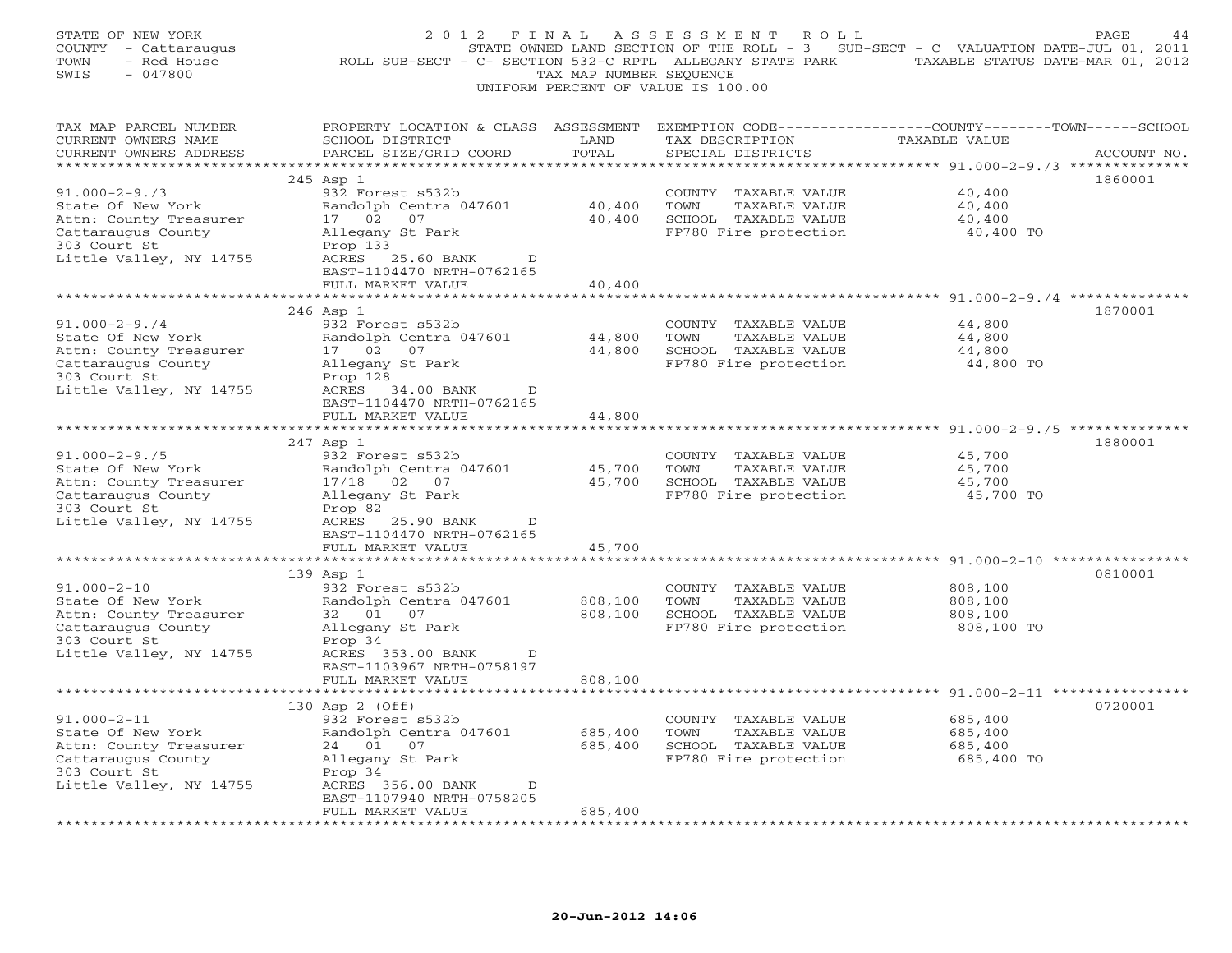| STATE OF NEW YORK<br>COUNTY<br>- Cattaraugus<br>- Red House<br>TOWN<br>$-047800$<br>SWIS | 2 0 1 2<br>F I N A L<br>ROLL SUB-SECT - C- SECTION 532-C RPTL ALLEGANY STATE PARK                                                           | TAX MAP NUMBER SEQUENCE | A S S E S S M E N T<br>R O L L<br>STATE OWNED LAND SECTION OF THE ROLL - 3 SUB-SECT - C VALUATION DATE-JUL 01, 2011<br>UNIFORM PERCENT OF VALUE IS 100.00 | TAXABLE STATUS DATE-MAR 01, 2012                                 | PAGE        |
|------------------------------------------------------------------------------------------|---------------------------------------------------------------------------------------------------------------------------------------------|-------------------------|-----------------------------------------------------------------------------------------------------------------------------------------------------------|------------------------------------------------------------------|-------------|
| TAX MAP PARCEL NUMBER<br>CURRENT OWNERS NAME<br>CURRENT OWNERS ADDRESS                   | PROPERTY LOCATION & CLASS ASSESSMENT EXEMPTION CODE---------------COUNTY-------TOWN-----SCHOOL<br>SCHOOL DISTRICT<br>PARCEL SIZE/GRID COORD | LAND<br>TOTAL           | TAX DESCRIPTION<br>SPECIAL DISTRICTS                                                                                                                      | TAXABLE VALUE                                                    | ACCOUNT NO. |
|                                                                                          |                                                                                                                                             |                         |                                                                                                                                                           |                                                                  |             |
| $91.000 - 2 - 12$                                                                        | $106$ Asp $2$<br>932 Forest s532b                                                                                                           |                         | COUNTY TAXABLE VALUE                                                                                                                                      | 228,500                                                          | 0480001     |
| State Of New York                                                                        | Randolph Centra 047601                                                                                                                      | 228,500                 | TOWN<br>TAXABLE VALUE                                                                                                                                     | 228,500                                                          |             |
| Attn: County Treasurer                                                                   | 16 01 07                                                                                                                                    | 228,500                 | SCHOOL TAXABLE VALUE                                                                                                                                      | 228,500                                                          |             |
| Cattaraugus County                                                                       | Allegany St Park                                                                                                                            |                         | FP780 Fire protection                                                                                                                                     | 228,500 TO                                                       |             |
| 303 Court St                                                                             | Prop 10                                                                                                                                     |                         |                                                                                                                                                           |                                                                  |             |
| Little Valley, NY 14755                                                                  | ACRES 118.32 BANK<br>$\mathbb{D}$                                                                                                           |                         |                                                                                                                                                           |                                                                  |             |
|                                                                                          | EAST-1111848 NRTH-0758204<br>FULL MARKET VALUE                                                                                              | 228,500                 |                                                                                                                                                           |                                                                  |             |
|                                                                                          | ************************                                                                                                                    |                         |                                                                                                                                                           | *********************************** 91.000-2-12./2 ************* |             |
|                                                                                          | 107 Asp 2                                                                                                                                   |                         |                                                                                                                                                           |                                                                  | 0490001     |
| $91.000 - 2 - 12.72$                                                                     | 932 Forest s532b                                                                                                                            |                         | COUNTY TAXABLE VALUE                                                                                                                                      | 11,400                                                           |             |
| State Of New York                                                                        | Randolph Centra 047601                                                                                                                      | 11,400                  | TOWN<br>TAXABLE VALUE                                                                                                                                     | 11,400                                                           |             |
| Attn: County Treasurer                                                                   | 16 01 07                                                                                                                                    | 11,400                  | SCHOOL TAXABLE VALUE                                                                                                                                      | 11,400                                                           |             |
| Cattaraugus County                                                                       | Allegany St Park                                                                                                                            |                         | FP780 Fire protection                                                                                                                                     | 11,400 TO                                                        |             |
| 303 Court St<br>Little Valley, NY 14755                                                  | Prop 120<br>ACRES 13.17 BANK<br>D                                                                                                           |                         |                                                                                                                                                           |                                                                  |             |
|                                                                                          | EAST-1112100 NRTH-0758175                                                                                                                   |                         |                                                                                                                                                           |                                                                  |             |
|                                                                                          | FULL MARKET VALUE                                                                                                                           | 11,400                  |                                                                                                                                                           |                                                                  |             |
|                                                                                          |                                                                                                                                             |                         |                                                                                                                                                           |                                                                  |             |
|                                                                                          | $108$ Asp $2$                                                                                                                               |                         |                                                                                                                                                           |                                                                  | 0500001     |
| $91.000 - 2 - 12.73$                                                                     | 932 Forest s532b                                                                                                                            |                         | COUNTY TAXABLE VALUE                                                                                                                                      | 2,000                                                            |             |
| State Of New York                                                                        | Randolph Centra 047601<br>16 01<br>07                                                                                                       | 2,000<br>2,000          | TOWN<br>TAXABLE VALUE<br>SCHOOL TAXABLE VALUE                                                                                                             | 2,000<br>2,000                                                   |             |
| Attn: County Treasurer<br>Cattaraugus County                                             | Allegany St Park                                                                                                                            |                         | FP780 Fire protection                                                                                                                                     | 2,000 TO                                                         |             |
| 303 Court St                                                                             | Prop 120                                                                                                                                    |                         |                                                                                                                                                           |                                                                  |             |
| Little Valley, NY 14755                                                                  | ACRES<br>4.57 BANK<br>D                                                                                                                     |                         |                                                                                                                                                           |                                                                  |             |
|                                                                                          | EAST-1112100 NRTH-0758175                                                                                                                   |                         |                                                                                                                                                           |                                                                  |             |
|                                                                                          | FULL MARKET VALUE                                                                                                                           | 2,000                   |                                                                                                                                                           |                                                                  |             |
|                                                                                          | ******************                                                                                                                          | *********               |                                                                                                                                                           | *********************************** 91.000-2-12./4 ************* | 0510001     |
| $91.000 - 2 - 12.74$                                                                     | 109 Asp 2<br>932 Forest s532b                                                                                                               |                         | COUNTY TAXABLE VALUE                                                                                                                                      | 78,100                                                           |             |
| State Of New York                                                                        | Randolph Centra 047601                                                                                                                      | 78,100                  | TOWN<br>TAXABLE VALUE                                                                                                                                     | 78,100                                                           |             |
| Attn: County Treasurer                                                                   | 16 01<br>07                                                                                                                                 | 78,100                  | SCHOOL TAXABLE VALUE                                                                                                                                      | 78,100                                                           |             |
| Cattaraugus County                                                                       | Allegany St Park                                                                                                                            |                         | FP780 Fire protection                                                                                                                                     | 78,100 TO                                                        |             |
| 303 Court St                                                                             | Prop 83                                                                                                                                     |                         |                                                                                                                                                           |                                                                  |             |
| Little Valley, NY 14755                                                                  | ACRES 46.17 BANK<br>D                                                                                                                       |                         |                                                                                                                                                           |                                                                  |             |
|                                                                                          | EAST-1112100 NRTH-0758175                                                                                                                   |                         |                                                                                                                                                           |                                                                  |             |
|                                                                                          | FULL MARKET VALUE<br>**************************                                                                                             | 78,100                  |                                                                                                                                                           |                                                                  |             |
|                                                                                          | 110 Asp 2                                                                                                                                   |                         |                                                                                                                                                           |                                                                  | 0520001     |
| $91.000 - 2 - 12.75$                                                                     | 932 Forest s532b                                                                                                                            |                         | COUNTY TAXABLE VALUE                                                                                                                                      | 2,500                                                            |             |
| State Of New York                                                                        | Randolph Centra 047601                                                                                                                      | 2,500                   | TAXABLE VALUE<br>TOWN                                                                                                                                     | 2,500                                                            |             |
| Attn: County Treasurer                                                                   | 16 01<br>07                                                                                                                                 | 2,500                   | SCHOOL TAXABLE VALUE                                                                                                                                      | 2,500                                                            |             |
| Cattaraugus County                                                                       | Allegany St Park                                                                                                                            |                         | FP780 Fire protection                                                                                                                                     | 2,500 TO                                                         |             |
| 303 Court St                                                                             | Prop 153                                                                                                                                    |                         |                                                                                                                                                           |                                                                  |             |
| Little Valley, NY 14755                                                                  | ACRES<br>3.60 BANK<br>D<br>EAST-1112100 NRTH-0758175                                                                                        |                         |                                                                                                                                                           |                                                                  |             |
|                                                                                          | FULL MARKET VALUE                                                                                                                           | 2,500                   |                                                                                                                                                           |                                                                  |             |
|                                                                                          | .                                                                                                                                           |                         |                                                                                                                                                           |                                                                  |             |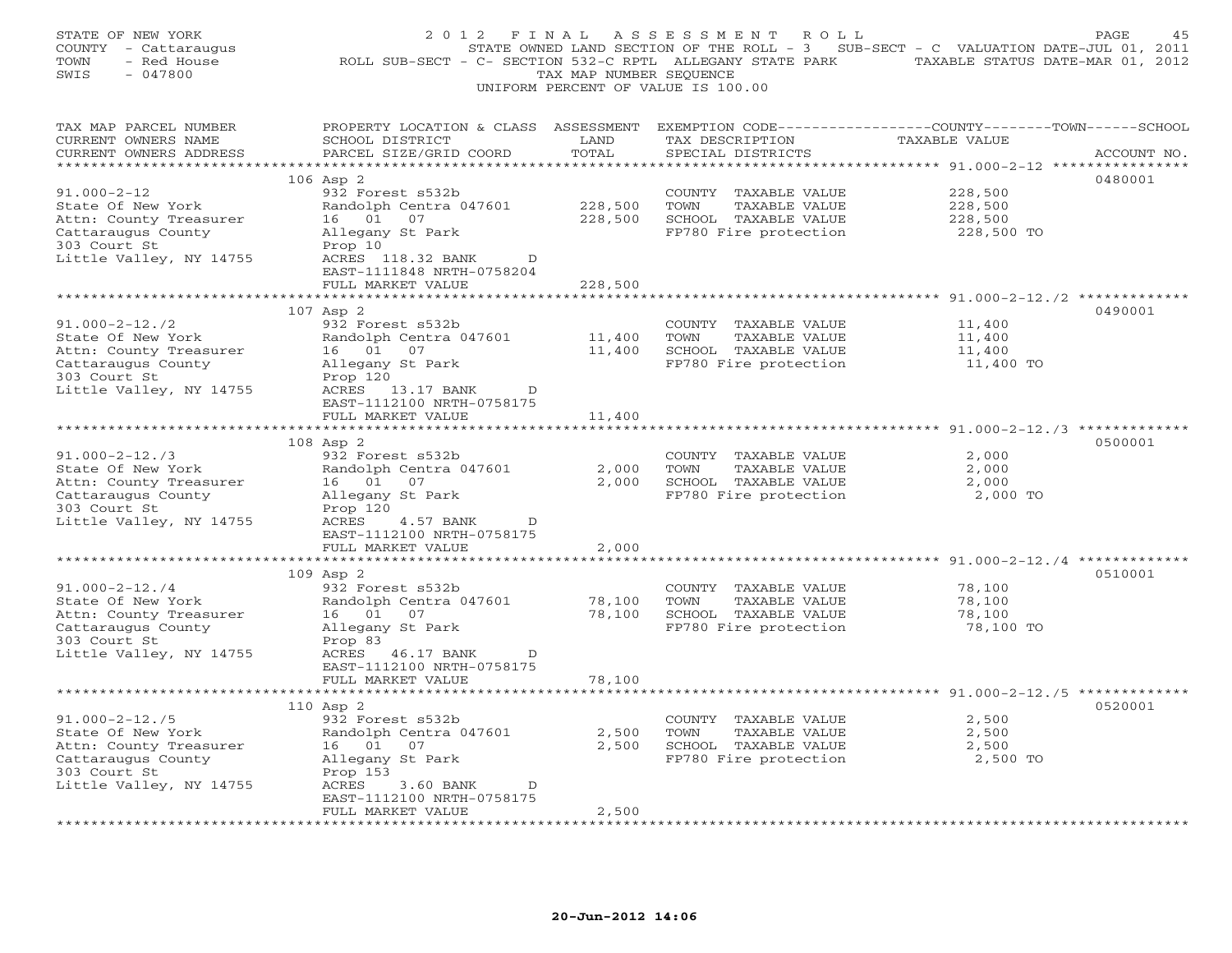| STATE OF NEW YORK<br>COUNTY - Cattaraugus<br>TOWN<br>- Red House<br>$-047800$<br>SWIS | 2 0 1 2                                                                                                                                      | F I N A L<br>TAX MAP NUMBER SEQUENCE | A S S E S S M E N T<br>R O L L<br>STATE OWNED LAND SECTION OF THE ROLL - 3 SUB-SECT - C VALUATION DATE-JUL 01, 2011<br>ROLL SUB-SECT - C- SECTION 532-C RPTL ALLEGANY STATE PARK TAXABLE STATUS DATE-MAR 01, 2012<br>UNIFORM PERCENT OF VALUE IS 100.00 |                                                                   | PAGE<br>46  |
|---------------------------------------------------------------------------------------|----------------------------------------------------------------------------------------------------------------------------------------------|--------------------------------------|---------------------------------------------------------------------------------------------------------------------------------------------------------------------------------------------------------------------------------------------------------|-------------------------------------------------------------------|-------------|
| TAX MAP PARCEL NUMBER<br>CURRENT OWNERS NAME<br>CURRENT OWNERS ADDRESS                | PROPERTY LOCATION & CLASS ASSESSMENT EXEMPTION CODE---------------COUNTY-------TOWN------SCHOOL<br>SCHOOL DISTRICT<br>PARCEL SIZE/GRID COORD | LAND<br>TOTAL                        | TAX DESCRIPTION<br>SPECIAL DISTRICTS                                                                                                                                                                                                                    | TAXABLE VALUE                                                     | ACCOUNT NO. |
|                                                                                       |                                                                                                                                              |                                      |                                                                                                                                                                                                                                                         |                                                                   |             |
| $91.000 - 2 - 12.76$                                                                  | 111 Asp 2<br>932 Forest s532b                                                                                                                |                                      | COUNTY TAXABLE VALUE                                                                                                                                                                                                                                    | 135,300                                                           | 0530001     |
| State Of New York                                                                     | Randolph Centra 047601                                                                                                                       | 135,300                              | TOWN<br>TAXABLE VALUE                                                                                                                                                                                                                                   | 135,300                                                           |             |
| Attn: County Treasurer                                                                | 16 01 07                                                                                                                                     | 135,300                              | SCHOOL TAXABLE VALUE                                                                                                                                                                                                                                    | 135,300                                                           |             |
| Cattaraugus County                                                                    | Allegany St Park                                                                                                                             |                                      | FP780 Fire protection                                                                                                                                                                                                                                   | 135,300 TO                                                        |             |
| 303 Court St                                                                          | Prop 147                                                                                                                                     |                                      |                                                                                                                                                                                                                                                         |                                                                   |             |
| Little Valley, NY 14755                                                               | ACRES 100.00 BANK<br>D.                                                                                                                      |                                      |                                                                                                                                                                                                                                                         |                                                                   |             |
|                                                                                       | EAST-1112100 NRTH-0758175                                                                                                                    |                                      |                                                                                                                                                                                                                                                         |                                                                   |             |
|                                                                                       | FULL MARKET VALUE                                                                                                                            | 135,300                              |                                                                                                                                                                                                                                                         |                                                                   |             |
|                                                                                       | ************************                                                                                                                     |                                      |                                                                                                                                                                                                                                                         |                                                                   |             |
|                                                                                       | 112 Asp 2                                                                                                                                    |                                      |                                                                                                                                                                                                                                                         |                                                                   | 0540001     |
| $91.000 - 2 - 12.77$<br>State Of New York                                             | 932 Forest s532b                                                                                                                             | 47,900                               | COUNTY TAXABLE VALUE<br>TOWN<br>TAXABLE VALUE                                                                                                                                                                                                           | 47,900<br>47,900                                                  |             |
| Attn: County Treasurer                                                                | Randolph Centra 047601<br>16 01 07                                                                                                           | 47,900                               | SCHOOL TAXABLE VALUE                                                                                                                                                                                                                                    | 47,900                                                            |             |
| Cattaraugus County                                                                    | Allegany St Park                                                                                                                             |                                      | FP780 Fire protection                                                                                                                                                                                                                                   | 47,900 TO                                                         |             |
| 303 Court St                                                                          | Prop 125                                                                                                                                     |                                      |                                                                                                                                                                                                                                                         |                                                                   |             |
| Little Valley, NY 14755                                                               | ACRES 30.00 BANK<br>$\mathbb{D}$                                                                                                             |                                      |                                                                                                                                                                                                                                                         |                                                                   |             |
|                                                                                       | EAST-1112100 NRTH-0758175                                                                                                                    |                                      |                                                                                                                                                                                                                                                         |                                                                   |             |
|                                                                                       | FULL MARKET VALUE                                                                                                                            | 47,900                               |                                                                                                                                                                                                                                                         |                                                                   |             |
|                                                                                       |                                                                                                                                              |                                      |                                                                                                                                                                                                                                                         |                                                                   |             |
|                                                                                       | 113 Asp 2                                                                                                                                    |                                      |                                                                                                                                                                                                                                                         |                                                                   | 0550001     |
| $91.000 - 2 - 12.78$                                                                  | 932 Forest s532b                                                                                                                             |                                      | COUNTY TAXABLE VALUE                                                                                                                                                                                                                                    | 2,200                                                             |             |
| State Of New York<br>Attn: County Treasurer                                           | Randolph Centra 047601<br>16 01 07                                                                                                           | 2,200<br>2,200                       | TOWN<br>TAXABLE VALUE<br>SCHOOL TAXABLE VALUE                                                                                                                                                                                                           | 2,200<br>2,200                                                    |             |
| Cattaraugus County                                                                    | Allegany St Park                                                                                                                             |                                      | FP780 Fire protection                                                                                                                                                                                                                                   | 2,200 TO                                                          |             |
| 303 Court St                                                                          | Prop 180                                                                                                                                     |                                      |                                                                                                                                                                                                                                                         |                                                                   |             |
| Little Valley, NY 14755                                                               | ACRES<br>4.00 BANK<br>D                                                                                                                      |                                      |                                                                                                                                                                                                                                                         |                                                                   |             |
|                                                                                       | EAST-1112100 NRTH-0758175                                                                                                                    |                                      |                                                                                                                                                                                                                                                         |                                                                   |             |
|                                                                                       | FULL MARKET VALUE                                                                                                                            | 2,200                                |                                                                                                                                                                                                                                                         |                                                                   |             |
|                                                                                       | * * * * * * * * * * * * * * * * * * *                                                                                                        | ********                             |                                                                                                                                                                                                                                                         | ************************************91.000-2-13 ***************** |             |
|                                                                                       | 81 Asp 2                                                                                                                                     |                                      |                                                                                                                                                                                                                                                         |                                                                   | 0230001     |
| $91.000 - 2 - 13$                                                                     | 932 Forest s532b                                                                                                                             |                                      | COUNTY TAXABLE VALUE                                                                                                                                                                                                                                    | 106,100                                                           |             |
| State Of New York                                                                     | Randolph Centra 047601<br>07                                                                                                                 | 106,100<br>106,100                   | TOWN<br>TAXABLE VALUE<br>SCHOOL TAXABLE VALUE                                                                                                                                                                                                           | 106,100<br>106,100                                                |             |
| Attn: County Treasurer<br>Cattaraugus County                                          | 08 01<br>Allegany St Park                                                                                                                    |                                      | FP780 Fire protection                                                                                                                                                                                                                                   | 106,100 TO                                                        |             |
| 303 Court St                                                                          | Prop 146                                                                                                                                     |                                      |                                                                                                                                                                                                                                                         |                                                                   |             |
| Little Valley, NY 14755                                                               | ACRES 60.00 BANK<br>$\mathbb{D}$                                                                                                             |                                      |                                                                                                                                                                                                                                                         |                                                                   |             |
|                                                                                       | EAST-1115673 NRTH-0758200                                                                                                                    |                                      |                                                                                                                                                                                                                                                         |                                                                   |             |
|                                                                                       | FULL MARKET VALUE                                                                                                                            | 106,100                              |                                                                                                                                                                                                                                                         |                                                                   |             |
|                                                                                       |                                                                                                                                              |                                      |                                                                                                                                                                                                                                                         |                                                                   |             |
|                                                                                       | 82 Asp 2                                                                                                                                     |                                      |                                                                                                                                                                                                                                                         |                                                                   | 0240001     |
| $91.000 - 2 - 13.72$                                                                  | 932 Forest s532b                                                                                                                             |                                      | COUNTY TAXABLE VALUE                                                                                                                                                                                                                                    | 53,500                                                            |             |
| State Of New York                                                                     | Randolph Centra 047601                                                                                                                       | 53,500                               | TOWN<br>TAXABLE VALUE                                                                                                                                                                                                                                   | 53,500                                                            |             |
| Attn: County Treasurer<br>Cattaraugus County                                          | 08  01  07<br>Allegany St Park                                                                                                               | 53,500                               | SCHOOL TAXABLE VALUE<br>FP780 Fire protection                                                                                                                                                                                                           | 53,500<br>53,500 TO                                               |             |
| 303 Court St                                                                          | Prop 136                                                                                                                                     |                                      |                                                                                                                                                                                                                                                         |                                                                   |             |
| Little Valley, NY 14755                                                               | ACRES 25.00 BANK<br>$\mathbb{D}$                                                                                                             |                                      |                                                                                                                                                                                                                                                         |                                                                   |             |
|                                                                                       | EAST-1115720 NRTH-0758205                                                                                                                    |                                      |                                                                                                                                                                                                                                                         |                                                                   |             |
|                                                                                       | FULL MARKET VALUE                                                                                                                            | 53,500                               |                                                                                                                                                                                                                                                         |                                                                   |             |
| **********************                                                                | * * * * * * * * * * * * * * * * * * *                                                                                                        | * * * * * * * * * * * *              |                                                                                                                                                                                                                                                         |                                                                   |             |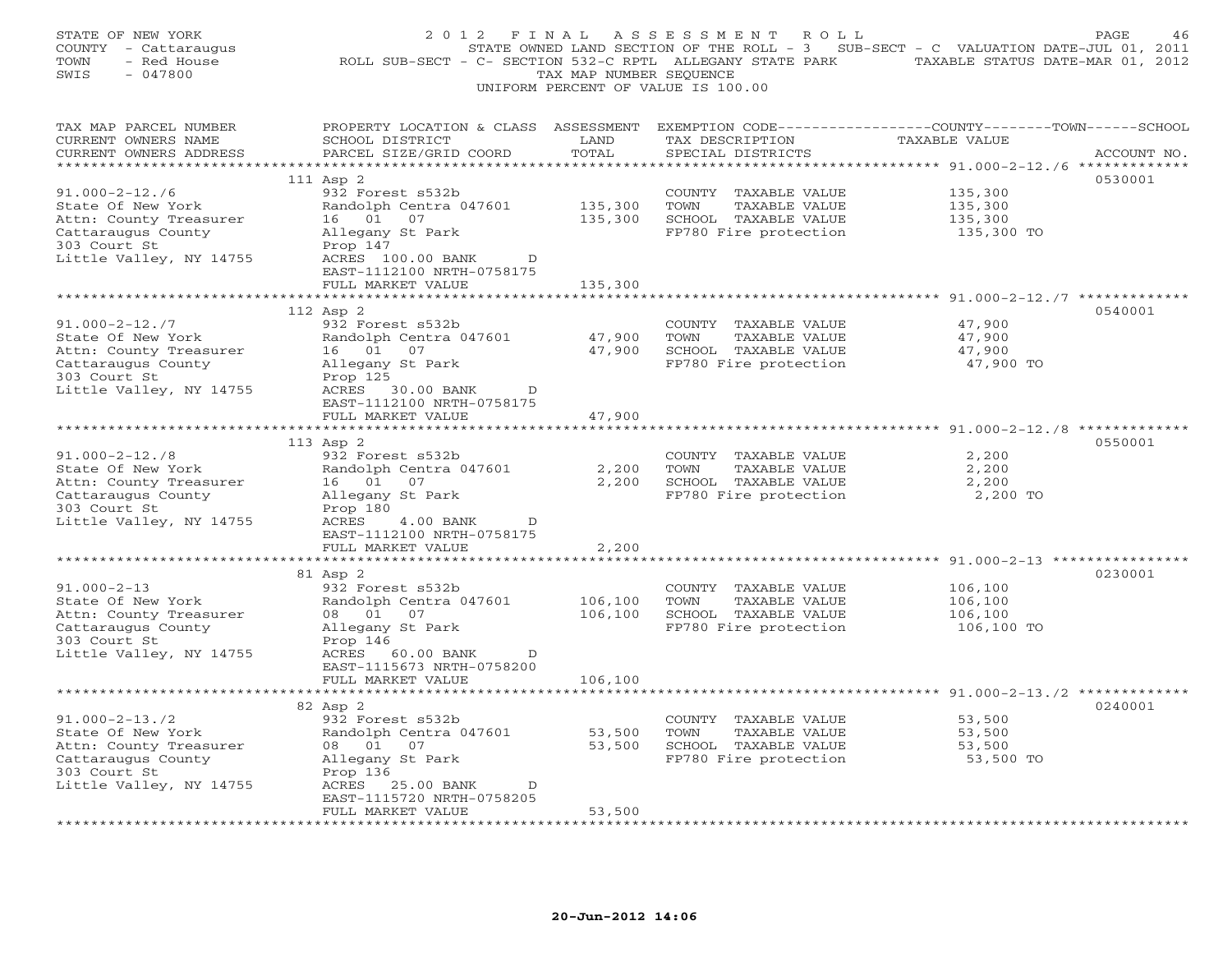| STATE OF NEW YORK<br>COUNTY - Cattaraugus<br>TOWN<br>- Red House<br>$-047800$<br>SWIS                                                | 2 0 1 2<br>F I N A L                                                                                                                                        | TAX MAP NUMBER SEQUENCE | ASSESSMENT<br>R O L L<br>UNIFORM PERCENT OF VALUE IS 100.00                                    | STATE OWNED LAND SECTION OF THE ROLL - 3 SUB-SECT - C VALUATION DATE-JUL 01, 2011<br>ROLL SUB-SECT - C- SECTION 532-C RPTL ALLEGANY STATE PARK TAXABLE STATUS DATE-MAR 01, 2012 | PAGE<br>47  |
|--------------------------------------------------------------------------------------------------------------------------------------|-------------------------------------------------------------------------------------------------------------------------------------------------------------|-------------------------|------------------------------------------------------------------------------------------------|---------------------------------------------------------------------------------------------------------------------------------------------------------------------------------|-------------|
| TAX MAP PARCEL NUMBER<br>CURRENT OWNERS NAME<br>CURRENT OWNERS ADDRESS                                                               | PROPERTY LOCATION & CLASS ASSESSMENT EXEMPTION CODE----------------COUNTY-------TOWN------SCHOOL<br>SCHOOL DISTRICT<br>PARCEL SIZE/GRID COORD               | LAND<br>TOTAL           | TAX DESCRIPTION<br>SPECIAL DISTRICTS                                                           | <b>TAXABLE VALUE</b>                                                                                                                                                            | ACCOUNT NO. |
|                                                                                                                                      | 83 Asp 2                                                                                                                                                    |                         |                                                                                                |                                                                                                                                                                                 | 0250001     |
| $91.000 - 2 - 13.73$<br>State Of New York<br>Attn: County Treasurer<br>Cattaraugus County<br>303 Court St<br>Little Valley, NY 14755 | 932 Forest s532b<br>Randolph Centra 047601<br>08 01 07<br>Allegany St Park<br>Prop 154<br>ACRES<br>25.00 BANK<br>$\mathbb{D}$                               | 52,900<br>52,900        | COUNTY TAXABLE VALUE<br>TOWN<br>TAXABLE VALUE<br>SCHOOL TAXABLE VALUE<br>FP780 Fire protection | 52,900<br>52,900<br>52,900<br>52,900 TO                                                                                                                                         |             |
|                                                                                                                                      | EAST-1115720 NRTH-0758205                                                                                                                                   |                         |                                                                                                |                                                                                                                                                                                 |             |
|                                                                                                                                      | FULL MARKET VALUE                                                                                                                                           | 52,900                  |                                                                                                | ***** $91.000 - 2 - 13.4$ ***********                                                                                                                                           |             |
| $91.000 - 2 - 13.74$<br>State Of New York<br>Attn: County Treasurer<br>Cattaraugus County<br>303 Court St                            | 84 Asp 2<br>932 Forest s532b<br>Randolph Centra 047601<br>08  01  07<br>Allegany St Park<br>Prop 140                                                        | 49,400<br>49,400        | COUNTY TAXABLE VALUE<br>TOWN<br>TAXABLE VALUE<br>SCHOOL TAXABLE VALUE<br>FP780 Fire protection | 49,400<br>49,400<br>49,400<br>49,400 TO                                                                                                                                         | 0260001     |
| Little Valley, NY 14755                                                                                                              | ACRES 25.00 BANK<br>$\mathbb{D}$<br>EAST-1115720 NRTH-0758205<br>FULL MARKET VALUE                                                                          | 49,400                  |                                                                                                |                                                                                                                                                                                 |             |
|                                                                                                                                      | 85 Asp 2                                                                                                                                                    |                         |                                                                                                |                                                                                                                                                                                 | 0270001     |
| $91.000 - 2 - 13.75$<br>State Of New York<br>Attn: County Treasurer<br>Cattaraugus County<br>303 Court St<br>Little Valley, NY 14755 | 932 Forest s532b<br>Randolph Centra 047601<br>08  01  07<br>Allegany St Park<br>Prop 171<br>ACRES 25.00 BANK<br>D<br>EAST-1115720 NRTH-0758205              | 8,710<br>63,000         | COUNTY TAXABLE VALUE<br>TOWN<br>TAXABLE VALUE<br>SCHOOL TAXABLE VALUE<br>FP780 Fire protection | 63,000<br>63,000<br>63,000<br>63,000 TO                                                                                                                                         |             |
|                                                                                                                                      | FULL MARKET VALUE                                                                                                                                           | 63,000                  |                                                                                                |                                                                                                                                                                                 |             |
|                                                                                                                                      | * * * * * * * * * * * * * * * * * * *<br>86 Asp 2                                                                                                           | ***********             |                                                                                                | ************************************ 91.000-2-13./6 **************                                                                                                              | 0280001     |
| $91.000 - 2 - 13.76$<br>State Of New York<br>Attn: County Treasurer<br>Cattaraugus County<br>303 Court St<br>Little Valley, NY 14755 | 932 Forest s532b<br>Randolph Centra 047601<br>08 01<br>07<br>Allegany St Park<br>Prop 120<br>ACRES 156.14 BANK<br>$\mathbb{D}$<br>EAST-1115720 NRTH-0758205 | 40,338<br>333,900       | COUNTY TAXABLE VALUE<br>TOWN<br>TAXABLE VALUE<br>SCHOOL TAXABLE VALUE<br>FP780 Fire protection | 333,900<br>333,900<br>333,900<br>333,900 TO                                                                                                                                     |             |
|                                                                                                                                      | FULL MARKET VALUE<br>*************************                                                                                                              | 333,900                 |                                                                                                |                                                                                                                                                                                 |             |
|                                                                                                                                      | 78 Asp 2                                                                                                                                                    |                         |                                                                                                |                                                                                                                                                                                 | 0200001     |
| $91.000 - 2 - 14$<br>State Of New York<br>Attn: County Treasurer<br>Cattaraugus County<br>303 Court St<br>Little Valley, NY 14755    | 932 Forest s532b<br>Randolph Centra 047601<br>07 01 07<br>Allegany St Park<br>Prop 115<br>ACRES<br>50.00 BANK<br>D                                          | 57,500<br>57,500        | COUNTY TAXABLE VALUE<br>TOWN<br>TAXABLE VALUE<br>SCHOOL TAXABLE VALUE<br>FP780 Fire protection | 57,500<br>57,500<br>57,500<br>57,500 TO                                                                                                                                         |             |
|                                                                                                                                      | EAST-1115664 NRTH-0754369<br>FULL MARKET VALUE<br>.                                                                                                         | 57,500                  |                                                                                                |                                                                                                                                                                                 |             |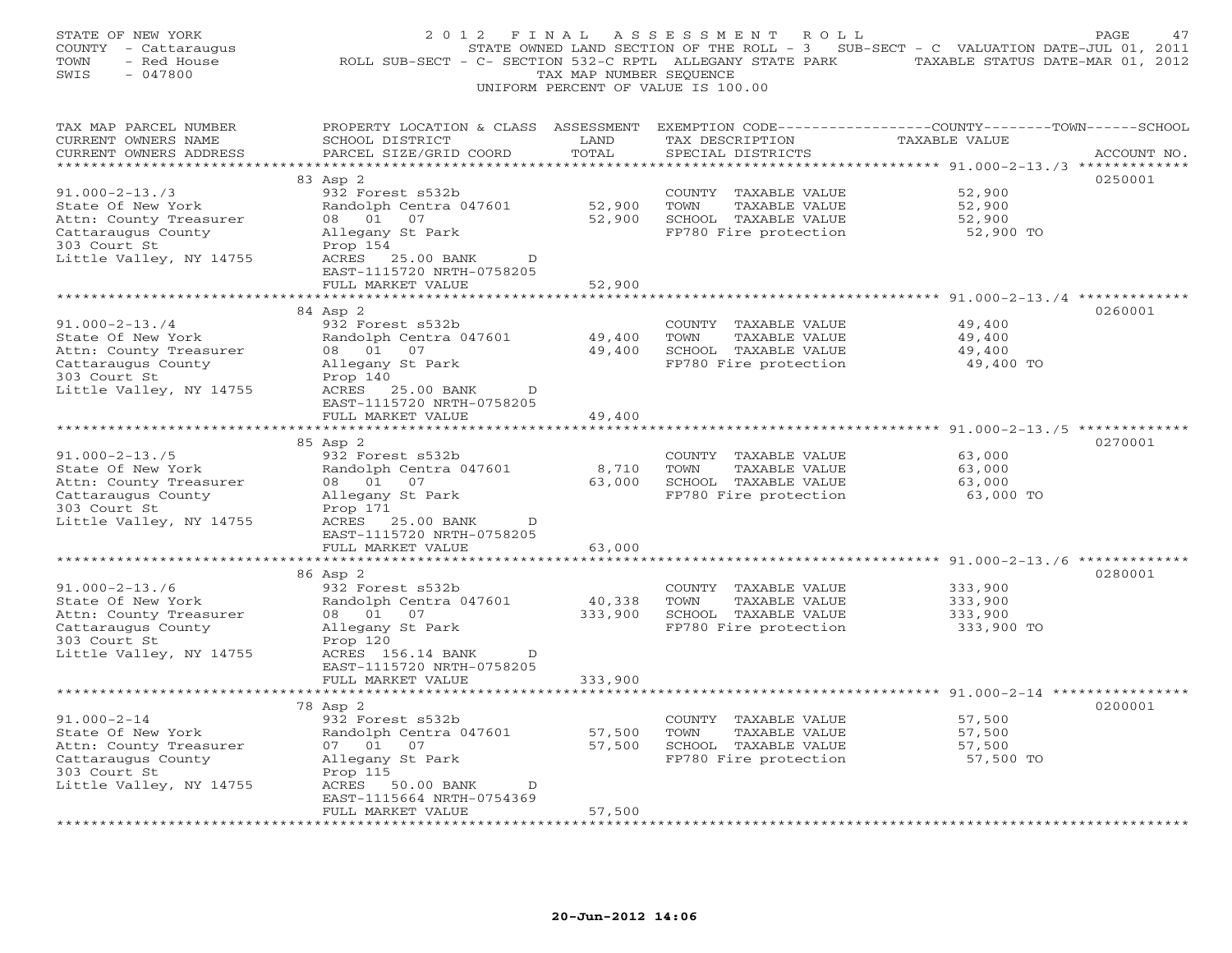| STATE OF NEW YORK<br>COUNTY<br>- Cattaraugus<br>- Red House<br>TOWN<br>$-047800$<br>SWIS | 2 0 1 2<br>F I N A L<br>ROLL SUB-SECT - C- SECTION 532-C RPTL ALLEGANY STATE PARK                                                            | TAX MAP NUMBER SEQUENCE         | A S S E S S M E N T<br>R O L L<br>STATE OWNED LAND SECTION OF THE ROLL - 3 SUB-SECT - C VALUATION DATE-JUL 01, 2011<br>UNIFORM PERCENT OF VALUE IS 100.00 | TAXABLE STATUS DATE-MAR 01, 2012                                  | PAGE<br>48  |
|------------------------------------------------------------------------------------------|----------------------------------------------------------------------------------------------------------------------------------------------|---------------------------------|-----------------------------------------------------------------------------------------------------------------------------------------------------------|-------------------------------------------------------------------|-------------|
| TAX MAP PARCEL NUMBER<br>CURRENT OWNERS NAME<br>CURRENT OWNERS ADDRESS                   | PROPERTY LOCATION & CLASS ASSESSMENT EXEMPTION CODE---------------COUNTY-------TOWN------SCHOOL<br>SCHOOL DISTRICT<br>PARCEL SIZE/GRID COORD | LAND<br>TOTAL                   | TAX DESCRIPTION<br>SPECIAL DISTRICTS                                                                                                                      | TAXABLE VALUE                                                     | ACCOUNT NO. |
|                                                                                          |                                                                                                                                              |                                 |                                                                                                                                                           |                                                                   |             |
| $91.000 - 2 - 14.72$                                                                     | 79 Asp 2<br>932 Forest s532b                                                                                                                 |                                 |                                                                                                                                                           | 46,000                                                            | 0210001     |
| State Of New York                                                                        | Randolph Centra 047601                                                                                                                       | 46,000                          | COUNTY TAXABLE VALUE<br>TOWN<br>TAXABLE VALUE                                                                                                             | 46,000                                                            |             |
| Attn: County Treasurer                                                                   | 07 01 07                                                                                                                                     | 46,000                          | SCHOOL TAXABLE VALUE                                                                                                                                      | 46,000                                                            |             |
| Cattaraugus County                                                                       | Allegany St Park                                                                                                                             |                                 | FP780 Fire protection                                                                                                                                     | 46,000 TO                                                         |             |
| 303 Court St                                                                             | Prop 160                                                                                                                                     |                                 |                                                                                                                                                           |                                                                   |             |
| Little Valley, NY 14755                                                                  | ACRES<br>50.00 BANK<br>$\mathbb{D}$                                                                                                          |                                 |                                                                                                                                                           |                                                                   |             |
|                                                                                          | EAST-1115630 NRTH-0754415                                                                                                                    |                                 |                                                                                                                                                           |                                                                   |             |
|                                                                                          | FULL MARKET VALUE                                                                                                                            | 46,000                          |                                                                                                                                                           |                                                                   |             |
|                                                                                          |                                                                                                                                              |                                 |                                                                                                                                                           | ********************* 91.000-2-14./3 **************               |             |
|                                                                                          | 80 Asp 2                                                                                                                                     |                                 |                                                                                                                                                           |                                                                   | 0220001     |
| $91.000 - 2 - 14.73$                                                                     | 932 Forest s532b                                                                                                                             |                                 | COUNTY TAXABLE VALUE                                                                                                                                      | 306,600                                                           |             |
| State Of New York                                                                        | Randolph Centra 047601                                                                                                                       | 106,855                         | TOWN<br>TAXABLE VALUE                                                                                                                                     | 306,600                                                           |             |
| Attn: County Treasurer<br>Cattaraugus County                                             | 07 01 07<br>Allegany St Park                                                                                                                 | 306,600                         | SCHOOL TAXABLE VALUE<br>FP780 Fire protection                                                                                                             | 306,600<br>306,600 TO                                             |             |
| 303 Court St                                                                             | Prop 145                                                                                                                                     |                                 |                                                                                                                                                           |                                                                   |             |
| Little Valley, NY 14755                                                                  | ACRES 241.00 BANK<br>D                                                                                                                       |                                 |                                                                                                                                                           |                                                                   |             |
|                                                                                          | EAST-1115630 NRTH-0754415                                                                                                                    |                                 |                                                                                                                                                           |                                                                   |             |
|                                                                                          | FULL MARKET VALUE                                                                                                                            | 306,600                         |                                                                                                                                                           |                                                                   |             |
| **********************                                                                   |                                                                                                                                              |                                 |                                                                                                                                                           |                                                                   |             |
|                                                                                          | 103 Asp 2                                                                                                                                    |                                 |                                                                                                                                                           |                                                                   | 0450001     |
| $91.000 - 2 - 15$                                                                        | 932 Forest s532b                                                                                                                             |                                 | COUNTY TAXABLE VALUE                                                                                                                                      | 178,200                                                           |             |
| State Of New York                                                                        | Randolph Centra 047601                                                                                                                       | 33,103                          | TOWN<br>TAXABLE VALUE                                                                                                                                     | 178,200                                                           |             |
| Attn: County Treasurer                                                                   | 15 01 07                                                                                                                                     | 178,200                         | SCHOOL TAXABLE VALUE                                                                                                                                      | 178,200                                                           |             |
| Cattaraugus County                                                                       | Allegany St Park                                                                                                                             |                                 | FP780 Fire protection                                                                                                                                     | 178,200 TO                                                        |             |
| 303 Court St<br>Little Valley, NY 14755                                                  | Prop 120<br>D                                                                                                                                |                                 |                                                                                                                                                           |                                                                   |             |
|                                                                                          | ACRES 105.00 BANK<br>EAST-1111859 NRTH-0754303                                                                                               |                                 |                                                                                                                                                           |                                                                   |             |
|                                                                                          | FULL MARKET VALUE                                                                                                                            | 178,200                         |                                                                                                                                                           |                                                                   |             |
|                                                                                          | ******************                                                                                                                           | * * * * * * * * * * * * * * * * |                                                                                                                                                           | ************************************ 91.000-2-15./2 ************* |             |
|                                                                                          | 104 Asp 2                                                                                                                                    |                                 |                                                                                                                                                           |                                                                   | 0460001     |
| $91.000 - 2 - 15.72$                                                                     | 932 Forest s532b                                                                                                                             |                                 | COUNTY TAXABLE VALUE                                                                                                                                      | 388,900                                                           |             |
| State Of New York                                                                        | Randolph Centra 047601                                                                                                                       | 85,821                          | TOWN<br>TAXABLE VALUE                                                                                                                                     | 388,900                                                           |             |
| Attn: County Treasurer                                                                   | 15 01 07                                                                                                                                     | 388,900                         | SCHOOL TAXABLE VALUE                                                                                                                                      | 388,900                                                           |             |
| Cattaraugus County                                                                       | Allegany St Park                                                                                                                             |                                 | FP780 Fire protection                                                                                                                                     | 388,900 TO                                                        |             |
| 303 Court St                                                                             | Prop 7                                                                                                                                       |                                 |                                                                                                                                                           |                                                                   |             |
| Little Valley, NY 14755                                                                  | ACRES 234.43 BANK<br>D                                                                                                                       |                                 |                                                                                                                                                           |                                                                   |             |
|                                                                                          | EAST-1112040 NRTH-0754345<br>FULL MARKET VALUE                                                                                               | 388,900                         |                                                                                                                                                           |                                                                   |             |
|                                                                                          | **************************                                                                                                                   |                                 |                                                                                                                                                           |                                                                   |             |
|                                                                                          | $105$ Asp $2$                                                                                                                                |                                 |                                                                                                                                                           |                                                                   | 0470001     |
| $91.000 - 2 - 15.73$                                                                     | 932 Forest s532b                                                                                                                             |                                 | COUNTY TAXABLE VALUE                                                                                                                                      | 400                                                               |             |
| State Of New York                                                                        | Randolph Centra 047601                                                                                                                       | 371                             | TOWN<br>TAXABLE VALUE                                                                                                                                     | 400                                                               |             |
| Attn: County Treasurer                                                                   | 15 01<br>07                                                                                                                                  | 400                             | SCHOOL TAXABLE VALUE                                                                                                                                      | 400                                                               |             |
| Cattaraugus County                                                                       | Allegany St Park                                                                                                                             |                                 | FP780 Fire protection                                                                                                                                     | 400 TO                                                            |             |
| 303 Court St                                                                             | Prop 201                                                                                                                                     |                                 |                                                                                                                                                           |                                                                   |             |
| Little Valley, NY 14755                                                                  | ACRES<br>$0.58$ BANK<br>D                                                                                                                    |                                 |                                                                                                                                                           |                                                                   |             |
|                                                                                          | EAST-1112040 NRTH-0754345                                                                                                                    |                                 |                                                                                                                                                           |                                                                   |             |
|                                                                                          | FULL MARKET VALUE<br>.                                                                                                                       | 400                             |                                                                                                                                                           |                                                                   |             |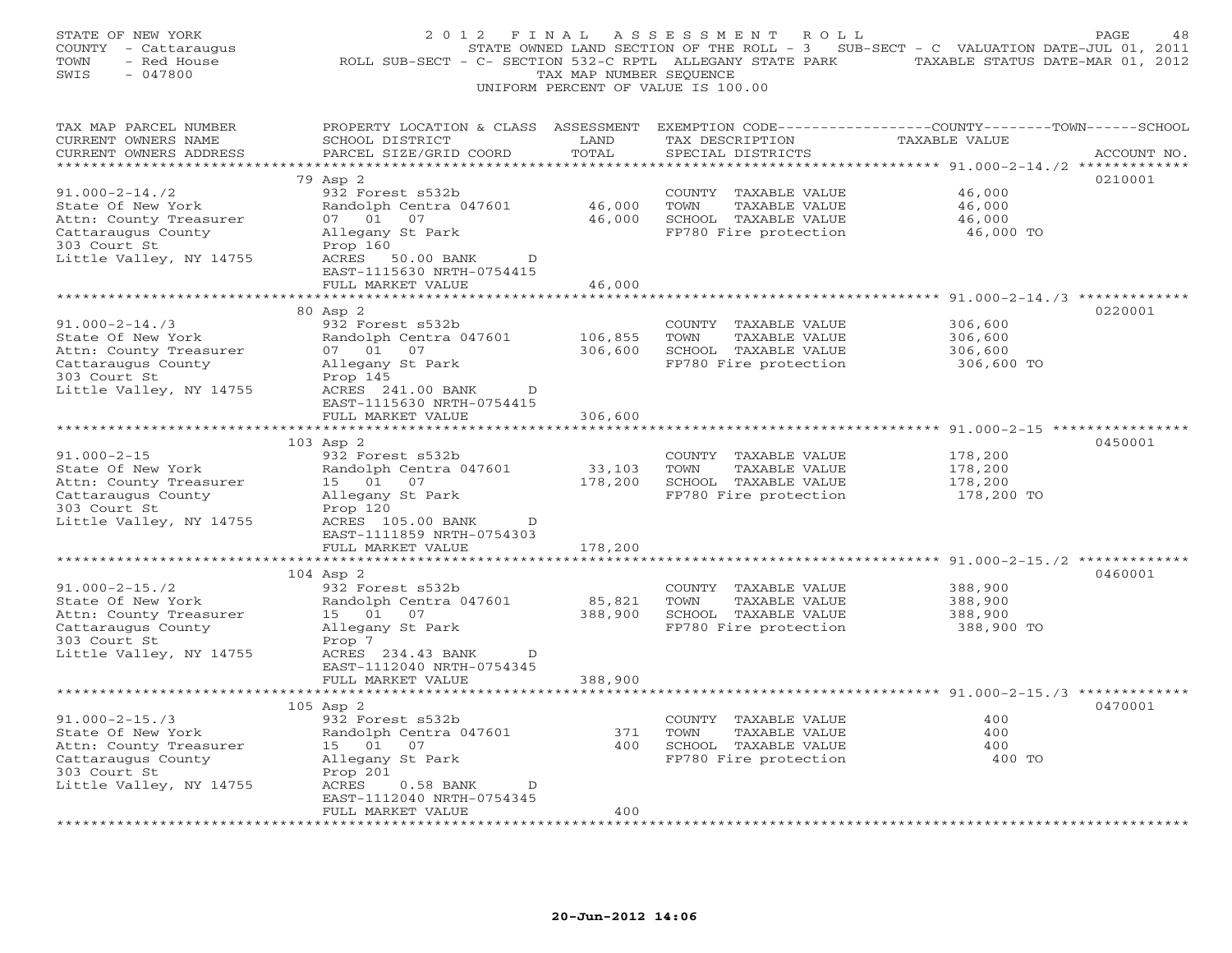| STATE OF NEW YORK<br>COUNTY - Cattaraugus<br>- Red House<br>TOWN<br>SWIS<br>$-047800$                                               | 2012 FINAL<br>ROLL SUB-SECT - C- SECTION 532-C RPTL ALLEGANY STATE PARK                                                                                                              | TAX MAP NUMBER SEQUENCE        | ASSESSMENT<br>R O L L<br>STATE OWNED LAND SECTION OF THE ROLL - 3 SUB-SECT - C VALUATION DATE-JUL 01, 2011<br>UNIFORM PERCENT OF VALUE IS 100.00 | TAXABLE STATUS DATE-MAR 01, 2012                                                                             | PAGE<br>49  |
|-------------------------------------------------------------------------------------------------------------------------------------|--------------------------------------------------------------------------------------------------------------------------------------------------------------------------------------|--------------------------------|--------------------------------------------------------------------------------------------------------------------------------------------------|--------------------------------------------------------------------------------------------------------------|-------------|
| TAX MAP PARCEL NUMBER<br>CURRENT OWNERS NAME<br>CURRENT OWNERS ADDRESS<br>**********************                                    | PROPERTY LOCATION & CLASS ASSESSMENT<br>SCHOOL DISTRICT<br>PARCEL SIZE/GRID COORD<br>****************************                                                                    | LAND<br>TOTAL                  | EXEMPTION CODE-----------------COUNTY-------TOWN------SCHOOL<br>TAX DESCRIPTION<br>SPECIAL DISTRICTS                                             | <b>TAXABLE VALUE</b>                                                                                         | ACCOUNT NO. |
| $91.000 - 2 - 16$<br>State Of New York<br>Attn: County Treasurer<br>Cattaraugus County<br>303 Court St<br>Little Valley, NY 14755   | 129 Asp 2 (Off)<br>932 Forest s532b<br>Randolph Centra 047601<br>23 01 07<br>Allegany St Park<br>Prop 27<br>ACRES 364.00 BANK<br>D<br>EAST-1107997 NRTH-0754224<br>FULL MARKET VALUE | 172,210<br>946,300<br>946,300  | COUNTY TAXABLE VALUE<br>TOWN<br>TAXABLE VALUE<br>SCHOOL TAXABLE VALUE<br>FP780 Fire protection                                                   | 946,300<br>946,300<br>946,300<br>946,300 TO                                                                  | 0710001     |
|                                                                                                                                     |                                                                                                                                                                                      |                                |                                                                                                                                                  | ** $91.000 - 2 - 17$ ************                                                                            |             |
| $91.000 - 2 - 17$<br>State Of New York<br>Attn: County Treasurer<br>Cattaraugus County<br>303 Court St<br>Little Valley, NY 14755   | 138 Asp 1<br>932 Forest s532b<br>Randolph Centra 047601<br>31 01 07<br>Allegany St Park<br>Prop 34<br>ACRES 351.00 BANK<br>D                                                         | 125,415<br>921,600             | COUNTY TAXABLE VALUE<br>TOWN<br>TAXABLE VALUE<br>SCHOOL TAXABLE VALUE<br>FP780 Fire protection                                                   | 921,600<br>921,600<br>921,600<br>921,600 TO                                                                  | 0800001     |
|                                                                                                                                     | EAST-1104003 NRTH-0754138<br>FULL MARKET VALUE                                                                                                                                       | 921,600                        |                                                                                                                                                  |                                                                                                              |             |
|                                                                                                                                     | * * * * * * * * * * * * * * * * * * *                                                                                                                                                | ******************             |                                                                                                                                                  |                                                                                                              |             |
| $99.000 - 1 - 1$<br>State Of New York<br>Attn: County Treasurer<br>Cattaraugus County<br>303 Court St<br>Little Valley, NY 14755    | 209 Bay State Rd (Off)<br>932 Forest s532b<br>Randolph Centra 047601<br>70 01 07<br>Allegany St Park<br>Prop 34B<br>ACRES 348.00 BANK<br>D<br>EAST-1084034 NRTH-0750080              | 81,780<br>705,800              | COUNTY TAXABLE VALUE<br>TOWN<br>TAXABLE VALUE<br>SCHOOL TAXABLE VALUE<br>FP780 Fire protection                                                   | 705,800<br>705,800<br>705,800<br>705,800 TO                                                                  | 1500001     |
|                                                                                                                                     | FULL MARKET VALUE                                                                                                                                                                    | 705,800                        |                                                                                                                                                  |                                                                                                              |             |
| $99.000 - 1 - 2$<br>State Of New York<br>Attn: County Treasurer<br>Cattaraugus County<br>303 Court St<br>Little Valley, NY 14755    | ******************<br>184 Bay State Rd<br>932 Forest s532b<br>Randolph Centra 047601<br>62  01  07<br>Allegany St Park<br>Prop 34B<br>ACRES 216.00 BANK<br>D                         | *********<br>81,945<br>571,300 | COUNTY TAXABLE VALUE<br>TOWN<br>TAXABLE VALUE<br>SCHOOL TAXABLE VALUE<br>FP780 Fire protection                                                   | ******************************** 99.000-1-2 *****************<br>571,300<br>571,300<br>571,300<br>571,300 TO | 1260001     |
|                                                                                                                                     | EAST-1088155 NRTH-0750064<br>FULL MARKET VALUE                                                                                                                                       | 571,300                        |                                                                                                                                                  |                                                                                                              |             |
|                                                                                                                                     |                                                                                                                                                                                      |                                |                                                                                                                                                  |                                                                                                              |             |
| $99.000 - 1 - 2.72$<br>State Of New York<br>Attn: County Treasurer<br>Cattaraugus County<br>303 Court St<br>Little Valley, NY 14755 | 185 Bay State Rd<br>932 Forest s532b<br>Randolph Centra 047601<br>62/63/70/71 01 07<br>Allegany St Park<br>Prop 67<br>ACRES 200.00 BANK<br>D<br>EAST-1088240 NRTH-0750004            | 89,525<br>550,200              | COUNTY TAXABLE VALUE<br>TOWN<br>TAXABLE VALUE<br>SCHOOL TAXABLE VALUE<br>FP780 Fire protection                                                   | 550,200<br>550,200<br>550,200<br>550,200 TO                                                                  | 1270001     |
|                                                                                                                                     | FULL MARKET VALUE<br>.                                                                                                                                                               | 550,200                        |                                                                                                                                                  |                                                                                                              |             |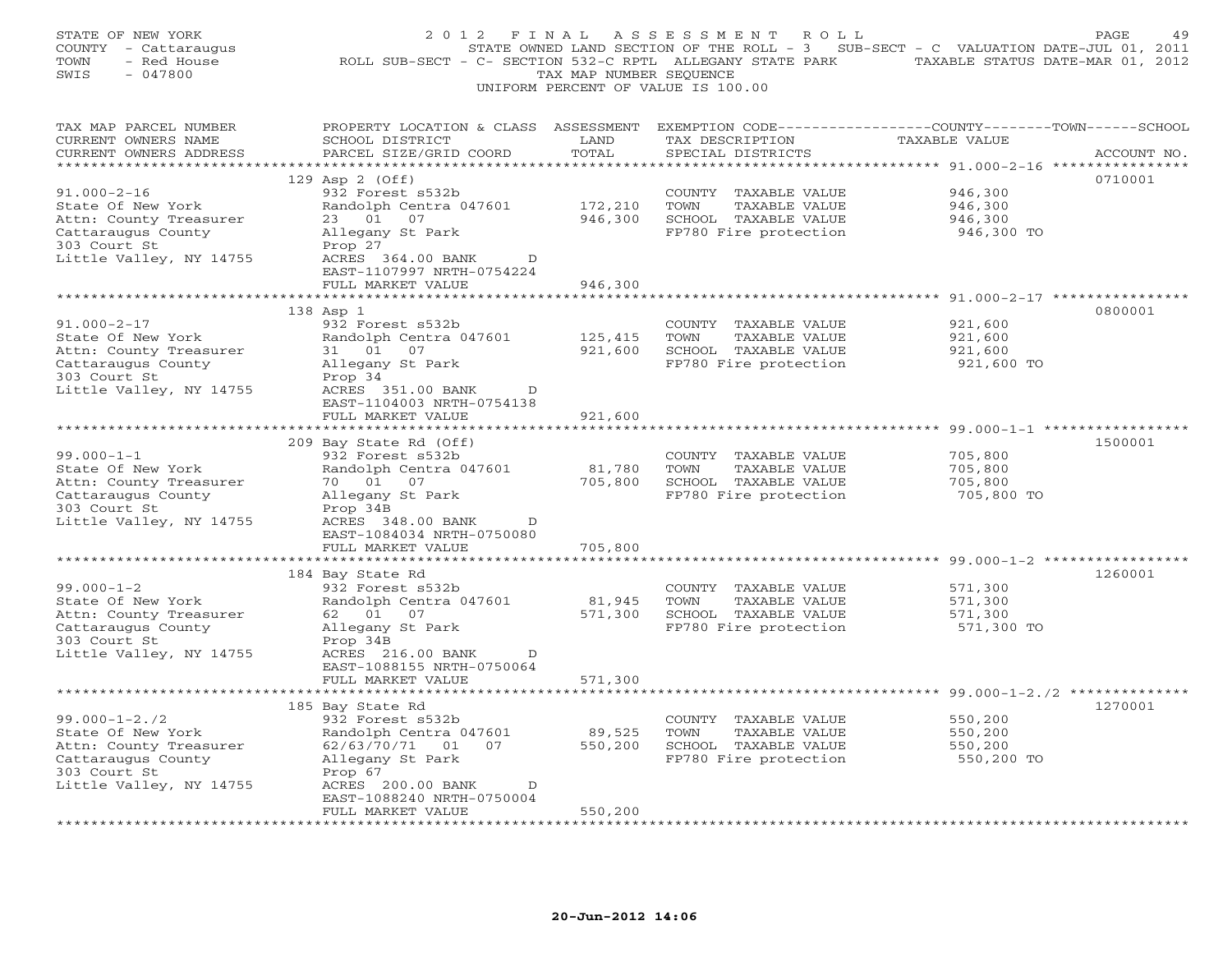| STATE OF NEW YORK<br>COUNTY - Cattaraugus<br>- Red House<br>TOWN<br>SWIS<br>$-047800$                                               | 2012 FINAL<br>ROLL SUB-SECT - C- SECTION 532-C RPTL ALLEGANY STATE PARK TAXABLE STATUS DATE-MAR 01, 2012                                                                                  | TAX MAP NUMBER SEQUENCE      | ASSESSMENT ROLL<br>UNIFORM PERCENT OF VALUE IS 100.00                                                  | STATE OWNED LAND SECTION OF THE ROLL - 3 SUB-SECT - C VALUATION DATE-JUL 01, 2011 | PAGE<br>50  |
|-------------------------------------------------------------------------------------------------------------------------------------|-------------------------------------------------------------------------------------------------------------------------------------------------------------------------------------------|------------------------------|--------------------------------------------------------------------------------------------------------|-----------------------------------------------------------------------------------|-------------|
| TAX MAP PARCEL NUMBER<br>CURRENT OWNERS NAME<br>CURRENT OWNERS ADDRESS<br>***********************                                   | PROPERTY LOCATION & CLASS ASSESSMENT<br>SCHOOL DISTRICT<br>PARCEL SIZE/GRID COORD                                                                                                         | LAND<br>TOTAL                | TAX DESCRIPTION<br>SPECIAL DISTRICTS                                                                   | EXEMPTION CODE-----------------COUNTY-------TOWN------SCHOOL<br>TAXABLE VALUE     | ACCOUNT NO. |
| $99.000 - 1 - 3$<br>State Of New York<br>Attn: County Treasurer<br>Cattaraugus County<br>303 Court St<br>Little Valley, NY 14755    | 170 Bay State Rd<br>932 Forest s532b<br>Randolph Centra 047601<br>54/62 01 07<br>Allegany St Park<br>Prop 152<br>ACRES 156.37 BANK<br>D<br>EAST-1092046 NRTH-0750090<br>FULL MARKET VALUE | 93,192<br>230,600<br>230,600 | COUNTY TAXABLE VALUE<br>TOWN<br>TAXABLE VALUE<br>SCHOOL TAXABLE VALUE<br>FP780 Fire protection         | 230,600<br>230,600<br>230,600<br>230,600 TO                                       | 1120001     |
|                                                                                                                                     |                                                                                                                                                                                           |                              |                                                                                                        | ********* 99.000-1-3./2 ************                                              |             |
| $99.000 - 1 - 3.72$<br>State Of New York<br>Attn: County Treasurer<br>Cattaraugus County<br>303 Court St<br>Little Valley, NY 14755 | 171 Bay State Rd<br>932 Forest s532b<br>Randolph Centra 047601<br>54 01 07<br>Allegany St Park<br>Prop 34B<br>ACRES 135.00 BANK<br>$\Box$                                                 | 34,155<br>232,300            | COUNTY TAXABLE VALUE<br>TOWN<br>TAXABLE VALUE<br>SCHOOL TAXABLE VALUE<br>FP780 Fire protection         | 232,300<br>232,300<br>232,300<br>232,300 TO                                       | 1130001     |
|                                                                                                                                     | EAST-1092190 NRTH-0750054<br>FULL MARKET VALUE                                                                                                                                            | 232,300                      |                                                                                                        |                                                                                   |             |
|                                                                                                                                     | *********************<br>172 Bay State Rd                                                                                                                                                 | ******************           |                                                                                                        | ************************************* 99.000-1-3./3 **************                | 1140001     |
| $99.000 - 1 - 3.73$<br>State Of New York<br>Attn: County Treasurer<br>Cattaraugus County<br>303 Court St<br>Little Valley, NY 14755 | 932 Forest s532b<br>Randolph Centra 047601<br>54 01 07<br>Allegany St Park<br>Prop 67<br>ACRES 57.54 BANK<br>D<br>EAST-1092190 NRTH-0750054                                               | 13,522<br>119,400            | COUNTY TAXABLE VALUE<br>TOWN<br>TAXABLE VALUE<br>SCHOOL TAXABLE VALUE<br>FP780 Fire protection         | 119,400<br>119,400<br>119,400<br>119,400 TO                                       |             |
|                                                                                                                                     | FULL MARKET VALUE                                                                                                                                                                         | 119,400                      |                                                                                                        |                                                                                   |             |
|                                                                                                                                     | * * * * * * * * * * * * * *<br>154 Bay State Rd                                                                                                                                           | ************                 |                                                                                                        | ******************************** 99.000-1-4 ****************                      | 0960001     |
| $99.000 - 1 - 4$<br>State Of New York<br>Attn: County Treasurer<br>Cattaraugus County<br>303 Court St<br>Little Valley, NY 14755    | 932 Forest s532b<br>Randolph Centra 047601<br>46 01 07<br>Allegany St Park<br>Prop 34E<br>ACRES 123.91 BANK<br>D<br>EAST-1096050 NRTH-0750097                                             | 46,534                       | COUNTY TAXABLE VALUE<br>TOWN<br>TAXABLE VALUE<br>223,400 SCHOOL TAXABLE VALUE<br>FP780 Fire protection | 223,400<br>223,400<br>223,400<br>223,400 TO                                       |             |
|                                                                                                                                     | FULL MARKET VALUE                                                                                                                                                                         | 223,400                      |                                                                                                        |                                                                                   |             |
| $99.000 - 1 - 4.72$<br>State Of New York<br>Attn: County Treasurer<br>Cattaraugus County<br>303 Court St<br>Little Valley, NY 14755 | 155 Bay State Rd<br>932 Forest s532b<br>Randolph Centra 047601<br>46 01 07<br>Allegany St Park<br>Prop 70<br>ACRES 150.95 BANK<br>$\mathbb{D}$                                            | 75,163<br>315,800            | COUNTY TAXABLE VALUE<br>TAXABLE VALUE<br>TOWN<br>SCHOOL TAXABLE VALUE<br>FP780 Fire protection         | 315,800<br>315,800<br>315,800<br>315,800 TO                                       | 0970001     |
|                                                                                                                                     | EAST-1096250 NRTH-0750224<br>FULL MARKET VALUE                                                                                                                                            | 315,800                      |                                                                                                        |                                                                                   |             |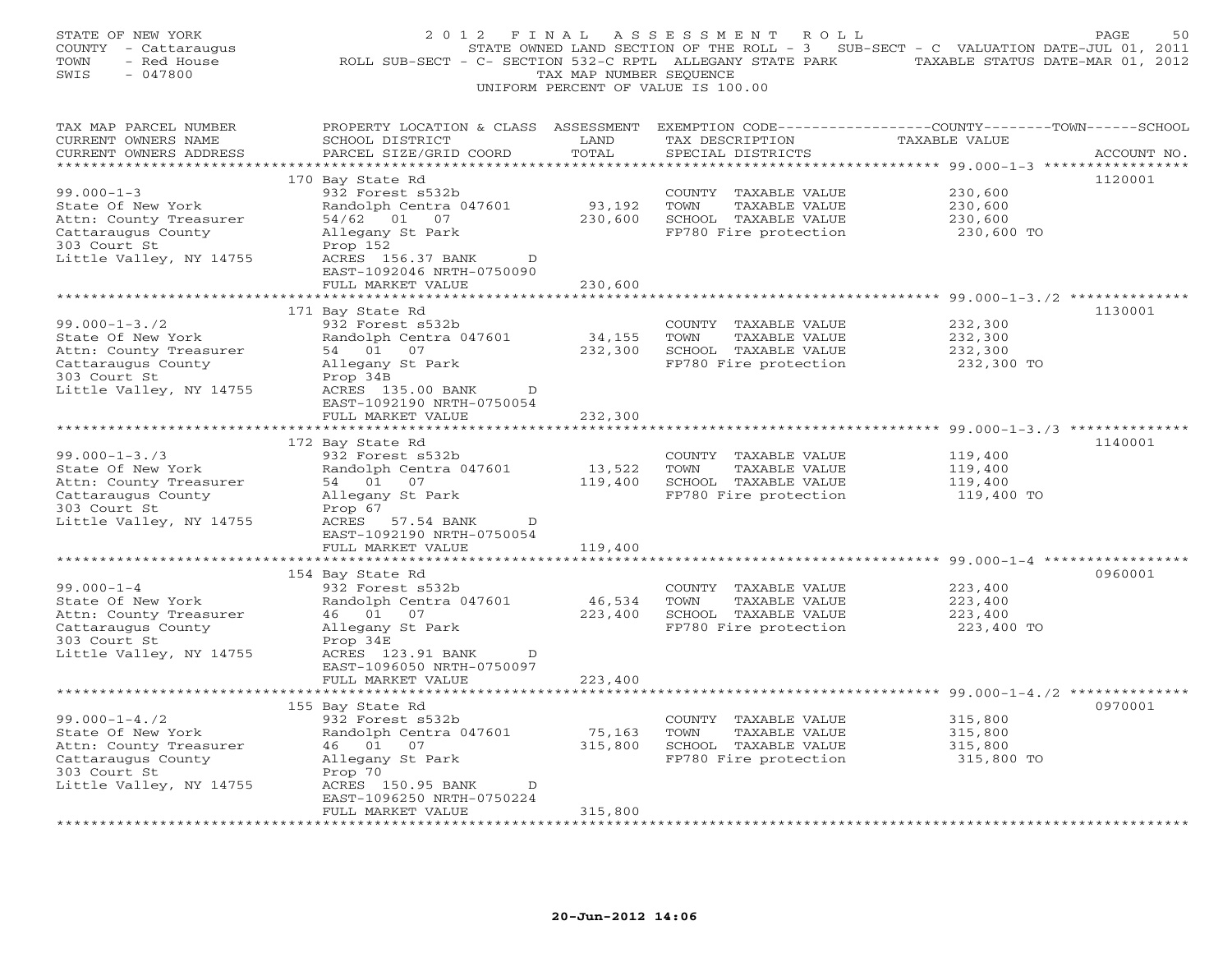| STATE OF NEW YORK<br>COUNTY - Cattaraugus<br>TOWN<br>- Red House<br>SWIS<br>$-047800$                                               | 2 0 1 2<br>F I N A L                                                                                                                                     | TAX MAP NUMBER SEQUENCE | A S S E S S M E N T<br>R O L L<br>UNIFORM PERCENT OF VALUE IS 100.00                           | STATE OWNED LAND SECTION OF THE ROLL - 3 SUB-SECT - C VALUATION DATE-JUL 01, 2011<br>ROLL SUB-SECT - C- SECTION 532-C RPTL ALLEGANY STATE PARK TAXABLE STATUS DATE-MAR 01, 2012 | PAGE<br>51  |
|-------------------------------------------------------------------------------------------------------------------------------------|----------------------------------------------------------------------------------------------------------------------------------------------------------|-------------------------|------------------------------------------------------------------------------------------------|---------------------------------------------------------------------------------------------------------------------------------------------------------------------------------|-------------|
| TAX MAP PARCEL NUMBER<br>CURRENT OWNERS NAME<br>CURRENT OWNERS ADDRESS                                                              | PROPERTY LOCATION & CLASS ASSESSMENT EXEMPTION CODE---------------COUNTY-------TOWN-----SCHOOL<br>SCHOOL DISTRICT<br>PARCEL SIZE/GRID COORD              | LAND<br>TOTAL           | TAX DESCRIPTION<br>SPECIAL DISTRICTS                                                           | <b>TAXABLE VALUE</b>                                                                                                                                                            | ACCOUNT NO. |
|                                                                                                                                     | 156 Bay State Rd                                                                                                                                         |                         |                                                                                                |                                                                                                                                                                                 | 0980001     |
| $99.000 - 1 - 4.73$<br>State Of New York<br>Attn: County Treasurer<br>Cattaraugus County<br>303 Court St<br>Little Valley, NY 14755 | 932 Forest s532b<br>Randolph Centra 047601<br>46 01 07<br>Allegany St Park<br>Prop 155<br>ACRES 100.00 BANK<br>$\mathbb{D}$<br>EAST-1096250 NRTH-0750224 | 64,000<br>143,100       | COUNTY TAXABLE VALUE<br>TOWN<br>TAXABLE VALUE<br>SCHOOL TAXABLE VALUE<br>FP780 Fire protection | 143,100<br>143,100<br>143,100<br>143,100 TO                                                                                                                                     |             |
|                                                                                                                                     | FULL MARKET VALUE                                                                                                                                        | 143,100                 |                                                                                                |                                                                                                                                                                                 |             |
| $99.000 - 1 - 5$<br>State Of New York<br>Attn: County Treasurer<br>Cattaraugus County<br>303 Court St                               | 145 Asp 1<br>932 Forest s532b<br>Randolph Centra 047601<br>38  01  07<br>Allegany St Park<br>Prop 34                                                     | 205,173<br>848,200      | COUNTY TAXABLE VALUE<br>TOWN<br>TAXABLE VALUE<br>SCHOOL TAXABLE VALUE<br>FP780 Fire protection | ********* 99.000-1-5 **************<br>848,200<br>848,200<br>848,200<br>848,200 TO                                                                                              | 0870001     |
| Little Valley, NY 14755<br>**********************                                                                                   | ACRES 359.50 BANK<br>D<br>EAST-1100062 NRTH-0750097<br>FULL MARKET VALUE                                                                                 | 848,200                 |                                                                                                |                                                                                                                                                                                 |             |
|                                                                                                                                     | 144 Asp 1                                                                                                                                                |                         |                                                                                                |                                                                                                                                                                                 | 0860001     |
| $99.000 - 1 - 6$<br>State Of New York<br>Attn: County Treasurer<br>Cattaraugus County<br>303 Court St<br>Little Valley, NY 14755    | 932 Forest s532b<br>Randolph Centra 047601<br>37 01 07<br>Allegany St Park<br>Prop 34B<br>ACRES 347.00 BANK<br>D<br>EAST-1100040 NRTH-0746130            | 154,040<br>797,700      | COUNTY TAXABLE VALUE<br>TOWN<br>TAXABLE VALUE<br>SCHOOL TAXABLE VALUE<br>FP780 Fire protection | 797,700<br>797,700<br>797,700<br>797,700 TO                                                                                                                                     |             |
|                                                                                                                                     | FULL MARKET VALUE                                                                                                                                        | 797,700                 |                                                                                                |                                                                                                                                                                                 |             |
| $99.000 - 1 - 7$                                                                                                                    | *******************<br>152 Asp 1<br>932 Forest s532b                                                                                                     | ****************        | COUNTY TAXABLE VALUE                                                                           | ************************************ 99.000-1-7 ******************<br>664,100                                                                                                   | 0940001     |
| State Of New York<br>Attn: County Treasurer<br>Cattaraugus County<br>303 Court St<br>Little Valley, NY 14755                        | Randolph Centra 047601<br>45 01 07<br>Allegany St Park<br>Prop 34B<br>ACRES 297.50 BANK<br>$\mathbb{D}$<br>EAST-1096035 NRTH-0746119                     | 179,870<br>664,100      | TOWN<br>TAXABLE VALUE<br>SCHOOL TAXABLE VALUE<br>FP780 Fire protection                         | 664,100<br>664,100<br>664,100 TO                                                                                                                                                |             |
|                                                                                                                                     | FULL MARKET VALUE<br>***************************                                                                                                         | 664,100                 |                                                                                                |                                                                                                                                                                                 |             |
|                                                                                                                                     | 153 Asp 1                                                                                                                                                |                         |                                                                                                |                                                                                                                                                                                 | 0950001     |
| $99.000 - 1 - 7.72$<br>State Of New York<br>Attn: County Treasurer<br>Cattaraugus County<br>303 Court St<br>Little Valley, NY 14755 | 932 Forest s532b<br>Randolph Centra 047601<br>45 01 07<br>Allegany St Park<br>Prop 176<br>ACRES 75.00 BANK<br>D                                          | 48,000<br>87,900        | COUNTY TAXABLE VALUE<br>TOWN<br>TAXABLE VALUE<br>SCHOOL TAXABLE VALUE<br>FP780 Fire protection | 87,900<br>87,900<br>87,900<br>87,900 TO                                                                                                                                         |             |
|                                                                                                                                     | EAST-1096120 NRTH-0746144<br>FULL MARKET VALUE<br>.                                                                                                      | 87,900                  |                                                                                                |                                                                                                                                                                                 |             |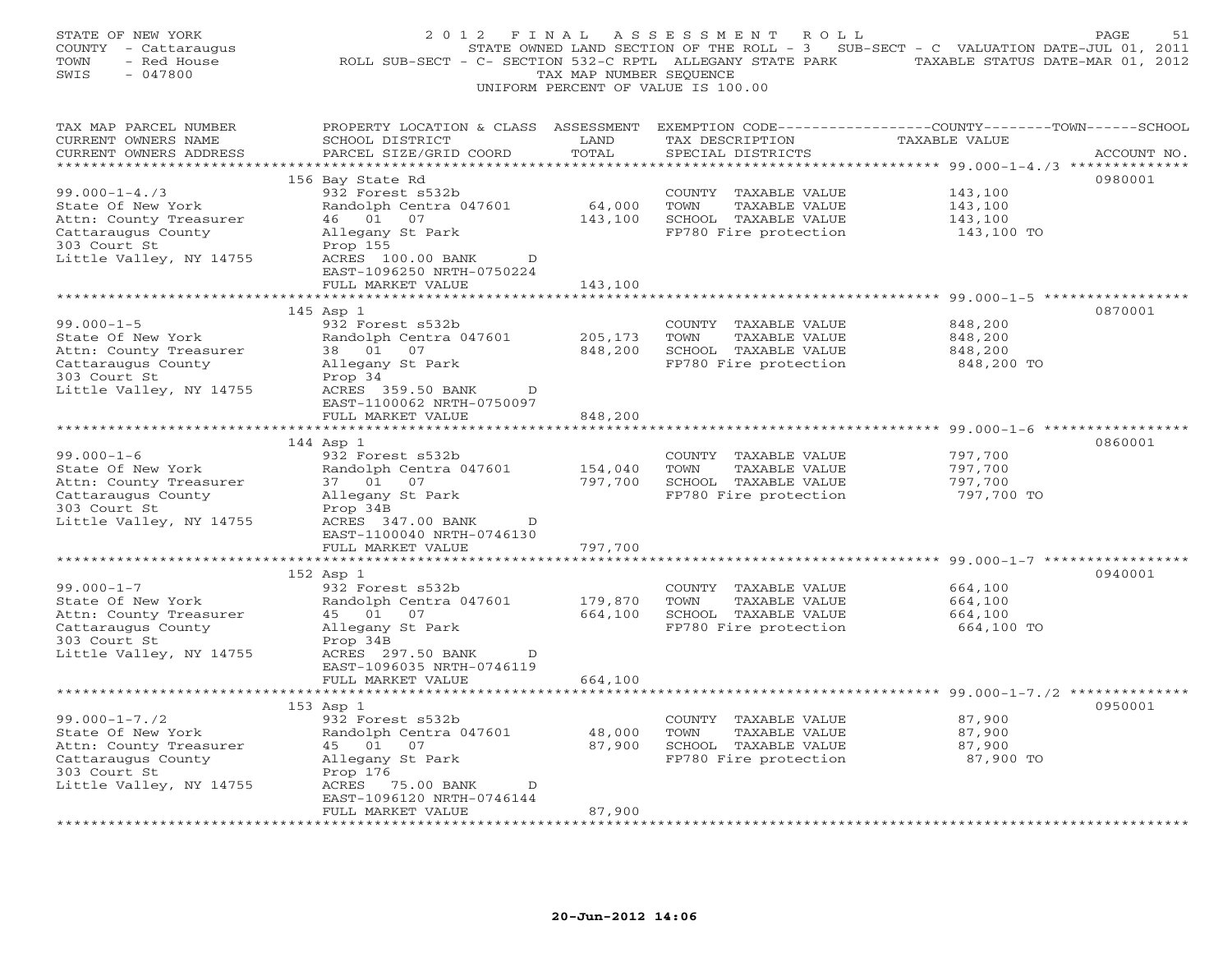| STATE OF NEW YORK<br>COUNTY - Cattaraugus<br>TOWN<br>- Red House<br>$-047800$<br>SWIS                                               | 2 0 1 2<br>F I N A L<br>ROLL SUB-SECT - C- SECTION 532-C RPTL ALLEGANY STATE PARK TAXABLE STATUS DATE-MAR 01, 2012                                       | TAX MAP NUMBER SEQUENCE | ASSESSMENT ROLL<br>STATE OWNED LAND SECTION OF THE ROLL - 3 SUB-SECT - C VALUATION DATE-JUL 01, 2011<br>UNIFORM PERCENT OF VALUE IS 100.00 |                                                                                                             | PAGE<br>52  |
|-------------------------------------------------------------------------------------------------------------------------------------|----------------------------------------------------------------------------------------------------------------------------------------------------------|-------------------------|--------------------------------------------------------------------------------------------------------------------------------------------|-------------------------------------------------------------------------------------------------------------|-------------|
| TAX MAP PARCEL NUMBER<br>CURRENT OWNERS NAME<br>CURRENT OWNERS ADDRESS                                                              | PROPERTY LOCATION & CLASS ASSESSMENT EXEMPTION CODE---------------COUNTY-------TOWN-----SCHOOL<br>SCHOOL DISTRICT<br>PARCEL SIZE/GRID COORD              | LAND<br>TOTAL           | TAX DESCRIPTION<br>SPECIAL DISTRICTS                                                                                                       | <b>TAXABLE VALUE</b>                                                                                        | ACCOUNT NO. |
|                                                                                                                                     | 168 Asp 1 (Off)                                                                                                                                          |                         |                                                                                                                                            |                                                                                                             | 1100001     |
| $99.000 - 1 - 8$<br>State Of New York<br>Attn: County Treasurer<br>Cattaraugus County<br>303 Court St<br>Little Valley, NY 14755    | 932 Forest s532b<br>Randolph Centra 047601<br>53 01 07<br>Allegany St Park<br>Prop 34B<br>ACRES 252.21 BANK<br>D<br>EAST-1092011 NRTH-0746089            | 73,849<br>339,500       | COUNTY TAXABLE VALUE<br>TOWN<br>TAXABLE VALUE<br>SCHOOL TAXABLE VALUE<br>FP780 Fire protection                                             | 339,500<br>339,500<br>339,500<br>339,500 TO                                                                 |             |
|                                                                                                                                     | FULL MARKET VALUE<br>************************                                                                                                            | 339,500                 |                                                                                                                                            |                                                                                                             |             |
| $99.000 - 1 - 8.72$<br>State Of New York<br>Attn: County Treasurer<br>Cattaraugus County<br>303 Court St<br>Little Valley, NY 14755 | 169 Asp 1 (Off)<br>932 Forest s532b<br>Randolph Centra 047601<br>53 01 07<br>Allegany St Park<br>Prop 152<br>ACRES 98.79 BANK<br>D                       | 49,561<br>117,500       | COUNTY TAXABLE VALUE<br>TOWN<br>TAXABLE VALUE<br>SCHOOL TAXABLE VALUE<br>FP780 Fire protection                                             | ******************************* 99.000-1-8./2 **************<br>117,500<br>117,500<br>117,500<br>117,500 TO | 1110001     |
|                                                                                                                                     | EAST-1092080 NRTH-0746014                                                                                                                                |                         |                                                                                                                                            |                                                                                                             |             |
|                                                                                                                                     | FULL MARKET VALUE                                                                                                                                        | 117,500                 |                                                                                                                                            |                                                                                                             |             |
|                                                                                                                                     | 183 Asp 1 (Off)                                                                                                                                          |                         |                                                                                                                                            |                                                                                                             | 1250001     |
| $99.000 - 1 - 9$<br>State Of New York<br>Attn: County Treasurer<br>Cattaraugus County<br>303 Court St<br>Little Valley, NY 14755    | 932 Forest s532b<br>Randolph Centra 047601<br>61 01 07<br>Allegany St Park<br>Prop 34B<br>ACRES 355.00 BANK<br>D<br>EAST-1088106 NRTH-0746070            | 83,425<br>816,100       | COUNTY TAXABLE VALUE<br>TOWN<br>TAXABLE VALUE<br>SCHOOL TAXABLE VALUE<br>FP780 Fire protection                                             | 816,100<br>816,100<br>816,100<br>816,100 TO                                                                 |             |
|                                                                                                                                     | FULL MARKET VALUE                                                                                                                                        | 816,100                 |                                                                                                                                            |                                                                                                             |             |
|                                                                                                                                     | **********************<br>208 Asp 1 (Off)                                                                                                                |                         |                                                                                                                                            |                                                                                                             | 1490001     |
| $99.000 - 1 - 10$<br>State Of New York<br>Attn: County Treasurer<br>Cattaraugus County<br>303 Court St<br>Little Valley, NY 14755   | 932 Forest s532b<br>Randolph Centra 047601<br>69 01 07<br>Allegany St Park<br>Prop 34B<br>ACRES 394.00 BANK<br>$\mathbb{D}$<br>EAST-1083994 NRTH-0746055 | 92,590<br>816,100       | COUNTY TAXABLE VALUE<br>TOWN<br>TAXABLE VALUE<br>SCHOOL TAXABLE VALUE<br>FP780 Fire protection                                             | 816,100<br>816,100<br>816,100<br>816,100 TO                                                                 |             |
|                                                                                                                                     | FULL MARKET VALUE                                                                                                                                        | 816,100                 |                                                                                                                                            |                                                                                                             |             |
|                                                                                                                                     |                                                                                                                                                          |                         |                                                                                                                                            |                                                                                                             |             |
| $99.000 - 1 - 11$<br>State Of New York<br>Attn: County Treasurer<br>Cattaraugus County<br>303 Court St<br>Little Valley, NY 14755   | 207 Asp 1 (Off)<br>932 Forest s532b<br>Randolph Centra 047601<br>68  01  07<br>Allegany St Park<br>Prop 34B<br>ACRES 384.50 BANK<br>$\mathbb{D}$         | 99,875<br>422,900       | COUNTY TAXABLE VALUE<br>TOWN<br>TAXABLE VALUE<br>SCHOOL TAXABLE VALUE<br>FP780 Fire protection                                             | 422,900<br>422,900<br>422,900<br>422,900 TO                                                                 | 1480001     |
|                                                                                                                                     | EAST-1083968 NRTH-0742034<br>FULL MARKET VALUE                                                                                                           | 422,900                 |                                                                                                                                            |                                                                                                             |             |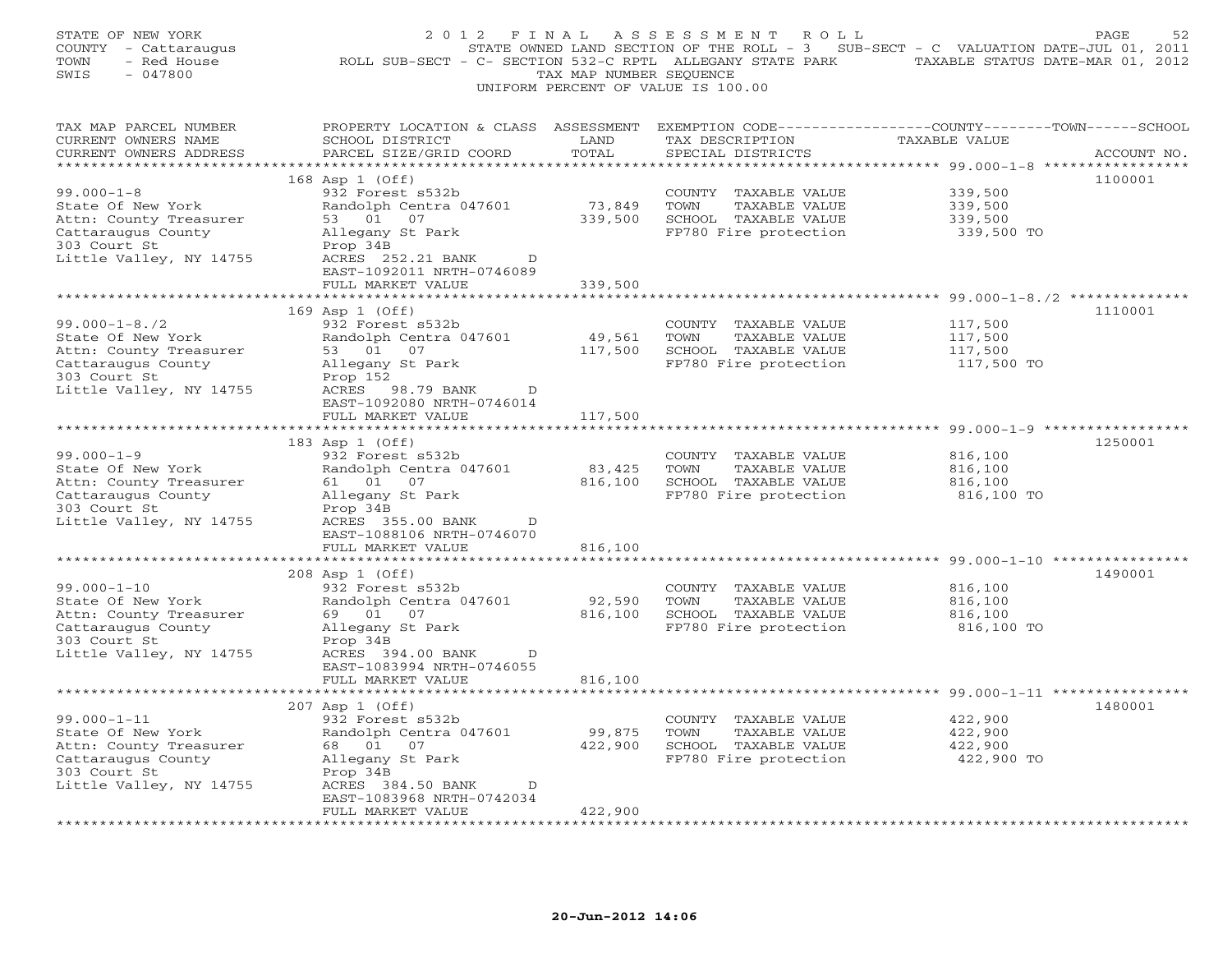| STATE OF NEW YORK<br>COUNTY - Cattaraugus<br>TOWN<br>- Red House<br>SWIS<br>$-047800$                                             | 2012 FINAL<br>ROLL SUB-SECT - C- SECTION 532-C RPTL ALLEGANY STATE PARK                                                                                                                      | TAX MAP NUMBER SEOUENCE       | ASSESSMENT ROLL<br>STATE OWNED LAND SECTION OF THE ROLL - 3 SUB-SECT - C VALUATION DATE-JUL 01, 2011<br>UNIFORM PERCENT OF VALUE IS 100.00 | TAXABLE STATUS DATE-MAR 01, 2012            | 53<br>PAGE  |
|-----------------------------------------------------------------------------------------------------------------------------------|----------------------------------------------------------------------------------------------------------------------------------------------------------------------------------------------|-------------------------------|--------------------------------------------------------------------------------------------------------------------------------------------|---------------------------------------------|-------------|
| TAX MAP PARCEL NUMBER<br>CURRENT OWNERS NAME<br>CURRENT OWNERS ADDRESS                                                            | PROPERTY LOCATION & CLASS ASSESSMENT EXEMPTION CODE----------------COUNTY-------TOWN------SCHOOL<br>SCHOOL DISTRICT<br>PARCEL SIZE/GRID COORD                                                | LAND<br>TOTAL                 | TAX DESCRIPTION<br>SPECIAL DISTRICTS                                                                                                       | TAXABLE VALUE                               | ACCOUNT NO. |
| $99.000 - 1 - 12$<br>State Of New York<br>Attn: County Treasurer<br>Cattaraugus County<br>303 Court St<br>Little Valley, NY 14755 | 182 Asp 1<br>932 Forest s532b<br>Randolph Centra 047601<br>60 01<br>07<br>Allegany St Park<br>Prop 34B<br>ACRES 360.00 BANK<br>D<br>EAST-1088058 NRTH-0742080                                | 172,485<br>522,200            | COUNTY TAXABLE VALUE<br>TOWN<br>TAXABLE VALUE<br>SCHOOL TAXABLE VALUE<br>FP780 Fire protection                                             | 522,200<br>522,200<br>522,200<br>522,200 TO | 1240001     |
|                                                                                                                                   | FULL MARKET VALUE                                                                                                                                                                            | 522,200                       |                                                                                                                                            |                                             |             |
| $99.000 - 1 - 13$<br>State Of New York<br>Attn: County Treasurer<br>Cattaraugus County<br>303 Court St<br>Little Valley, NY 14755 | 167 Asp 1<br>932 Forest s532b<br>Randolph Centra 047601<br>52 01 07<br>Allegany St Park<br>Prop 34B<br>ACRES 359.00 BANK<br>D                                                                | 191,285<br>797,800            | COUNTY TAXABLE VALUE<br>TOWN<br>TAXABLE VALUE<br>SCHOOL TAXABLE VALUE<br>FP780 Fire protection                                             | 797,800<br>797,800<br>797,800<br>797,800 TO | 1090001     |
|                                                                                                                                   | EAST-1091986 NRTH-0742110<br>FULL MARKET VALUE                                                                                                                                               | 797,800                       |                                                                                                                                            |                                             |             |
|                                                                                                                                   | ****************************                                                                                                                                                                 |                               |                                                                                                                                            |                                             |             |
| $99.000 - 1 - 14$<br>State Of New York<br>Attn: County Treasurer<br>Cattaraugus County<br>303 Court St<br>Little Valley, NY 14755 | 151 Asp 1<br>932 Forest s532b<br>Randolph Centra 047601<br>44 01 07<br>Allegany St Park<br>Prop 34B<br>ACRES 385.00 BANK<br>D<br>EAST-1096035 NRTH-0742144<br>FULL MARKET VALUE              | 122,263<br>754,700<br>754,700 | COUNTY TAXABLE VALUE<br>TOWN<br>TAXABLE VALUE<br>SCHOOL TAXABLE VALUE<br>FP780 Fire protection                                             | 754,700<br>754,700<br>754,700<br>754,700 TO | 0930001     |
| ************************                                                                                                          |                                                                                                                                                                                              |                               |                                                                                                                                            |                                             |             |
| $99.000 - 1 - 15$<br>State Of New York<br>Attn: County Treasurer<br>Cattaraugus County<br>303 Court St<br>Little Valley, NY 14755 | 143 Asp 1 (Off)<br>932 Forest s532b<br>Randolph Centra 047601<br>36 01<br>07<br>Allegany State Park<br>Prop 34B<br>ACRES 363.00 BANK<br>D<br>EAST-1100032 NRTH-0742192                       | 85,305<br>665,100             | COUNTY TAXABLE VALUE<br>TOWN<br>TAXABLE VALUE<br>SCHOOL TAXABLE VALUE<br>FP780 Fire protection                                             | 665,100<br>665,100<br>665,100<br>665,100 TO | 0850001     |
|                                                                                                                                   | FULL MARKET VALUE                                                                                                                                                                            | 665,100                       |                                                                                                                                            |                                             |             |
| $99.000 - 1 - 16$<br>State Of New York<br>Attn: County Treasurer<br>Cattaraugus County<br>303 Court St<br>Little Valley, NY 14755 | 142 Asp 3 (Off)<br>932 Forest s532b<br>Randolph Centra 047601<br>35 01<br>07<br>Allegany St Park<br>Prop 34C<br>ACRES 345.00 BANK<br>D<br>EAST-1100021 NRTH-0738231<br>DEED BOOK 1013 PG-751 | 81,075<br>741,800             | COUNTY TAXABLE VALUE<br>TOWN<br>TAXABLE VALUE<br>SCHOOL TAXABLE VALUE<br>FP780 Fire protection                                             | 741,800<br>741,800<br>741,800<br>741,800 TO | 0840001     |
|                                                                                                                                   | FULL MARKET VALUE                                                                                                                                                                            | 741,800                       |                                                                                                                                            |                                             |             |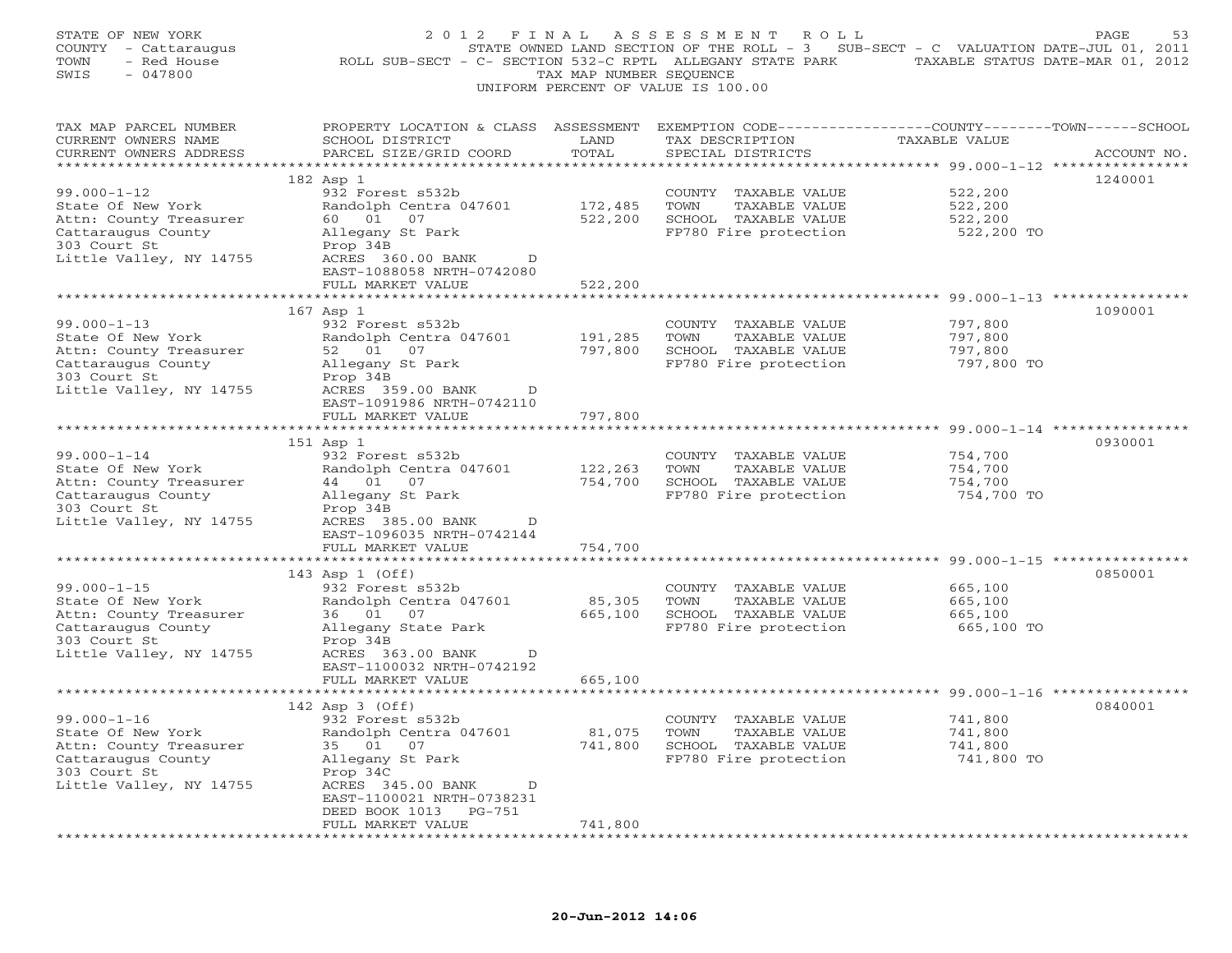| STATE OF NEW YORK<br>COUNTY - Cattaraugus<br>- Red House<br>TOWN<br>SWIS<br>$-047800$                                             | 2012 FINAL<br>ROLL SUB-SECT - C- SECTION 532-C RPTL ALLEGANY STATE PARK                                                                                                               | TAX MAP NUMBER SEQUENCE      | ASSESSMENT<br>R O L L<br>STATE OWNED LAND SECTION OF THE ROLL - 3 SUB-SECT - C VALUATION DATE-JUL 01, 2011<br>UNIFORM PERCENT OF VALUE IS 100.00                      | TAXABLE STATUS DATE-MAR 01, 2012                                                  | PAGE<br>54  |
|-----------------------------------------------------------------------------------------------------------------------------------|---------------------------------------------------------------------------------------------------------------------------------------------------------------------------------------|------------------------------|-----------------------------------------------------------------------------------------------------------------------------------------------------------------------|-----------------------------------------------------------------------------------|-------------|
| TAX MAP PARCEL NUMBER<br>CURRENT OWNERS NAME<br>CURRENT OWNERS ADDRESS<br>**********************                                  | PROPERTY LOCATION & CLASS ASSESSMENT<br>SCHOOL DISTRICT<br>PARCEL SIZE/GRID COORD                                                                                                     | LAND<br>TOTAL<br>*********** | EXEMPTION CODE-----------------COUNTY-------TOWN------SCHOOL<br>TAX DESCRIPTION<br>SPECIAL DISTRICTS                                                                  | TAXABLE VALUE                                                                     | ACCOUNT NO. |
| $99.000 - 1 - 17$<br>State Of New York<br>Attn: County Treasurer<br>Cattaraugus County<br>303 Court St<br>Little Valley, NY 14755 | 150 Asp 1 (Off)<br>932 Forest s532b<br>Randolph Centra 047601<br>43 01 07<br>Allegany St Park<br>Prop 34C<br>ACRES 369.00 BANK<br>D<br>EAST-1096022 NRTH-0738197<br>FULL MARKET VALUE | 85,658<br>529,900<br>529,900 | ************************************** 99.000-1-17 ****************<br>COUNTY TAXABLE VALUE<br>TOWN<br>TAXABLE VALUE<br>SCHOOL TAXABLE VALUE<br>FP780 Fire protection | 529,900<br>529,900<br>529,900<br>529,900 TO                                       | 0920001     |
|                                                                                                                                   | 166 Asp 1 (Off)                                                                                                                                                                       |                              |                                                                                                                                                                       | **** 99.000-1-18 ************                                                     | 1080001     |
| $99.000 - 1 - 18$<br>State Of New York<br>Attn: County Treasurer<br>Cattaraugus County<br>303 Court St<br>Little Valley, NY 14755 | 932 Forest s532b<br>Randolph Centra 047601<br>51 01 07<br>Allegany St Park<br>Prop 34B<br>ACRES 356.00 BANK<br>D                                                                      | 83,660<br>456,500            | COUNTY TAXABLE VALUE<br>TOWN<br>TAXABLE VALUE<br>SCHOOL TAXABLE VALUE<br>FP780 Fire protection                                                                        | 456,500<br>456,500<br>456,500<br>456,500 TO                                       |             |
|                                                                                                                                   | EAST-1091961 NRTH-0738169<br>FULL MARKET VALUE                                                                                                                                        | 456,500                      |                                                                                                                                                                       |                                                                                   |             |
| ********************                                                                                                              | 181 Asp 1                                                                                                                                                                             |                              |                                                                                                                                                                       |                                                                                   | 1230001     |
| $99.000 - 1 - 19$<br>State Of New York<br>Attn: County Treasurer<br>Cattaraugus County<br>303 Court St<br>Little Valley, NY 14755 | 932 Forest s532b<br>Randolph Centra 047601<br>59 01 07<br>Allegany St Park<br>Prop 34B<br>ACRES 357.50 BANK<br>D<br>EAST-1088016 NRTH-0738132                                         | 118,438<br>637,300           | COUNTY TAXABLE VALUE<br>TOWN<br>TAXABLE VALUE<br>SCHOOL TAXABLE VALUE<br>FP780 Fire protection                                                                        | 637,300<br>637,300<br>637,300<br>637,300 TO                                       |             |
|                                                                                                                                   | FULL MARKET VALUE<br>**************                                                                                                                                                   | 637,300<br>*************     |                                                                                                                                                                       | *********************************    99.000-1-20                   ************** |             |
| $99.000 - 1 - 20$<br>State Of New York<br>Attn: County Treasurer<br>Cattaraugus County<br>303 Court St<br>Little Valley, NY 14755 | $206$ Asp $1$<br>932 Forest s532b<br>Randolph Centra 047601<br>67 01<br>07<br>Allegany St Park<br>Prop 34B<br>ACRES 373.00 BANK<br>D                                                  | 176,755<br>768,200           | COUNTY TAXABLE VALUE<br>TOWN<br>TAXABLE VALUE<br>SCHOOL TAXABLE VALUE<br>FP780 Fire protection                                                                        | 768,200<br>768,200<br>768,200<br>768,200 TO                                       | 1470001     |
|                                                                                                                                   | EAST-1083922 NRTH-0738123<br>FULL MARKET VALUE                                                                                                                                        | 768,200                      |                                                                                                                                                                       |                                                                                   |             |
| $100.000 - 2 - 1$<br>State Of New York<br>Attn: County Treasurer<br>Cattaraugus County<br>303 Court St<br>Little Valley, NY 14755 | 137 France Brook Rd (Off)<br>932 Forest s532b<br>Randolph Centra 047601<br>30  01  07<br>Allegany State Park<br>Prop 34B<br>ACRES 361.50 BANK<br>D<br>EAST-1104009 NRTH-0750118       | 192,885<br>886,100           | COUNTY TAXABLE VALUE<br>TOWN<br>TAXABLE VALUE<br>SCHOOL TAXABLE VALUE<br>FP780 Fire protection                                                                        | 886,100<br>886,100<br>886,100<br>886,100 TO                                       | 0790001     |
|                                                                                                                                   | FULL MARKET VALUE                                                                                                                                                                     | 886,100                      |                                                                                                                                                                       |                                                                                   |             |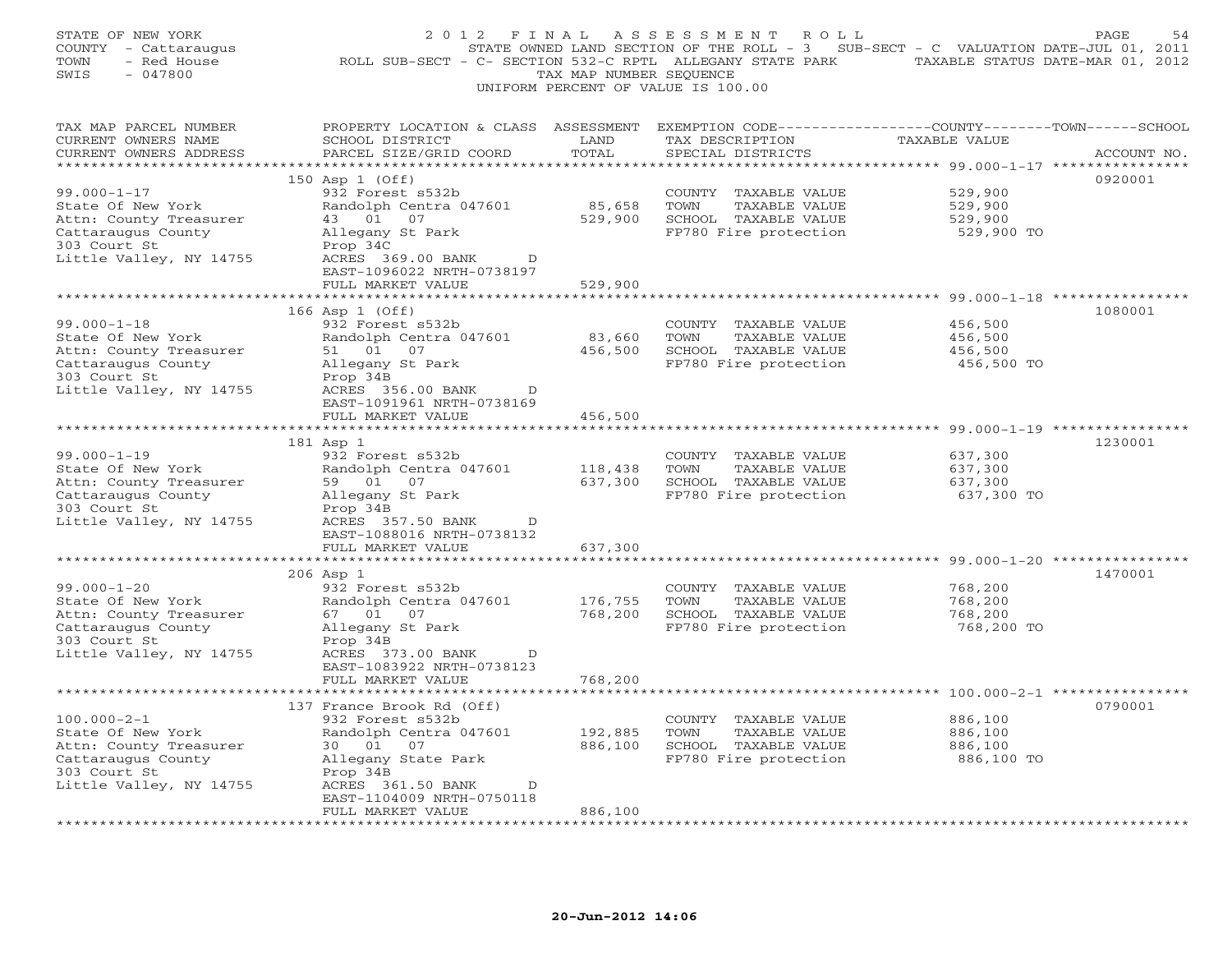| STATE OF NEW YORK<br>COUNTY - Cattaraugus<br>- Red House<br>TOWN<br>SWIS<br>$-047800$                                                                        | 2012 FINAL<br>ROLL SUB-SECT - C- SECTION 532-C RPTL ALLEGANY STATE PARK TAXABLE STATUS DATE-MAR 01, 2012                                                                                                                      | TAX MAP NUMBER SEQUENCE                                       | A S S E S S M E N T<br>R O L L<br>STATE OWNED LAND SECTION OF THE ROLL - 3 SUB-SECT - C VALUATION DATE-JUL 01, 2011<br>UNIFORM PERCENT OF VALUE IS 100.00 |                                                                                                        | PAGE<br>55  |
|--------------------------------------------------------------------------------------------------------------------------------------------------------------|-------------------------------------------------------------------------------------------------------------------------------------------------------------------------------------------------------------------------------|---------------------------------------------------------------|-----------------------------------------------------------------------------------------------------------------------------------------------------------|--------------------------------------------------------------------------------------------------------|-------------|
| TAX MAP PARCEL NUMBER<br>CURRENT OWNERS NAME<br>CURRENT OWNERS ADDRESS                                                                                       | PROPERTY LOCATION & CLASS ASSESSMENT<br>SCHOOL DISTRICT<br>PARCEL SIZE/GRID COORD                                                                                                                                             | LAND<br>TOTAL                                                 | EXEMPTION CODE-----------------COUNTY-------TOWN------SCHOOL<br>TAX DESCRIPTION<br>SPECIAL DISTRICTS                                                      | TAXABLE VALUE                                                                                          | ACCOUNT NO. |
| ***********************<br>$100.000 - 2 - 2$<br>State Of New York<br>Attn: County Treasurer<br>Cattaraugus County<br>303 Court St<br>Little Valley, NY 14755 | 128 Asp 2 (Off)<br>932 Forest s532b<br>Randolph Centra 047601<br>22 01 07<br>Allegany St Park<br>Prop 55<br>ACRES 365.00 BANK<br>D<br>EAST-1108019 NRTH-0750196<br>FULL MARKET VALUE                                          | 199,580<br>830,100<br>830,100                                 | COUNTY TAXABLE VALUE<br>TOWN<br>TAXABLE VALUE<br>SCHOOL TAXABLE VALUE<br>FP780 Fire protection                                                            | 830,100<br>830,100<br>830,100<br>830,100 TO                                                            | 0700001     |
| $100.000 - 2 - 3$<br>State Of New York<br>Attn: County Treasurer<br>Cattaraugus County<br>303 Court St<br>Little Valley, NY 14755                            | 101 Asp 2<br>932 Forest s532b<br>Randolph Centra 047601<br>14  01  07<br>Allegany St Park<br>Prop 55<br>ACRES 264.00 BANK<br>D                                                                                                | 131,193<br>503,100                                            | COUNTY TAXABLE VALUE<br>TOWN<br>TAXABLE VALUE<br>SCHOOL TAXABLE VALUE<br>FP780 Fire protection                                                            | **** 100.000-2-3 **************<br>503,100<br>503,100<br>503,100<br>503,100 TO                         | 0430001     |
| *******************<br>$100.000 - 2 - 3.72$<br>State Of New York                                                                                             | EAST-1111831 NRTH-0750274<br>FULL MARKET VALUE<br>***********************<br>102 Asp 2<br>932 Forest s532b<br>Randolph Centra 047601                                                                                          | 503,100<br>35,068                                             | COUNTY TAXABLE VALUE<br>TOWN<br>TAXABLE VALUE                                                                                                             | 133,300<br>133,300                                                                                     | 0440001     |
| Attn: County Treasurer<br>Cattaraugus County<br>303 Court St<br>Little Valley, NY 14755                                                                      | 14 01 07<br>Allegany St Park<br>Prop 62<br>ACRES 70.00 BANK<br>D<br>EAST-1112220 NRTH-0750275<br>FULL MARKET VALUE<br>*****************                                                                                       | 133,300<br>133,300<br>********                                | SCHOOL TAXABLE VALUE<br>FP780 Fire protection                                                                                                             | 133,300<br>133,300 TO                                                                                  |             |
| $100.000 - 2 - 4$<br>State Of New York<br>Attn: County Treasurer<br>Cattaraugus County<br>303 Court St<br>Little Valley, NY 14755                            | 75 Asp 2 (Off)<br>932 Forest s532b<br>Randolph Centra 047601<br>06 01 07<br>Allegany St Park<br>Prop 55<br>ACRES 184.50 BANK<br>D<br>EAST-1115646 NRTH-0750359                                                                | 85,835<br>450,000                                             | COUNTY TAXABLE VALUE<br>TOWN<br>TAXABLE VALUE<br>SCHOOL TAXABLE VALUE<br>FP780 Fire protection                                                            | ****************************** 100.000-2-4 ************<br>450,000<br>450,000<br>450,000<br>450,000 TO | 0170001     |
|                                                                                                                                                              | FULL MARKET VALUE<br>************************                                                                                                                                                                                 | 450,000                                                       |                                                                                                                                                           |                                                                                                        |             |
| $100.000 - 2 - 4.72$<br>State Of New York<br>Attn: County Treasurer<br>Cattaraugus County<br>303 Court St<br>Little Valley, NY 14755<br>*******************  | 76 Asp 2 (Off)<br>932 Forest s532b<br>Randolph Centra 047601<br>06 01 07<br>Allegany St Park<br>Prop 143<br>ACRES 112.50 BANK<br>D<br>EAST-1115830 NRTH-0750395<br>FULL MARKET VALUE<br>* * * * * * * * * * * * * * * * * * * | 57,015<br>173,100<br>173,100<br>* * * * * * * * * * * * * * * | COUNTY TAXABLE VALUE<br>TOWN<br>TAXABLE VALUE<br>SCHOOL TAXABLE VALUE<br>FP780 Fire protection                                                            | 173,100<br>173,100<br>173,100<br>173,100 TO                                                            | 0180001     |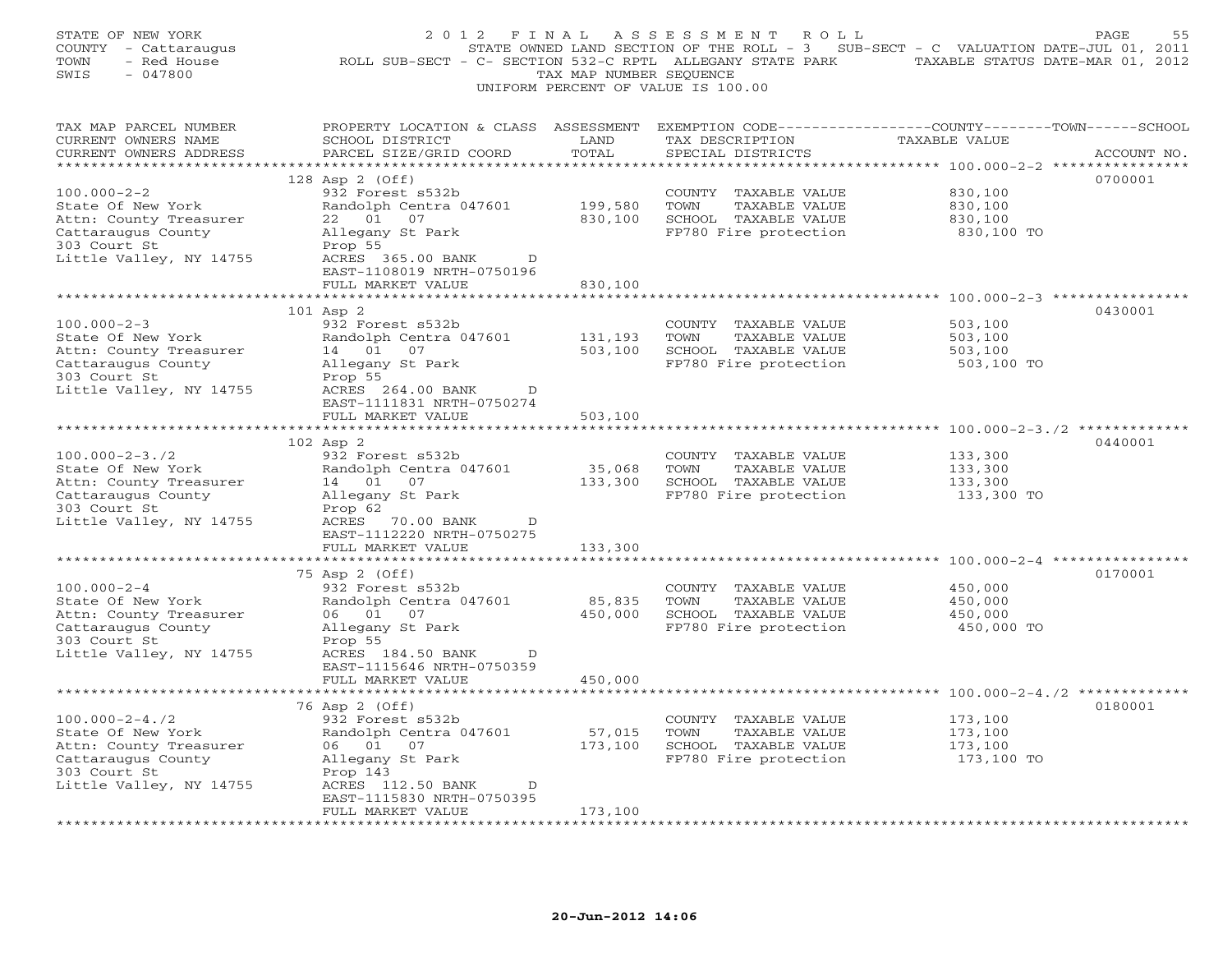| STATE OF NEW YORK<br>COUNTY - Cattaraugus<br>TOWN<br>- Red House<br>$-047800$<br>SWIS                                                | 2 0 1 2<br>F I N A L<br>ROLL SUB-SECT - C- SECTION 532-C RPTL ALLEGANY STATE PARK TAXABLE STATUS DATE-MAR 01, 2012                                         | TAX MAP NUMBER SEQUENCE             | A S S E S S M E N T<br>R O L L<br>STATE OWNED LAND SECTION OF THE ROLL - 3 SUB-SECT - C VALUATION DATE-JUL 01, 2011<br>UNIFORM PERCENT OF VALUE IS 100.00 |                                                                                     | PAGE<br>56  |
|--------------------------------------------------------------------------------------------------------------------------------------|------------------------------------------------------------------------------------------------------------------------------------------------------------|-------------------------------------|-----------------------------------------------------------------------------------------------------------------------------------------------------------|-------------------------------------------------------------------------------------|-------------|
| TAX MAP PARCEL NUMBER<br>CURRENT OWNERS NAME<br>CURRENT OWNERS ADDRESS                                                               | PROPERTY LOCATION & CLASS ASSESSMENT EXEMPTION CODE---------------COUNTY-------TOWN-----SCHOOL<br>SCHOOL DISTRICT<br>PARCEL SIZE/GRID COORD                | LAND<br>TOTAL                       | TAX DESCRIPTION<br>SPECIAL DISTRICTS                                                                                                                      | TAXABLE VALUE                                                                       | ACCOUNT NO. |
|                                                                                                                                      | 77 Asp 2 (Off)                                                                                                                                             |                                     |                                                                                                                                                           |                                                                                     | 0190001     |
| $100.000 - 2 - 4.73$<br>State Of New York<br>Attn: County Treasurer<br>Cattaraugus County<br>303 Court St<br>Little Valley, NY 14755 | 932 Forest s532b<br>Randolph Centra 047601<br>06 01 07<br>Allegany St Park<br>Prop 115<br>ACRES<br>50.00 BANK<br>$\mathbb{D}$<br>EAST-1115830 NRTH-0750395 | 23,900<br>62,100                    | COUNTY TAXABLE VALUE<br>TOWN<br>TAXABLE VALUE<br>SCHOOL TAXABLE VALUE<br>FP780 Fire protection                                                            | 62,100<br>62,100<br>62,100<br>62,100 TO                                             |             |
|                                                                                                                                      | FULL MARKET VALUE                                                                                                                                          | 62,100                              |                                                                                                                                                           |                                                                                     |             |
| $100.000 - 2 - 5$<br>State Of New York<br>Attn: County Treasurer<br>Cattaraugus County<br>303 Court St                               | **********************<br>74 Asp 2 (Off)<br>932 Forest s532b<br>Randolph Centra 047601<br>05 01 07<br>Allegany State Park<br>Prop 23                       | 137,945<br>835,300                  | COUNTY TAXABLE VALUE<br>TOWN<br>TAXABLE VALUE<br>SCHOOL TAXABLE VALUE<br>FP780 Fire protection                                                            | ********* 100.000-2-5 **************<br>835,300<br>835,300<br>835,300<br>835,300 TO | 0160001     |
| Little Valley, NY 14755                                                                                                              | ACRES 344.00 BANK<br>$\mathbb{D}$<br>EAST-1115626 NRTH-0746362<br>FULL MARKET VALUE                                                                        | 835,300                             |                                                                                                                                                           |                                                                                     |             |
| $100.000 - 2 - 6$<br>State Of New York<br>Attn: County Treasurer<br>Cattaraugus County<br>303 Court St<br>Little Valley, NY 14755    | 100 Asp 2 & France Brook Rd<br>932 Forest s532b<br>Randolph Centra 047601<br>13 01 07<br>Allegany State Park<br>Prop 55<br>ACRES 341.00 BANK<br>D          | 189,173<br>846,000                  | COUNTY TAXABLE VALUE<br>TOWN<br>TAXABLE VALUE<br>SCHOOL TAXABLE VALUE<br>FP780 Fire protection                                                            | 846,000<br>846,000<br>846,000<br>846,000 TO                                         | 0420001     |
|                                                                                                                                      | EAST-1111909 NRTH-0746311<br>FULL MARKET VALUE                                                                                                             | 846,000                             |                                                                                                                                                           |                                                                                     |             |
| $100.000 - 2 - 7$<br>State Of New York<br>Attn: County Treasurer                                                                     | * * * * * * * * * * * * * * * * * * *<br>122 France Brook Rd<br>932 Forest s532b<br>Randolph Centra 047601<br>21  01  07                                   | ***************<br>23,510<br>77,500 | COUNTY TAXABLE VALUE<br>TOWN<br>TAXABLE VALUE<br>SCHOOL TAXABLE VALUE                                                                                     | 77,500<br>77,500<br>77,500                                                          | 0640001     |
| Cattaraugus County<br>303 Court St<br>Little Valley, NY 14755                                                                        | Allegany St Park<br>Prop 65<br>ACRES 40.00 BANK<br>$\mathbb{D}$<br>EAST-1108005 NRTH-0746276<br>FULL MARKET VALUE                                          | 77,500                              | FP780 Fire protection                                                                                                                                     | 77,500 TO                                                                           |             |
|                                                                                                                                      | 123 France Brook Rd                                                                                                                                        |                                     |                                                                                                                                                           |                                                                                     | 0650001     |
| $100.000 - 2 - 7.72$<br>State Of New York<br>Attn: County Treasurer<br>Cattaraugus County<br>303 Court St<br>Little Valley, NY 14755 | 932 Forest s532b<br>Randolph Centra 047601<br>21  01  07<br>Allegany St Park<br>Prop 102<br>ACRES 25.00 BANK<br>D                                          | 15,478<br>48,600                    | COUNTY TAXABLE VALUE<br>TOWN<br>TAXABLE VALUE<br>SCHOOL TAXABLE VALUE<br>FP780 Fire protection                                                            | 48,600<br>48,600<br>48,600<br>48,600 TO                                             |             |
|                                                                                                                                      | EAST-1108210 NRTH-0746144<br>FULL MARKET VALUE<br>.                                                                                                        | 48,600                              |                                                                                                                                                           |                                                                                     |             |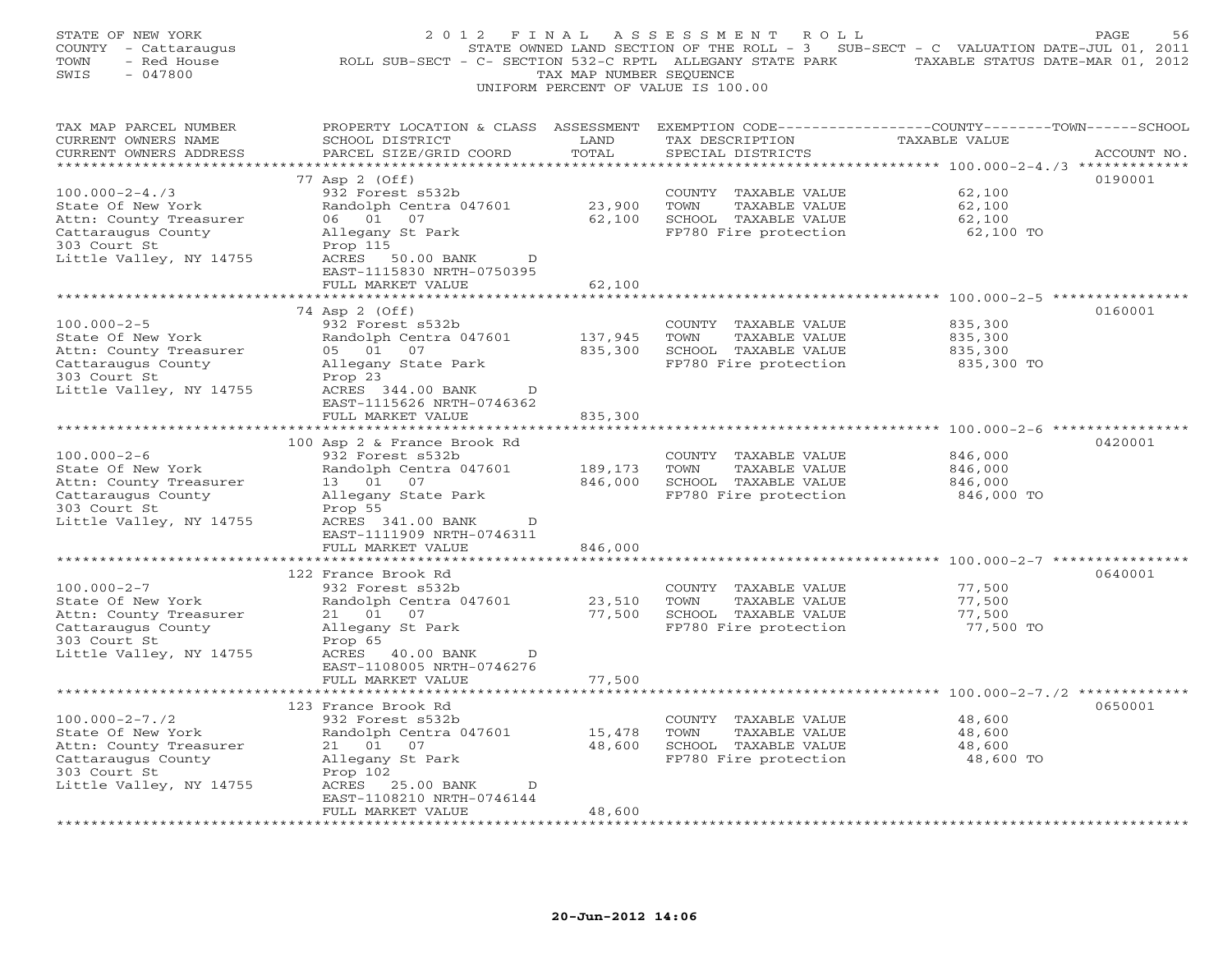| STATE OF NEW YORK<br>COUNTY - Cattaraugus<br>TOWN<br>- Red House<br>$-047800$<br>SWIS | 2 0 1 2<br>FINAL<br>ROLL SUB-SECT - C- SECTION 532-C RPTL ALLEGANY STATE PARK                                                                | TAX MAP NUMBER SEQUENCE | A S S E S S M E N T R O L L<br>STATE OWNED LAND SECTION OF THE ROLL - 3 SUB-SECT - C VALUATION DATE-JUL 01, 2011<br>UNIFORM PERCENT OF VALUE IS 100.00 | TAXABLE STATUS DATE-MAR 01, 2012 | PAGE<br>57  |
|---------------------------------------------------------------------------------------|----------------------------------------------------------------------------------------------------------------------------------------------|-------------------------|--------------------------------------------------------------------------------------------------------------------------------------------------------|----------------------------------|-------------|
| TAX MAP PARCEL NUMBER<br>CURRENT OWNERS NAME<br>CURRENT OWNERS ADDRESS                | PROPERTY LOCATION & CLASS ASSESSMENT EXEMPTION CODE---------------COUNTY-------TOWN------SCHOOL<br>SCHOOL DISTRICT<br>PARCEL SIZE/GRID COORD | LAND<br>TOTAL           | TAX DESCRIPTION<br>SPECIAL DISTRICTS                                                                                                                   | TAXABLE VALUE                    | ACCOUNT NO. |
|                                                                                       | 124 France Brook Rd                                                                                                                          |                         |                                                                                                                                                        |                                  | 0660001     |
| $100.000 - 2 - 7.73$                                                                  | 932 Forest s532b                                                                                                                             |                         | COUNTY TAXABLE VALUE                                                                                                                                   | 252,000                          |             |
| State Of New York                                                                     | Randolph Centra 047601                                                                                                                       | 64,573                  | TOWN<br>TAXABLE VALUE                                                                                                                                  | 252,000                          |             |
| Attn: County Treasurer                                                                | 21 01 07                                                                                                                                     | 252,000                 | SCHOOL TAXABLE VALUE                                                                                                                                   | 252,000                          |             |
| Cattaraugus County                                                                    | Allegany St Park                                                                                                                             |                         | FP780 Fire protection                                                                                                                                  | 252,000 TO                       |             |
| 303 Court St<br>Little Valley, NY 14755                                               | Prop 103<br>ACRES 115.00 BANK<br>$\overline{D}$                                                                                              |                         |                                                                                                                                                        |                                  |             |
|                                                                                       | EAST-1108210 NRTH-0746144                                                                                                                    |                         |                                                                                                                                                        |                                  |             |
|                                                                                       | FULL MARKET VALUE                                                                                                                            | 252,000                 |                                                                                                                                                        |                                  |             |
|                                                                                       | * * * * * * * * * * * * * * * * * *                                                                                                          |                         |                                                                                                                                                        |                                  |             |
| $100.000 - 2 - 7.74$                                                                  | 125 France Brook Rd<br>932 Forest s532b                                                                                                      |                         | COUNTY TAXABLE VALUE                                                                                                                                   | 104,700                          | 0670001     |
| State Of New York                                                                     | Randolph Centra 047601                                                                                                                       | 44,159                  | TOWN<br>TAXABLE VALUE                                                                                                                                  | 104,700                          |             |
| Attn: County Treasurer                                                                | 21 01 07                                                                                                                                     | 104,700                 | SCHOOL TAXABLE VALUE                                                                                                                                   | 104,700                          |             |
| Cattaraugus County                                                                    | Allegany St Park                                                                                                                             |                         | FP780 Fire protection                                                                                                                                  | 104,700 TO                       |             |
| 303 Court St<br>Little Valley, NY 14755                                               | Prop 116<br>ACRES 82.33 BANK<br>D                                                                                                            |                         |                                                                                                                                                        |                                  |             |
|                                                                                       | EAST-1108210 NRTH-0746144                                                                                                                    |                         |                                                                                                                                                        |                                  |             |
|                                                                                       | FULL MARKET VALUE                                                                                                                            | 104,700                 |                                                                                                                                                        |                                  |             |
|                                                                                       |                                                                                                                                              |                         |                                                                                                                                                        |                                  |             |
| $100.000 - 2 - 7.75$                                                                  | 126 France Brook Rd<br>932 Forest s532b                                                                                                      |                         | COUNTY TAXABLE VALUE                                                                                                                                   | 78,700                           | 0680001     |
| State Of New York                                                                     | Randolph Centra 047601                                                                                                                       | 21,875                  | TOWN<br>TAXABLE VALUE                                                                                                                                  | 78,700                           |             |
| Attn: County Treasurer                                                                | 21 01<br>07                                                                                                                                  | 78,700                  | SCHOOL TAXABLE VALUE                                                                                                                                   | 78,700                           |             |
| Cattaraugus County                                                                    | Allegany St Park                                                                                                                             |                         | FP780 Fire protection                                                                                                                                  | 78,700 TO                        |             |
| 303 Court St<br>Little Valley, NY 14755                                               | Prop 126<br>ACRES 50.00 BANK<br>D                                                                                                            |                         |                                                                                                                                                        |                                  |             |
|                                                                                       | EAST-1108210 NRTH-0746144                                                                                                                    |                         |                                                                                                                                                        |                                  |             |
|                                                                                       | FULL MARKET VALUE                                                                                                                            | 78,700                  |                                                                                                                                                        |                                  |             |
|                                                                                       |                                                                                                                                              | *********               |                                                                                                                                                        |                                  |             |
| $100.000 - 2 - 7.76$                                                                  | 127 France Brook Rd<br>932 Forest s532b                                                                                                      |                         | COUNTY TAXABLE VALUE                                                                                                                                   | 96,100                           | 0690001     |
| State Of New York                                                                     | Randolph Centra 047601                                                                                                                       | 25,925                  | TOWN<br>TAXABLE VALUE                                                                                                                                  | 96,100                           |             |
| Attn: County Treasurer                                                                | 21 01 07                                                                                                                                     | 96,100                  | SCHOOL TAXABLE VALUE                                                                                                                                   | 96,100                           |             |
| Cattaraugus County                                                                    | Allegany St Park                                                                                                                             |                         | FP780 Fire protection                                                                                                                                  | 96,100 TO                        |             |
| 303 Court St<br>Little Valley, NY 14755                                               | Prop 134<br>ACRES 50.00 BANK<br>D                                                                                                            |                         |                                                                                                                                                        |                                  |             |
|                                                                                       | EAST-1108210 NRTH-0746144                                                                                                                    |                         |                                                                                                                                                        |                                  |             |
|                                                                                       | FULL MARKET VALUE                                                                                                                            | 96,100                  |                                                                                                                                                        |                                  |             |
|                                                                                       |                                                                                                                                              |                         |                                                                                                                                                        |                                  |             |
| $100.000 - 2 - 8$                                                                     | 135 France Brook Rd<br>932 Forest s532b                                                                                                      |                         | COUNTY TAXABLE VALUE                                                                                                                                   | 781,500                          | 0770001     |
| State Of New York                                                                     | Randolph Centra 047601                                                                                                                       | 198,920                 | TOWN<br>TAXABLE VALUE                                                                                                                                  | 781,500                          |             |
| Attn: County Treasurer                                                                | 29  01  07                                                                                                                                   | 781,500                 | SCHOOL TAXABLE VALUE                                                                                                                                   | 781,500                          |             |
| Cattaraugus County                                                                    | Allegany St Park                                                                                                                             |                         | FP780 Fire protection                                                                                                                                  | 781,500 TO                       |             |
| 303 Court St                                                                          | Prop 34B<br>D                                                                                                                                |                         |                                                                                                                                                        |                                  |             |
| Little Valley, NY 14755                                                               | ACRES 326.00 BANK<br>EAST-1103985 NRTH-0746186                                                                                               |                         |                                                                                                                                                        |                                  |             |
|                                                                                       | FULL MARKET VALUE                                                                                                                            | 781,500                 |                                                                                                                                                        |                                  |             |
|                                                                                       |                                                                                                                                              |                         |                                                                                                                                                        |                                  |             |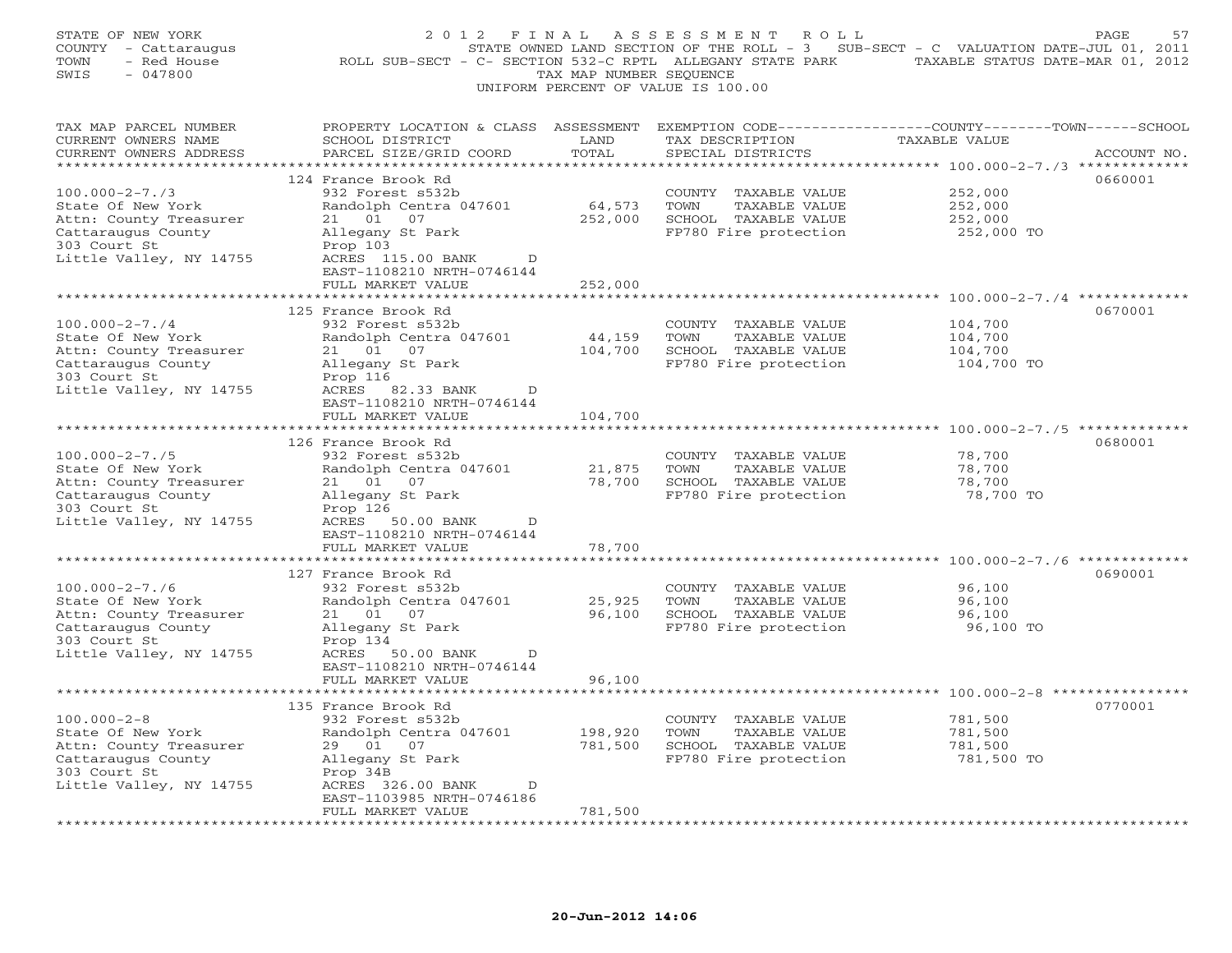| STATE OF NEW YORK<br>COUNTY - Cattaraugus<br>TOWN<br>- Red House<br>SWIS<br>$-047800$                                                                                            | 2 0 1 2<br>ROLL SUB-SECT - C- SECTION 532-C RPTL ALLEGANY STATE PARK                                                                                                                                                                                       | FINAL<br>TAX MAP NUMBER SEQUENCE        | ASSESSMENT<br>R O L L<br>UNIFORM PERCENT OF VALUE IS 100.00                                       | STATE OWNED LAND SECTION OF THE ROLL - 3 SUB-SECT - C VALUATION DATE-JUL 01, 2011<br>TAXABLE STATUS DATE-MAR 01, 2012 | PAGE                       |
|----------------------------------------------------------------------------------------------------------------------------------------------------------------------------------|------------------------------------------------------------------------------------------------------------------------------------------------------------------------------------------------------------------------------------------------------------|-----------------------------------------|---------------------------------------------------------------------------------------------------|-----------------------------------------------------------------------------------------------------------------------|----------------------------|
| TAX MAP PARCEL NUMBER<br>CURRENT OWNERS NAME<br>CURRENT OWNERS ADDRESS                                                                                                           | PROPERTY LOCATION & CLASS ASSESSMENT<br>SCHOOL DISTRICT<br>PARCEL SIZE/GRID COORD                                                                                                                                                                          | LAND<br>TOTAL<br>******                 | TAX DESCRIPTION<br>SPECIAL DISTRICTS                                                              | EXEMPTION CODE-----------------COUNTY-------TOWN------SCHOOL<br>TAXABLE VALUE<br>************* 100.000-2-8./2 *       | ACCOUNT NO.<br>*********** |
| $100.000 - 2 - 8.72$<br>State Of New York<br>Attn: County Treasurer<br>Cattaraugus County<br>303 Court St<br>Little Valley, NY 14755                                             | 136 France Brook Rd<br>932 Forest s532b<br>Randolph Centra 047601<br>29  01  07<br>Allegany St Park<br>Prop 202<br>ACRES 25.00 BANK<br>D<br>EAST-1104230 NRTH-0746104<br>FULL MARKET VALUE                                                                 | 14,955<br>56,100<br>56,100              | COUNTY<br>TAXABLE VALUE<br>TOWN<br>TAXABLE VALUE<br>SCHOOL TAXABLE VALUE<br>FP780 Fire protection | 56,100<br>56,100<br>56,100<br>56,100 TO                                                                               | 0780001                    |
| $100.000 - 2 - 9$<br>State Of New York<br>Attn: County Treasurer<br>Cattaraugus County<br>303 Court St<br>Little Valley, NY 14755                                                | 134 France Brook Rd (Off)<br>932 Forest s532b<br>Randolph Centra 047601<br>28 01<br>07<br>Allegany St Park<br>Prop 70<br>ACRES 361.00 BANK<br>D<br>EAST-1103954 NRTH-0742235<br>DEED BOOK 00966 PG-00476<br>FULL MARKET VALUE                              | 102,655<br>764,300<br>764,300           | COUNTY TAXABLE VALUE<br>TOWN<br>TAXABLE VALUE<br>SCHOOL TAXABLE VALUE<br>FP780 Fire protection    | ********** 100.000-2-9 ***********<br>764,300<br>764,300<br>764,300<br>764,300 TO                                     | 0760001                    |
| $100.000 - 2 - 10$<br>State Of New York<br>Attn: County Treasurer<br>Cattaraugus County<br>303 Court St<br>Little Valley, NY 14755                                               | 117 Asp 2 (Off)<br>932 Forest s532b<br>Randolph Centra 047601<br>20  01  07<br>Allegany St Park<br>Prop 69<br>ACRES 140.00 BANK<br>D<br>EAST-1108000 NRTH-0742279                                                                                          | 53,150<br>206,700                       | COUNTY TAXABLE VALUE<br>TOWN<br>TAXABLE VALUE<br>SCHOOL TAXABLE VALUE<br>FP780 Fire protection    | 206,700<br>206,700<br>206,700<br>206,700 TO                                                                           | 0590001                    |
| $100.000 - 2 - 10.72$<br>State Of New York<br>Attn: County Treasurer<br>Cattaraugus County<br>303 Court St<br>Little Valley, NY 14755                                            | FULL MARKET VALUE<br>**************************<br>118 Asp 2 (Off)<br>932 Forest s532b<br>Randolph Centra 047601<br>20  01  07<br>Allegany St Park<br>Prop 70<br>ACRES 110.00 BANK<br>D<br>EAST-1108210 NRTH-0742414<br>FULL MARKET VALUE                  | 206,700<br>57,440<br>282,800<br>282,800 | COUNTY TAXABLE VALUE<br>TAXABLE VALUE<br>TOWN<br>SCHOOL TAXABLE VALUE<br>FP780 Fire protection    | 282,800<br>282,800<br>282,800<br>282,800 TO                                                                           | 0600001                    |
| $100.000 - 2 - 10.73$<br>State Of New York<br>Attn: County Treasurer<br>Cattaraugus County<br>303 Court St<br>Little Valley, NY 14755<br>* * * * * * * * * * * * * * * * * * * * | *****************<br>119 Asp 2 (Off)<br>932 Forest s532b<br>Randolph Centra 047601<br>20<br>01<br>07<br>Allegany St Park<br>Prop 95<br>ACRES<br>40.00 BANK<br>D<br>EAST-1108210 NRTH-0742414<br>FULL MARKET VALUE<br>* * * * * * * * * * * * * * * * * * * | 18,310<br>91,500<br>91,500              | COUNTY TAXABLE VALUE<br>TOWN<br>TAXABLE VALUE<br>SCHOOL TAXABLE VALUE<br>FP780 Fire protection    | *************** 100.000-2-10./3 ************<br>91,500<br>91,500<br>91,500<br>91,500 TO                               | 0610001                    |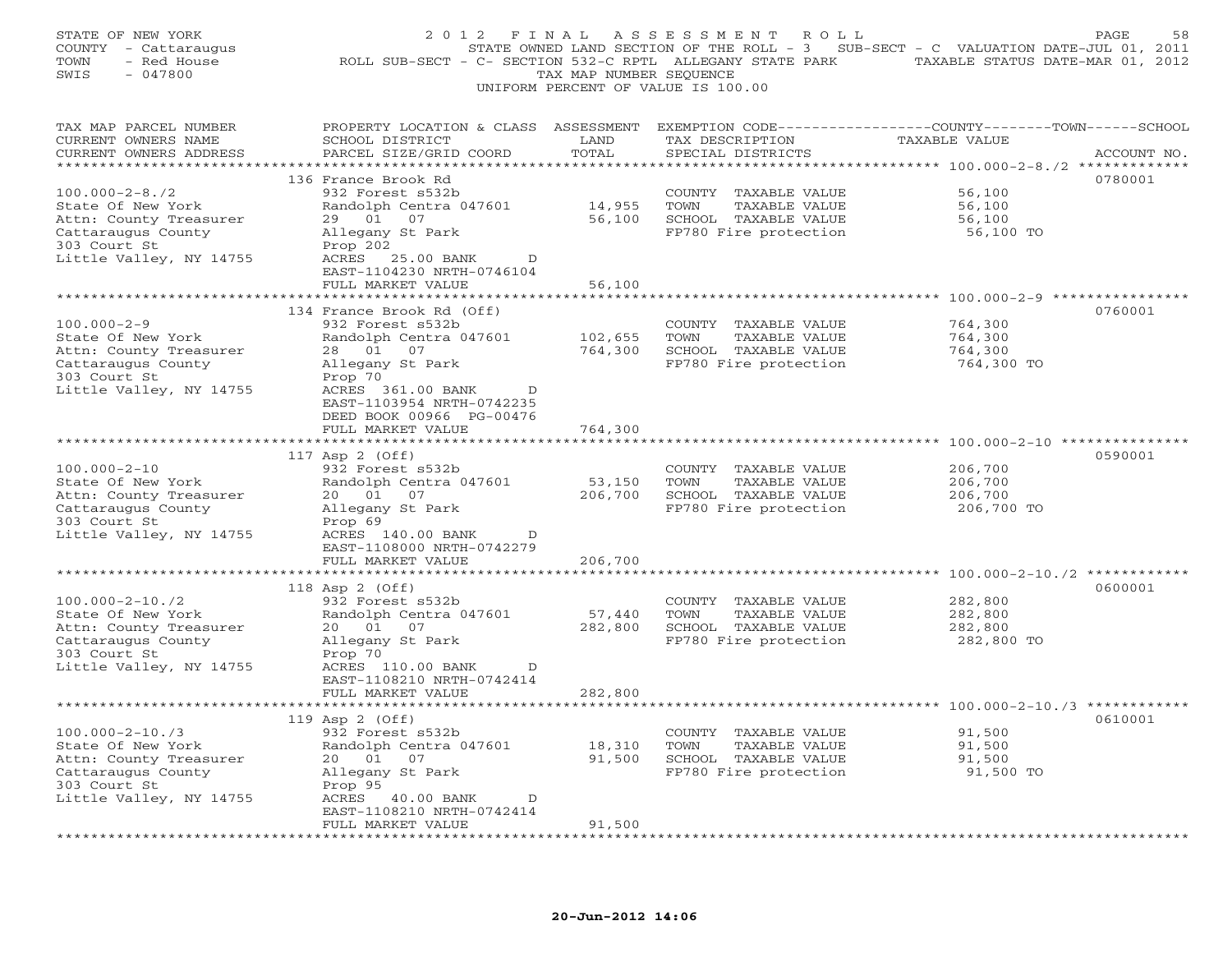| STATE OF NEW YORK<br>COUNTY - Cattaraugus<br>- Red House<br>TOWN<br>$-047800$<br>SWIS                                                 | 2 0 1 2<br>F I N A L<br>ROLL SUB-SECT - C- SECTION 532-C RPTL ALLEGANY STATE PARK                                                                                               | TAX MAP NUMBER SEQUENCE    | A S S E S S M E N T<br>R O L L<br>UNIFORM PERCENT OF VALUE IS 100.00                              | STATE OWNED LAND SECTION OF THE ROLL - 3 SUB-SECT - C VALUATION DATE-JUL 01, 2011<br>TAXABLE STATUS DATE-MAR 01, 2012 | PAGE<br>59  |
|---------------------------------------------------------------------------------------------------------------------------------------|---------------------------------------------------------------------------------------------------------------------------------------------------------------------------------|----------------------------|---------------------------------------------------------------------------------------------------|-----------------------------------------------------------------------------------------------------------------------|-------------|
| TAX MAP PARCEL NUMBER<br>CURRENT OWNERS NAME<br>CURRENT OWNERS ADDRESS<br>*************************                                   | PROPERTY LOCATION & CLASS ASSESSMENT<br>SCHOOL DISTRICT<br>PARCEL SIZE/GRID COORD                                                                                               | LAND<br>TOTAL              | TAX DESCRIPTION<br>SPECIAL DISTRICTS                                                              | EXEMPTION CODE-----------------COUNTY-------TOWN------SCHOOL<br><b>TAXABLE VALUE</b>                                  | ACCOUNT NO. |
| $100.000 - 2 - 10.74$<br>State Of New York<br>Attn: County Treasurer<br>Cattaraugus County<br>303 Court St<br>Little Valley, NY 14755 | 120 Asp 2 (Off)<br>932 Forest s532b<br>Randolph Centra 047601<br>20  01  07<br>Allegany St Park<br>Prop 102<br>ACRES<br>50.00 BANK<br>$\mathbb{D}$<br>EAST-1108210 NRTH-0742414 | 19,040<br>89,800           | COUNTY TAXABLE VALUE<br>TOWN<br>TAXABLE VALUE<br>SCHOOL TAXABLE VALUE<br>FP780 Fire protection    | 89,800<br>89,800<br>89,800<br>89,800 TO                                                                               | 0620001     |
|                                                                                                                                       | FULL MARKET VALUE                                                                                                                                                               | 89,800                     |                                                                                                   | ******** 100.000-2-10./5 **********                                                                                   |             |
| $100.000 - 2 - 10.75$<br>State Of New York<br>Attn: County Treasurer<br>Cattaraugus County<br>303 Court St<br>Little Valley, NY 14755 | 121 Asp 2 (Off)<br>932 Forest s532b<br>Randolph Centra 047601<br>20  01  07<br>Allegany St Park<br>Prop 135<br>ACRES 28.00 BANK<br>$\mathbb{D}$                                 | 9,010<br>65,800            | COUNTY<br>TAXABLE VALUE<br>TOWN<br>TAXABLE VALUE<br>SCHOOL TAXABLE VALUE<br>FP780 Fire protection | 65,800<br>65,800<br>65,800<br>65,800 TO                                                                               | 0630001     |
|                                                                                                                                       | EAST-1108210 NRTH-0742414<br>FULL MARKET VALUE                                                                                                                                  | 65,800                     |                                                                                                   |                                                                                                                       |             |
| $100.000 - 2 - 11$<br>State Of New York<br>Attn: County Treasurer<br>Cattaraugus County<br>303 Court St<br>Little Valley, NY 14755    | 93 Asp 2<br>932 Forest s532b<br>Randolph Centra 047601<br>12  01  07<br>Allegany St Park<br>Prop 76<br>ACRES 161.50 BANK<br>D                                                   | 100,525<br>376,200         | COUNTY TAXABLE VALUE<br>TOWN<br>TAXABLE VALUE<br>SCHOOL TAXABLE VALUE<br>FP780 Fire protection    | 376,200<br>376,200<br>376,200<br>376,200 TO                                                                           | 0350001     |
|                                                                                                                                       | EAST-1111896 NRTH-0742328<br>FULL MARKET VALUE<br>* * * * * * * * * * * * * * * * * * *                                                                                         | 376,200<br>************    |                                                                                                   | ******************************** 100.000-2-11./2 ************                                                         |             |
| $100.000 - 2 - 11.72$<br>State Of New York<br>Attn: County Treasurer<br>Cattaraugus County<br>303 Court St<br>Little Valley, NY 14755 | 94 Asp 2<br>932 Forest s532b<br>Randolph Centra 047601<br>12 01<br>07<br>Allegany St Park<br>Prop 87<br>ACRES 20.00 BANK<br>D<br>EAST-1112000 NRTH-0742494                      | 12,800<br>52,700           | COUNTY TAXABLE VALUE<br>TOWN<br>TAXABLE VALUE<br>SCHOOL TAXABLE VALUE<br>FP780 Fire protection    | 52,700<br>52,700<br>52,700<br>52,700 TO                                                                               | 0360001     |
|                                                                                                                                       | FULL MARKET VALUE<br>**************************                                                                                                                                 | 52,700                     |                                                                                                   |                                                                                                                       |             |
| $100.000 - 2 - 11.73$<br>State Of New York<br>Attn: County Treasurer<br>Cattaraugus County<br>303 Court St<br>Little Valley, NY 14755 | 95 Asp 2<br>932 Forest s532b<br>Randolph Centra 047601<br>01<br>07<br>12<br>Allegany St Park<br>Prop 89A<br>ACRES<br>50.00 BANK<br>D<br>EAST-1112000 NRTH-0742494               | 32,000<br>72,000<br>72,000 | COUNTY TAXABLE VALUE<br>TOWN<br>TAXABLE VALUE<br>SCHOOL TAXABLE VALUE<br>FP780 Fire protection    | 72,000<br>72,000<br>72,000<br>72,000 TO                                                                               | 0370001     |
|                                                                                                                                       | FULL MARKET VALUE                                                                                                                                                               |                            |                                                                                                   |                                                                                                                       |             |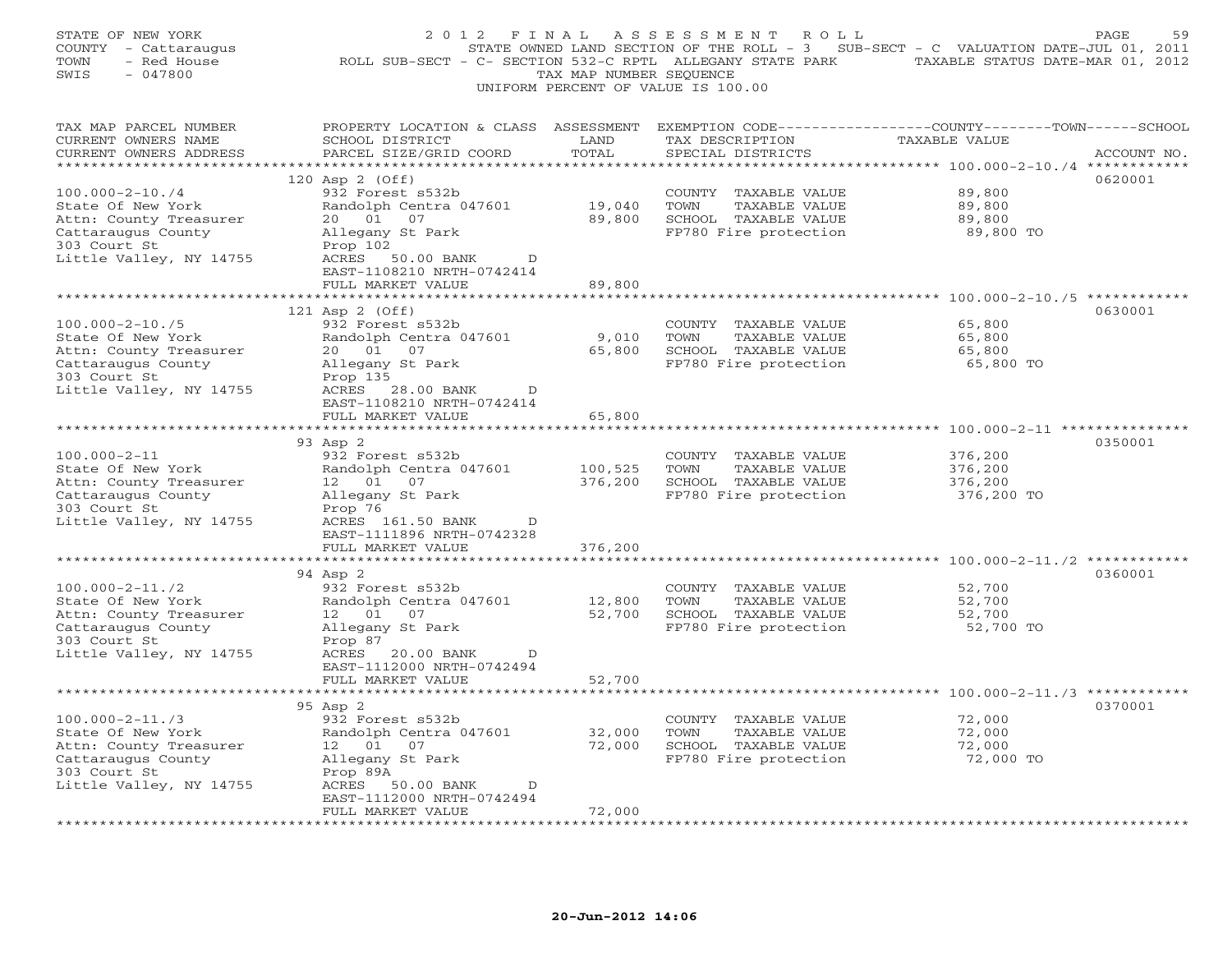| STATE OF NEW YORK<br>COUNTY - Cattaraugus<br>TOWN<br>- Red House<br>$-047800$<br>SWIS                                                 | 2 0 1 2<br>F I N A L<br>ROLL SUB-SECT - C- SECTION 532-C RPTL ALLEGANY STATE PARK                                                                                                  | TAX MAP NUMBER SEQUENCE    | ASSESSMENT<br>R O L L<br>UNIFORM PERCENT OF VALUE IS 100.00                                       | STATE OWNED LAND SECTION OF THE ROLL - 3 SUB-SECT - C VALUATION DATE-JUL 01, 2011<br>TAXABLE STATUS DATE-MAR 01, 2012 | PAGE<br>60  |
|---------------------------------------------------------------------------------------------------------------------------------------|------------------------------------------------------------------------------------------------------------------------------------------------------------------------------------|----------------------------|---------------------------------------------------------------------------------------------------|-----------------------------------------------------------------------------------------------------------------------|-------------|
| TAX MAP PARCEL NUMBER<br>CURRENT OWNERS NAME<br>CURRENT OWNERS ADDRESS<br>************************                                    | PROPERTY LOCATION & CLASS ASSESSMENT<br>SCHOOL DISTRICT<br>PARCEL SIZE/GRID COORD<br>*******************************                                                               | LAND<br>TOTAL              | TAX DESCRIPTION<br>SPECIAL DISTRICTS                                                              | EXEMPTION CODE-----------------COUNTY-------TOWN------SCHOOL<br>TAXABLE VALUE                                         | ACCOUNT NO. |
| $100.000 - 2 - 11.74$<br>State Of New York<br>Attn: County Treasurer<br>Cattaraugus County<br>303 Court St<br>Little Valley, NY 14755 | 96 Asp 2<br>932 Forest s532b<br>Randolph Centra 047601<br>12 01<br>07<br>Allegany St Park<br>Prop 90<br>ACRES<br>45.47 BANK<br>D<br>EAST-1112000 NRTH-0742494<br>FULL MARKET VALUE | 28,579<br>58,300<br>58,300 | COUNTY<br>TAXABLE VALUE<br>TOWN<br>TAXABLE VALUE<br>SCHOOL TAXABLE VALUE<br>FP780 Fire protection | 58,300<br>58,300<br>58,300<br>58,300 TO                                                                               | 0380001     |
| $100.000 - 2 - 11.75$<br>State Of New York<br>Attn: County Treasurer<br>Cattaraugus County<br>303 Court St<br>Little Valley, NY 14755 | * * * * * * * * * * * * * * * * * * *<br>97 Asp 2<br>932 Forest s532b<br>Randolph Centra 047601<br>12  01  07<br>Allegany St Park<br>Prop 100<br>ACRES 25.00 BANK<br>D             | 16,000<br>77,200           | COUNTY<br>TAXABLE VALUE<br>TOWN<br>TAXABLE VALUE<br>SCHOOL TAXABLE VALUE<br>FP780 Fire protection | 77,200<br>77,200<br>77,200<br>77,200 TO                                                                               | 0390001     |
|                                                                                                                                       | EAST-1112000 NRTH-0742494<br>FULL MARKET VALUE<br>* * * * * * * * * * * * * * * * * * *                                                                                            | 77,200<br>************     |                                                                                                   | ************************* 100.000-2-11./6 ************                                                                |             |
| $100.000 - 2 - 11.76$<br>State Of New York<br>Attn: County Treasurer<br>Cattaraugus County<br>303 Court St<br>Little Valley, NY 14755 | 98 Asp 2<br>932 Forest s532b<br>Randolph Centra 047601<br>12 01<br>07<br>Allegany St Park<br>Prop 151<br>ACRES 26.50 BANK<br>$\mathbb{D}$                                          | 16,150<br>44,200           | COUNTY<br>TAXABLE VALUE<br>TOWN<br>TAXABLE VALUE<br>SCHOOL TAXABLE VALUE<br>FP780 Fire protection | 44,200<br>44,200<br>44,200<br>44,200 TO                                                                               | 0400001     |
|                                                                                                                                       | EAST-1112000 NRTH-0742494<br>FULL MARKET VALUE<br>*******                                                                                                                          | 44,200                     |                                                                                                   | ******************************* 100.000-2-11./7 ************                                                          |             |
| $100.000 - 2 - 11.77$<br>State Of New York<br>Attn: County Treasurer<br>Cattaraugus County<br>303 Court St<br>Little Valley, NY 14755 | 99 Asp 2<br>932 Forest s532b<br>Randolph Centra 047601<br>12 01<br>07<br>Allegany St Park<br>Prop 159<br>ACRES<br>6.46 BANK<br>D<br>EAST-1112000 NRTH-0742494                      | 4,134<br>6,200             | COUNTY TAXABLE VALUE<br>TOWN<br>TAXABLE VALUE<br>SCHOOL TAXABLE VALUE<br>FP780 Fire protection    | 6,200<br>6,200<br>6,200<br>6,200 TO                                                                                   | 0410001     |
|                                                                                                                                       | FULL MARKET VALUE                                                                                                                                                                  | 6,200                      |                                                                                                   |                                                                                                                       |             |
| $100.000 - 2 - 12$<br>State Of New York<br>Attn: County Treasurer<br>Cattaraugus County<br>303 Court St<br>Little Valley, NY 14755    | 72 Limestone Run Rd<br>932 Forest s532b<br>Randolph Centra 047601<br>04 01 07<br>Allegany St Park<br>Prop 77B<br>ACRES 227.82 BANK<br>D<br>EAST-1115616 NRTH-0742383               | 122,866<br>606,000         | COUNTY TAXABLE VALUE<br>TAXABLE VALUE<br>TOWN<br>SCHOOL TAXABLE VALUE<br>FP780 Fire protection    | 606,000<br>606,000<br>606,000<br>606,000 TO                                                                           | 0140001     |
|                                                                                                                                       | FULL MARKET VALUE<br>.                                                                                                                                                             | 606,000                    |                                                                                                   |                                                                                                                       |             |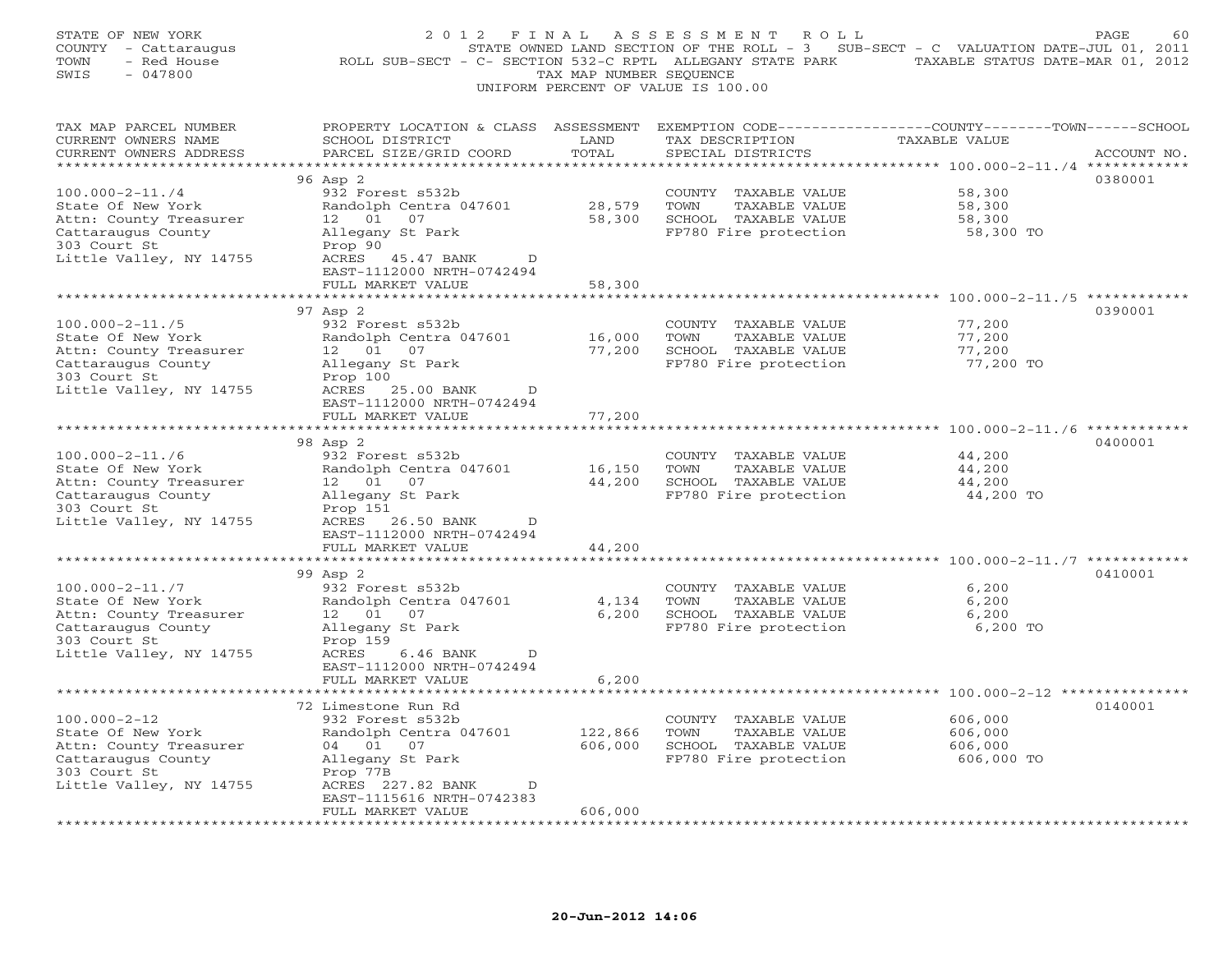| STATE OF NEW YORK<br>COUNTY - Cattaraugus<br>TOWN<br>- Red House<br>$-047800$<br>SWIS              | 2 0 1 2<br>ROLL SUB-SECT - C- SECTION 532-C RPTL ALLEGANY STATE PARK                                                                        | FINAL<br>TAX MAP NUMBER SEQUENCE | A S S E S S M E N T<br>R O L L<br>UNIFORM PERCENT OF VALUE IS 100.00 | STATE OWNED LAND SECTION OF THE ROLL - 3 SUB-SECT - C VALUATION DATE-JUL 01, 2011<br>TAXABLE STATUS DATE-MAR 01, 2012 | PAGE<br>61  |
|----------------------------------------------------------------------------------------------------|---------------------------------------------------------------------------------------------------------------------------------------------|----------------------------------|----------------------------------------------------------------------|-----------------------------------------------------------------------------------------------------------------------|-------------|
| TAX MAP PARCEL NUMBER<br>CURRENT OWNERS NAME<br>CURRENT OWNERS ADDRESS<br>************************ | PROPERTY LOCATION & CLASS ASSESSMENT EXEMPTION CODE---------------COUNTY-------TOWN-----SCHOOL<br>SCHOOL DISTRICT<br>PARCEL SIZE/GRID COORD | LAND<br>TOTAL                    | TAX DESCRIPTION<br>SPECIAL DISTRICTS                                 | TAXABLE VALUE                                                                                                         | ACCOUNT NO. |
|                                                                                                    | 73 Limestone Run Rd                                                                                                                         |                                  |                                                                      |                                                                                                                       | 0150001     |
| $100.000 - 2 - 12.72$                                                                              | 932 Forest s532b                                                                                                                            |                                  | COUNTY TAXABLE VALUE                                                 | 245,900                                                                                                               |             |
| State Of New York                                                                                  | Randolph Centra 047601                                                                                                                      | 62,323                           | TOWN<br>TAXABLE VALUE                                                | 245,900                                                                                                               |             |
| Attn: County Treasurer                                                                             | 04 01 07                                                                                                                                    | 245,900                          | SCHOOL TAXABLE VALUE                                                 | 245,900                                                                                                               |             |
| Cattaraugus County<br>303 Court St                                                                 | Allegany St Park<br>Prop 93                                                                                                                 |                                  | FP780 Fire protection                                                | 245,900 TO                                                                                                            |             |
| Little Valley, NY 14755                                                                            | ACRES 117.18 BANK<br>D<br>EAST-1115820 NRTH-0742495                                                                                         |                                  |                                                                      |                                                                                                                       |             |
|                                                                                                    | FULL MARKET VALUE<br>***********************                                                                                                | 245,900                          |                                                                      |                                                                                                                       |             |
|                                                                                                    | 71 Limestone Run Rd                                                                                                                         |                                  |                                                                      |                                                                                                                       | 0130001     |
| $100.000 - 2 - 13$                                                                                 | 932 Forest s532b                                                                                                                            |                                  | COUNTY TAXABLE VALUE                                                 | 1020,400                                                                                                              |             |
| State Of New York                                                                                  | Randolph Centra 047601                                                                                                                      | 198,630                          | TOWN<br>TAXABLE VALUE                                                | 1020,400                                                                                                              |             |
| Attn: County Treasurer                                                                             | 03 01 07                                                                                                                                    | 1020,400                         | SCHOOL TAXABLE VALUE                                                 | 1020,400                                                                                                              |             |
| Cattaraugus County                                                                                 | Allegany State Park                                                                                                                         |                                  | FP780 Fire protection                                                | 1020,400 TO                                                                                                           |             |
| 303 Court St                                                                                       | Prop 42                                                                                                                                     |                                  |                                                                      |                                                                                                                       |             |
| Little Valley, NY 14755                                                                            | ACRES 342.00 BANK<br>D                                                                                                                      |                                  |                                                                      |                                                                                                                       |             |
|                                                                                                    | EAST-1115581 NRTH-0738392                                                                                                                   |                                  |                                                                      |                                                                                                                       |             |
|                                                                                                    | FULL MARKET VALUE                                                                                                                           | 1020,400                         |                                                                      |                                                                                                                       |             |
|                                                                                                    | 89 Asp 2                                                                                                                                    |                                  |                                                                      |                                                                                                                       | 0310001     |
| $100.000 - 2 - 14$                                                                                 | 932 Forest s532b                                                                                                                            |                                  | COUNTY TAXABLE VALUE                                                 | 13,100                                                                                                                |             |
| State Of New York                                                                                  | Randolph Centra 047601                                                                                                                      | 2,714                            | TOWN<br>TAXABLE VALUE                                                | 13,100                                                                                                                |             |
| Attn: County Treasurer                                                                             | 11  01  07                                                                                                                                  | 13,100                           | SCHOOL TAXABLE VALUE                                                 | 13,100                                                                                                                |             |
| Cattaraugus County                                                                                 | Allegany St Park                                                                                                                            |                                  | FP780 Fire protection                                                | 13,100 TO                                                                                                             |             |
| 303 Court St                                                                                       | Prop 52                                                                                                                                     |                                  |                                                                      |                                                                                                                       |             |
| Little Valley, NY 14755                                                                            | ACRES<br>4.24 BANK<br>D<br>EAST-1111882 NRTH-0738358<br>DEED BOOK 1013 PG-751                                                               |                                  |                                                                      |                                                                                                                       |             |
|                                                                                                    | FULL MARKET VALUE                                                                                                                           | 13,100                           |                                                                      |                                                                                                                       |             |
|                                                                                                    |                                                                                                                                             |                                  |                                                                      |                                                                                                                       |             |
|                                                                                                    | 90 Asp 2                                                                                                                                    |                                  |                                                                      |                                                                                                                       | 0320001     |
| $100.000 - 2 - 14.72$                                                                              | 932 Forest s532b                                                                                                                            |                                  | COUNTY TAXABLE VALUE                                                 | 139,700                                                                                                               |             |
| State Of New York                                                                                  | Randolph Centra 047601                                                                                                                      | 74,905                           | TOWN<br>TAXABLE VALUE                                                | 139,700                                                                                                               |             |
| Attn: County Treasurer                                                                             | 11  01  07                                                                                                                                  | 139,700                          | SCHOOL TAXABLE VALUE                                                 | 139,700                                                                                                               |             |
| Cattaraugus County<br>303 Court St                                                                 | Allegany St Park                                                                                                                            |                                  | FP780 Fire protection                                                | 139,700 TO                                                                                                            |             |
| Little Valley, NY 14755                                                                            | Prop 53<br>ACRES 129.00 BANK<br>D                                                                                                           |                                  |                                                                      |                                                                                                                       |             |
|                                                                                                    | EAST-1111780 NRTH-0738444                                                                                                                   |                                  |                                                                      |                                                                                                                       |             |
|                                                                                                    | FULL MARKET VALUE                                                                                                                           | 139,700                          |                                                                      |                                                                                                                       |             |
|                                                                                                    |                                                                                                                                             |                                  |                                                                      |                                                                                                                       |             |
|                                                                                                    | 91 Asp 2                                                                                                                                    |                                  |                                                                      |                                                                                                                       | 0330001     |
| $100.000 - 2 - 14.73$                                                                              | 932 Forest s532b                                                                                                                            |                                  | TAXABLE VALUE<br>COUNTY                                              | 527,700                                                                                                               |             |
| State Of New York                                                                                  | Randolph Centra 047601                                                                                                                      | 125,286                          | TOWN<br>TAXABLE VALUE                                                | 527,700                                                                                                               |             |
| Attn: County Treasurer                                                                             | 01<br>11<br>07                                                                                                                              | 527,700                          | SCHOOL TAXABLE VALUE                                                 | 527,700                                                                                                               |             |
| Cattaraugus County                                                                                 | Allegany St Park                                                                                                                            |                                  | FP780 Fire protection                                                | 527,700 TO                                                                                                            |             |
| 303 Court St                                                                                       | Prop 88<br>ACRES 195.76 BANK                                                                                                                |                                  |                                                                      |                                                                                                                       |             |
| Little Valley, NY 14755                                                                            | D<br>EAST-1111780 NRTH-0738444                                                                                                              |                                  |                                                                      |                                                                                                                       |             |
|                                                                                                    | FULL MARKET VALUE                                                                                                                           | 527,700                          |                                                                      |                                                                                                                       |             |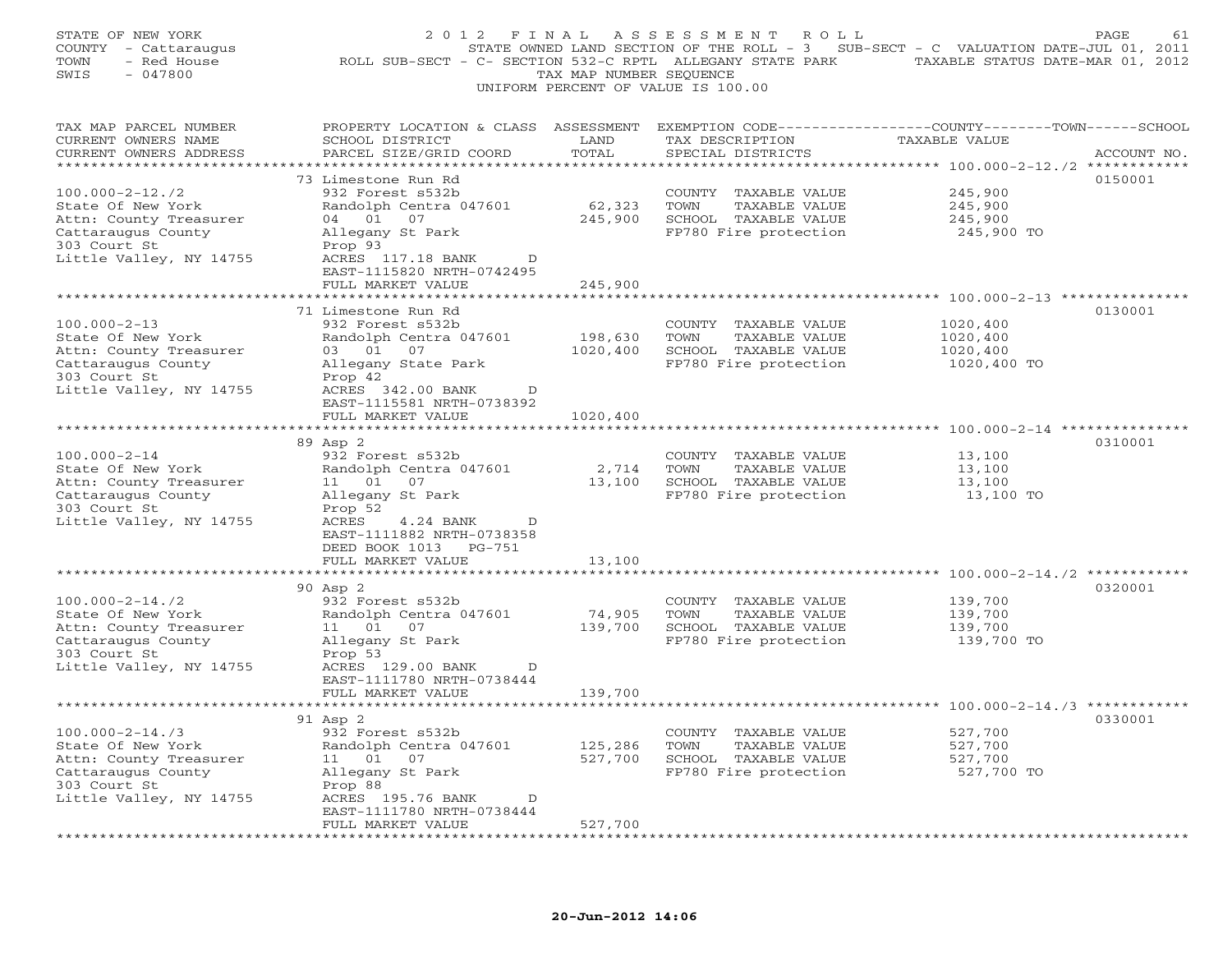| STATE OF NEW YORK<br>COUNTY - Cattaraugus<br>TOWN<br>- Red House<br>$-047800$<br>SWIS                                                                                                                                                                                    | 2 0 1 2<br>F I N A L<br>ROLL SUB-SECT - C- SECTION 532-C RPTL ALLEGANY STATE PARK                                                                                                                                                                                                                                                                                                                                        | TAX MAP NUMBER SEOUENCE                                          | A S S E S S M E N T<br>R O L L<br>UNIFORM PERCENT OF VALUE IS 100.00                                                                                                                             | 62<br>PAGE<br>STATE OWNED LAND SECTION OF THE ROLL - 3 SUB-SECT - C VALUATION DATE-JUL 01, 2011<br>TAXABLE STATUS DATE-MAR 01, 2012 |
|--------------------------------------------------------------------------------------------------------------------------------------------------------------------------------------------------------------------------------------------------------------------------|--------------------------------------------------------------------------------------------------------------------------------------------------------------------------------------------------------------------------------------------------------------------------------------------------------------------------------------------------------------------------------------------------------------------------|------------------------------------------------------------------|--------------------------------------------------------------------------------------------------------------------------------------------------------------------------------------------------|-------------------------------------------------------------------------------------------------------------------------------------|
| TAX MAP PARCEL NUMBER<br>CURRENT OWNERS NAME<br>CURRENT OWNERS ADDRESS<br>***********************                                                                                                                                                                        | PROPERTY LOCATION & CLASS ASSESSMENT<br>SCHOOL DISTRICT<br>PARCEL SIZE/GRID COORD                                                                                                                                                                                                                                                                                                                                        | LAND<br>TOTAL                                                    | TAX DESCRIPTION<br>SPECIAL DISTRICTS                                                                                                                                                             | EXEMPTION CODE-----------------COUNTY-------TOWN------SCHOOL<br><b>TAXABLE VALUE</b><br>ACCOUNT NO.                                 |
|                                                                                                                                                                                                                                                                          | 92 Asp 2                                                                                                                                                                                                                                                                                                                                                                                                                 |                                                                  |                                                                                                                                                                                                  | 0340001                                                                                                                             |
| $100.000 - 2 - 14.74$<br>State Of New York<br>Attn: County Treasurer<br>Cattaraugus County<br>303 Court St<br>Little Valley, NY 14755                                                                                                                                    | 932 Forest s532b<br>Randolph Centra 047601<br>11 01<br>07<br>Allegany St Park<br>Prop 132<br>ACRES<br>$3.00$ BANK<br>D<br>EAST-1111780 NRTH-0738444                                                                                                                                                                                                                                                                      | 1,900<br>2,100                                                   | COUNTY TAXABLE VALUE<br>TOWN<br>TAXABLE VALUE<br>SCHOOL TAXABLE VALUE<br>FP780 Fire protection                                                                                                   | 2,100<br>2,100<br>2,100<br>2,100 TO                                                                                                 |
| **********************                                                                                                                                                                                                                                                   | FULL MARKET VALUE<br>***************************                                                                                                                                                                                                                                                                                                                                                                         | 2,100                                                            |                                                                                                                                                                                                  |                                                                                                                                     |
| $100.000 - 2 - 15$<br>State Of New York<br>Attn: County Treasurer<br>Cattaraugus County<br>303 Court St<br>Little Valley, NY 14755<br>$100.000 - 2 - 16$<br>State Of New York<br>Attn: County Treasurer<br>Cattaraugus County<br>303 Court St<br>Little Valley, NY 14755 | 116 Asp 2 (Off)<br>932 Forest s532b<br>Randolph Centra 047601<br>19  01  07<br>Allegany St Park<br>Prop 70<br>ACRES 367.00 BANK<br>$\mathcal{D}$<br>EAST-1107995 NRTH-0738306<br>DEED BOOK 1013 PG-751<br>FULL MARKET VALUE<br>*********************<br>133 Asp 3 (Off)<br>932 Forest s532b<br>Randolph Centra 047601<br>27 01 07<br>Allegany St Park<br>Prop 34C<br>ACRES 352.00 BANK<br>D<br>EAST-1103931 NRTH-0738266 | 95,560<br>424,900<br>424,900<br>***********<br>82,720<br>796,700 | COUNTY TAXABLE VALUE<br>TOWN<br>TAXABLE VALUE<br>SCHOOL TAXABLE VALUE<br>FP780 Fire protection<br>COUNTY TAXABLE VALUE<br>TAXABLE VALUE<br>TOWN<br>SCHOOL TAXABLE VALUE<br>FP780 Fire protection | 0580001<br>424,900<br>424,900<br>424,900<br>424,900 TO<br>0750001<br>796,700<br>796,700<br>796,700<br>796,700 TO                    |
|                                                                                                                                                                                                                                                                          | DEED BOOK 1013 PG-751<br>FULL MARKET VALUE                                                                                                                                                                                                                                                                                                                                                                               | 796,700                                                          |                                                                                                                                                                                                  |                                                                                                                                     |
| $108.000 - 1 - 1$<br>State Of New York<br>Attn: County Treasurer<br>Cattaraugus County<br>303 Court St<br>Little Valley, NY 14755                                                                                                                                        | 203 Asp 1 & Asp 3<br>932 Forest s532b<br>Randolph Centra 047601<br>66 01 07<br>Allegany St Park<br>Prop 1<br>ACRES 327.00 BANK<br>D<br>EAST-1083918 NRTH-0734220<br>FULL MARKET VALUE                                                                                                                                                                                                                                    | 187,410<br>701,900<br>701,900                                    | COUNTY TAXABLE VALUE<br>TOWN<br>TAXABLE VALUE<br>SCHOOL TAXABLE VALUE<br>FP780 Fire protection                                                                                                   | 1440001<br>701,900<br>701,900<br>701,900<br>701,900 TO                                                                              |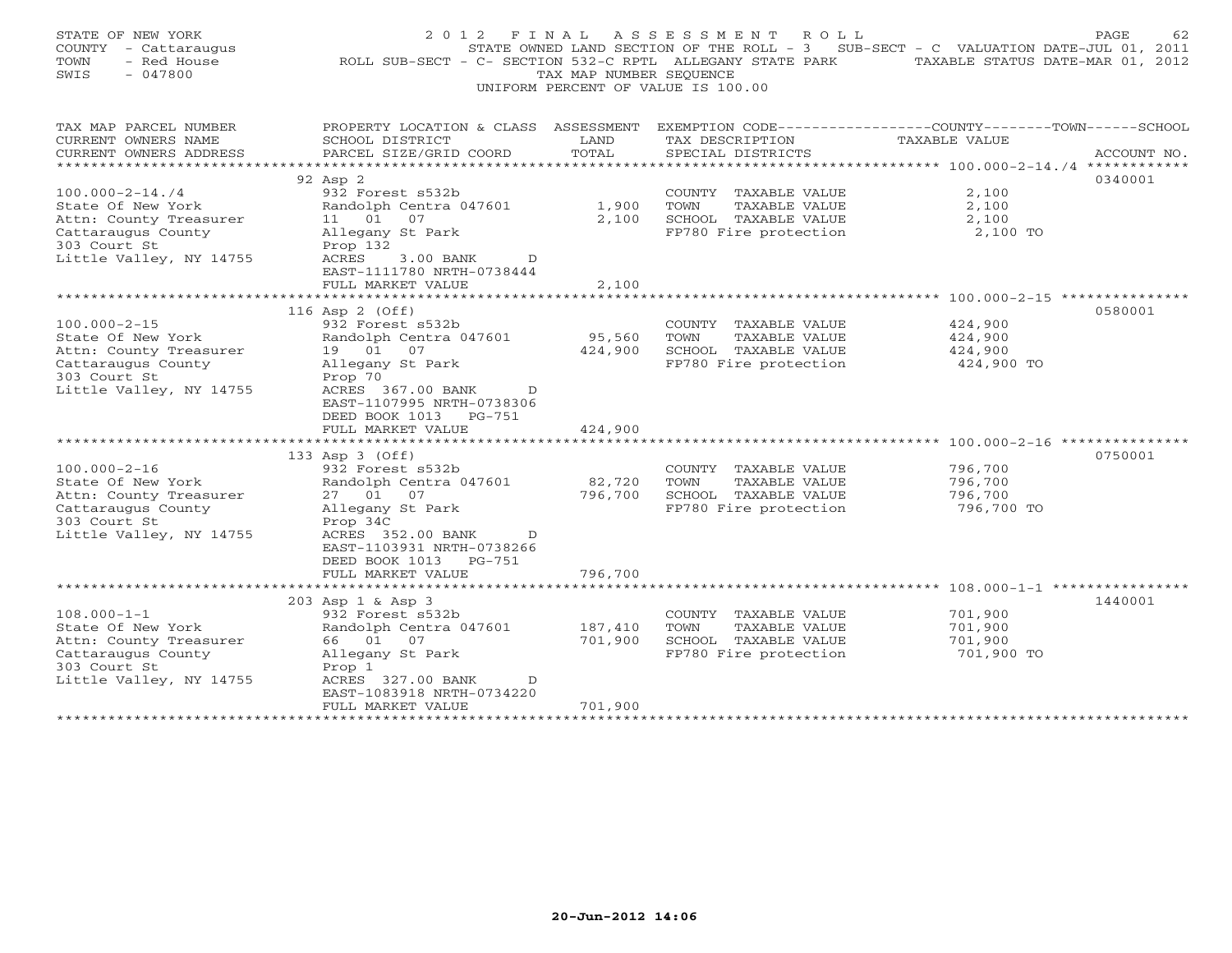| STATE OF NEW YORK<br>COUNTY - Cattaraugus<br>- Red House<br>TOWN<br>SWIS<br>$-047800$                                                | 2012 FINAL<br>ROLL SUB-SECT - C- SECTION 532-C RPTL ALLEGANY STATE PARK TAXABLE STATUS DATE-MAR 01, 2012                                                                                           | TAX MAP NUMBER SEQUENCE       | ASSESSMENT ROLL<br>STATE OWNED LAND SECTION OF THE ROLL - 3 SUB-SECT - C VALUATION DATE-JUL 01, 2011<br>UNIFORM PERCENT OF VALUE IS 100.00 |                                                                                | PAGE<br>63  |
|--------------------------------------------------------------------------------------------------------------------------------------|----------------------------------------------------------------------------------------------------------------------------------------------------------------------------------------------------|-------------------------------|--------------------------------------------------------------------------------------------------------------------------------------------|--------------------------------------------------------------------------------|-------------|
| TAX MAP PARCEL NUMBER<br>CURRENT OWNERS NAME<br>CURRENT OWNERS ADDRESS<br>***********************                                    | PROPERTY LOCATION & CLASS ASSESSMENT<br>SCHOOL DISTRICT<br>PARCEL SIZE/GRID COORD                                                                                                                  | LAND<br>TOTAL                 | EXEMPTION CODE-----------------COUNTY-------TOWN------SCHOOL<br>TAX DESCRIPTION<br>SPECIAL DISTRICTS                                       | TAXABLE VALUE                                                                  | ACCOUNT NO. |
| $108.000 - 1 - 1.72$<br>State Of New York<br>Attn: County Treasurer<br>Cattaraugus County<br>303 Court St<br>Little Valley, NY 14755 | 204 Asp 1 & Asp 3<br>932 Forest s532b<br>Randolph Centra 047601<br>66 01 01<br>Allegany St Park<br>Prop 2<br>ACRES 49.73 BANK<br>D<br>EAST-1084120 NRTH-0734224<br>FULL MARKET VALUE               | 31,827<br>126,200<br>126,200  | COUNTY TAXABLE VALUE<br>TOWN<br>TAXABLE VALUE<br>SCHOOL TAXABLE VALUE<br>FP780 Fire protection                                             | 126,200<br>126,200<br>126,200<br>126,200 TO                                    | 1450001     |
| $108.000 - 1 - 1.73$<br>State Of New York<br>Attn: County Treasurer<br>Cattaraugus County<br>303 Court St<br>Little Valley, NY 14755 | 205 Asp 1 & Asp 3<br>932 Forest s532b<br>Randolph Centra 047601<br>66 01 07<br>Allegany St Park<br>Prop 197<br>$0.27$ BANK<br>ACRES<br>D                                                           | 500<br>500                    | COUNTY TAXABLE VALUE<br>TOWN<br>TAXABLE VALUE<br>SCHOOL TAXABLE VALUE<br>FP780 Fire protection                                             | ********************* 108.000-1-1./3 **********<br>500<br>500<br>500<br>500 TO | 1460001     |
| $108.000 - 1 - 2$<br>State Of New York<br>Attn: County Treasurer<br>Cattaraugus County<br>303 Court St                               | EAST-1084120 NRTH-0734224<br>FULL MARKET VALUE<br>180 Asp 3<br>932 Forest s532b<br>Randolph Centra 047601<br>58 01 07<br>Allegany St Park<br>Prop 1                                                | 500<br>162,635<br>848,700     | COUNTY TAXABLE VALUE<br>TOWN<br>TAXABLE VALUE<br>SCHOOL TAXABLE VALUE<br>FP780 Fire protection                                             | 848,700<br>848,700<br>848,700<br>848,700 TO                                    | 1220001     |
| Little Valley, NY 14755                                                                                                              | ACRES 356.00 BANK<br>D<br>EAST-1087971 NRTH-0734230<br>FULL MARKET VALUE<br>******************<br>165 Asp 3 (Off)                                                                                  | 848,700<br>************       |                                                                                                                                            | ******************************** 108.000-1-3 ***************                   | 1070001     |
| $108.000 - 1 - 3$<br>State Of New York<br>Attn: County Treasurer<br>Cattaraugus County<br>303 Court St<br>Little Valley, NY 14755    | 932 Forest s532b<br>Randolph Centra 047601<br>50  01  07<br>Allegany St Park<br>Prop 1<br>ACRES 357.00 BANK<br>D<br>EAST-1091919 NRTH-0734225                                                      | 85,818<br>650,800             | COUNTY TAXABLE VALUE<br>TOWN<br>TAXABLE VALUE<br>SCHOOL TAXABLE VALUE<br>FP780 Fire protection                                             | 650,800<br>650,800<br>650,800<br>650,800 TO                                    |             |
|                                                                                                                                      | FULL MARKET VALUE                                                                                                                                                                                  | 650,800                       |                                                                                                                                            |                                                                                |             |
| $108.000 - 1 - 4$<br>State Of New York<br>Attn: County Treasurer<br>Cattaraugus County<br>303 Court St<br>Little Valley, NY 14755    | 149 Asp 3 (Off)<br>932 Forest s532b<br>Randolph Centra 047601<br>42  01  07<br>Allegany St Park<br>Prop 34C<br>ACRES 367.00 BANK<br>$\mathbb{D}$<br>EAST-1095955 NRTH-0734259<br>FULL MARKET VALUE | 125,230<br>732,700<br>732,700 | COUNTY TAXABLE VALUE<br>TAXABLE VALUE<br>TOWN<br>SCHOOL TAXABLE VALUE<br>FP780 Fire protection                                             | 732,700<br>732,700<br>732,700<br>732,700 TO                                    | 0910001     |
|                                                                                                                                      |                                                                                                                                                                                                    |                               |                                                                                                                                            |                                                                                |             |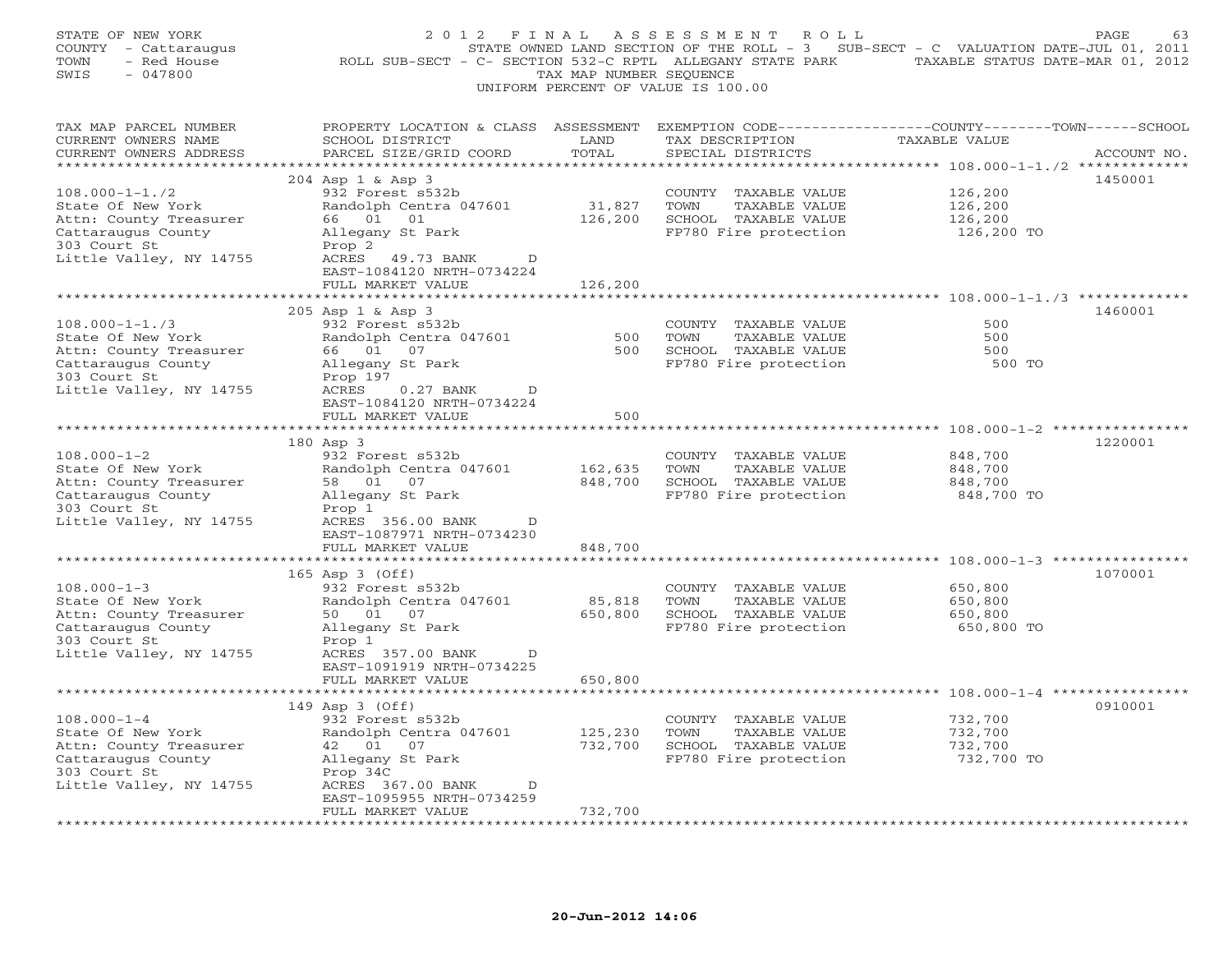| STATE OF NEW YORK<br>COUNTY - Cattaraugus<br>TOWN<br>- Red House<br>$-047800$<br>SWIS                                             | 2 0 1 2<br>F I N A L<br>ROLL SUB-SECT - C- SECTION 532-C RPTL ALLEGANY STATE PARK                                                                            | TAX MAP NUMBER SEQUENCE | A S S E S S M E N T<br>R O L L<br>STATE OWNED LAND SECTION OF THE ROLL - 3 SUB-SECT - C VALUATION DATE-JUL 01, 2011<br>UNIFORM PERCENT OF VALUE IS 100.00 | TAXABLE STATUS DATE-MAR 01, 2012                | PAGE<br>64  |
|-----------------------------------------------------------------------------------------------------------------------------------|--------------------------------------------------------------------------------------------------------------------------------------------------------------|-------------------------|-----------------------------------------------------------------------------------------------------------------------------------------------------------|-------------------------------------------------|-------------|
| TAX MAP PARCEL NUMBER<br>CURRENT OWNERS NAME<br>CURRENT OWNERS ADDRESS<br>*************************                               | PROPERTY LOCATION & CLASS ASSESSMENT<br>SCHOOL DISTRICT<br>PARCEL SIZE/GRID COORD                                                                            | LAND<br>TOTAL           | EXEMPTION CODE-----------------COUNTY-------TOWN------SCHOOL<br>TAX DESCRIPTION<br>SPECIAL DISTRICTS                                                      | TAXABLE VALUE                                   | ACCOUNT NO. |
|                                                                                                                                   | 141 Asp 3                                                                                                                                                    |                         |                                                                                                                                                           |                                                 | 0830001     |
| $108.000 - 1 - 5$<br>State Of New York<br>Attn: County Treasurer                                                                  | 932 Forest s532b<br>Randolph Centra 047601<br>34 01 07                                                                                                       | 149,978<br>758,800      | COUNTY TAXABLE VALUE<br>TOWN<br>TAXABLE VALUE<br>SCHOOL TAXABLE VALUE                                                                                     | 758,800<br>758,800<br>758,800                   |             |
| Cattaraugus County<br>303 Court St<br>Little Valley, NY 14755                                                                     | Allegany St Park<br>Prop 34A<br>ACRES 353.00 BANK<br>D<br>EAST-1099951 NRTH-0734301                                                                          |                         | FP780 Fire protection                                                                                                                                     | 758,800 TO                                      |             |
|                                                                                                                                   | FULL MARKET VALUE                                                                                                                                            | 758,800                 |                                                                                                                                                           |                                                 |             |
|                                                                                                                                   | 140 Asp 3 (Off)                                                                                                                                              |                         |                                                                                                                                                           |                                                 | 0820001     |
| $108.000 - 1 - 6$<br>State Of New York<br>Attn: County Treasurer<br>Cattaraugus County                                            | 932 Forest s532b<br>Randolph Centra 047601<br>33 01 07<br>Allegany St Park                                                                                   | 111,105<br>906,100      | COUNTY TAXABLE VALUE<br>TOWN<br>TAXABLE VALUE<br>SCHOOL TAXABLE VALUE<br>FP780 Fire protection                                                            | 906,100<br>906,100<br>906,100<br>906,100 TO     |             |
| 303 Court St<br>Little Valley, NY 14755                                                                                           | Prop 18<br>ACRES 378.00 BANK<br>D<br>EAST-1099763 NRTH-0730170<br>DEED BOOK 1013 PG-751<br>FULL MARKET VALUE                                                 | 906,100                 |                                                                                                                                                           |                                                 |             |
|                                                                                                                                   | ************************                                                                                                                                     |                         |                                                                                                                                                           |                                                 |             |
| $108.000 - 1 - 7$<br>State Of New York<br>Attn: County Treasurer<br>Cattaraugus County<br>303 Court St<br>Little Valley, NY 14755 | 148 Asp 3<br>932 Forest s532b<br>Randolph Centra 047601<br>41 01 07<br>Allegany St Park<br>Prop $3&4$<br>ACRES 397.00 BANK<br>D<br>EAST-1095835 NRTH-0730139 | 192,220<br>1015,900     | COUNTY TAXABLE VALUE<br>TOWN<br>TAXABLE VALUE<br>SCHOOL TAXABLE VALUE<br>FP780 Fire protection                                                            | 1015,900<br>1015,900<br>1015,900<br>1015,900 TO | 0900002     |
|                                                                                                                                   | FULL MARKET VALUE<br>*******************                                                                                                                     | 1015,900<br>*********** |                                                                                                                                                           |                                                 |             |
| $108.000 - 1 - 8$<br>State Of New York<br>Attn: County Treasurer<br>Cattaraugus County<br>303 Court St<br>Little Valley, NY 14755 | 164 Asp 3<br>932 Forest s532b<br>Randolph Centra 047601<br>49 01 07<br>Allegany St Park<br>Prop 1<br>ACRES 398.00 BANK<br>D                                  | 208,955<br>905,500      | COUNTY TAXABLE VALUE<br>TOWN<br>TAXABLE VALUE<br>SCHOOL TAXABLE VALUE<br>FP780 Fire protection                                                            | 905,500<br>905,500<br>905,500<br>905,500 TO     | 1060001     |
|                                                                                                                                   | EAST-1091865 NRTH-0730091<br>FULL MARKET VALUE                                                                                                               | 905,500                 |                                                                                                                                                           |                                                 |             |
|                                                                                                                                   | 179 Asp 3                                                                                                                                                    |                         |                                                                                                                                                           |                                                 | 1210001     |
| $108.000 - 1 - 9$<br>State Of New York<br>Attn: County Treasurer<br>Cattaraugus County<br>303 Court St                            | 932 Forest s532b<br>Randolph Centra 047601<br>01 07<br>57<br>Allegany St Park<br>Prop 1                                                                      | 148,820<br>923,500      | TAXABLE VALUE<br>COUNTY<br>TOWN<br>TAXABLE VALUE<br>SCHOOL TAXABLE VALUE<br>FP780 Fire protection                                                         | 923,500<br>923,500<br>923,500<br>923,500 TO     |             |
| Little Valley, NY 14755                                                                                                           | ACRES 392.00 BANK<br>D<br>EAST-1087897 NRTH-0730057<br>FULL MARKET VALUE                                                                                     | 923,500                 |                                                                                                                                                           |                                                 |             |
|                                                                                                                                   |                                                                                                                                                              |                         |                                                                                                                                                           |                                                 |             |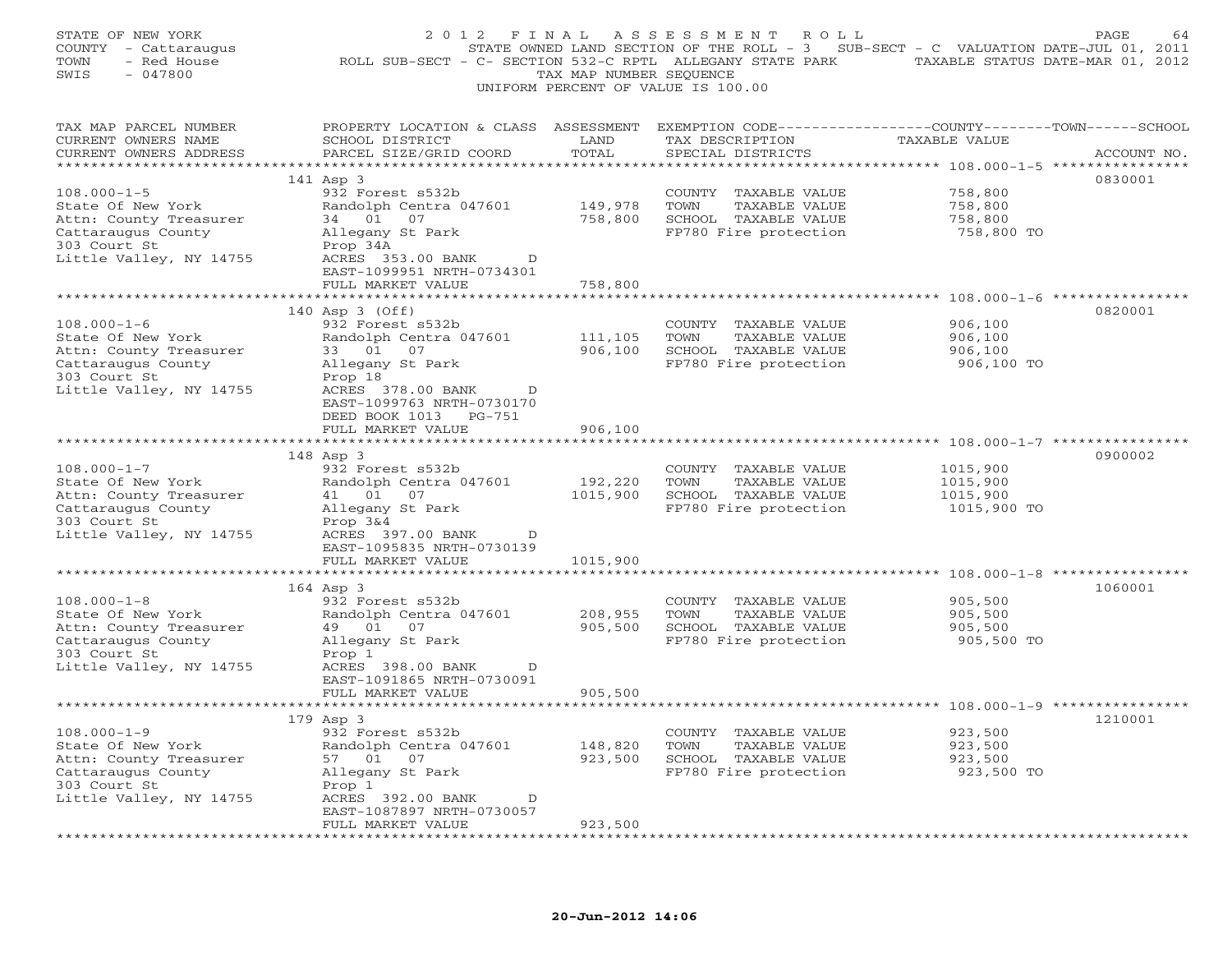| STATE OF NEW YORK<br>COUNTY - Cattaraugus<br>- Red House<br>TOWN<br>$-047800$<br>SWIS                                              | 2 0 1 2<br>ROLL SUB-SECT - C- SECTION 532-C RPTL ALLEGANY STATE PARK                                                                                           | FINAL<br>TAX MAP NUMBER SEOUENCE | A S S E S S M E N T<br>ROLL<br>STATE OWNED LAND SECTION OF THE ROLL - 3 SUB-SECT - C VALUATION DATE-JUL 01, 2011<br>UNIFORM PERCENT OF VALUE IS 100.00 | TAXABLE STATUS DATE-MAR 01, 2012            | 65<br>PAGE  |
|------------------------------------------------------------------------------------------------------------------------------------|----------------------------------------------------------------------------------------------------------------------------------------------------------------|----------------------------------|--------------------------------------------------------------------------------------------------------------------------------------------------------|---------------------------------------------|-------------|
| TAX MAP PARCEL NUMBER<br>CURRENT OWNERS NAME<br>CURRENT OWNERS ADDRESS<br>***********************                                  | PROPERTY LOCATION & CLASS ASSESSMENT<br>SCHOOL DISTRICT<br>PARCEL SIZE/GRID COORD                                                                              | LAND<br>TOTAL                    | EXEMPTION CODE-----------------COUNTY-------TOWN------SCHOOL<br>TAX DESCRIPTION<br>SPECIAL DISTRICTS                                                   | TAXABLE VALUE                               | ACCOUNT NO. |
|                                                                                                                                    | 202 Coon Run Rd                                                                                                                                                |                                  |                                                                                                                                                        |                                             | 1430001     |
| $108.000 - 1 - 10$<br>State Of New York<br>Attn: County Treasurer<br>Cattaraugus County<br>303 Court St<br>Little Valley, NY 14755 | 932 Forest s532b<br>Randolph Centra 047601<br>65 01<br>07<br>Allegany St Park<br>Prop 1<br>ACRES 409.00 BANK<br>D<br>EAST-1083882 NRTH-0730020                 | 224,095<br>846,300               | COUNTY TAXABLE VALUE<br>TOWN<br>TAXABLE VALUE<br>SCHOOL TAXABLE VALUE<br>FP780 Fire protection                                                         | 846,300<br>846,300<br>846,300<br>846,300 TO |             |
|                                                                                                                                    | FULL MARKET VALUE                                                                                                                                              | 846,300                          |                                                                                                                                                        |                                             |             |
| $109.000 - 2 - 1$<br>State Of New York                                                                                             | 132 Asp 3<br>932 Forest s532b<br>Randolph Centra 047601                                                                                                        | 125,623                          | COUNTY TAXABLE VALUE<br>TOWN<br>TAXABLE VALUE                                                                                                          | 916,300<br>916,300                          | 0740001     |
| Attn: County Treasurer<br>Cattaraugus County<br>303 Court St<br>Little Valley, NY 14755                                            | 26 01<br>07<br>Allegany State Park<br>Prop 34C<br>ACRES 363.00 BANK<br>$\mathbb{D}$<br>EAST-1103852 NRTH-0734306<br>DEED BOOK 1013 PG-751<br>FULL MARKET VALUE | 916,300<br>916,300               | SCHOOL TAXABLE VALUE<br>FP780 Fire protection                                                                                                          | 916,300<br>916,300 TO                       |             |
|                                                                                                                                    | *******************                                                                                                                                            | ************                     |                                                                                                                                                        |                                             |             |
| $109.000 - 2 - 2$<br>State Of New York<br>Attn: County Treasurer                                                                   | 115 Asp 3 (Off)<br>932 Forest s532b<br>Randolph Centra 047601<br>18  01  07                                                                                    | 89,300<br>770,600                | COUNTY TAXABLE VALUE<br>TAXABLE VALUE<br>TOWN<br>SCHOOL TAXABLE VALUE                                                                                  | 770,600<br>770,600<br>770,600               | 0570001     |
| Cattaraugus County<br>303 Court St<br>Little Valley, NY 14755                                                                      | Allegany St Park<br>Prop 70<br>ACRES 380.00 BANK<br>D<br>EAST-1107922 NRTH-0734345<br>DEED BOOK 1013 PG-751                                                    |                                  | FP780 Fire protection                                                                                                                                  | 770,600 TO                                  |             |
|                                                                                                                                    | FULL MARKET VALUE<br>**********************                                                                                                                    | 770,600                          |                                                                                                                                                        |                                             |             |
|                                                                                                                                    | 88 Asp 2                                                                                                                                                       |                                  |                                                                                                                                                        |                                             | 0300001     |
| $109.000 - 2 - 3$<br>State Of New York<br>Attn: County Treasurer<br>Cattaraugus County<br>303 Court St<br>Little Valley, NY 14755  | 932 Forest s532b<br>Randolph Centra 047601<br>07<br>10 01<br>Allegany State Park<br>Prop 70<br>ACRES 344.00 BANK<br>D                                          | 182,836<br>915,900               | COUNTY TAXABLE VALUE<br>TAXABLE VALUE<br>TOWN<br>SCHOOL TAXABLE VALUE<br>FP780 Fire protection                                                         | 915,900<br>915,900<br>915,900<br>915,900 TO |             |
| ******************                                                                                                                 | EAST-1111812 NRTH-0734373<br>FULL MARKET VALUE<br>*********************                                                                                        | 915,900<br>****************      |                                                                                                                                                        |                                             |             |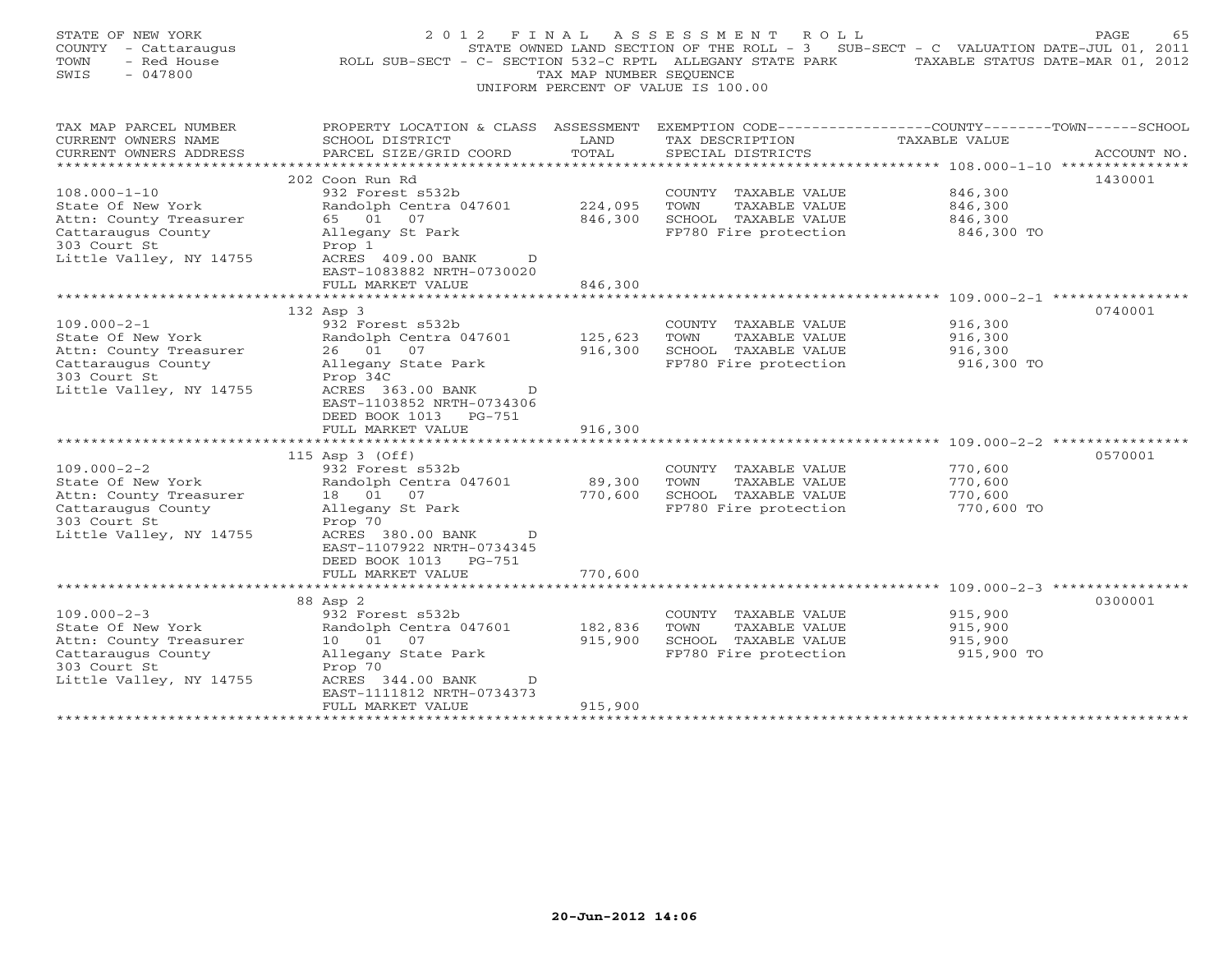| STATE OF NEW YORK<br>COUNTY - Cattaraugus<br>TOWN<br>- Red House<br>SWIS<br>$-047800$                                             | 2012 FINAL<br>ROLL SUB-SECT - C- SECTION 532-C RPTL ALLEGANY STATE PARK                                                                                                              | TAX MAP NUMBER SEOUENCE         | A S S E S S M E N T<br>ROLL<br>STATE OWNED LAND SECTION OF THE ROLL - 3 SUB-SECT - C VALUATION DATE-JUL 01, 2011<br>UNIFORM PERCENT OF VALUE IS 100.00 | TAXABLE STATUS DATE-MAR 01, 2012                | PAGE<br>66  |
|-----------------------------------------------------------------------------------------------------------------------------------|--------------------------------------------------------------------------------------------------------------------------------------------------------------------------------------|---------------------------------|--------------------------------------------------------------------------------------------------------------------------------------------------------|-------------------------------------------------|-------------|
| TAX MAP PARCEL NUMBER<br>CURRENT OWNERS NAME<br>CURRENT OWNERS ADDRESS<br>***********************                                 | PROPERTY LOCATION & CLASS ASSESSMENT<br>SCHOOL DISTRICT<br>PARCEL SIZE/GRID COORD<br>*************************                                                                       | LAND<br>TOTAL                   | EXEMPTION CODE-----------------COUNTY-------TOWN------SCHOOL<br>TAX DESCRIPTION<br>SPECIAL DISTRICTS                                                   | TAXABLE VALUE                                   | ACCOUNT NO. |
| $109.000 - 2 - 4$<br>State Of New York<br>Attn: County Treasurer<br>Cattaraugus County<br>303 Court St<br>Little Valley, NY 14755 | 70 Asp 2 (Off)<br>932 Forest s532b<br>Randolph Centra 047601<br>02 01 07<br>Allegany St Park<br>Prop 42<br>ACRES 352.00 BANK<br>D<br>EAST-1115560 NRTH-0734416                       | 119,575<br>962,200              | COUNTY TAXABLE VALUE<br>TOWN<br>TAXABLE VALUE<br>SCHOOL TAXABLE VALUE<br>FP780 Fire protection                                                         | 962,200<br>962,200<br>962,200<br>962,200 TO     | 0120001     |
|                                                                                                                                   | FULL MARKET VALUE                                                                                                                                                                    | 962,200                         |                                                                                                                                                        | **** 109.000-2-5 **************                 |             |
| $109.000 - 2 - 5$<br>State Of New York<br>Attn: County Treasurer<br>Cattaraugus County<br>303 Court St<br>Little Valley, NY 14755 | 69 Asp 3 (Off)<br>932 Forest s532b<br>Randolph Centra 047601<br>01 01 07<br>Prop 8<br>ACRES 364.00 BANK<br>D<br>EAST-1115521 NRTH-0730346<br>FULL MARKET VALUE                       | 183,955<br>1030,200<br>1030,200 | COUNTY TAXABLE VALUE<br>TOWN<br>TAXABLE VALUE<br>SCHOOL TAXABLE VALUE<br>FP780 Fire protection                                                         | 1030,200<br>1030,200<br>1030,200<br>1030,200 TO | 0110001     |
|                                                                                                                                   |                                                                                                                                                                                      |                                 |                                                                                                                                                        | ********** 109.000-2-6 ***********              |             |
| $109.000 - 2 - 6$<br>State Of New York<br>Attn: County Treasurer<br>Cattaraugus County<br>303 Court St<br>Little Valley, NY 14755 | 87 Asp 3<br>932 Forest s532b<br>Randolph Centra 047601<br>09 01<br>07<br>Allegany St Park<br>Prop 42<br>ACRES 355.50 BANK<br>D<br>EAST-1111745 NRTH-0730301                          | 202,815<br>960,500              | COUNTY<br>TAXABLE VALUE<br>TOWN<br>TAXABLE VALUE<br>SCHOOL TAXABLE VALUE<br>FP780 Fire protection                                                      | 960,500<br>960,500<br>960,500<br>960,500 TO     | 0290001     |
|                                                                                                                                   | FULL MARKET VALUE                                                                                                                                                                    | 960,500                         |                                                                                                                                                        |                                                 |             |
| $109.000 - 2 - 7$<br>State Of New York<br>Attn: County Treasurer<br>Cattaraugus County<br>303 Court St<br>Little Valley, NY 14755 | 114 Asp 3<br>932 Forest s532b<br>Randolph Centra 047601<br>17  01  07<br>Allegany St Park<br>Prop 70<br>ACRES 396.00 BANK<br>D<br>EAST-1107793 NRTH-0730268<br>DEED BOOK 1013 PG-751 | 200,790<br>711,700              | COUNTY TAXABLE VALUE<br>TOWN<br>TAXABLE VALUE<br>SCHOOL TAXABLE VALUE<br>FP780 Fire protection                                                         | 711,700<br>711,700<br>711,700<br>711,700 TO     | 0560001     |
|                                                                                                                                   | FULL MARKET VALUE                                                                                                                                                                    | 711,700                         |                                                                                                                                                        |                                                 |             |
| $109.000 - 2 - 8$<br>State Of New York<br>Attn: County Treasurer<br>Cattaraugus County<br>303 Court St<br>Little Valley, NY 14755 | 131 Asp 3<br>932 Forest s532b<br>Randolph Centra 047601<br>25 01 07<br>Allegany St Park<br>Prop 42<br>ACRES 376.00 BANK<br>D<br>EAST-1103699 NRTH-0730195                            | 165,768<br>902,400              | COUNTY TAXABLE VALUE<br>TOWN<br>TAXABLE VALUE<br>SCHOOL TAXABLE VALUE<br>FP780 Fire protection                                                         | 902,400<br>902,400<br>902,400<br>902,400 TO     | 0730001     |
|                                                                                                                                   | FULL MARKET VALUE<br>.                                                                                                                                                               | 902,400                         |                                                                                                                                                        |                                                 |             |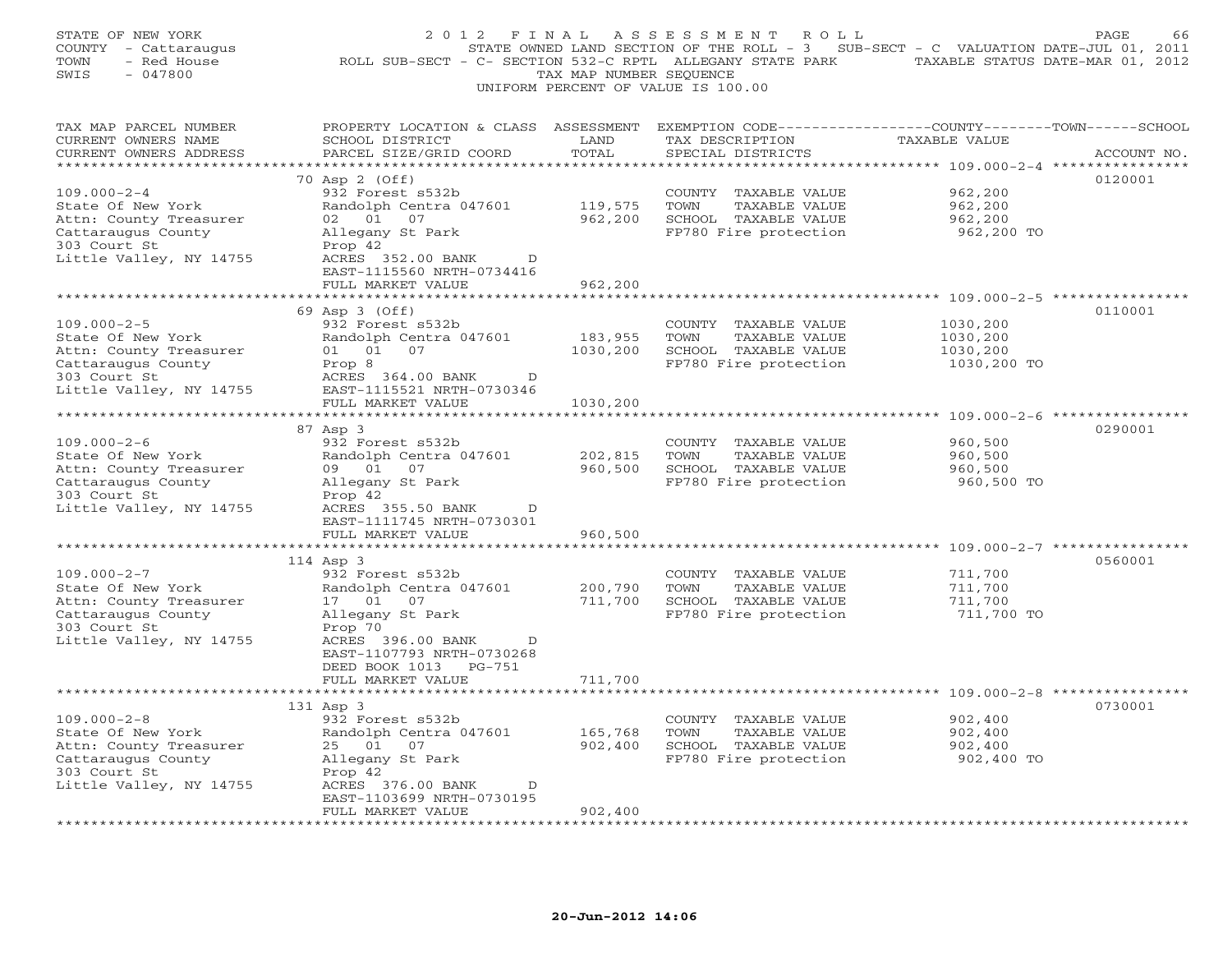|      | STATE OF NEW YORK    | 2012 FINAL ASSESSMENT ROLL                                                                    | PAGE.                  | 67 |
|------|----------------------|-----------------------------------------------------------------------------------------------|------------------------|----|
|      | COUNTY - Cattaraugus | STATE OWNED LAND SECTION OF THE ROLL - 3 SUB-SECT - C VALUATION DATE-JUL 01, 2011             |                        |    |
| TOWN | - Red House          | TAXABLE STATUS DATE-MAR 01, 2012<br>ROLL SUB-SECT - C- SECTION 532-C RPTL ALLEGANY STATE PARK |                        |    |
| SWIS | - 047800             |                                                                                               | RPS150/V04/L015        |    |
|      |                      |                                                                                               | CURRENT DATE 6/20/2012 |    |
|      |                      | INITEOPM DEPOEME OF VALUE TO 100 00                                                           |                        |    |

# UNIFORM PERCENT OF VALUE IS 100.00<br>R O L L S U B S E C T I O N – C – T O T A L S

#### \*\*\* S P E C I A L D I S T R I C T S U M M A R Y \*\*\*

|                                 | TOTAL | EXTENSTON | <b>EXTENSION</b> | AD VALOREM   | <b>FXFMPT</b> | TAXABLE   |
|---------------------------------|-------|-----------|------------------|--------------|---------------|-----------|
| CODE DISTRICT NAME PARCELS TYPE |       |           | VALUE            | <b>VALUE</b> | AMOUNT        | VALUE     |
|                                 |       |           |                  |              |               |           |
| FP780 Fire protectio            |       | 266 TOTAL |                  | 73903,500    |               | 73903,500 |

## \*\*\* S C H O O L D I S T R I C T S U M M A R Y \*\*\*

| CODE   | DISTRICT NAME    | TOTAL<br>PARCELS | ASSESSED<br>LAND | ASSESSED<br>TOTAL | EXEMPT<br>AMOUNT | TOTAL<br>TAXABLE | STAR<br>AMOUNT | STAR<br>TAXABLE |
|--------|------------------|------------------|------------------|-------------------|------------------|------------------|----------------|-----------------|
| 047601 | Randolph Central | 266              | 32269,340        | 73903,500         |                  | 73903,500        |                | 73903,500       |
|        | SUB-TOTAL        | 266              | 32269,340        | 73903,500         |                  | 73903,500        |                | 73903,500       |
|        | TOTAL            | 266              | 32269,340        | 73903,500         |                  | 73903,500        |                | 73903,500       |

## \*\*\* S Y S T E M C O D E S S U M M A R Y \*\*\*

#### NO SYSTEM EXEMPTIONS AT THIS LEVEL

#### \*\*\* E X E M P T I O N S U M M A R Y \*\*\*

#### NO EXEMPTIONS AT THIS LEVEL

#### \*\*\* G R A N D T O T A L S \*\*\*

| <b>ROLL</b> |                  | TOTAL   | ASSESSED  | ASSESSED  | TAXABLE   | TAXABLE   | TAXABLE   | STAR      |
|-------------|------------------|---------|-----------|-----------|-----------|-----------|-----------|-----------|
| <b>SEC</b>  | DESCRIPTION      | PARCELS | LAND      | TOTAL     | COUNTY    | TOWN      | SCHOOL    | TAXABLE   |
|             | STATE OWNED LAND | 266     | 32269,340 | 73903,500 | 73903,500 | 73903,500 | 73903,500 | 73903,500 |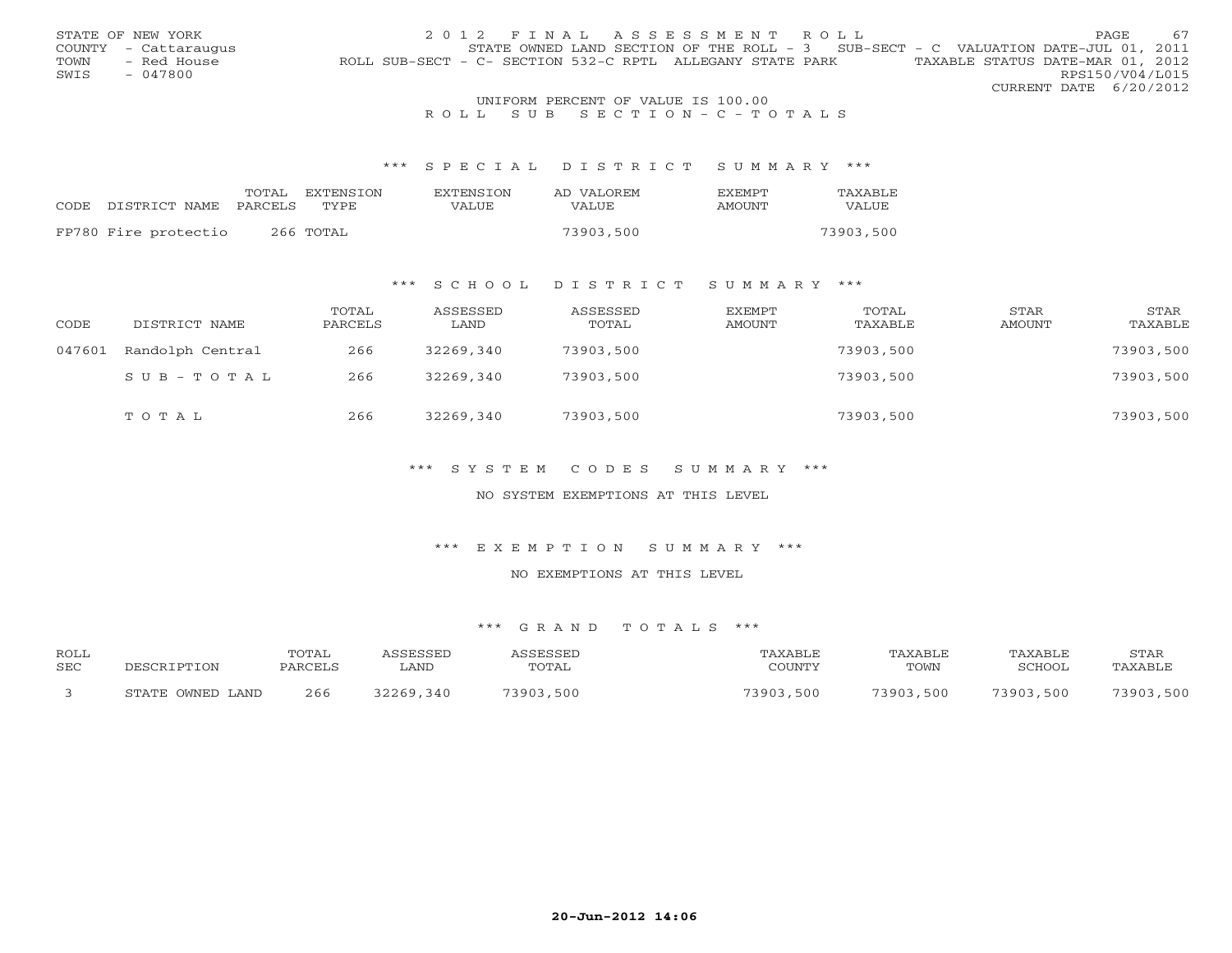| STATE OF NEW YORK<br>COUNTY<br>- Cattaraugus<br>- Red House<br>TOWN<br>$-047800$<br>SWIS                 | 2 0 1 2<br>ROLL SUB-SECT - Y- SECTION 545                                         | FINAL<br>TAX MAP NUMBER SEOUENCE | ASSESSMENT ROLL<br>STATE OWNED LAND SECTION OF THE ROLL - 3 SUB-SECT - Y VALUATION DATE-JUL 01, 2011<br>RPTL TRANSITION ASSESSMENTS<br>UNIFORM PERCENT OF VALUE IS 100.00<br>UNIFORM PERCENT OF VALUE IS 100.00 | TAXABLE STATUS DATE-MAR 01, 2012         | PAGE<br>68  |
|----------------------------------------------------------------------------------------------------------|-----------------------------------------------------------------------------------|----------------------------------|-----------------------------------------------------------------------------------------------------------------------------------------------------------------------------------------------------------------|------------------------------------------|-------------|
| TAX MAP PARCEL NUMBER<br>CURRENT OWNERS NAME<br>CURRENT OWNERS ADDRESS<br>****************************** | PROPERTY LOCATION & CLASS ASSESSMENT<br>SCHOOL DISTRICT<br>PARCEL SIZE/GRID COORD | LAND<br>TOTAL                    | EXEMPTION CODE-----------------COUNTY-------TOWN------SCHOOL<br>TAX DESCRIPTION<br>SPECIAL DISTRICTS                                                                                                            | TAXABLE VALUE                            | ACCOUNT NO. |
|                                                                                                          | County Transition                                                                 |                                  |                                                                                                                                                                                                                 |                                          | 8000001     |
| $333.000 - 78 - 1$                                                                                       | 993 Transition t                                                                  |                                  | CNTY TAXBL 50006                                                                                                                                                                                                | $\Omega$<br>$\cap$                       | $\cap$      |
| State Of New York                                                                                        | Illegal School 040404                                                             |                                  | $\Omega$<br>COUNTY TAXABLE VALUE                                                                                                                                                                                | $\Omega$                                 |             |
| Attn: County Treasurer                                                                                   | $0.01$ BANK<br>ACRES                                                              | $\overline{O}$<br>D              | TAXABLE VALUE<br>TOWN                                                                                                                                                                                           |                                          |             |
| Cattaraugus County<br>303 Court St<br>Little Valley, NY 14755                                            | FULL MARKET VALUE                                                                 | $\Omega$                         | SCHOOL<br>TAXABLE VALUE                                                                                                                                                                                         | $\Omega$                                 |             |
|                                                                                                          |                                                                                   |                                  |                                                                                                                                                                                                                 |                                          |             |
|                                                                                                          | Town Transition                                                                   |                                  |                                                                                                                                                                                                                 |                                          | 8000002     |
| $333.000 - 78 - 2$                                                                                       | 993 Transition t                                                                  |                                  | TOWN TAXBL 50005                                                                                                                                                                                                | $\Omega$<br>$\Omega$                     | $\cap$      |
| State Of New York                                                                                        | Illegal School 040404                                                             |                                  | COUNTY TAXABLE VALUE<br>$\Omega$                                                                                                                                                                                |                                          |             |
| Attn: County Treasurer                                                                                   | ACRES<br>$0.01$ BANK                                                              | D<br>$\Omega$                    | TOWN<br>TAXABLE VALUE                                                                                                                                                                                           |                                          |             |
| Cattaraugus County                                                                                       | FULL MARKET VALUE                                                                 | $\cap$                           | SCHOOL TAXABLE VALUE                                                                                                                                                                                            | $\Omega$                                 |             |
| 303 Court St<br>Little Valley, NY 14755                                                                  |                                                                                   |                                  | FP780 Fire protection                                                                                                                                                                                           | 6661,180 TO                              |             |
| ****************************                                                                             |                                                                                   |                                  |                                                                                                                                                                                                                 | *********** 333.000-78-3 *************** |             |
|                                                                                                          | School Transition                                                                 |                                  |                                                                                                                                                                                                                 |                                          | 8047601     |
| $333.000 - 78 - 3$                                                                                       | 993 Transition t                                                                  |                                  | SCHL TAXBL 50001                                                                                                                                                                                                | $\Omega$<br>$\Omega$                     |             |
| State Of New York                                                                                        | Randolph Centra 047601                                                            |                                  | $\overline{0}$<br>COUNTY TAXABLE VALUE                                                                                                                                                                          |                                          |             |
| Attn: County Treasurer                                                                                   | School Purposes                                                                   | $\Omega$                         | TOWN<br>TAXABLE VALUE                                                                                                                                                                                           | $\Omega$                                 |             |
| Cattaraugus County                                                                                       | $0.01$ BANK<br>ACRES                                                              | $\mathcal{D}$                    | <b>TAXABLE VALUE</b><br>SCHOOL                                                                                                                                                                                  | $\Omega$                                 |             |
| 303 Court St                                                                                             | FULL MARKET VALUE                                                                 | $\Omega$                         |                                                                                                                                                                                                                 |                                          |             |
| Little Valley, NY 14755                                                                                  |                                                                                   |                                  |                                                                                                                                                                                                                 |                                          |             |
|                                                                                                          |                                                                                   |                                  |                                                                                                                                                                                                                 |                                          |             |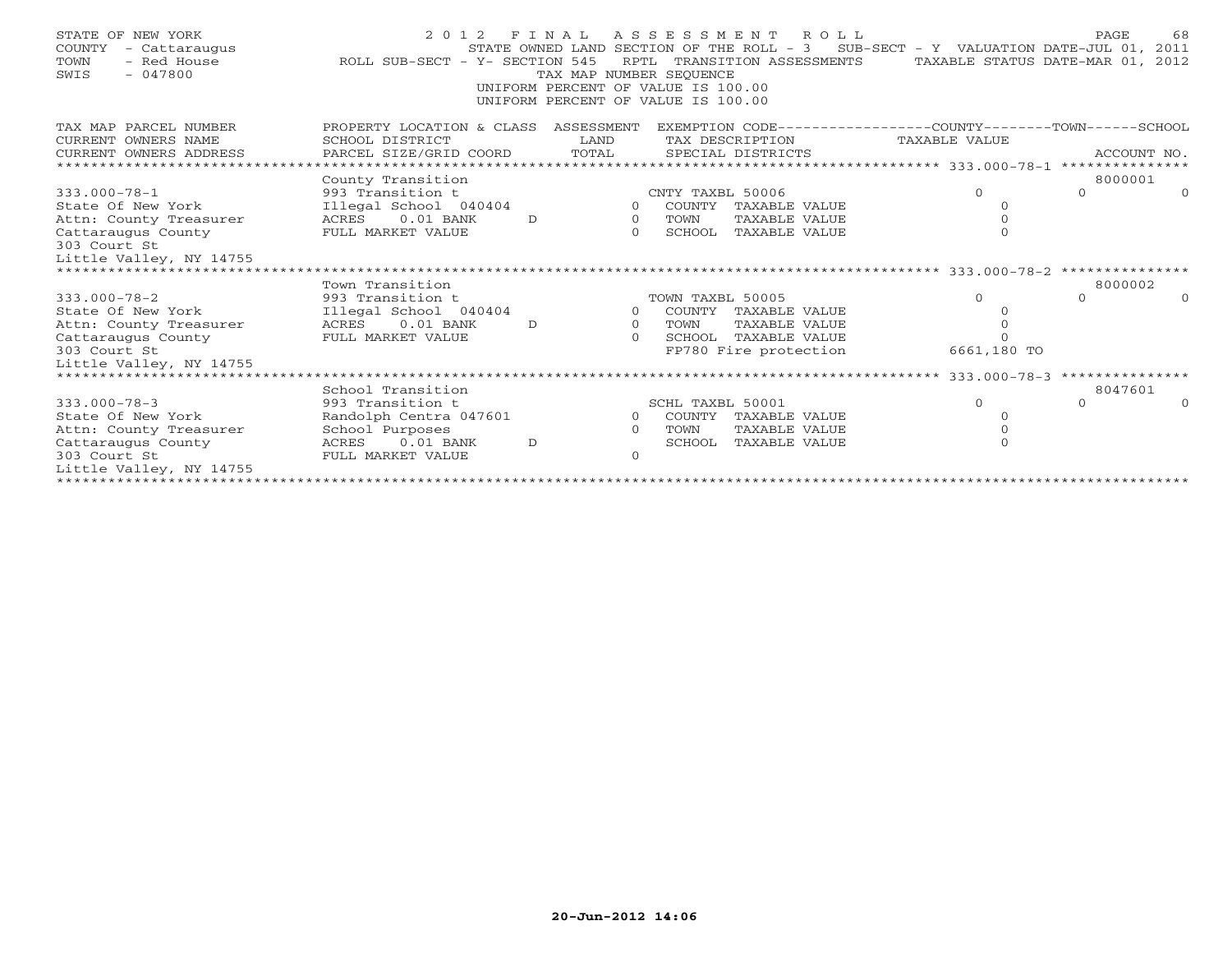|      | STATE OF NEW YORK    |                                                            | 2012 FINAL ASSESSMENT ROLL                                                        | 69<br>PAGE.                      |
|------|----------------------|------------------------------------------------------------|-----------------------------------------------------------------------------------|----------------------------------|
|      | COUNTY - Cattaraugus |                                                            | STATE OWNED LAND SECTION OF THE ROLL - 3 SUB-SECT - Y VALUATION DATE-JUL 01, 2011 |                                  |
| TOWN | - Red House          | ROLL SUB-SECT - Y- SECTION 545 RPTL TRANSITION ASSESSMENTS |                                                                                   | TAXABLE STATUS DATE-MAR 01, 2012 |
| SWIS | $-047800$            |                                                            |                                                                                   | RPS150/V04/L015                  |
|      |                      |                                                            |                                                                                   | CURRENT DATE 6/20/2012           |
|      |                      | LINIEODM DEOGENIE OF 1731 UP IO 100 00                     |                                                                                   |                                  |

# UNIFORM PERCENT OF VALUE IS 100.00<br>R O L L S U B S E C T I O N – Y – T O T A L S

#### \*\*\* S P E C I A L D I S T R I C T S U M M A R Y \*\*\*

|                                 | TOTAL | <b>FXTENSTON</b> | <b>EXTENSION</b> | AD VALOREM   | EXEMPT | TAXABLE  |
|---------------------------------|-------|------------------|------------------|--------------|--------|----------|
| CODE DISTRICT NAME PARCELS TYPE |       |                  | VALUE            | <b>VALUE</b> | AMOUNT | VALUE    |
|                                 |       |                  |                  |              |        |          |
| FP780 Fire protectio            |       | 1 TOTAL          |                  | 6661,180     |        | 6661,180 |

## \*\*\* S C H O O L D I S T R I C T S U M M A R Y \*\*\*

| CODE             | DISTRICT NAME                      | TOTAL<br>PARCELS | ASSESSED<br>LAND | ASSESSED<br>TOTAL | <b>EXEMPT</b><br>AMOUNT | TOTAL<br>TAXABLE | STAR<br>AMOUNT | STAR<br>TAXABLE |
|------------------|------------------------------------|------------------|------------------|-------------------|-------------------------|------------------|----------------|-----------------|
| 040404<br>047601 | Illegal School<br>Randolph Central | $\sim$           |                  |                   |                         |                  |                |                 |
|                  | SUB-TOTAL                          |                  |                  |                   |                         |                  |                |                 |
|                  | TOTAL                              |                  |                  |                   |                         |                  |                |                 |

#### \*\*\* S Y S T E M C O D E S S U M M A R Y \*\*\*

| CODE                    | DESCRIPTION                            | TOTAL<br>PARCELS | COUNTY | TOWN | SCHOOL |
|-------------------------|----------------------------------------|------------------|--------|------|--------|
| 50001<br>50005<br>50006 | SCHL TAXBL<br>TOWN TAXBL<br>CNTY TAXBL |                  |        |      |        |
|                         | TOTAL                                  |                  |        |      |        |

### \*\*\* E X E M P T I O N S U M M A R Y \*\*\*

NO EXEMPTIONS AT THIS LEVEL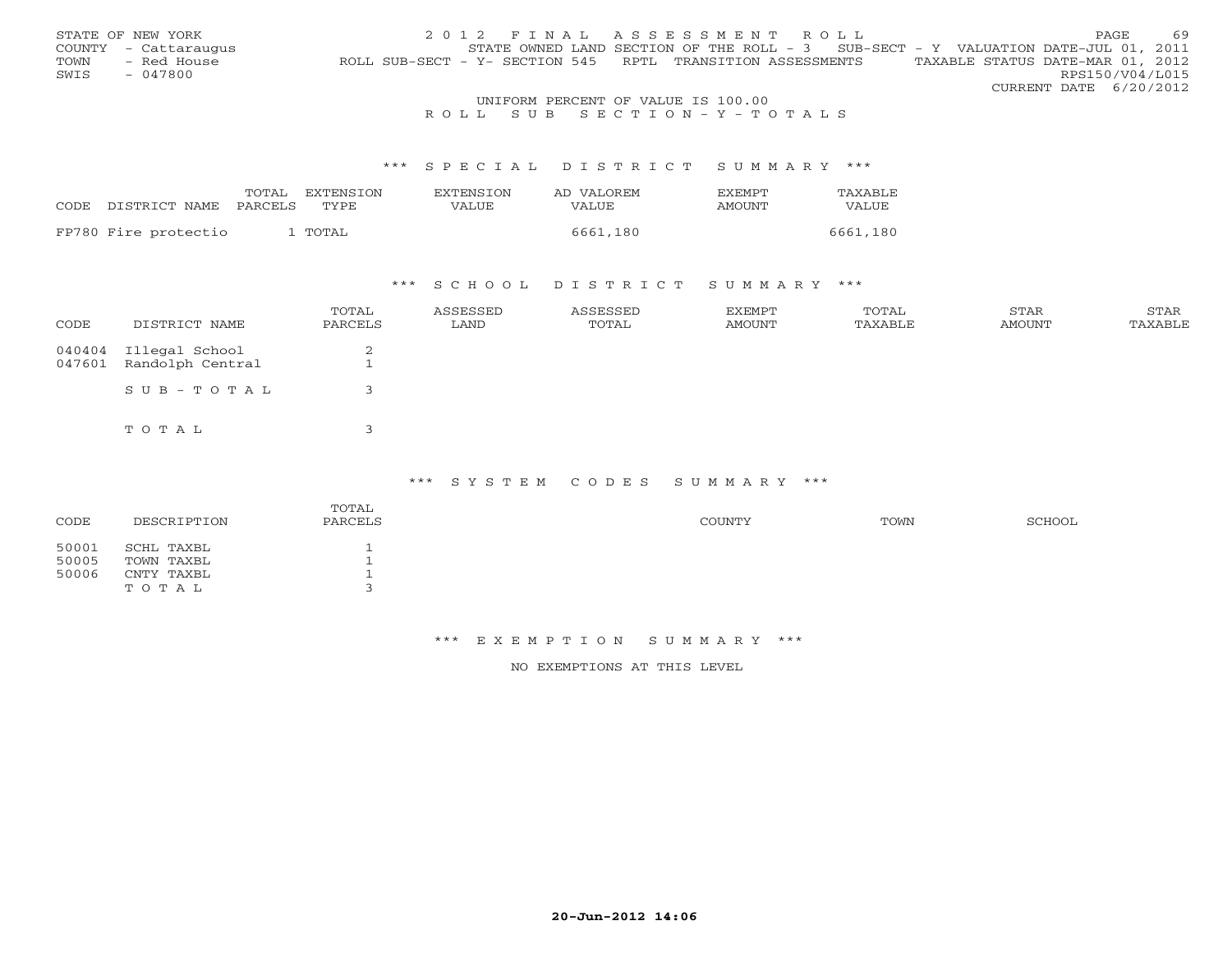|      | STATE OF NEW YORK                  | 2012 FINAL ASSESSMENT ROLL                                                                     | PAGE                   |  | 70 |  |  |  |
|------|------------------------------------|------------------------------------------------------------------------------------------------|------------------------|--|----|--|--|--|
|      | COUNTY - Cattaraugus               | STATE OWNED LAND SECTION OF THE ROLL - 3 SUB-SECT - Y VALUATION DATE-JUL 01, 2011              |                        |  |    |  |  |  |
| TOWN | - Red House                        | TAXABLE STATUS DATE-MAR 01, 2012<br>ROLL SUB-SECT - Y- SECTION 545 RPTL TRANSITION ASSESSMENTS |                        |  |    |  |  |  |
| SWIS | - 047800                           |                                                                                                | RPS150/V04/L015        |  |    |  |  |  |
|      |                                    |                                                                                                | CURRENT DATE 6/20/2012 |  |    |  |  |  |
|      | UNIFORM PERCENT OF VALUE IS 100.00 |                                                                                                |                        |  |    |  |  |  |
|      |                                    | ROLL SUB SECTION-Y-TOTALS                                                                      |                        |  |    |  |  |  |

#### \*\*\* G R A N D T O T A L S \*\*\*

| ROLL       |                        | TOTA)<br><b>+0+1+</b> |      |       | TAXABLE | TAXABLE | TAXABLE       | STAR               |
|------------|------------------------|-----------------------|------|-------|---------|---------|---------------|--------------------|
| <b>SEC</b> | PTON                   | PARCELS               | LAND | TOTAL |         | TOWN    | <b>SCHOOI</b> | Y∆RT.F<br>$\cdots$ |
|            | LAND<br>OMNED<br>ビエスエア |                       |      |       |         |         |               |                    |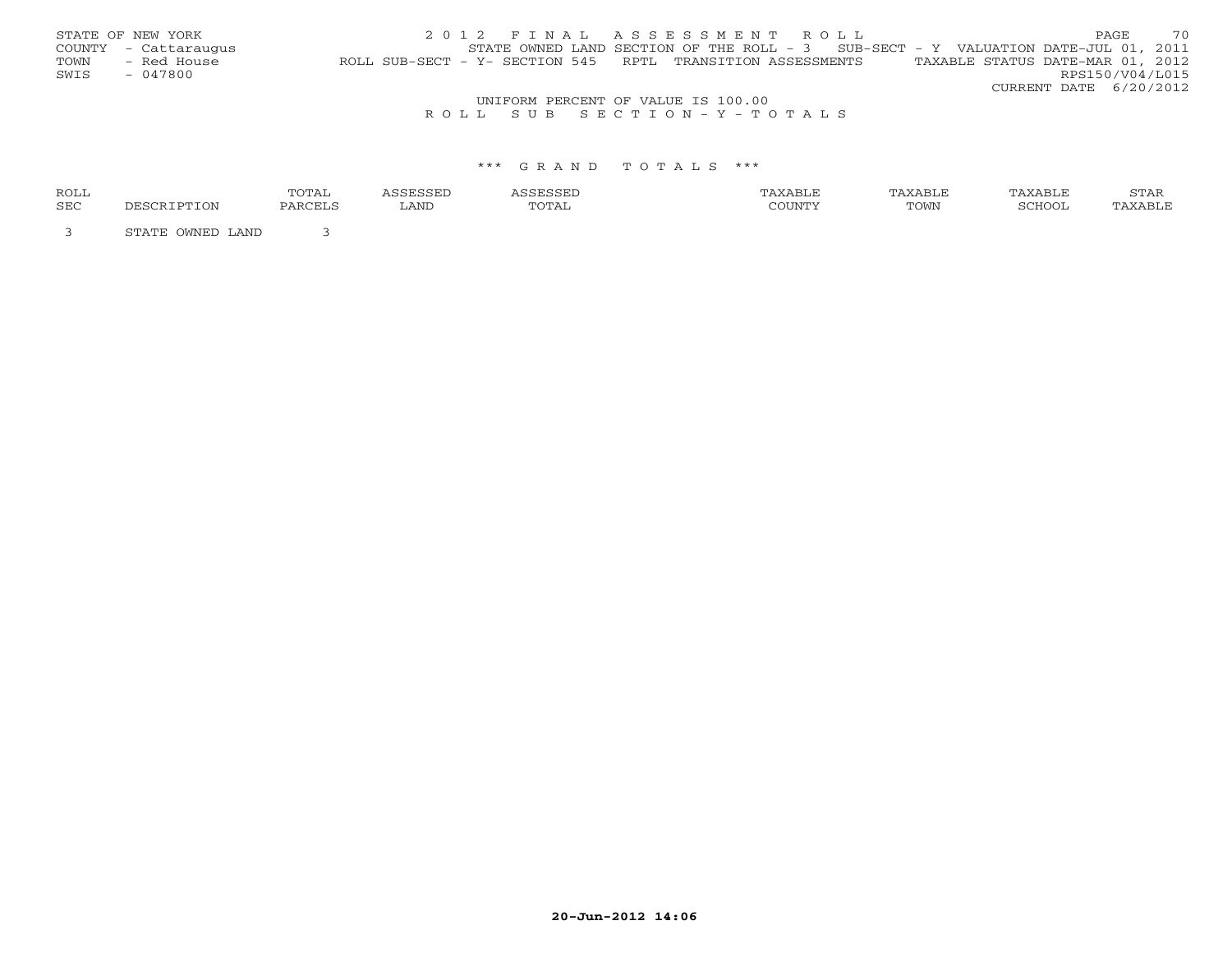| STATE OF NEW YORK |                      | 2012 FINAL ASSESSMENT ROLL |                                    |                                          |                                  | PAGE            | 71 |
|-------------------|----------------------|----------------------------|------------------------------------|------------------------------------------|----------------------------------|-----------------|----|
|                   | COUNTY - Cattaraugus |                            |                                    | STATE OWNED LAND SECTION OF THE ROLL - 3 | VALUATION DATE-JUL 01, 2011      |                 |    |
| TOWN              | - Red House          |                            |                                    |                                          | TAXABLE STATUS DATE-MAR 01, 2012 |                 |    |
| SWIS              | - 047800             |                            |                                    |                                          |                                  | RPS150/V04/L015 |    |
|                   |                      |                            | UNIFORM PERCENT OF VALUE IS 100.00 |                                          | CURRENT DATE $6/20/2012$         |                 |    |
|                   |                      |                            |                                    | ROLL SECTION TOTALS                      |                                  |                 |    |

\*\*\* S P E C I A L D I S T R I C T S U M M A R Y \*\*\*

|                                 | TOTAL EXTENSION | <b>EXTENSION</b> | AD VALOREM   | <b>EXEMPT</b> | TAXABLE      |
|---------------------------------|-----------------|------------------|--------------|---------------|--------------|
| CODE DISTRICT NAME PARCELS TYPE |                 | VALUE            | <b>VALUE</b> | AMOUNT        | <b>VALUE</b> |
| FP780 Fire protectio            | 271 TOTAL       |                  | 80577,180    |               | 80577,180    |
|                                 |                 |                  |              |               |              |

### \*\*\* S C H O O L D I S T R I C T S U M M A R Y \*\*\*

| CODE             | DISTRICT NAME                      | TOTAL<br>PARCELS | ASSESSED<br>LAND | ASSESSED<br>TOTAL | EXEMPT<br>AMOUNT | TOTAL<br>TAXABLE | STAR<br>AMOUNT | STAR<br>TAXABLE |
|------------------|------------------------------------|------------------|------------------|-------------------|------------------|------------------|----------------|-----------------|
| 040404<br>047601 | Illegal School<br>Randolph Central | 271              | 32281,840        | 73916,000         |                  | 73916,000        |                | 73916,000       |
|                  | SUB-TOTAL                          | 273              | 32281,840        | 73916,000         |                  | 73916,000        |                | 73916,000       |
|                  | TOTAL                              | 273              | 32281,840        | 73916,000         |                  | 73916,000        |                | 73916,000       |

#### \*\*\* S Y S T E M C O D E S S U M M A R Y \*\*\*

| CODE                    | DESCRIPTION                                     | TOTAL<br>PARCELS | COUNTY | TOWN | SCHOOL |
|-------------------------|-------------------------------------------------|------------------|--------|------|--------|
| 50001<br>50005<br>50006 | SCHL TAXBL<br>TOWN TAXBL<br>CNTY TAXBL<br>TOTAL |                  |        |      |        |

### \*\*\* E X E M P T I O N S U M M A R Y \*\*\*

NO EXEMPTIONS AT THIS LEVEL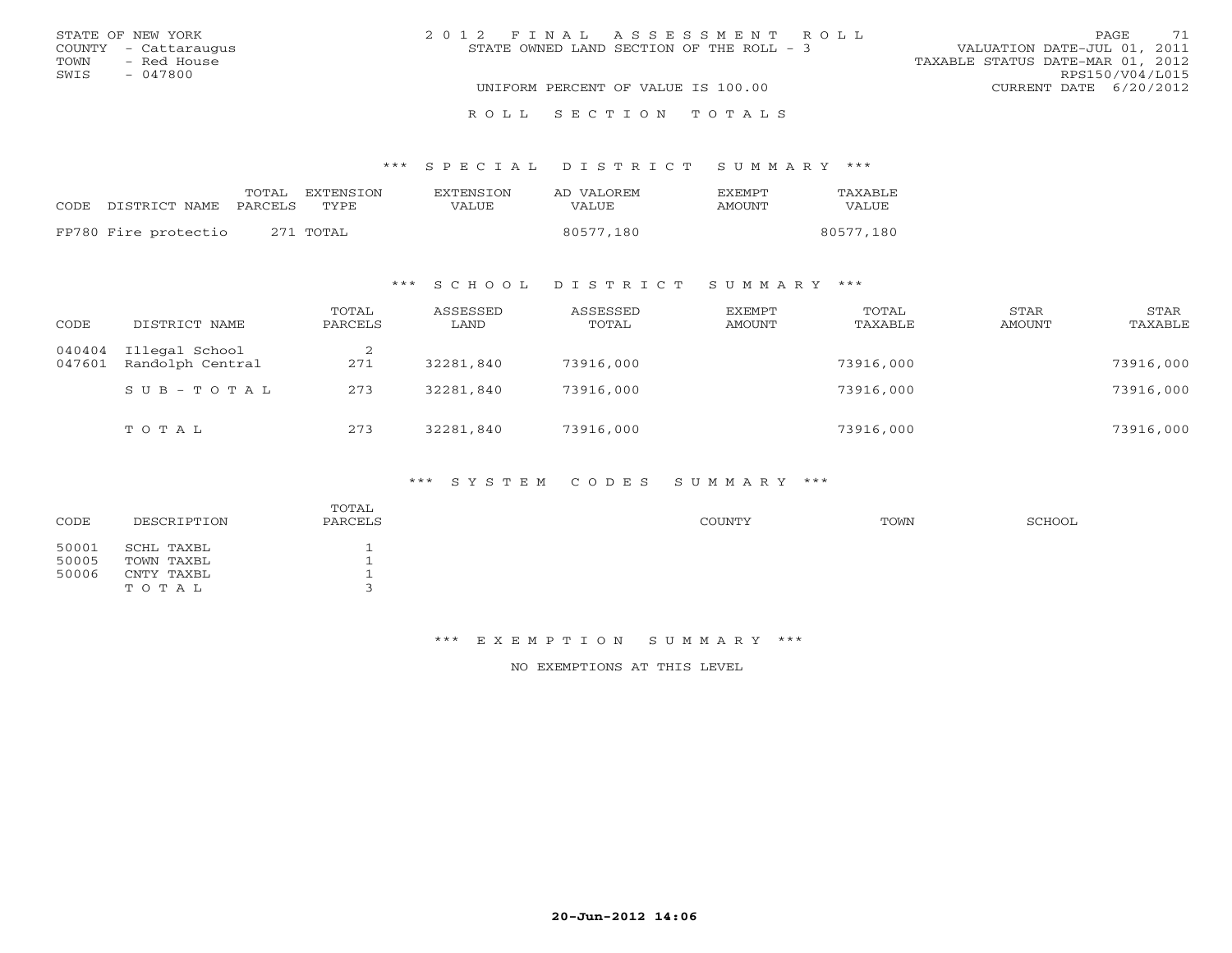|      | STATE OF NEW YORK    | 2012 FINAL ASSESSMENT ROLL               | 72<br>PAGE                       |
|------|----------------------|------------------------------------------|----------------------------------|
|      | COUNTY - Cattaraugus | STATE OWNED LAND SECTION OF THE ROLL - 3 | VALUATION DATE-JUL 01, 2011      |
| TOWN | - Red House          |                                          | TAXABLE STATUS DATE-MAR 01, 2012 |
| SWIS | - 047800             |                                          | RPS150/V04/L015                  |
|      |                      | UNIFORM PERCENT OF VALUE IS 100.00       | CURRENT DATE 6/20/2012           |
|      |                      | ROLL SECTION TOTALS                      |                                  |

#### \*\*\* G R A N D T O T A L S \*\*\*

| ROLL       |                  | TOTAL   | <i><b>\SSESSED</b></i> | <b>SSESSED</b> | TAXABLE   | TAXABLE   | TAXABLE   | STAR      |
|------------|------------------|---------|------------------------|----------------|-----------|-----------|-----------|-----------|
| <b>SEC</b> | DESCRIPTION      | PARCELS | LAND                   | TOTAL          | COUNTY    | TOWN      | SCHOOL    | TAXABLE   |
|            | STATE OWNED LAND | 273     | 32281,840              | 73916,000      | 73916,000 | 73916,000 | 73916,000 | 73916,000 |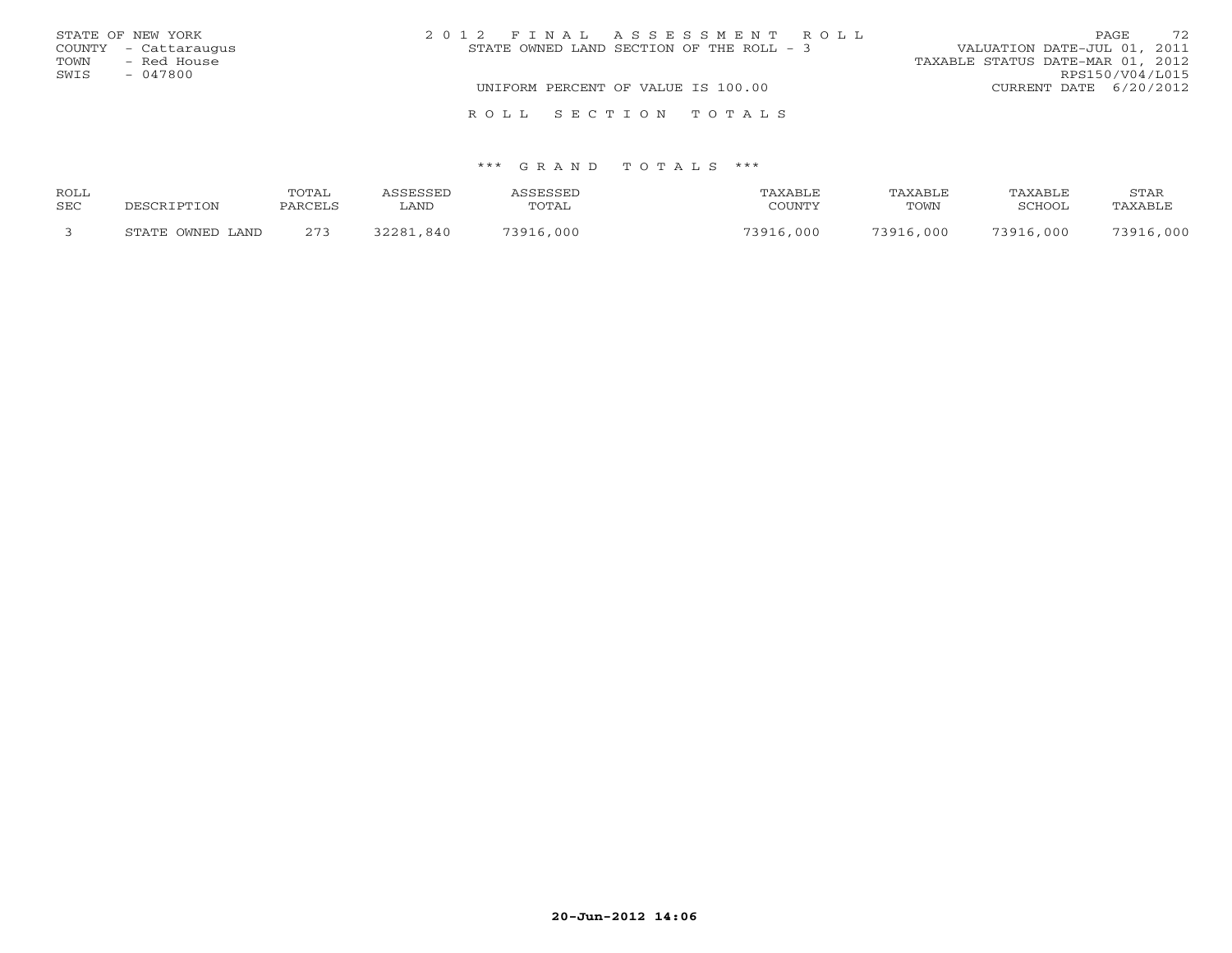# STATE OF NEW YORK 2 0 1 2 F I N A L A S S E S S M E N T R O L L PAGE 73 COUNTY - Cattaraugus SPECIAL FRANCHISE SECTION OF THE ROLL - 5 VALUATION DATE-JUL 01, 2011 TOWN - Red House TAX MAP NUMBER SEQUENCE TAXABLE STATUS DATE-MAR 01, 2012 SWIS - 047800 UNIFORM PERCENT OF VALUE IS 100.00

| TAX MAP PARCEL NUMBER     | PROPERTY LOCATION & CLASS | ASSESSMENT | EXEMPTION CODE-- |                                  | ----------COUNTY--   | $-$ TOWN $   -$<br>-SCHOOL |
|---------------------------|---------------------------|------------|------------------|----------------------------------|----------------------|----------------------------|
| CURRENT OWNERS NAME       | SCHOOL DISTRICT           | LAND       |                  | TAX DESCRIPTION                  | TAXABLE VALUE        |                            |
| CURRENT OWNERS ADDRESS    | PARCEL SIZE/GRID COORD    | TOTAL      |                  | SPECIAL DISTRICTS                |                      | ACCOUNT NO.                |
|                           |                           |            |                  | ******************************** | 578.000-9913-132.350 | *******                    |
|                           | Special Franchise         |            |                  |                                  |                      | 0304                       |
| 578.000-9913-132.350      | 861 Elec & gas            |            | <b>COUNTY</b>    | TAXABLE VALUE                    | 28,205               |                            |
| Niagara Mohawk Power Corp | Randolph Centra 047601    | 0          | TOWN             | TAXABLE VALUE                    | 28,205               |                            |
| 300 Erie Blyd West        | Red House Town            | 28,205     | SCHOOL           | TAXABLE VALUE                    | 28,205               |                            |
| Syracuse, NY 13202        | $1.0000 - Random$         |            |                  | FP780 Fire protection            | 28,205 TO            |                            |
|                           | FULL MARKET VALUE         | 28,205     |                  |                                  |                      |                            |
|                           |                           |            |                  |                                  | 578.000-9913-629     | ***********                |
|                           | Special Franchise         |            |                  |                                  |                      | 0303                       |
| 578.000-9913-629          | 866 Telephone             |            | <b>COUNTY</b>    | TAXABLE VALUE                    | 21,668               |                            |
| Windstream New York Inc   | Randolph Centra 047601    | $\Omega$   | TOWN             | TAXABLE VALUE                    | 21,668               |                            |
| Rash # $503-32-1090$      | Red House Town            | 21,668     | SCHOOL           | TAXABLE VALUE                    | 21,668               |                            |
| PO Box 260888             | $1.0000 - Random$         |            |                  | FP780 Fire protection            | 21,668 TO            |                            |
| Plano, TX 75026           | FULL MARKET VALUE         | 21,668     |                  |                                  |                      |                            |
|                           |                           |            |                  |                                  |                      |                            |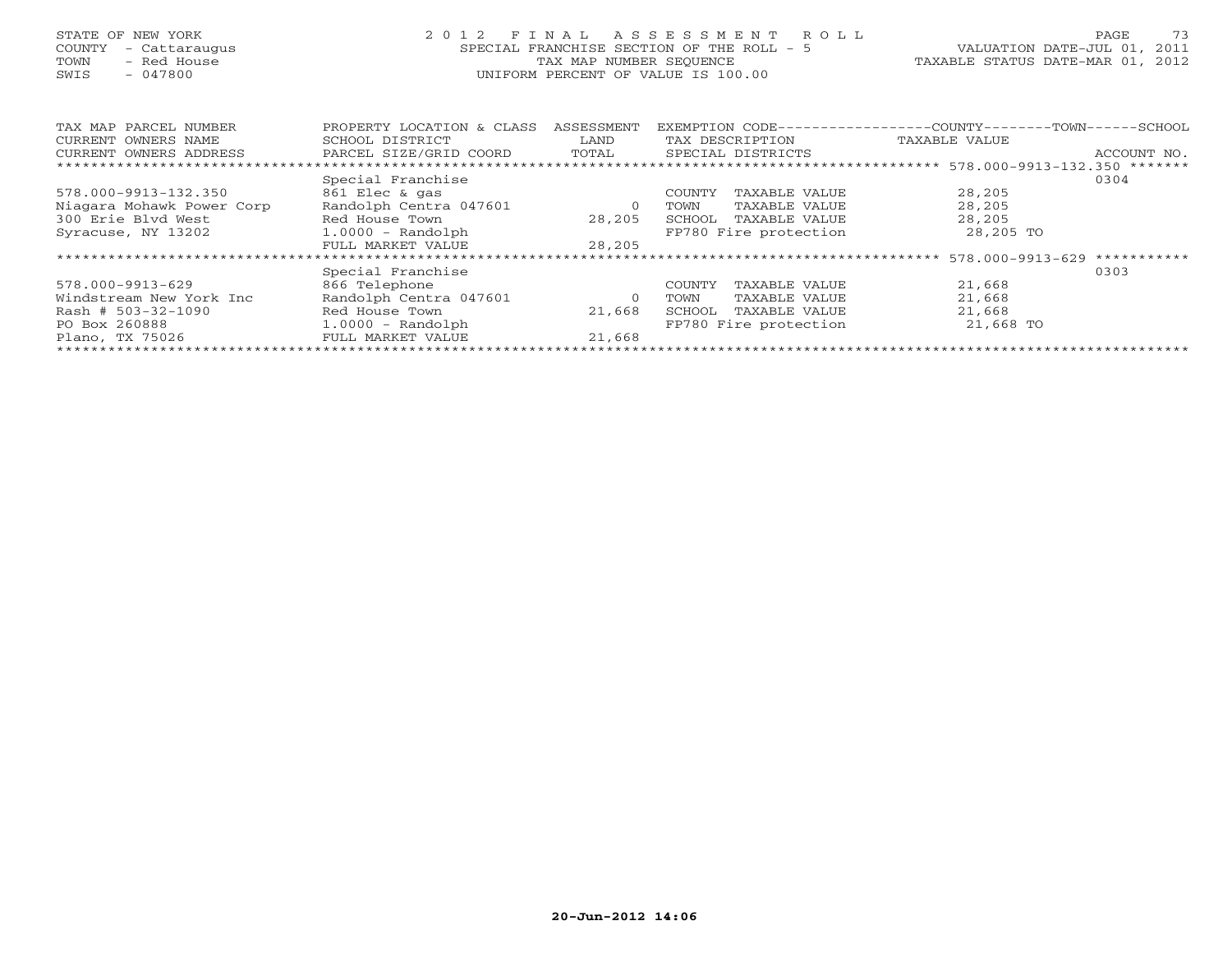|      | STATE OF NEW YORK    | 2012 FINAL ASSESSMENT ROLL                | <b>PAGE</b>                      | 74 |
|------|----------------------|-------------------------------------------|----------------------------------|----|
|      | COUNTY - Cattaraugus | SPECIAL FRANCHISE SECTION OF THE ROLL - 5 | VALUATION DATE-JUL 01, 2011      |    |
| TOWN | - Red House          |                                           | TAXABLE STATUS DATE-MAR 01, 2012 |    |
| SWIS | - 047800             |                                           | RPS150/V04/L015                  |    |
|      |                      | UNIFORM PERCENT OF VALUE IS 100.00        | CURRENT DATE 6/20/2012           |    |
|      |                      | ROLL SUB SECTION- - TOTALS                |                                  |    |

## \*\*\* S P E C I A L D I S T R I C T S U M M A R Y \*\*\*

| CODE | DISTRICT NAME PARCELS | TOTAL | <b>FXTENSTON</b><br><b>TYPE</b> | <b>EXTENSION</b><br>VALUE | AD VALOREM<br><b>VALUE</b> | <b>FXFMPT</b><br>AMOUNT | TAXABLE<br>VALUE |
|------|-----------------------|-------|---------------------------------|---------------------------|----------------------------|-------------------------|------------------|
|      | FP780 Fire protectio  |       | 2 TOTAL                         |                           | 49,873                     |                         | 49,873           |

## \*\*\* S C H O O L D I S T R I C T S U M M A R Y \*\*\*

| CODE   | DISTRICT NAME    | TOTAL<br>PARCELS | ASSESSED<br>LAND | ASSESSED<br>TOTAL | EXEMPT<br>AMOUNT | TOTAL<br>TAXABLE | STAR<br>AMOUNT | STAR<br>TAXABLE |
|--------|------------------|------------------|------------------|-------------------|------------------|------------------|----------------|-----------------|
| 047601 | Randolph Central |                  |                  | 49,873            |                  | 49,873           |                | 49,873          |
|        | SUB-TOTAL        |                  |                  | 49,873            |                  | 49,873           |                | 49,873          |
|        | TOTAL            | ▵                |                  | 49,873            |                  | 49,873           |                | 49,873          |

## \*\*\* S Y S T E M C O D E S S U M M A R Y \*\*\*

## NO SYSTEM EXEMPTIONS AT THIS LEVEL

### \*\*\* E X E M P T I O N S U M M A R Y \*\*\*

#### NO EXEMPTIONS AT THIS LEVEL

| <b>ROLL</b> |                      | <b>TOTAL</b> | <i><b>SSESSED</b></i> | 1 CCFCCFT               | TAXABLF    | TAXABLE                       | TAXABLE | STAR            |
|-------------|----------------------|--------------|-----------------------|-------------------------|------------|-------------------------------|---------|-----------------|
| <b>SEC</b>  | DESCRIPTION          | PARCELS      | LAND                  | TOTAL                   | COUNTY     | TOWN                          | SCHOOL  | TAXABLE         |
|             | FRANCHISE<br>SPECTAL |              |                       | $\circ$ 7<br>49<br>, 87 | 87.<br>າ ດ | $\wedge$ $\wedge$<br>$\Omega$ |         | 87.7<br>, 0 1 - |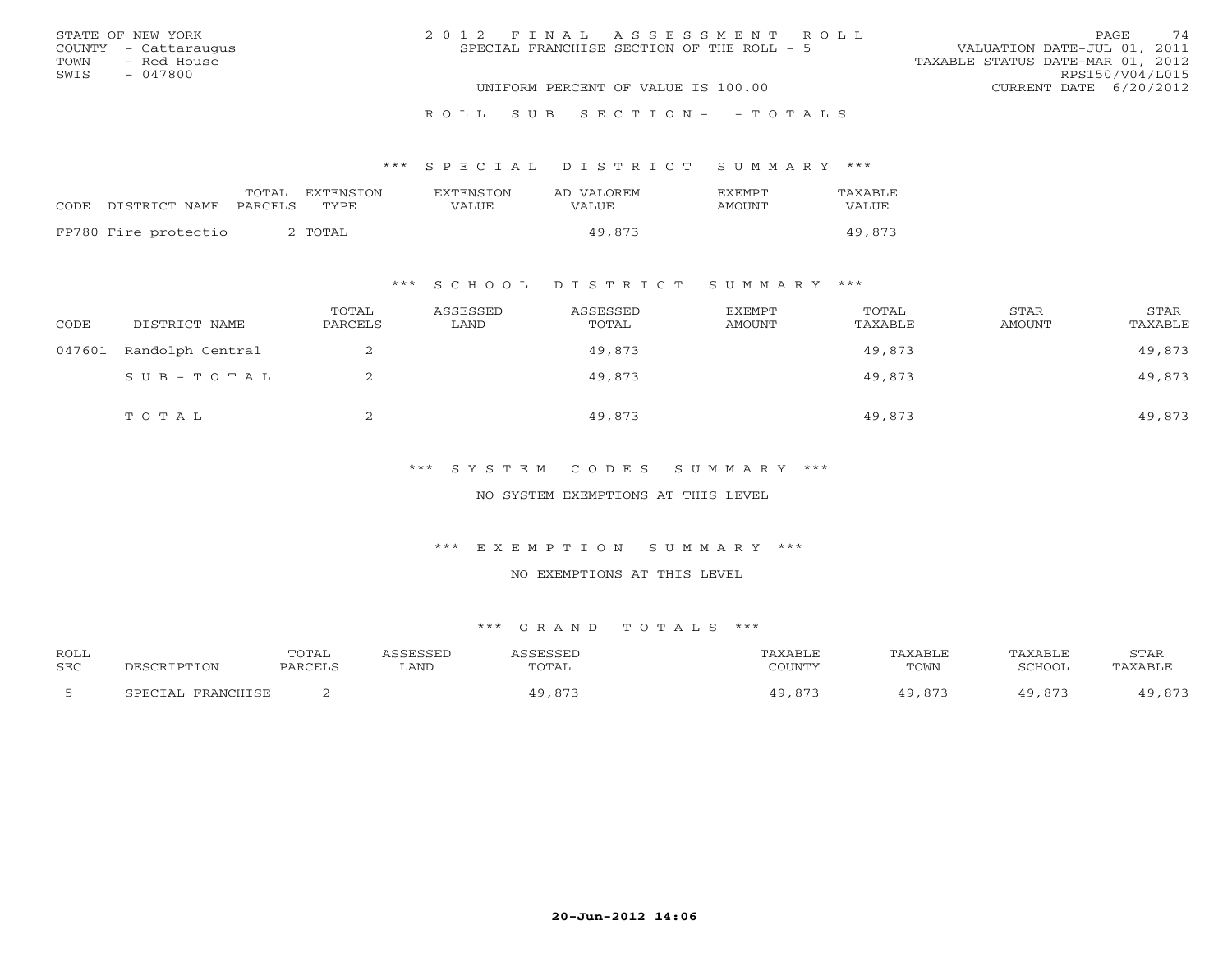|      | STATE OF NEW YORK    | 2012 FINAL ASSESSMENT ROLL                                               | PAGE.                  | 75 |
|------|----------------------|--------------------------------------------------------------------------|------------------------|----|
|      | COUNTY - Cattaraugus | VALUATION DATE-JUL 01, 2011<br>SPECIAL FRANCHISE SECTION OF THE ROLL - 5 |                        |    |
| TOWN | - Red House          | TAXABLE STATUS DATE-MAR 01, 2012                                         |                        |    |
| SWIS | $-047800$            | UNIFORM PERCENT OF VALUE IS 100.00                                       | RPS150/V04/L015        |    |
|      |                      |                                                                          | CURRENT DATE 6/20/2012 |    |
|      |                      |                                                                          |                        |    |

### R O L L S E C T I O N T O T A L S

### \*\*\* S P E C I A L D I S T R I C T S U M M A R Y \*\*\*

|                      | TOTAL   | EXTENSTON          | <b>EXTENSION</b> | AD VALOREM | <b>EXEMPT</b> | TAXABLE |
|----------------------|---------|--------------------|------------------|------------|---------------|---------|
| CODE DISTRICT NAME   | PARCELS | TYPE               | VALUE            | VALUE      | AMOUNT        | VALUE   |
| FP780 Fire protectio |         | TOTAL <sup>c</sup> |                  | 49,873     |               | 49,873  |
|                      |         |                    |                  |            |               |         |

## \*\*\* S C H O O L D I S T R I C T S U M M A R Y \*\*\*

| CODE   | DISTRICT NAME    | TOTAL<br>PARCELS | ASSESSED<br>LAND | ASSESSED<br>TOTAL | EXEMPT<br>AMOUNT | TOTAL<br>TAXABLE | STAR<br>AMOUNT | STAR<br>TAXABLE |
|--------|------------------|------------------|------------------|-------------------|------------------|------------------|----------------|-----------------|
| 047601 | Randolph Central | ∠                |                  | 49,873            |                  | 49,873           |                | 49,873          |
|        | SUB-TOTAL        | ▵                |                  | 49,873            |                  | 49,873           |                | 49,873          |
|        | TOTAL            | ▵                |                  | 49,873            |                  | 49,873           |                | 49,873          |

## \*\*\* S Y S T E M C O D E S S U M M A R Y \*\*\*

## NO SYSTEM EXEMPTIONS AT THIS LEVEL

### \*\*\* E X E M P T I O N S U M M A R Y \*\*\*

#### NO EXEMPTIONS AT THIS LEVEL

| <b>ROLL</b><br><b>SEC</b> | DESCRIPTION           | TOTAI<br>PARCELS | <b>ACCECCEL</b><br>∟AND | ASSESSEI<br>TOTAL | TAXABLE<br>COUNTY | TAXABLE<br>TOWN | TAXABLE<br>SCHOOL | STAR<br>TAXABLE                                 |
|---------------------------|-----------------------|------------------|-------------------------|-------------------|-------------------|-----------------|-------------------|-------------------------------------------------|
|                           | FRANCHISE<br>SPECTAL. |                  |                         | $\circ$ 7<br>, 87 | . 871             | $\circ$<br>.873 | 873               | $\Lambda$ $\Omega$ $\Omega$ $\Omega$<br>$\circ$ |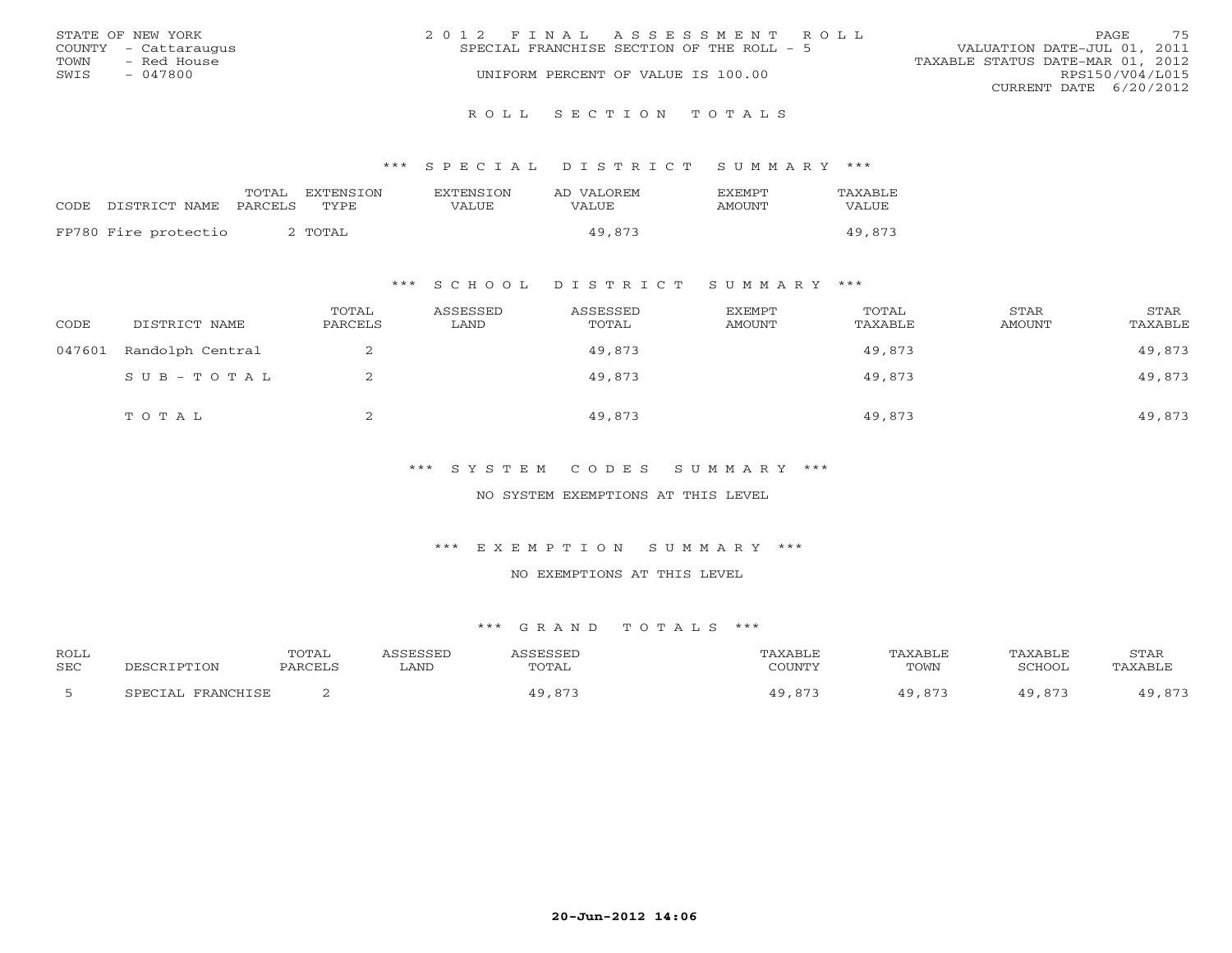# STATE OF NEW YORK 2 0 1 2 F I N A L A S S E S S M E N T R O L L PAGE 76 COUNTY - Cattaraugus UTILITY & R.R. SECTION OF THE ROLL - 6 VALUATION DATE-JUL 01, 2011 TOWN - Red House TAX MAP NUMBER SEQUENCE TAXABLE STATUS DATE-MAR 01, 2012 SWIS - 047800 UNIFORM PERCENT OF VALUE IS 100.00

| TAX MAP PARCEL NUMBER<br>CURRENT OWNERS NAME<br>CURRENT OWNERS ADDRESS | PROPERTY LOCATION & CLASS ASSESSMENT<br>SCHOOL DISTRICT<br>PARCEL SIZE/GRID COORD | LAND<br>TOTAL  | TAX DESCRIPTION<br>SPECIAL DISTRICTS          | EXEMPTION CODE-----------------COUNTY-------TOWN-----SCHOOL<br>TAXABLE VALUE<br>ACCOUNT NO. |
|------------------------------------------------------------------------|-----------------------------------------------------------------------------------|----------------|-----------------------------------------------|---------------------------------------------------------------------------------------------|
| *************************                                              |                                                                                   |                |                                               |                                                                                             |
| $81.000 - 1 - 6.72$<br>Crown Communications Inc PMB                    | Sunfish Rd<br>837 Cell Tower<br>Randolph Centra 047601                            | $\circ$        | COUNTY TAXABLE VALUE<br>TOWN<br>TAXABLE VALUE | 0341<br>150,900<br>150,900                                                                  |
| 4017 Washington Rd<br>McMurray, PA 15317                               | ACRES<br>0.01<br>EAST-1087599 NRTH-0775455                                        | 150,900        | SCHOOL TAXABLE VALUE                          | 150,900                                                                                     |
|                                                                        | FULL MARKET VALUE                                                                 | 150,900        |                                               |                                                                                             |
| *************************                                              |                                                                                   |                |                                               |                                                                                             |
| 678.000-9913-123.710/200                                               | Transmission<br>883 Gas Trans Impr                                                |                | COUNTY TAXABLE VALUE                          | 0348<br>1148,134                                                                            |
| National Fuel Gas Supply Co                                            | Randolph Centra 047601                                                            | $\overline{0}$ | TOWN<br>TAXABLE VALUE                         | 1148,134                                                                                    |
| Real Property Tax Service                                              | 888888                                                                            | 1148,134       | SCHOOL TAXABLE VALUE                          | 1148,134                                                                                    |
| 6363 Main St<br>Buffalo, NY 14221                                      | 1.0000 Randolph<br>Gas transmission                                               |                | FP780 Fire protection                         | 1148,134 TO                                                                                 |
|                                                                        | ACRES<br>0.01<br>FULL MARKET VALUE                                                | 1148,134       |                                               |                                                                                             |
|                                                                        |                                                                                   |                |                                               |                                                                                             |
|                                                                        | Outside Plant                                                                     |                |                                               | 0347                                                                                        |
| 678.000-9913-123.710/201                                               | 873 Gas Meas Sta                                                                  |                | COUNTY TAXABLE VALUE                          | 174,544                                                                                     |
| National Fuel Gas Supply Co                                            | Randolph Centra 047601                                                            | $\mathbf{0}$   | TOWN<br>TAXABLE VALUE                         | 174,544                                                                                     |
| Real Property Tax Service                                              | 888888                                                                            | 174,544        | SCHOOL TAXABLE VALUE                          | 174,544                                                                                     |
| 6363 Main St<br>Buffalo, NY 14221                                      | 1.0000 Randolph<br>Measure Regulating<br>0.01<br>ACRES                            |                | FP780 Fire protection                         | 174,544 TO                                                                                  |
|                                                                        | FULL MARKET VALUE                                                                 | 174,544        |                                               |                                                                                             |
| *************************                                              | ********************                                                              | ************** |                                               | ******************************** 678.000-9913-132.350/100 ***                               |
|                                                                        | Elec Tran Lines                                                                   |                |                                               | 0336                                                                                        |
| 678.000-9913-132.350/100                                               | 884 Elec Dist Out                                                                 |                | COUNTY TAXABLE VALUE                          | 110,224                                                                                     |
| Niagara Mohawk Power Corp                                              | Randolph Centra 047601                                                            | $\overline{0}$ | TOWN<br>TAXABLE VALUE                         | 110,224                                                                                     |
| 300 Erie Blvd West                                                     | Loc #712132                                                                       | 110,224        | SCHOOL TAXABLE VALUE                          | 110,224                                                                                     |
| Syracuse, NY 13202                                                     | 1.0000- Randolph<br>Fal-Homer City 153 & 154<br><b>ACRES</b><br>0.01              |                | FP780 Fire protection                         | 110,224 TO                                                                                  |
|                                                                        | FULL MARKET VALUE                                                                 | 110,224        |                                               |                                                                                             |
|                                                                        | Elec Tran Line                                                                    |                |                                               | 0337                                                                                        |
| 678.000-9913-132.350/101                                               | 884 Elec Dist Out                                                                 |                | COUNTY TAXABLE VALUE                          | 13,812                                                                                      |
| Niagara Mohawk Power Corp                                              | Randolph Centra 047601                                                            | $\circ$        | TAXABLE VALUE<br>TOWN                         | 13,812                                                                                      |
| 300 Erie Blvd West                                                     | Loc #712384                                                                       | 13,812         | SCHOOL TAXABLE VALUE                          | 13,812                                                                                      |
| Syracuse, NY 13202                                                     | $1.0000 - Random$<br>Coldspring-W Sal #804                                        |                | FP780 Fire protection                         | 13,812 TO                                                                                   |
|                                                                        | FULL MARKET VALUE                                                                 | 13,812         |                                               |                                                                                             |
|                                                                        |                                                                                   |                |                                               |                                                                                             |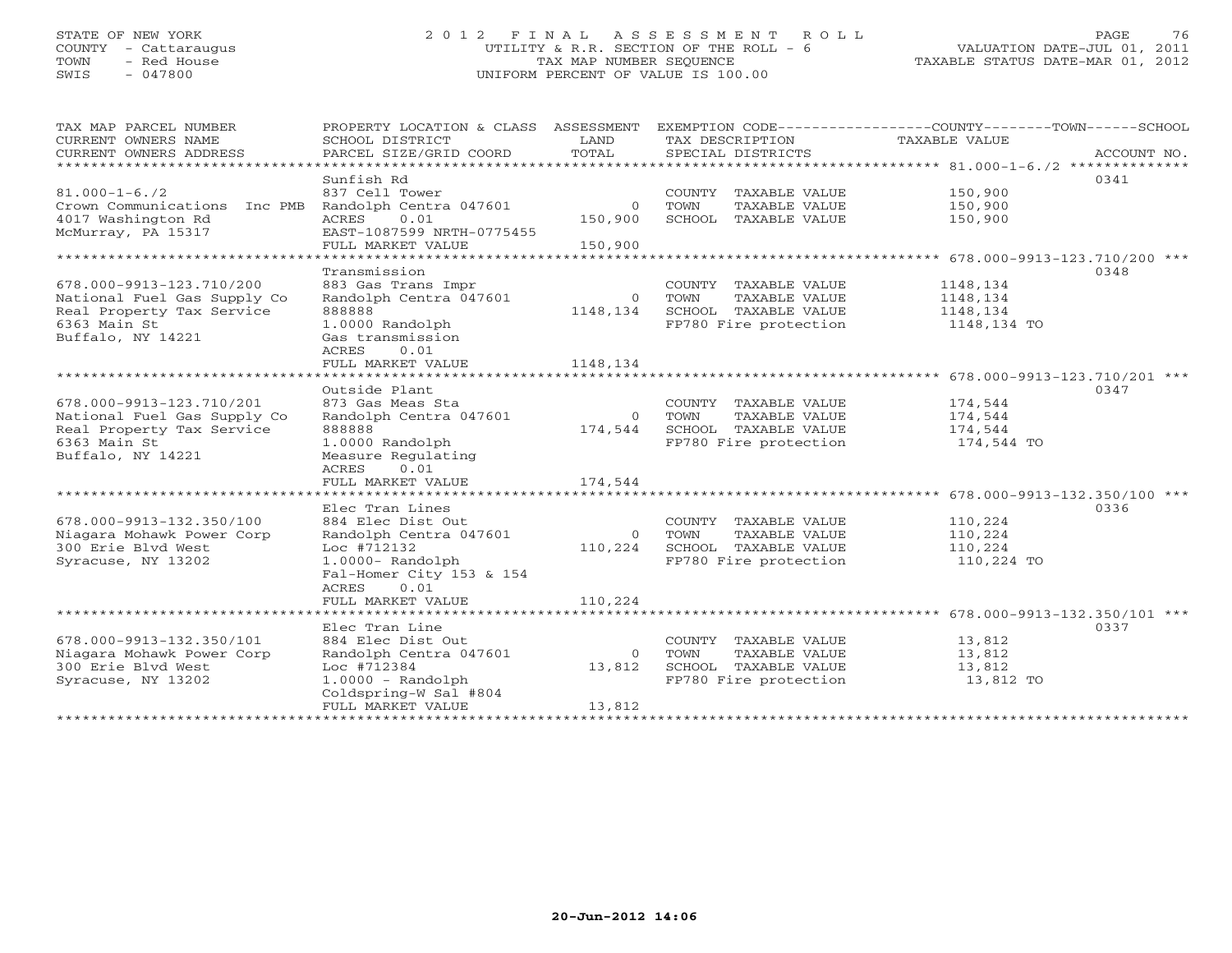# STATE OF NEW YORK 2 0 1 2 F I N A L A S S E S S M E N T R O L L PAGE 77 COUNTY - Cattaraugus UTILITY & R.R. SECTION OF THE ROLL - 6 VALUATION DATE-JUL 01, 2011 TOWN - Red House TAX MAP NUMBER SEQUENCE TAXABLE STATUS DATE-MAR 01, 2012 SWIS - 047800 UNIFORM PERCENT OF VALUE IS 100.00

| TAX MAP PARCEL NUMBER     | PROPERTY LOCATION & CLASS            | ASSESSMENT | EXEMPTION CODE---              | ---------------COUNTY---------TOWN------SCHOOL |             |
|---------------------------|--------------------------------------|------------|--------------------------------|------------------------------------------------|-------------|
| CURRENT OWNERS NAME       | SCHOOL DISTRICT                      | LAND       | TAX DESCRIPTION                | TAXABLE VALUE                                  |             |
| CURRENT OWNERS ADDRESS    | PARCEL SIZE/GRID COORD               | TOTAL      | SPECIAL DISTRICTS              |                                                | ACCOUNT NO. |
|                           | Outside Plant                        |            |                                | 678.000-9913-132.350/188 ***                   | 0299        |
|                           |                                      |            |                                |                                                |             |
| 678.000-9913-132.350/188  | 882 Elec Trans Imp                   |            | COUNTY<br>TAXABLE VALUE        | 139,161                                        |             |
| Niagara Mohawk Power Corp | Randolph Centra 047601               | $\circ$    | TAXABLE VALUE<br>TOWN          | 139,161                                        |             |
| 300 Erie Blvd West        | 888888                               | 139,161    | TAXABLE VALUE<br>SCHOOL        | 139,161                                        |             |
| Syracuse, NY 13202        | $1.0000 - Random$                    |            | FP780 Fire protection          | 139,161 TO                                     |             |
|                           | Elect Dist                           |            |                                |                                                |             |
|                           | FULL MARKET VALUE                    | 139,161    |                                |                                                |             |
|                           | ************************************ |            |                                | $678.000 - 9913 - 629.7188$ ******             |             |
|                           | Outside Plant                        |            |                                |                                                | 0302        |
| 678.000-9913-629./188     | 836 Telecom. eq.                     |            | TAXABLE VALUE<br><b>COUNTY</b> | 76,277                                         |             |
| Windstream New York, Inc. | Randolph Centra 047601               | $\circ$    | TOWN<br>TAXABLE VALUE          | 76,277                                         |             |
| $Rash # 503-32-1090$      | 888888                               | 76,277     | SCHOOL<br>TAXABLE VALUE        | 76.277                                         |             |
| PO Box 260888             | $1.0000 - Random$                    |            | FP780 Fire protection          | 76,277 TO                                      |             |
| Plano, TX 75026           | Poles, Wire, Cable, Etc              |            |                                |                                                |             |
|                           | 0.01<br>ACRES                        |            |                                |                                                |             |
|                           | FULL MARKET VALUE                    | 76.277     |                                |                                                |             |
|                           |                                      |            |                                |                                                |             |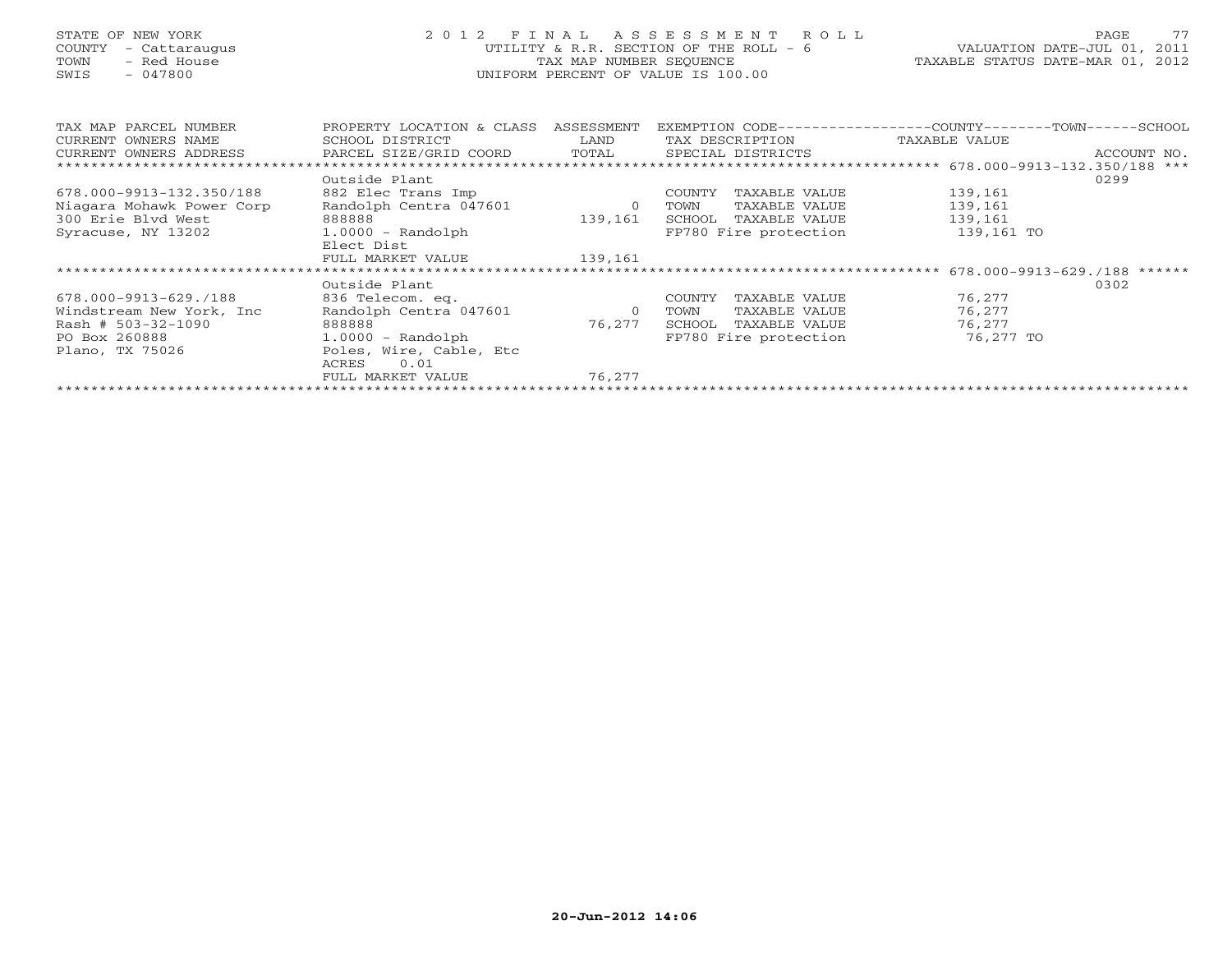|      | STATE OF NEW YORK    | 2012 FINAL ASSESSMENT ROLL             | 78<br>PAGE                       |
|------|----------------------|----------------------------------------|----------------------------------|
|      | COUNTY - Cattaraugus | UTILITY & R.R. SECTION OF THE ROLL - 6 | VALUATION DATE-JUL 01, 2011      |
| TOWN | - Red House          |                                        | TAXABLE STATUS DATE-MAR 01, 2012 |
| SWIS | - 047800             |                                        | RPS150/V04/L015                  |
|      |                      | UNIFORM PERCENT OF VALUE IS 100.00     | CURRENT DATE 6/20/2012           |
|      |                      |                                        |                                  |

## R O L L S U B S E C T I O N - - T O T A L S

## \*\*\* S P E C I A L D I S T R I C T S U M M A R Y \*\*\*

|                      | TOTAL   | EXTENSTON | <b>EXTENSION</b> | AD VALOREM | <b>FXFMPT</b> | TAXABLE  |
|----------------------|---------|-----------|------------------|------------|---------------|----------|
| CODE DISTRICT NAME   | PARCELS | TYPE.     | VALUE            | VALUE      | AMOUNT        | VALUE    |
| FP780 Fire protectio |         | 6 TOTAL   |                  | 1662, 152  |               | 1662,152 |

## \*\*\* S C H O O L D I S T R I C T S U M M A R Y \*\*\*

| CODE   | DISTRICT NAME    | TOTAL<br>PARCELS | ASSESSED<br>LAND | ASSESSED<br>TOTAL | EXEMPT<br>AMOUNT | TOTAL<br>TAXABLE | STAR<br>AMOUNT | STAR<br>TAXABLE |
|--------|------------------|------------------|------------------|-------------------|------------------|------------------|----------------|-----------------|
| 047601 | Randolph Central |                  |                  | 1813,052          |                  | 1813,052         |                | 1813,052        |
|        | SUB-TOTAL        |                  |                  | 1813,052          |                  | 1813,052         |                | 1813,052        |
|        | TOTAL            |                  |                  | 1813,052          |                  | 1813,052         |                | 1813,052        |

## \*\*\* S Y S T E M C O D E S S U M M A R Y \*\*\*

## NO SYSTEM EXEMPTIONS AT THIS LEVEL

### \*\*\* E X E M P T I O N S U M M A R Y \*\*\*

#### NO EXEMPTIONS AT THIS LEVEL

| <b>ROLL</b>  |                  | <b>TOTAL</b> | <i><b>\SSESSED</b></i> | <i><b>\SSESSED</b></i> | <b><i>TAXABLE</i></b> | <b>TAXABLE</b> | TAXABLE  | STAR                   |
|--------------|------------------|--------------|------------------------|------------------------|-----------------------|----------------|----------|------------------------|
| <b>SEC</b>   | DESCRIPTION      | PARCELS      | LAND                   | TOTAL                  | COUNTY                | TOWN           | SCHOOL   | TAXABLE                |
| <sub>6</sub> | UTILITIES & N.C. |              |                        | 1813,052               | .813<br>052           | 1813,052       | 1813,052 | .3.052<br>L81<br>, 002 |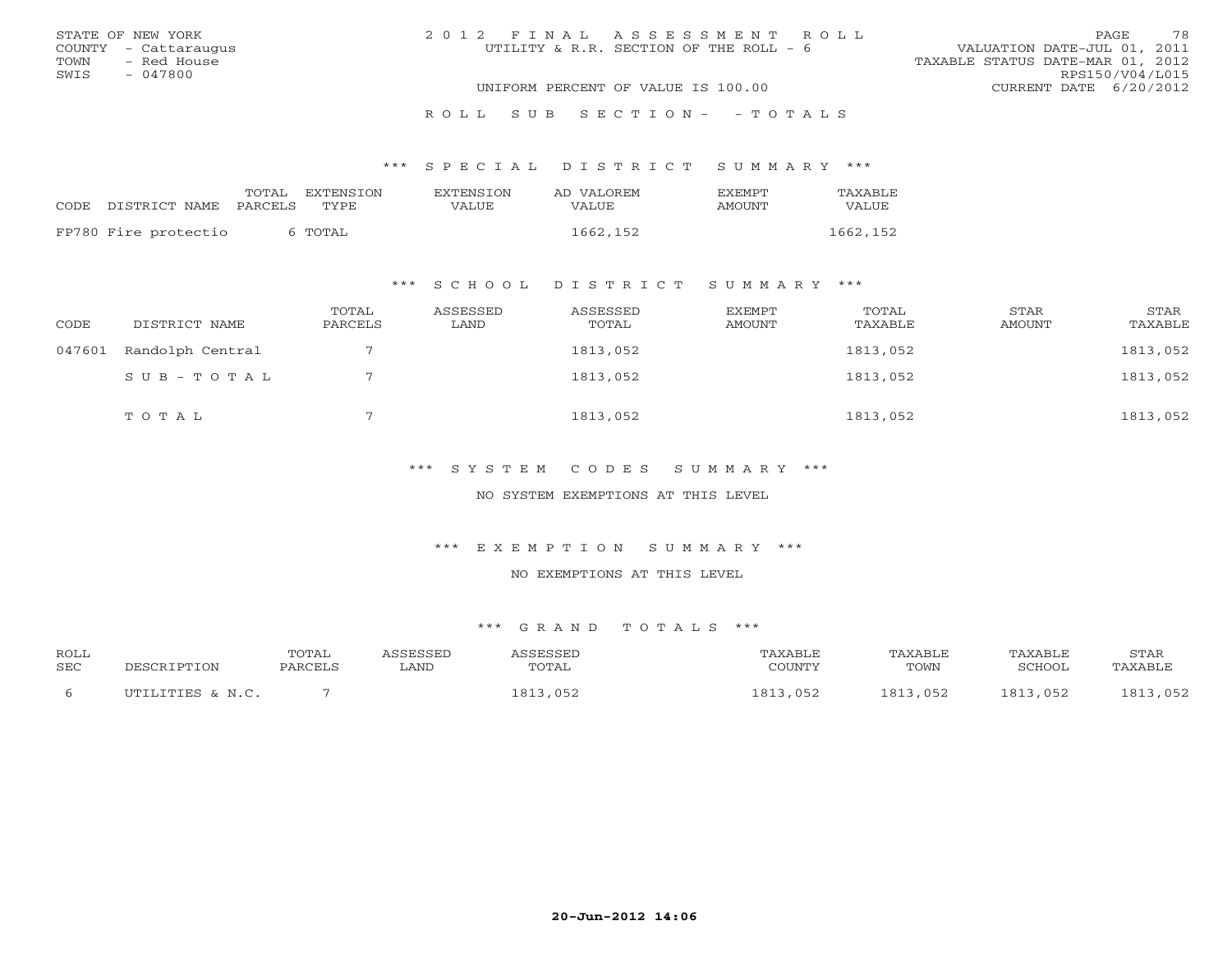| STATE OF NEW YORK<br>COUNTY<br>- Cattaraugus<br>- Red House<br>TOWN<br>$-047800$<br>SWIS                                                        |                                                                                                                                                                              |                          | 2012 FINAL ASSESSMENT ROLL<br>TAX MAP NUMBER SEOUENCE<br>UNIFORM PERCENT OF VALUE IS 100.00       | UTILITY & R.R. SECTION OF THE ROLL - 6 SUB-SECT - 1 VALUATION DATE-JUL 01, 2011<br>TAXABLE STATUS DATE-MAR 01, 2012 | 79<br>PAGE  |
|-------------------------------------------------------------------------------------------------------------------------------------------------|------------------------------------------------------------------------------------------------------------------------------------------------------------------------------|--------------------------|---------------------------------------------------------------------------------------------------|---------------------------------------------------------------------------------------------------------------------|-------------|
| TAX MAP PARCEL NUMBER<br>CURRENT OWNERS NAME<br>CURRENT OWNERS ADDRESS                                                                          | PROPERTY LOCATION & CLASS ASSESSMENT<br>SCHOOL DISTRICT<br>PARCEL SIZE/GRID COORD                                                                                            | LAND<br>TOTAL            | TAX DESCRIPTION TAXABLE VALUE<br>SPECIAL DISTRICTS                                                | EXEMPTION CODE-----------------COUNTY-------TOWN------SCHOOL                                                        | ACCOUNT NO. |
|                                                                                                                                                 |                                                                                                                                                                              |                          |                                                                                                   |                                                                                                                     |             |
|                                                                                                                                                 | Asp 2                                                                                                                                                                        |                          |                                                                                                   |                                                                                                                     | 0014        |
| $91.000 - 2 - 12.79$                                                                                                                            | 736 Storage well                                                                                                                                                             |                          | COUNTY<br>TAXABLE VALUE                                                                           | 1884,297                                                                                                            |             |
| National Fuel Gas Supply Co                                                                                                                     | Randolph Centra 047601                                                                                                                                                       | $\overline{0}$           | TOWN<br>TAXABLE VALUE                                                                             | 1884,297                                                                                                            |             |
| Attn: Real Property Tax Servic Loc #180854 Fac #70 1884,297                                                                                     |                                                                                                                                                                              |                          | SCHOOL TAXABLE VALUE                                                                              | 1884,297                                                                                                            |             |
| 6363 Main St<br>Buffalo, NY 14221                                                                                                               | $1.0000$ - Randolph<br>25 Gas Storage Wells<br>0.01<br>ACRES<br>EAST-1112100 NRTH-0758175<br>DEED BOOK 899<br>PG-01013                                                       |                          | FP780 Fire protection                                                                             | 1884,297 TO                                                                                                         |             |
|                                                                                                                                                 | FULL MARKET VALUE                                                                                                                                                            | 1884,297                 |                                                                                                   |                                                                                                                     |             |
|                                                                                                                                                 |                                                                                                                                                                              |                          |                                                                                                   |                                                                                                                     |             |
| $91.000 - 2 - 12.10$<br>National Fuel Gas Supply Co<br>Attn: Real Property Tax Servic Loc #180814 & 180855<br>6363 Main St<br>Buffalo, NY 14221 | Asp 2<br>873 Gas Meas Sta<br>Randolph Centra 047601<br>$1.0000 - Random$<br>Mrs Equip & Buildings<br>0.01<br>ACRES<br>EAST-1112100 NRTH-0758175<br>DEED BOOK 900<br>PG-00762 | $\overline{0}$<br>24,463 | COUNTY<br>TAXABLE VALUE<br>TAXABLE VALUE<br>TOWN<br>SCHOOL TAXABLE VALUE<br>FP780 Fire protection | 24,463<br>24,463<br>24,463<br>24,463 TO                                                                             | 0335        |
|                                                                                                                                                 | FIILL MARKET VALUE                                                                                                                                                           | 24 463                   |                                                                                                   |                                                                                                                     |             |

FULL MARKET VALUE 24,463 \*\*\*\*\*\*\*\*\*\*\*\*\*\*\*\*\*\*\*\*\*\*\*\*\*\*\*\*\*\*\*\*\*\*\*\*\*\*\*\*\*\*\*\*\*\*\*\*\*\*\*\*\*\*\*\*\*\*\*\*\*\*\*\*\*\*\*\*\*\*\*\*\*\*\*\*\*\*\*\*\*\*\*\*\*\*\*\*\*\*\*\*\*\*\*\*\*\*\*\*\*\*\*\*\*\*\*\*\*\*\*\*\*\*\*\*\*\*\*\*\*\*\*\*\*\*\*\*\*\*\*\*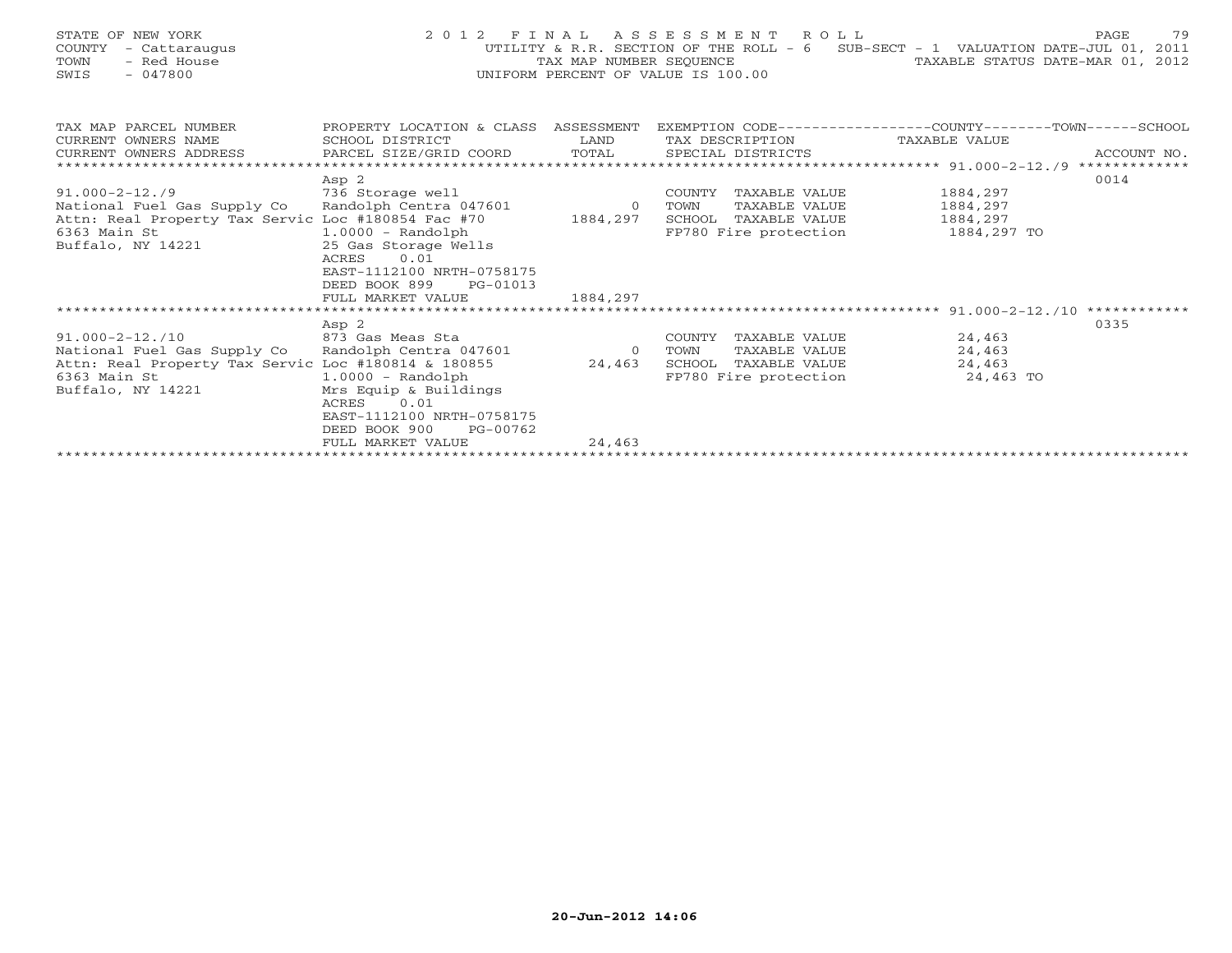|      | STATE OF NEW YORK    | 2012 FINAL ASSESSMENT ROLL                                                      | <b>PAGE</b>            | -80 |
|------|----------------------|---------------------------------------------------------------------------------|------------------------|-----|
|      | COUNTY - Cattaraugus | UTILITY & R.R. SECTION OF THE ROLL - 6 SUB-SECT - 1 VALUATION DATE-JUL 01, 2011 |                        |     |
| TOWN | - Red House          | TAXABLE STATUS DATE-MAR 01, 2012                                                |                        |     |
| SWTS | - 047800             |                                                                                 | RPS150/V04/L015        |     |
|      |                      | UNIFORM PERCENT OF VALUE IS 100.00                                              | CURRENT DATE 6/20/2012 |     |
|      |                      |                                                                                 |                        |     |

#### R O L L S U B S E C T I O N - 1 - T O T A L S

### \*\*\* S P E C I A L D I S T R I C T S U M M A R Y \*\*\*

|      |                      | TOTAL   | EXTENSTON | <b>EXTENSION</b> | AD VALOREM | <b>FXFMPT</b> | TAXABLE  |
|------|----------------------|---------|-----------|------------------|------------|---------------|----------|
| CODE | DISTRICT NAME        | PARCELS | TYPE      | VALUE            | VALUE      | <b>AMOUNT</b> | VALUE    |
|      |                      |         |           |                  |            |               |          |
|      | FP780 Fire protectio |         | ` TOTAL   |                  | 1908,760   |               | 1908,760 |

## \*\*\* S C H O O L D I S T R I C T S U M M A R Y \*\*\*

| CODE   | DISTRICT NAME    | TOTAL<br>PARCELS | ASSESSED<br>LAND | ASSESSED<br>TOTAL | EXEMPT<br>AMOUNT | TOTAL<br>TAXABLE | STAR<br>AMOUNT | STAR<br>TAXABLE |
|--------|------------------|------------------|------------------|-------------------|------------------|------------------|----------------|-----------------|
| 047601 | Randolph Central | ∠                |                  | 1908,760          |                  | 1908,760         |                | 1908,760        |
|        | SUB-TOTAL        | ∠                |                  | 1908,760          |                  | 1908,760         |                | 1908,760        |
|        | TOTAL            | ▵                |                  | 1908,760          |                  | 1908,760         |                | 1908,760        |

## \*\*\* S Y S T E M C O D E S S U M M A R Y \*\*\*

## NO SYSTEM EXEMPTIONS AT THIS LEVEL

## \*\*\* E X E M P T I O N S U M M A R Y \*\*\*

#### NO EXEMPTIONS AT THIS LEVEL

| <b>ROLL</b> |                  | <b>TOTAL</b> | <i><b>SSESSED</b></i> | ASSESSEL | TAXABLF       | TAXABLE  | TAXABLE  | STAR     |
|-------------|------------------|--------------|-----------------------|----------|---------------|----------|----------|----------|
| <b>SEC</b>  | DESCRIPTION      | PARCELS      | LAND                  | TOTAL    | COUNTY        | TOWN     | SCHOOL   | TAXABLE  |
|             | UTILITIES & N.C. |              |                       | 1908,760 | 1908.<br>.760 | 1908,760 | 1908,760 | 1908,760 |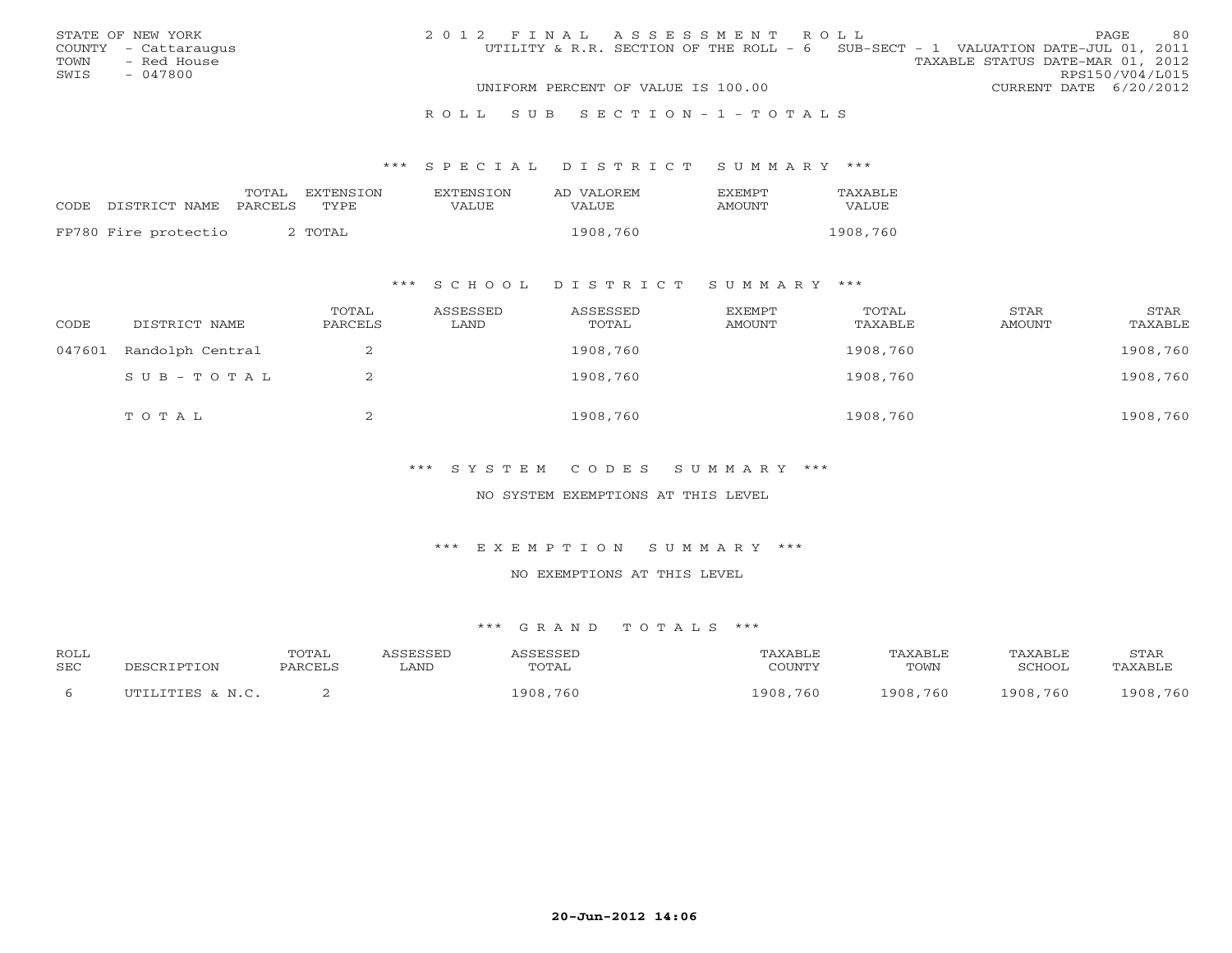|      | STATE OF NEW YORK    | 2012 FINAL ASSESSMENT ROLL         |                                        |                                  | <b>PAGE</b>     | 81 |
|------|----------------------|------------------------------------|----------------------------------------|----------------------------------|-----------------|----|
|      | COUNTY - Cattaraugus |                                    | UTILITY & R.R. SECTION OF THE ROLL - 6 | VALUATION DATE-JUL 01, 2011      |                 |    |
| TOWN | – Red House          |                                    |                                        | TAXABLE STATUS DATE-MAR 01, 2012 |                 |    |
| SWIS | $-047800$            | UNIFORM PERCENT OF VALUE IS 100.00 |                                        |                                  | RPS150/V04/L015 |    |
|      |                      |                                    |                                        | CURRENT DATE 6/20/2012           |                 |    |
|      |                      |                                    |                                        |                                  |                 |    |

#### R O L L S E C T I O N T O T A L S

### \*\*\* S P E C I A L D I S T R I C T S U M M A R Y \*\*\*

|                      | TOTAL   | EXTENSTON | EXTENSTON | AD VALOREM | <b>FXFMPT</b> | TAXABLE  |
|----------------------|---------|-----------|-----------|------------|---------------|----------|
| CODE DISTRICT NAME   | PARCELS | TYPE.     | VALUE     | VALUE      | AMOUNT        | VALUE    |
| FP780 Fire protectio |         | 8 TOTAL   |           | 3570,912   |               | 3570,912 |

## \*\*\* S C H O O L D I S T R I C T S U M M A R Y \*\*\*

| CODE   | DISTRICT NAME    | TOTAL<br>PARCELS | ASSESSED<br>LAND | ASSESSED<br>TOTAL | EXEMPT<br>AMOUNT | TOTAL<br>TAXABLE | STAR<br>AMOUNT | STAR<br>TAXABLE |
|--------|------------------|------------------|------------------|-------------------|------------------|------------------|----------------|-----------------|
| 047601 | Randolph Central | a                |                  | 3721,812          |                  | 3721,812         |                | 3721,812        |
|        | SUB-TOTAL        | $\Omega$         |                  | 3721,812          |                  | 3721,812         |                | 3721,812        |
|        | TOTAL            | $\Omega$         |                  | 3721,812          |                  | 3721,812         |                | 3721,812        |

## \*\*\* S Y S T E M C O D E S S U M M A R Y \*\*\*

## NO SYSTEM EXEMPTIONS AT THIS LEVEL

### \*\*\* E X E M P T I O N S U M M A R Y \*\*\*

#### NO EXEMPTIONS AT THIS LEVEL

| <b>ROLL</b>  |                  | TOTAL   | <i><b>\SSESSED</b></i> | ASSESSEI        | TAXABLE           | TAXABLE        | TAXABLE  | STAR           |
|--------------|------------------|---------|------------------------|-----------------|-------------------|----------------|----------|----------------|
| <b>SEC</b>   | DESCRIPTION      | PARCELS | LAND                   | TOTAL           | COUNTY            | TOWN           | SCHOOL   | TAXABLE        |
| <sub>b</sub> | UTILITIES & N.C. |         |                        | つワつ1<br>721,812 | ? 7 つ 1<br>- 81 2 | つワつ1<br>21,812 | 3721,812 | 3721<br>21,812 |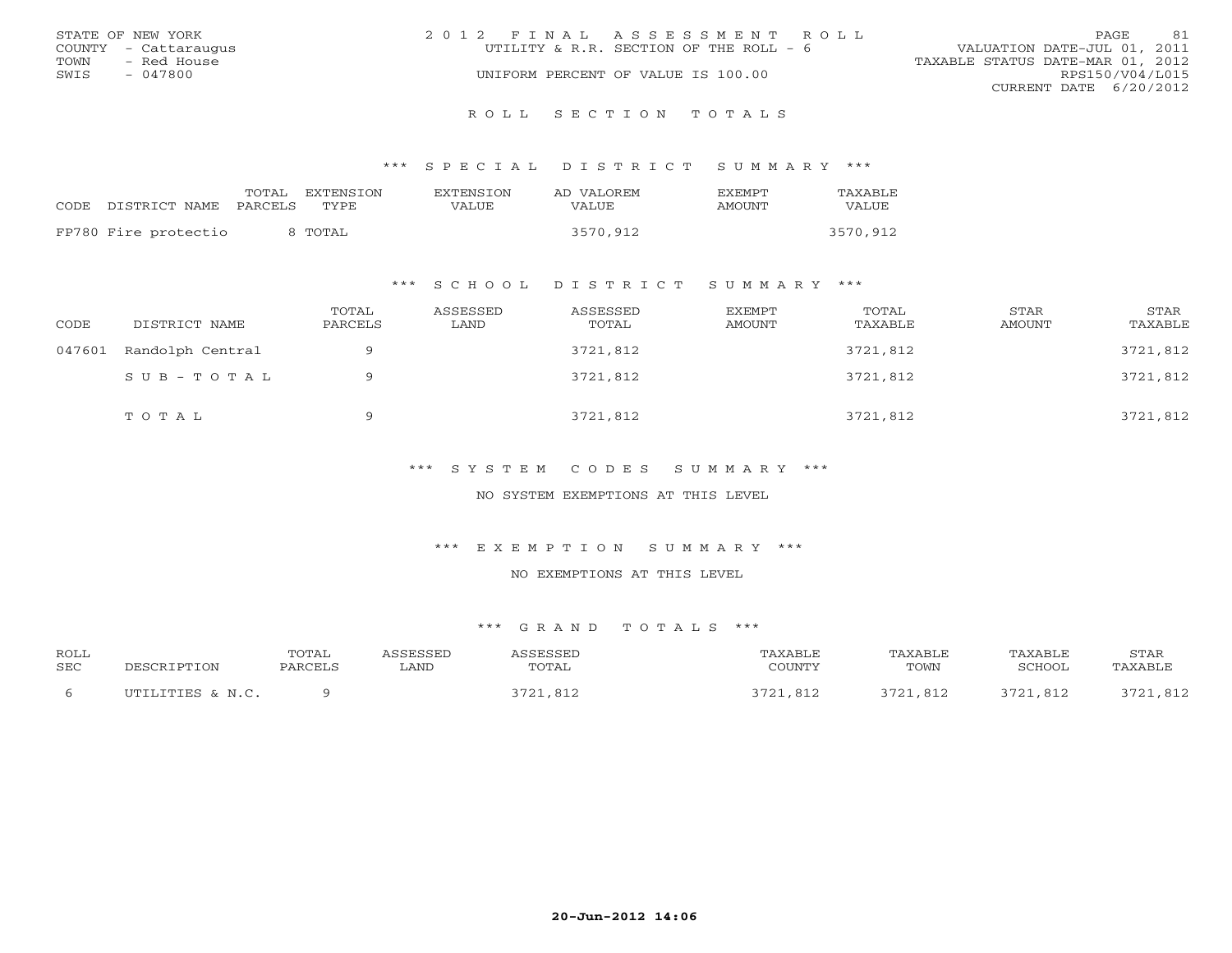## STATE OF NEW YORK 2 0 1 2 F I N A L A S S E S S M E N T R O L L PAGE 82 COUNTY - Cattaraugus WHOLLY EXEMPT SECTION OF THE ROLL - 8 VALUATION DATE-JUL 01, 2011 TOWN - Red House TAX MAP NUMBER SEQUENCE TAXABLE STATUS DATE-MAR 01, 2012 SWIS - 047800 UNIFORM PERCENT OF VALUE IS 100.00

| TAX MAP PARCEL NUMBER<br>CURRENT OWNERS NAME<br>CURRENT OWNERS ADDRESS                             | PROPERTY LOCATION & CLASS ASSESSMENT<br>SCHOOL DISTRICT<br>PARCEL SIZE/GRID COORD                                                                     | LAND<br>TOTAL                 | EXEMPTION CODE-----------------COUNTY-------TOWN------SCHOOL<br>TAX DESCRIPTION<br>SPECIAL DISTRICTS                            | TAXABLE VALUE                                       | ACCOUNT NO.     |
|----------------------------------------------------------------------------------------------------|-------------------------------------------------------------------------------------------------------------------------------------------------------|-------------------------------|---------------------------------------------------------------------------------------------------------------------------------|-----------------------------------------------------|-----------------|
| $70.000 - 1 - .295$                                                                                | Town Of Red House<br>843 Non-ceil. rr                                                                                                                 |                               | Local Auth 14000                                                                                                                | 863,512<br>863,512                                  | 0295<br>863,512 |
| Southern Tier Rail Authority<br>Attn: C/O WNYP Railroad LLC<br>PO Box 190 B<br>Lakeville, NY 14480 | Randolph Centra 047601<br>00 00 00<br>5.838 Mi Of Track<br>ACRES<br>0.01<br>DEED BOOK 1000 PG-959                                                     | 863,512                       | $\overline{0}$<br>COUNTY TAXABLE VALUE<br>TAXABLE VALUE<br>TOWN<br>SCHOOL TAXABLE VALUE<br>FP780 Fire protection                | $\Omega$<br>$\Omega$<br>$0$ TO                      |                 |
|                                                                                                    | FULL MARKET VALUE                                                                                                                                     | 863,512                       |                                                                                                                                 |                                                     |                 |
|                                                                                                    |                                                                                                                                                       |                               |                                                                                                                                 |                                                     |                 |
| $81.000 - 1 - 3$<br>Camp Li-Lo-Li Inc<br>8811 Sunfish Rd<br>Randolph, NY 14772                     | Sunfish Rd<br>581 Chd/adt camp<br>Randolph Centra 047601<br>54 03 07<br>Lot $42$<br>ACRES 291.00<br>EAST-1085869 NRTH-0777424                         | 173,495<br>735,800            | RELIGIOUS 25110<br>COUNTY TAXABLE VALUE<br>TOWN<br>TAXABLE VALUE<br>SCHOOL TAXABLE VALUE<br>FP780 Fire protection<br>735,800 EX | 735,800<br>735,800<br>$\circ$<br>$\Omega$<br>$0$ TO | 5005<br>735,800 |
|                                                                                                    | FULL MARKET VALUE                                                                                                                                     | 735,800                       |                                                                                                                                 |                                                     |                 |
|                                                                                                    |                                                                                                                                                       |                               |                                                                                                                                 |                                                     |                 |
| $81.000 - 1 - 4.1$                                                                                 | Sunfish Rd<br>910 Priv forest                                                                                                                         |                               | RELIGIOUS 25110                                                                                                                 | 10,800<br>10,800                                    | 0012<br>10,800  |
| Camp Li Lo Li Inc<br>8811 Sunfish Rd<br>Randolph, NY 14772                                         | Randolph Centra 047601<br>42 03 07<br>ACRES 12.10<br>EAST-1088770 NRTH-0777149<br>DEED BOOK 11055 PG-6002<br>FULL MARKET VALUE                        | 10,800<br>10,800<br>10,800    | COUNTY TAXABLE VALUE<br>TOWN<br>TAXABLE VALUE<br>SCHOOL TAXABLE VALUE<br>FP780 Fire protection<br>10,800 EX                     | $\Omega$<br>$\Omega$<br>0 <sub>0</sub>              |                 |
|                                                                                                    | ********************                                                                                                                                  |                               |                                                                                                                                 |                                                     |                 |
|                                                                                                    | Sunfish Rd                                                                                                                                            |                               |                                                                                                                                 |                                                     | 0005            |
| $81.000 - 1 - 6$<br>Camp Li-Lo-Li Inc<br>8811 Sunfish Rd<br>Randolph, NY 14772                     | 910 Priv forest<br>Randolph Centra 047601<br>42 03 07<br>ACRES 94.20<br>EAST-1087561 NRTH-0775529<br>DEED BOOK 896<br>$PG-01043$<br>FULL MARKET VALUE | 72,300<br>72,300<br>72,300    | RELIGIOUS 25110<br>COUNTY TAXABLE VALUE<br>TOWN<br>TAXABLE VALUE<br>SCHOOL TAXABLE VALUE<br>FP780 Fire protection<br>72,300 EX  | 72,300<br>72,300<br>$\circ$<br>$\Omega$<br>$0$ TO   | 72,300          |
|                                                                                                    |                                                                                                                                                       |                               |                                                                                                                                 |                                                     |                 |
| $81.000 - 1 - 7$<br>Seneca Nation of Indians<br>PO Box 231<br>Salamanca, NY 14779                  | Box 231<br>910 Priv forest<br>Randolph Centra 047601<br>ACRES 4340.00<br>EAST-1091405 NRTH-0771152<br>FULL MARKET VALUE                               | 910,100<br>910,100<br>910,100 | INDIAN-RES 14300<br>COUNTY TAXABLE VALUE<br>TOWN<br>TAXABLE VALUE<br>SCHOOL TAXABLE VALUE                                       | 910,100<br>910,100<br>$\Omega$                      | 344<br>910,100  |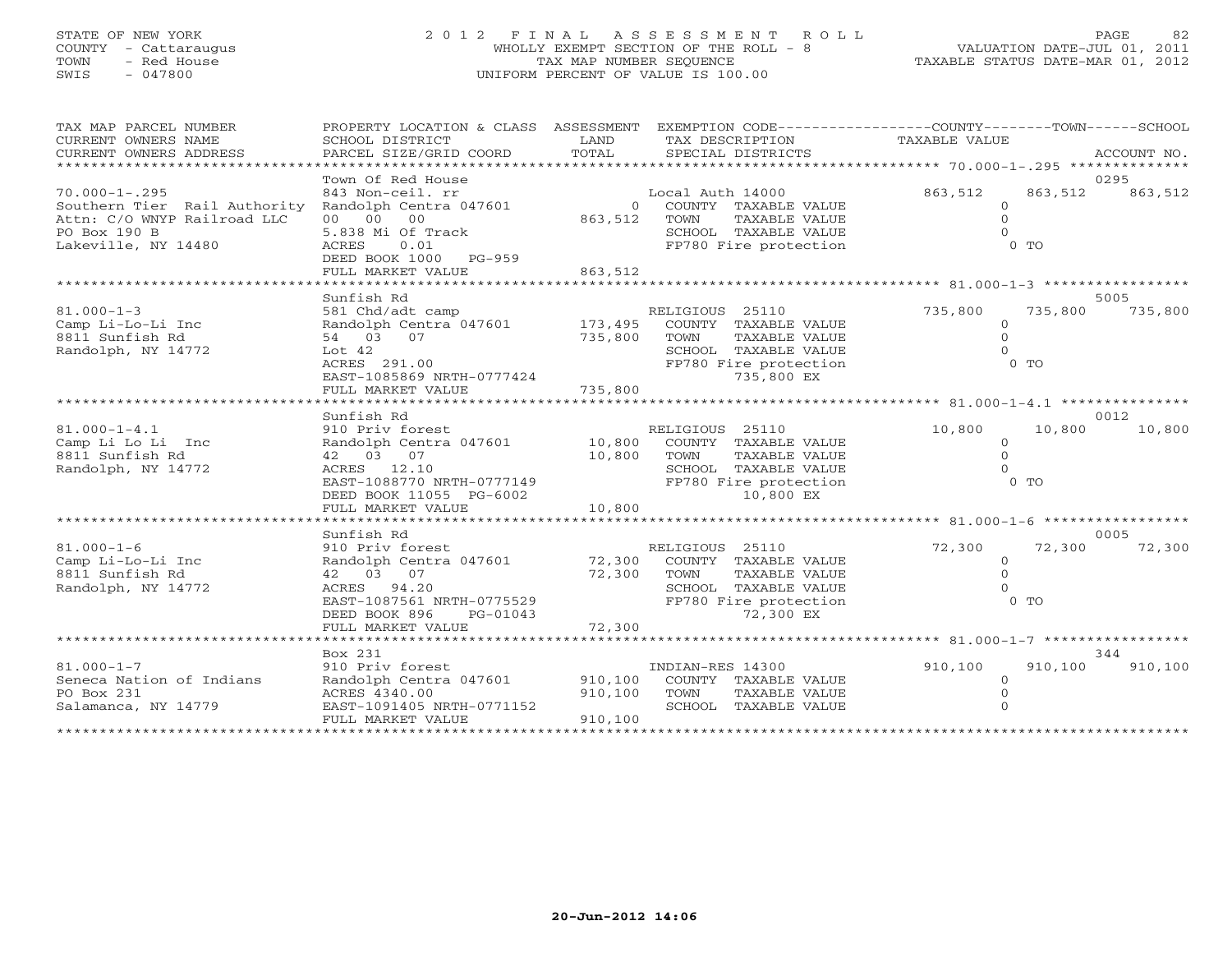# STATE OF NEW YORK 2 0 1 2 F I N A L A S S E S S M E N T R O L L PAGE 83 COUNTY - Cattaraugus WHOLLY EXEMPT SECTION OF THE ROLL - 8 VALUATION DATE-JUL 01, 2011 TOWN - Red House TAX MAP NUMBER SEQUENCE TAXABLE STATUS DATE-MAR 01, 2012 SWIS - 047800 UNIFORM PERCENT OF VALUE IS 100.00

| TAX MAP PARCEL NUMBER<br>CURRENT OWNERS NAME<br>CURRENT OWNERS ADDRESS                    | PROPERTY LOCATION & CLASS ASSESSMENT<br>SCHOOL DISTRICT<br>PARCEL SIZE/GRID COORD                                   | LAND<br>TOTAL     | EXEMPTION CODE-----------------COUNTY-------TOWN-----SCHOOL<br>TAX DESCRIPTION<br>SPECIAL DISTRICTS | TAXABLE VALUE                        | ACCOUNT NO.                          |
|-------------------------------------------------------------------------------------------|---------------------------------------------------------------------------------------------------------------------|-------------------|-----------------------------------------------------------------------------------------------------|--------------------------------------|--------------------------------------|
| *******************                                                                       |                                                                                                                     |                   |                                                                                                     |                                      |                                      |
|                                                                                           | 2095 Bay State Rd                                                                                                   |                   |                                                                                                     |                                      | 0345                                 |
| $90.001 - 1 - 7.1/1$<br>State of New York<br>Attn: County Treasurer<br>Cattaraugus County | 210 1 Family Res<br>Randolph Centra 047601<br>02<br>07<br>32<br>Allegany State Park                                 | $\circ$<br>52,300 | NYS OWNED 12100<br>COUNTY TAXABLE VALUE<br>TOWN<br>TAXABLE VALUE<br>SCHOOL TAXABLE VALUE            | 52,300<br>$\overline{0}$<br>$\Omega$ | 52,300<br>52,300                     |
| 303 Court St<br>Little Valley, NY 14755                                                   | Acquisition # 11482<br>ACRES<br>0.01<br>EAST-1088263 NRTH-0761375<br>PG-5002<br>DEED BOOK 1030<br>FULL MARKET VALUE | 52,300            | FP780 Fire protection<br>52,300 EX                                                                  |                                      | $0$ TO                               |
|                                                                                           | **************************                                                                                          |                   | ************************************ 90.001-1-12./1 **                                              |                                      |                                      |
|                                                                                           | Beck Rd (Off)                                                                                                       |                   |                                                                                                     |                                      | 0047                                 |
| $90.001 - 1 - 12.1$<br>State Of New York                                                  | 260 Seasonal res<br>Randolph Centra 047601                                                                          | $\circ$           | NYS OWNED 12100<br>COUNTY TAXABLE VALUE                                                             | 54,600<br>$\Omega$                   | 54,600<br>54,600                     |
| Attn: C/O County Treasurer                                                                | $0.01$ BANK<br>ACRES<br>D                                                                                           | 54,600            | TOWN<br>TAXABLE VALUE                                                                               | $\Omega$                             |                                      |
| Cattaraugus County<br>303 Court St                                                        | FULL MARKET VALUE                                                                                                   | 54,600            | SCHOOL TAXABLE VALUE<br>FP780 Fire protection                                                       |                                      | $0$ TO                               |
| Little Valley, NY 14755                                                                   |                                                                                                                     |                   | 54,600 EX                                                                                           |                                      |                                      |
|                                                                                           |                                                                                                                     |                   |                                                                                                     | ****** 90.001-1-30./1 *********      |                                      |
|                                                                                           | 8619 Lonkto Hollow Rd                                                                                               |                   |                                                                                                     |                                      | 0339                                 |
| $90.001 - 1 - 30.71$                                                                      | 312 Vac w/imprv                                                                                                     |                   | NYS OWNED 12100                                                                                     | 10,100                               | 10,100<br>10,100                     |
| State Of New York                                                                         | Randolph Centra 047601                                                                                              | 8,000             | COUNTY TAXABLE VALUE                                                                                | $\Omega$                             |                                      |
| Attn: County Treasurer<br>303 Court St                                                    | ACRES<br>0.01<br>FULL MARKET VALUE                                                                                  | 10,100<br>10,100  | TOWN<br>TAXABLE VALUE<br>SCHOOL TAXABLE VALUE                                                       | $\Omega$                             |                                      |
| Little Valley, NY 14755                                                                   |                                                                                                                     |                   | FP780 Fire protection                                                                               |                                      | $0$ TO                               |
|                                                                                           |                                                                                                                     |                   | 10,100 EX                                                                                           |                                      |                                      |
|                                                                                           |                                                                                                                     |                   |                                                                                                     | ****** 90.001-1-31./1 ***            |                                      |
|                                                                                           | 68 Bay State Rd                                                                                                     |                   |                                                                                                     |                                      | 0346                                 |
| $90.001 - 1 - 31.71$                                                                      | 210 1 Family Res                                                                                                    |                   | NYS OWNED 12100                                                                                     | 70,800                               | 70,800<br>70,800                     |
| State Of New York                                                                         | Randolph Centra 047601                                                                                              | $\circ$           | COUNTY TAXABLE VALUE                                                                                | $\circ$                              |                                      |
| Attn: County Treasurer                                                                    | 64 02<br>07                                                                                                         | 70,800            | TOWN<br>TAXABLE VALUE                                                                               | $\Omega$                             |                                      |
| Cattaraugus County<br>303 Court St                                                        | Allegany State Park<br>Prop $384 \& 384-1$                                                                          |                   | SCHOOL TAXABLE VALUE<br>FP780 Fire protection                                                       |                                      | $0$ TO                               |
| Little Valley, NY 14755                                                                   | $0.01$ BANK<br>ACRES<br>D<br>EAST-1088620 NRTH-0759394                                                              |                   | 70,800 EX                                                                                           |                                      |                                      |
|                                                                                           | FULL MARKET VALUE                                                                                                   | 70,800            |                                                                                                     |                                      |                                      |
|                                                                                           | * * * * * * * * * * * * * * * * * *                                                                                 |                   |                                                                                                     |                                      | ******* 90.001-1-35./1 ************* |
|                                                                                           | Bay State Rd                                                                                                        |                   |                                                                                                     |                                      | 0045A                                |
| $90.001 - 1 - 35.71$<br>State of New York                                                 | 210 1 Family Res<br>Randolph Centra 047601                                                                          | $\circ$           | NYS OWNED 12100<br>COUNTY TAXABLE VALUE                                                             | 45,600<br>$\circ$                    | 45,600<br>45,600                     |
| Attn: C/O County Treasurer                                                                | 32 02 07                                                                                                            | 45,600            | TOWN<br>TAXABLE VALUE                                                                               | $\Omega$                             |                                      |
| Cattaraugus County                                                                        | ACRES<br>0.01                                                                                                       |                   | SCHOOL TAXABLE VALUE                                                                                | $\cap$                               |                                      |
| 303 Court St                                                                              | EAST-1088659 NRTH-0762484                                                                                           |                   | FP780 Fire protection                                                                               |                                      | $0$ TO                               |
| Little Valley, NY 14755                                                                   | DEED BOOK 978<br>$PG-269$                                                                                           |                   | 45,600 EX                                                                                           |                                      |                                      |
|                                                                                           | FULL MARKET VALUE                                                                                                   | 45,600            |                                                                                                     |                                      |                                      |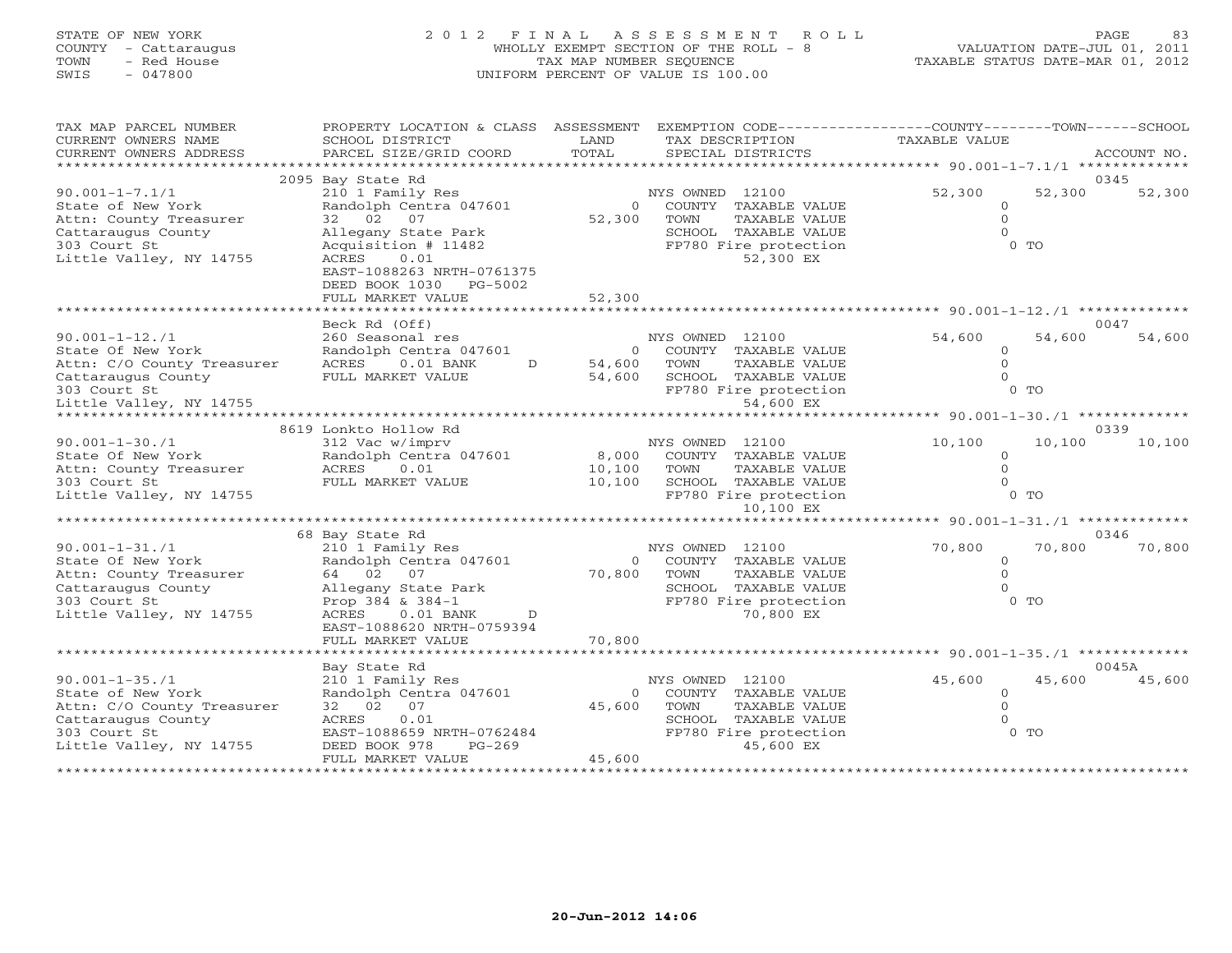# STATE OF NEW YORK 2 0 1 2 F I N A L A S S E S S M E N T R O L L PAGE 84 COUNTY - Cattaraugus WHOLLY EXEMPT SECTION OF THE ROLL - 8 VALUATION DATE-JUL 01, 2011 TOWN - Red House TAX MAP NUMBER SEQUENCE TAXABLE STATUS DATE-MAR 01, 2012 SWIS - 047800 UNIFORM PERCENT OF VALUE IS 100.00

| **********************<br>9980 Bay State Road<br>0004A<br>210 1 Family Res<br>NYS OWNED 12100<br>65,900<br>65,900<br>$90.001 - 1 - 36.71$<br>65,900<br>State of New York<br>Randolph Centra 047601<br>TAXABLE VALUE<br>$\overline{0}$<br>COUNTY<br>$\Omega$<br>32 02 07<br>Attn: County Treasurer<br>65,900<br>TOWN<br>$\circ$<br>TAXABLE VALUE<br>SCHOOL TAXABLE VALUE<br>$0$ TO<br>FP780 Fire protection<br>65,900 EX<br>.******************* 90.001-1-37 *****************<br>Lonkto Hollow Rd & Beck<br>5002<br>99,700<br>99,700<br>99,700<br>$90.001 - 1 - 37$<br>651 Highway gar<br>TOWN-PROP 13500<br>4,300 COUNTY TAXABLE VALUE<br>Town Of Red House<br>Randolph Centra 047601<br>$\circ$<br>RD <sub>1</sub><br>99,700<br>64 02 07<br>TOWN<br>TAXABLE VALUE<br>Salamanca, NY 14779<br>FRNT 100.00 DPTH 150.00<br>SCHOOL TAXABLE VALUE<br>$0$ TO<br>EAST-1088979 NRTH-0759952<br>FP780 Fire protection<br>99,700<br>99,700 EX<br>FULL MARKET VALUE<br>Lonkto Hollow Rd & Beck<br>5001<br>$90.001 - 1 - 37.1$<br>49,100<br>49,100<br>49,100<br>652 Govt bldgs<br>TOWN-PROP 13500<br>4,300 COUNTY TAXABLE VALUE<br>Town Of Red House<br>Randolph Centra 047601<br>$\circ$<br>$\Omega$<br>64 02<br>07<br>49,100<br>RD 1<br>TOWN<br>TAXABLE VALUE<br>Office<br>Salamanca, NY 14779<br>SCHOOL TAXABLE VALUE<br>FRNT 100.00 DPTH 150.00<br>FP780 Fire protection<br>$0$ TO<br>49,100 EX<br>EAST-1088960 NRTH-0760014<br>49,100<br>FULL MARKET VALUE |
|------------------------------------------------------------------------------------------------------------------------------------------------------------------------------------------------------------------------------------------------------------------------------------------------------------------------------------------------------------------------------------------------------------------------------------------------------------------------------------------------------------------------------------------------------------------------------------------------------------------------------------------------------------------------------------------------------------------------------------------------------------------------------------------------------------------------------------------------------------------------------------------------------------------------------------------------------------------------------------------------------------------------------------------------------------------------------------------------------------------------------------------------------------------------------------------------------------------------------------------------------------------------------------------------------------------------------------------------------------------------------------------------------------------------------------------------------|
|                                                                                                                                                                                                                                                                                                                                                                                                                                                                                                                                                                                                                                                                                                                                                                                                                                                                                                                                                                                                                                                                                                                                                                                                                                                                                                                                                                                                                                                      |
|                                                                                                                                                                                                                                                                                                                                                                                                                                                                                                                                                                                                                                                                                                                                                                                                                                                                                                                                                                                                                                                                                                                                                                                                                                                                                                                                                                                                                                                      |
|                                                                                                                                                                                                                                                                                                                                                                                                                                                                                                                                                                                                                                                                                                                                                                                                                                                                                                                                                                                                                                                                                                                                                                                                                                                                                                                                                                                                                                                      |
|                                                                                                                                                                                                                                                                                                                                                                                                                                                                                                                                                                                                                                                                                                                                                                                                                                                                                                                                                                                                                                                                                                                                                                                                                                                                                                                                                                                                                                                      |
|                                                                                                                                                                                                                                                                                                                                                                                                                                                                                                                                                                                                                                                                                                                                                                                                                                                                                                                                                                                                                                                                                                                                                                                                                                                                                                                                                                                                                                                      |
|                                                                                                                                                                                                                                                                                                                                                                                                                                                                                                                                                                                                                                                                                                                                                                                                                                                                                                                                                                                                                                                                                                                                                                                                                                                                                                                                                                                                                                                      |
|                                                                                                                                                                                                                                                                                                                                                                                                                                                                                                                                                                                                                                                                                                                                                                                                                                                                                                                                                                                                                                                                                                                                                                                                                                                                                                                                                                                                                                                      |
|                                                                                                                                                                                                                                                                                                                                                                                                                                                                                                                                                                                                                                                                                                                                                                                                                                                                                                                                                                                                                                                                                                                                                                                                                                                                                                                                                                                                                                                      |
|                                                                                                                                                                                                                                                                                                                                                                                                                                                                                                                                                                                                                                                                                                                                                                                                                                                                                                                                                                                                                                                                                                                                                                                                                                                                                                                                                                                                                                                      |
|                                                                                                                                                                                                                                                                                                                                                                                                                                                                                                                                                                                                                                                                                                                                                                                                                                                                                                                                                                                                                                                                                                                                                                                                                                                                                                                                                                                                                                                      |
|                                                                                                                                                                                                                                                                                                                                                                                                                                                                                                                                                                                                                                                                                                                                                                                                                                                                                                                                                                                                                                                                                                                                                                                                                                                                                                                                                                                                                                                      |
|                                                                                                                                                                                                                                                                                                                                                                                                                                                                                                                                                                                                                                                                                                                                                                                                                                                                                                                                                                                                                                                                                                                                                                                                                                                                                                                                                                                                                                                      |
|                                                                                                                                                                                                                                                                                                                                                                                                                                                                                                                                                                                                                                                                                                                                                                                                                                                                                                                                                                                                                                                                                                                                                                                                                                                                                                                                                                                                                                                      |
|                                                                                                                                                                                                                                                                                                                                                                                                                                                                                                                                                                                                                                                                                                                                                                                                                                                                                                                                                                                                                                                                                                                                                                                                                                                                                                                                                                                                                                                      |
|                                                                                                                                                                                                                                                                                                                                                                                                                                                                                                                                                                                                                                                                                                                                                                                                                                                                                                                                                                                                                                                                                                                                                                                                                                                                                                                                                                                                                                                      |
|                                                                                                                                                                                                                                                                                                                                                                                                                                                                                                                                                                                                                                                                                                                                                                                                                                                                                                                                                                                                                                                                                                                                                                                                                                                                                                                                                                                                                                                      |
|                                                                                                                                                                                                                                                                                                                                                                                                                                                                                                                                                                                                                                                                                                                                                                                                                                                                                                                                                                                                                                                                                                                                                                                                                                                                                                                                                                                                                                                      |
|                                                                                                                                                                                                                                                                                                                                                                                                                                                                                                                                                                                                                                                                                                                                                                                                                                                                                                                                                                                                                                                                                                                                                                                                                                                                                                                                                                                                                                                      |
|                                                                                                                                                                                                                                                                                                                                                                                                                                                                                                                                                                                                                                                                                                                                                                                                                                                                                                                                                                                                                                                                                                                                                                                                                                                                                                                                                                                                                                                      |
|                                                                                                                                                                                                                                                                                                                                                                                                                                                                                                                                                                                                                                                                                                                                                                                                                                                                                                                                                                                                                                                                                                                                                                                                                                                                                                                                                                                                                                                      |
|                                                                                                                                                                                                                                                                                                                                                                                                                                                                                                                                                                                                                                                                                                                                                                                                                                                                                                                                                                                                                                                                                                                                                                                                                                                                                                                                                                                                                                                      |
|                                                                                                                                                                                                                                                                                                                                                                                                                                                                                                                                                                                                                                                                                                                                                                                                                                                                                                                                                                                                                                                                                                                                                                                                                                                                                                                                                                                                                                                      |
| 5000<br>Asp $1 \&$ Asp $2$                                                                                                                                                                                                                                                                                                                                                                                                                                                                                                                                                                                                                                                                                                                                                                                                                                                                                                                                                                                                                                                                                                                                                                                                                                                                                                                                                                                                                           |
| $91.000 - 2 - 1.71$<br>NYS OWNED 12100<br>7500,700<br>7500,700<br>7500,700<br>961 State park                                                                                                                                                                                                                                                                                                                                                                                                                                                                                                                                                                                                                                                                                                                                                                                                                                                                                                                                                                                                                                                                                                                                                                                                                                                                                                                                                         |
| Randolph Centra 047601<br>State Of New York<br>$\Omega$<br>COUNTY<br>TAXABLE VALUE<br>$\Omega$                                                                                                                                                                                                                                                                                                                                                                                                                                                                                                                                                                                                                                                                                                                                                                                                                                                                                                                                                                                                                                                                                                                                                                                                                                                                                                                                                       |
| 18 02 07<br>7500,700<br>TOWN<br>Attn: County Treasurer<br>TAXABLE VALUE<br>$\Omega$                                                                                                                                                                                                                                                                                                                                                                                                                                                                                                                                                                                                                                                                                                                                                                                                                                                                                                                                                                                                                                                                                                                                                                                                                                                                                                                                                                  |
| Cattaraugus County<br>Allegany State<br>SCHOOL TAXABLE VALUE                                                                                                                                                                                                                                                                                                                                                                                                                                                                                                                                                                                                                                                                                                                                                                                                                                                                                                                                                                                                                                                                                                                                                                                                                                                                                                                                                                                         |
| $0$ TO<br>303 Court St<br>Park Buildings<br>FP780 Fire protection                                                                                                                                                                                                                                                                                                                                                                                                                                                                                                                                                                                                                                                                                                                                                                                                                                                                                                                                                                                                                                                                                                                                                                                                                                                                                                                                                                                    |
| Little Valley, NY 14755<br>7500,700 EX<br>BANK<br>D                                                                                                                                                                                                                                                                                                                                                                                                                                                                                                                                                                                                                                                                                                                                                                                                                                                                                                                                                                                                                                                                                                                                                                                                                                                                                                                                                                                                  |
| EAST-1104580 NRTH-0766185                                                                                                                                                                                                                                                                                                                                                                                                                                                                                                                                                                                                                                                                                                                                                                                                                                                                                                                                                                                                                                                                                                                                                                                                                                                                                                                                                                                                                            |
| 7500,700<br>FULL MARKET VALUE                                                                                                                                                                                                                                                                                                                                                                                                                                                                                                                                                                                                                                                                                                                                                                                                                                                                                                                                                                                                                                                                                                                                                                                                                                                                                                                                                                                                                        |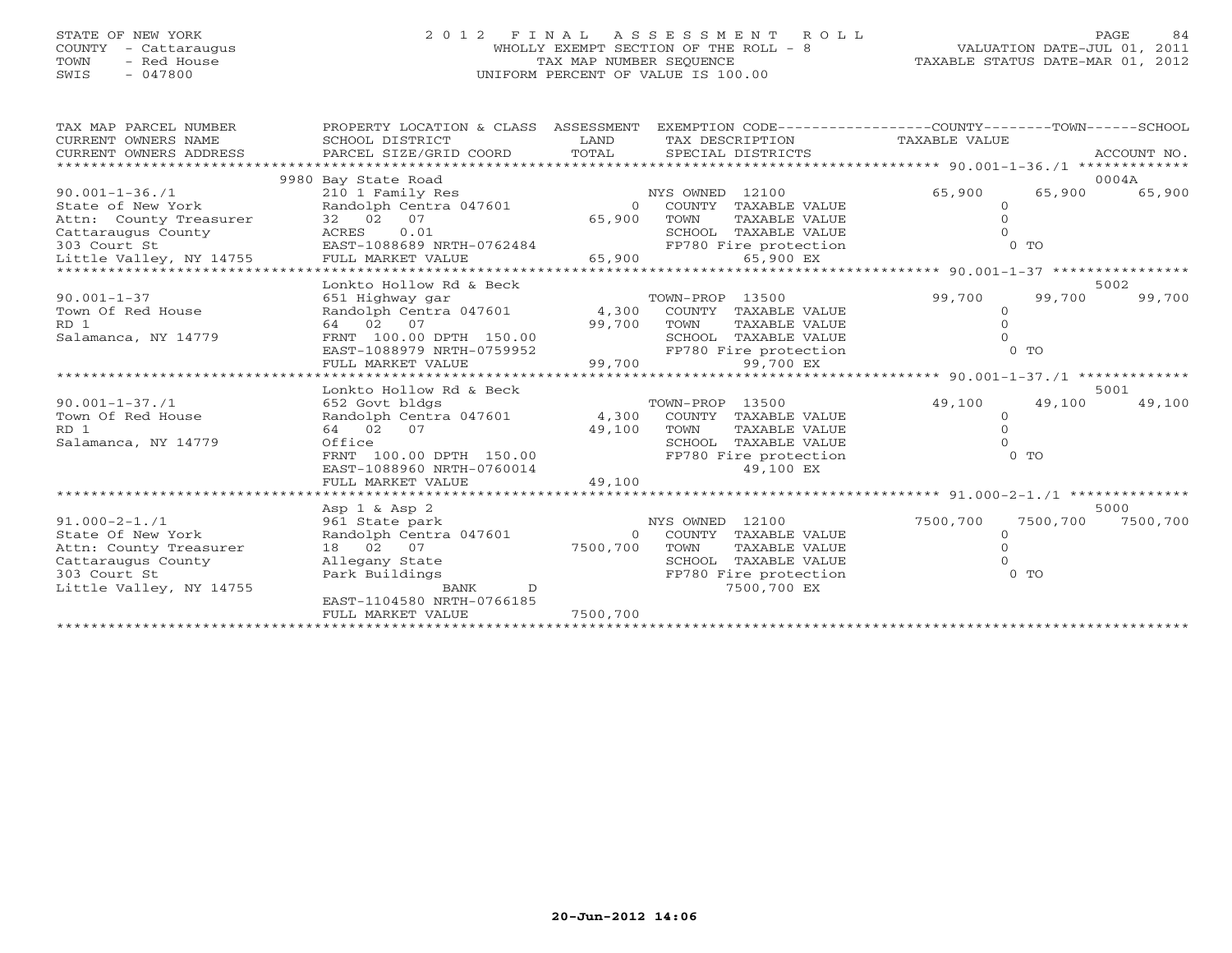|      | STATE OF NEW YORK    | 2012 FINAL ASSESSMENT ROLL                                           | PAGE                   | 85 |
|------|----------------------|----------------------------------------------------------------------|------------------------|----|
|      | COUNTY - Cattaraugus | VALUATION DATE-JUL 01, 2011<br>WHOLLY EXEMPT SECTION OF THE ROLL - 8 |                        |    |
| TOWN | - Red House          | TAXABLE STATUS DATE-MAR 01, 2012                                     |                        |    |
| SWIS | - 047800             |                                                                      | RPS150/V04/L015        |    |
|      |                      | UNIFORM PERCENT OF VALUE IS 100.00                                   | CURRENT DATE 6/20/2012 |    |
|      |                      |                                                                      |                        |    |

## R O L L S U B S E C T I O N - - T O T A L S

### \*\*\* S P E C I A L D I S T R I C T S U M M A R Y \*\*\*

| CODE DISTRICT NAME PARCELS | TOTAL EXTENSION<br>TYPE. | <b>EXTENSION</b><br>VALUE | AD VALOREM<br>VALUE | <b>FXFMPT</b><br>AMOUNT | TAXABLE<br>VALUE |
|----------------------------|--------------------------|---------------------------|---------------------|-------------------------|------------------|
|                            |                          |                           |                     |                         |                  |
| FP780 Fire protectio       | 13 TOTAL                 |                           | 8767,700            | 8767,700                |                  |

## \*\*\* S C H O O L D I S T R I C T S U M M A R Y \*\*\*

| CODE   | DISTRICT NAME    | TOTAL<br>PARCELS | ASSESSED<br>LAND | ASSESSED<br>TOTAL | EXEMPT<br>AMOUNT | TOTAL<br>TAXABLE | STAR<br>AMOUNT | STAR<br>TAXABLE |
|--------|------------------|------------------|------------------|-------------------|------------------|------------------|----------------|-----------------|
| 047601 | Randolph Central | 14               | 1183,295         | 10541,312         | 10541,312        |                  |                |                 |
|        | SUB-TOTAL        | 14               | 1183,295         | 10541,312         | 10541,312        |                  |                |                 |
|        | тотаь            | 14               | 1183,295         | 10541,312         | 10541,312        |                  |                |                 |

## \*\*\* S Y S T E M C O D E S S U M M A R Y \*\*\*

## NO SYSTEM EXEMPTIONS AT THIS LEVEL

| CODE  | DESCRIPTION | TOTAL<br>PARCELS | COUNTY    | TOWN      | SCHOOL    |
|-------|-------------|------------------|-----------|-----------|-----------|
| 12100 | NYS OWNED   |                  | 7800,000  | 7800,000  | 7800,000  |
| 13500 | TOWN-PROP   |                  | 148,800   | 148,800   | 148,800   |
| 14000 | Local Auth  |                  | 863,512   | 863,512   | 863,512   |
| 14300 | INDIAN-RES  |                  | 910,100   | 910,100   | 910,100   |
| 25110 | RELIGIOUS   |                  | 818,900   | 818,900   | 818,900   |
|       | TOTAL       | 14               | 10541,312 | 10541,312 | 10541,312 |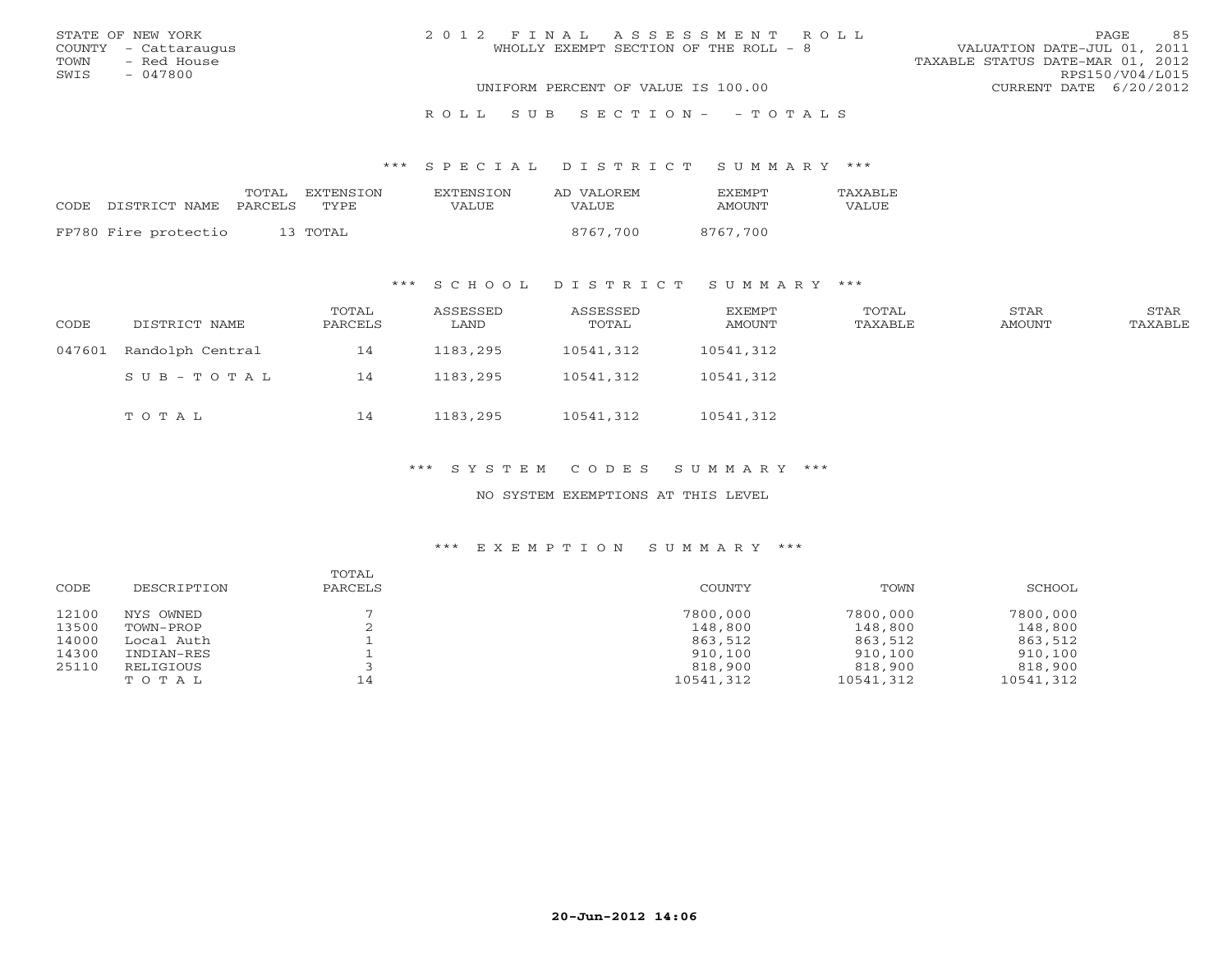| STATE OF NEW YORK    | 2012 FINAL ASSESSMENT ROLL            | 86<br><b>PAGE</b>                |
|----------------------|---------------------------------------|----------------------------------|
| COUNTY - Cattaraugus | WHOLLY EXEMPT SECTION OF THE ROLL - 8 | VALUATION DATE-JUL 01, 2011      |
| - Red House<br>TOWN  |                                       | TAXABLE STATUS DATE-MAR 01, 2012 |
| SWIS<br>- 047800     |                                       | RPS150/V04/L015                  |
|                      | UNIFORM PERCENT OF VALUE IS 100.00    | CURRENT DATE 6/20/2012           |
|                      | ROLL SUB SECTION- - TOTALS            |                                  |

| ROLL | <b>POTAL</b> |      |      |      |        | . |
|------|--------------|------|------|------|--------|---|
| SEC  |              | LAND | ---- | TOWN | SCHOOl |   |
|      |              | ו מי |      |      |        |   |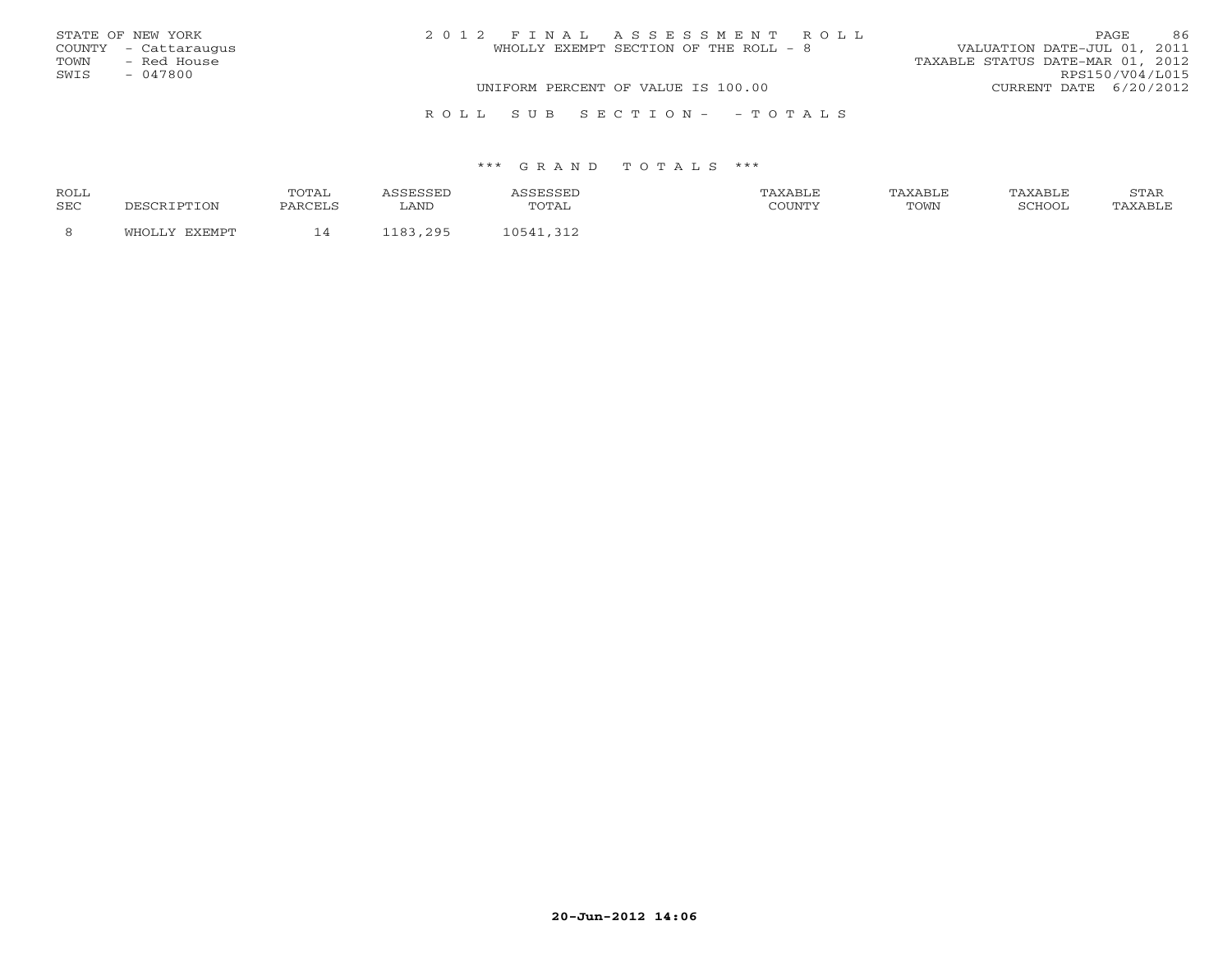|      | STATE OF NEW YORK    | 2012 FINAL ASSESSMENT ROLL         |                                       |                                  | PAGE.           | 87 |
|------|----------------------|------------------------------------|---------------------------------------|----------------------------------|-----------------|----|
|      | COUNTY - Cattaraugus |                                    | WHOLLY EXEMPT SECTION OF THE ROLL - 8 | VALUATION DATE-JUL 01, 2011      |                 |    |
| TOWN | - Red House          |                                    |                                       | TAXABLE STATUS DATE-MAR 01, 2012 |                 |    |
| SWIS | - 047800             | UNIFORM PERCENT OF VALUE IS 100.00 |                                       |                                  | RPS150/V04/L015 |    |
|      |                      |                                    |                                       | CURRENT DATE 6/20/2012           |                 |    |
|      |                      |                                    |                                       |                                  |                 |    |

R O L L S E C T I O N T O T A L S

\*\*\* S P E C I A L D I S T R I C T S U M M A R Y \*\*\*

|       |                       | TOTAL EXTENSION | EXTENSION | AD VALOREM | <b>FXFMPT</b> | TAXABLE |
|-------|-----------------------|-----------------|-----------|------------|---------------|---------|
| CODE. | DISTRICT NAME PARCELS | TYPE.           | VALUE     | VALUE      | AMOUNT        | VALUE   |
|       | FP780 Fire protectio  | 13 TOTAL        |           | 8767,700   | 8767.700      |         |

\*\*\* S C H O O L D I S T R I C T S U M M A R Y \*\*\*

| CODE   | DISTRICT NAME    | TOTAL<br>PARCELS | ASSESSED<br>LAND | ASSESSED<br>TOTAL | EXEMPT<br>AMOUNT | TOTAL<br>TAXABLE | STAR<br>AMOUNT | STAR<br>TAXABLE |
|--------|------------------|------------------|------------------|-------------------|------------------|------------------|----------------|-----------------|
| 047601 | Randolph Central | 14               | 1183,295         | 10541,312         | 10541,312        |                  |                |                 |
|        | SUB-TOTAL        | 14               | 1183,295         | 10541,312         | 10541,312        |                  |                |                 |
|        | TOTAL            | 14               | 1183,295         | 10541,312         | 10541,312        |                  |                |                 |

\*\*\* S Y S T E M C O D E S S U M M A R Y \*\*\*

NO SYSTEM EXEMPTIONS AT THIS LEVEL

| CODE  | DESCRIPTION | TOTAL<br>PARCELS | COUNTY    | TOWN      | SCHOOL    |
|-------|-------------|------------------|-----------|-----------|-----------|
| 12100 | NYS OWNED   |                  | 7800,000  | 7800,000  | 7800,000  |
| 13500 | TOWN-PROP   |                  | 148,800   | 148,800   | 148,800   |
| 14000 | Local Auth  |                  | 863,512   | 863,512   | 863,512   |
| 14300 | INDIAN-RES  |                  | 910,100   | 910,100   | 910,100   |
| 25110 | RELIGIOUS   |                  | 818,900   | 818,900   | 818,900   |
|       | TOTAL       | 14               | 10541,312 | 10541,312 | 10541,312 |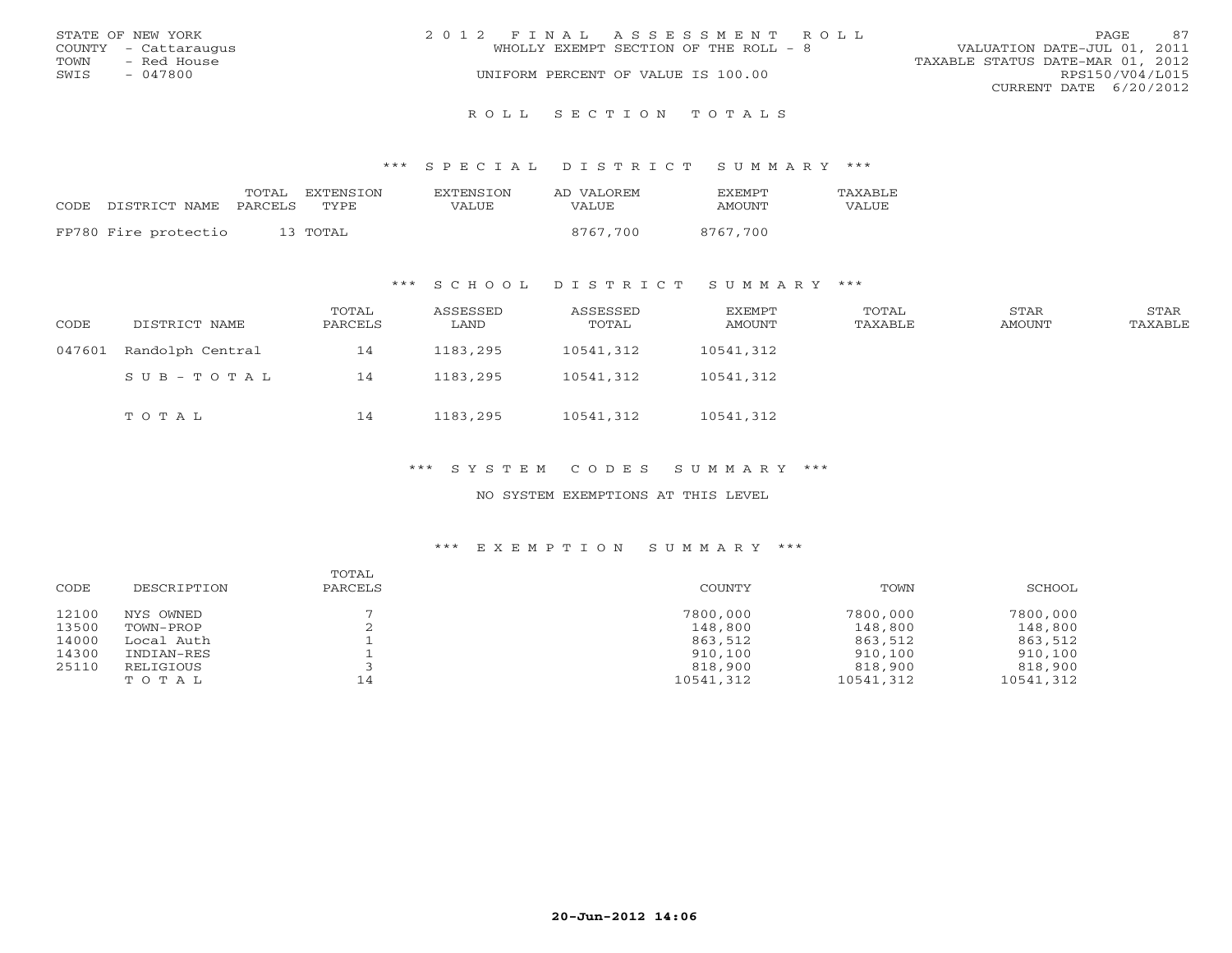|      | STATE OF NEW YORK    | 2012 FINAL ASSESSMENT ROLL            | 88<br>PAGE.                      |
|------|----------------------|---------------------------------------|----------------------------------|
|      | COUNTY - Cattaraugus | WHOLLY EXEMPT SECTION OF THE ROLL - 8 | VALUATION DATE-JUL 01, 2011      |
| TOWN | - Red House          |                                       | TAXABLE STATUS DATE-MAR 01, 2012 |
| SWIS | - 047800             | UNIFORM PERCENT OF VALUE IS 100.00    | RPS150/V04/L015                  |
|      |                      |                                       | CURRENT DATE 6/20/2012           |
|      |                      |                                       |                                  |
|      |                      | ROLL SECTION TOTALS                   |                                  |

| ROLL       |        | TOTAI   |                         |                                                | AXABLE | AXABLE | TAXABLE | <b>CERT</b><br>ת בתוכ |
|------------|--------|---------|-------------------------|------------------------------------------------|--------|--------|---------|-----------------------|
| <b>SEC</b> | TION ו | PARCELS | LAND                    | utal                                           | COUNTY | TOWN   | SCHOOI  |                       |
|            | THOT.  | - -     | 295<br>102<br>- - - U - | $\bigcap$ $\sqcap$ $\sqcap$ $\land$ $\uparrow$ |        |        |         |                       |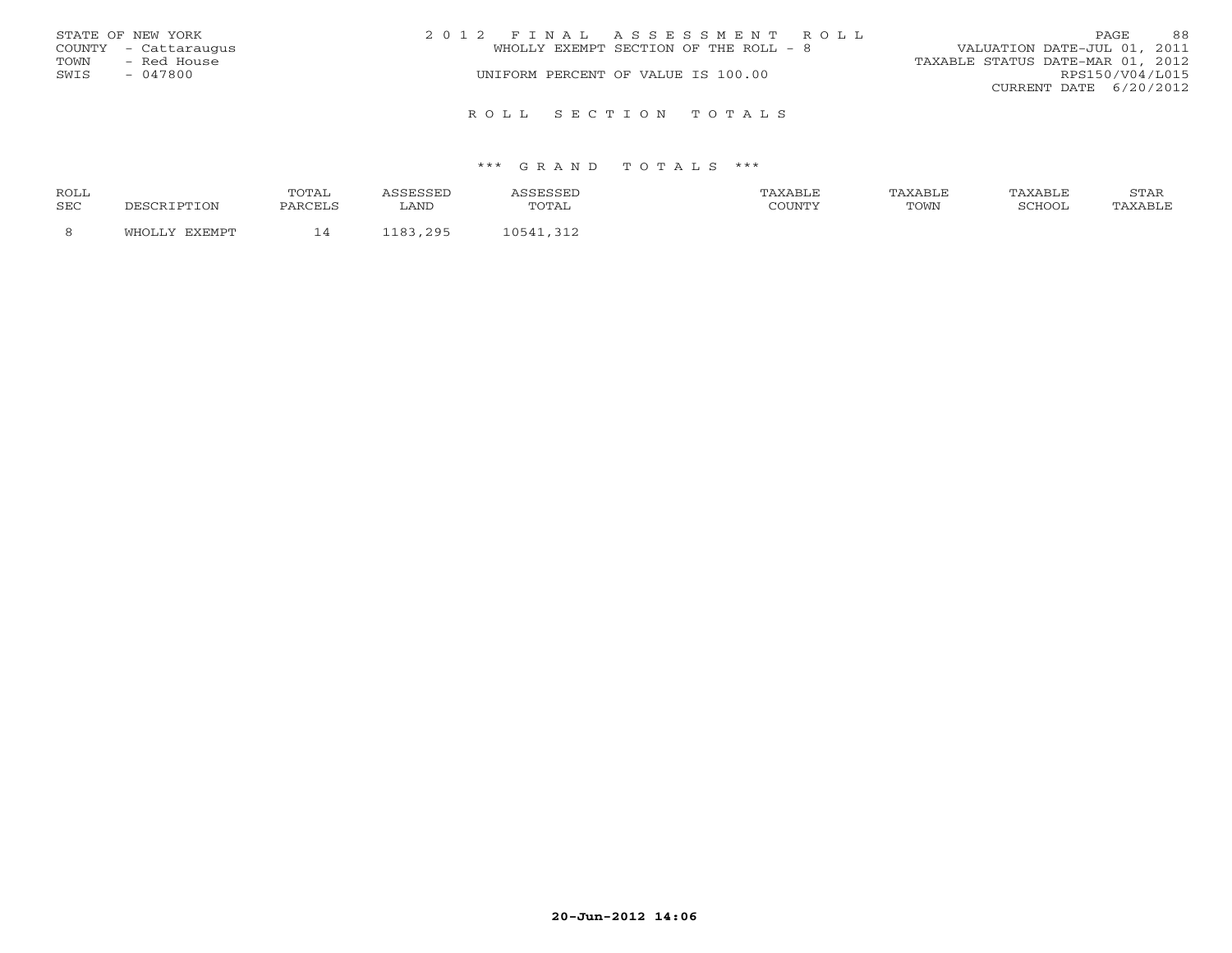| STATE OF NEW YORK    | 2012 FINAL ASSESSMENT ROLL         | 89<br><b>PAGE</b>                |
|----------------------|------------------------------------|----------------------------------|
| COUNTY - Cattaraugus |                                    | VALUATION DATE-JUL 01, 2011      |
| TOWN<br>- Red House  | SWIS TOTALS                        | TAXABLE STATUS DATE-MAR 01, 2012 |
| 047800<br>SWIS       | UNIFORM PERCENT OF VALUE IS 100.00 | RPS150/V04/L015                  |

CURRENT DATE 6/20/2012

## \*\*\* S P E C I A L D I S T R I C T S U M M A R Y \*\*\*

| CODE DISTRICT NAME PARCELS | TOTAL | EXTENSTON<br>TYPE. | <b>EXTENSION</b><br>VALUE | AD VALOREM<br>VALUE | <b>EXEMPT</b><br>AMOUNT | <b>TAXABLE</b><br>VALUE |
|----------------------------|-------|--------------------|---------------------------|---------------------|-------------------------|-------------------------|
| FP780 Fire protectio       |       | 312 TOTAL          |                           | 93981,865           | 8798.060                | 85183,805               |

## \*\*\* S C H O O L D I S T R I C T S U M M A R Y \*\*\*

| CODE             | DISTRICT NAME                      | TOTAL<br>PARCELS | ASSESSED<br>LAND | ASSESSED<br>TOTAL | EXEMPT<br>AMOUNT | TOTAL<br>TAXABLE | STAR<br>AMOUNT | STAR<br>TAXABLE |
|------------------|------------------------------------|------------------|------------------|-------------------|------------------|------------------|----------------|-----------------|
| 040404<br>047601 | Illegal School<br>Randolph Central | 2<br>314         | 33897,935        | 89245,197         | 10595,472        | 78649,725        | 333,160        | 78316,565       |
|                  | $SUB - TO T AL$                    | 316              | 33897,935        | 89245,197         | 10595,472        | 78649,725        | 333,160        | 78316,565       |
|                  | TOTAL                              | 316              | 33897,935        | 89245,197         | 10595,472        | 78649,725        | 333,160        | 78316,565       |

## \*\*\* S Y S T E M C O D E S S U M M A R Y \*\*\*

| CODE  | DESCRIPTION | TOTAL<br>PARCELS | <b>COUNTY</b> | TOWN | SCHOOL |
|-------|-------------|------------------|---------------|------|--------|
| 50001 | SCHL TAXBL  |                  |               |      |        |
| 50005 | TOWN TAXBL  |                  |               |      |        |
| 50006 | CNTY TAXBL  |                  |               |      |        |
|       | TOTAL       |                  |               |      |        |

| CODE  | DESCRIPTION | TOTAL<br>PARCELS | COUNTY   | TOWN     | SCHOOL   |
|-------|-------------|------------------|----------|----------|----------|
| 12100 | NYS OWNED   |                  | 7800,000 | 7800,000 | 7800,000 |
| 13500 | TOWN-PROP   |                  | 148,800  | 148,800  | 148,800  |
| 14000 | Local Auth  |                  | 863,512  | 863,512  | 863,512  |
| 14300 | INDIAN-RES  |                  | 910,100  | 910,100  | 910,100  |
| 25110 | RELIGIOUS   |                  | 849,260  | 849,260  | 849,260  |
| 41800 | AGED C/T/S  |                  | 23,800   | 23,800   | 23,800   |
| 41834 | SR STAR     |                  |          |          | 210,400  |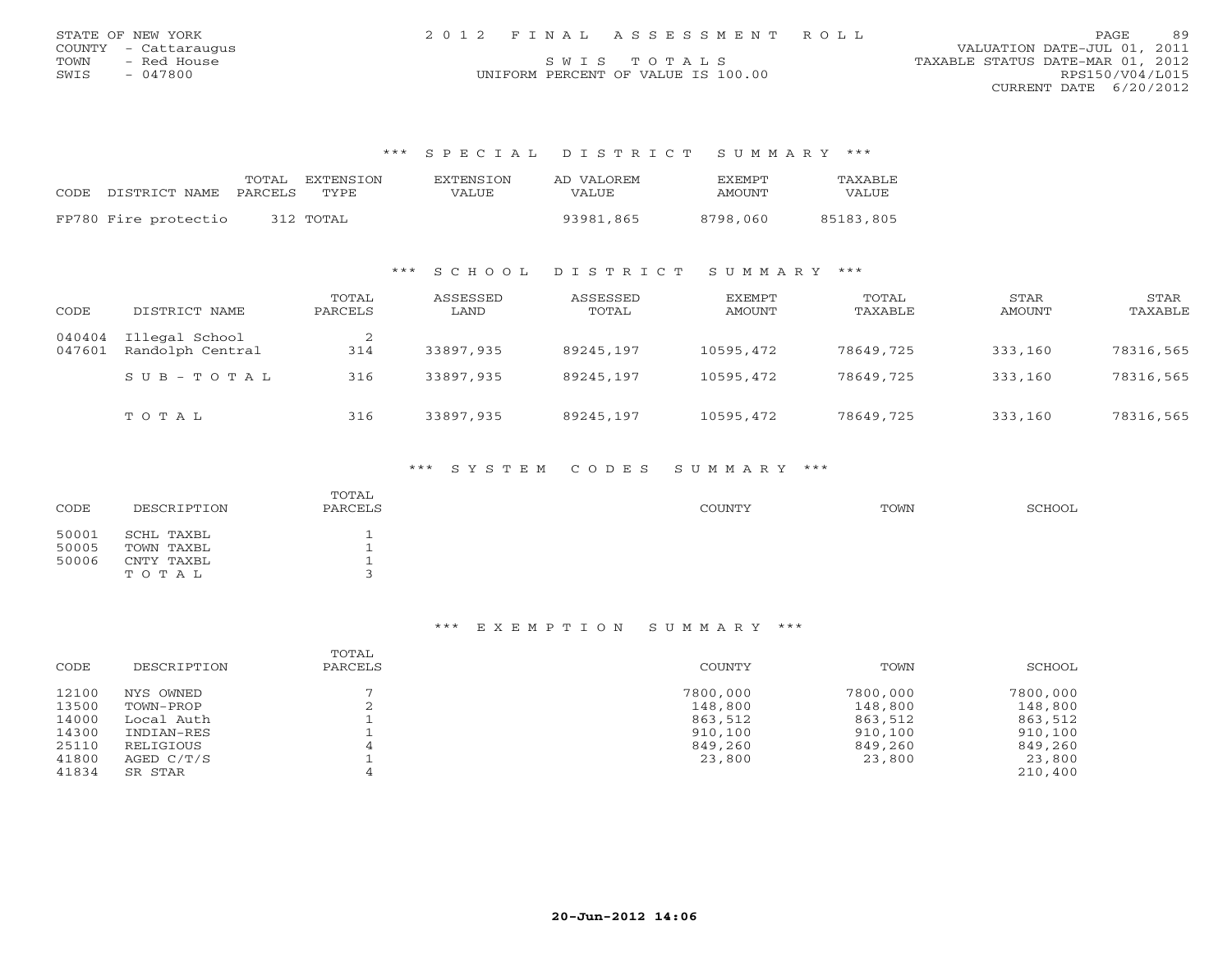|      | STATE OF NEW YORK    |  | 2012 FINAL ASSESSMENT ROLL         |                                  | PAGE            | 90 |
|------|----------------------|--|------------------------------------|----------------------------------|-----------------|----|
|      | COUNTY - Cattaraugus |  |                                    | VALUATION DATE-JUL 01, 2011      |                 |    |
| TOWN | – Red House          |  | SWIS TOTALS                        | TAXABLE STATUS DATE-MAR 01, 2012 |                 |    |
| SWIS | - 047800             |  | UNIFORM PERCENT OF VALUE IS 100.00 |                                  | RPS150/V04/L015 |    |

CURRENT DATE 6/20/2012

## \*\*\* E X E M P T I O N S U M M A R Y \*\*\*

| CODE  | DESCRIPTION       | TOTAL<br>PARCELS | COUNTY    | TOWN      | SCHOOL               |
|-------|-------------------|------------------|-----------|-----------|----------------------|
| 41854 | RES STAR<br>TOTAL | 24               | 10595,472 | 10595,472 | 122,760<br>10928,632 |

| <b>ROLL</b><br>SEC | DESCRIPTION         | TOTAL<br>PARCELS | ASSESSED<br>LAND | ASSESSED<br>TOTAL | TAXABLE<br><b>COUNTY</b> | TAXABLE<br>TOWN | TAXABLE<br>SCHOOL | STAR<br>TAXABLE |
|--------------------|---------------------|------------------|------------------|-------------------|--------------------------|-----------------|-------------------|-----------------|
| 1                  | TAXABLE             | 18               | 432,800          | 1016,200          | 962,040                  | 962,040         | 962,040           | 628,880         |
| 3                  | STATE OWNED LAND    | 273              | 32281,840        | 73916,000         | 73916,000                | 73916,000       | 73916,000         | 73916,000       |
| 5                  | SPECIAL FRANCHISE   | 2                |                  | 49,873            | 49,873                   | 49,873          | 49,873            | 49,873          |
| 6                  | UTILITIES & N.C.    | 9                |                  | 3721,812          | 3721,812                 | 3721,812        | 3721,812          | 3721,812        |
| 8                  | WHOLLY EXEMPT       | 14               | 1183,295         | 10541,312         |                          |                 |                   |                 |
| $\star$            | <b>SUB</b><br>TOTAL | 316              | 33897,935        | 89245,197         | 78649,725                | 78649,725       | 78649,725         | 78316,565       |
| $***$              | GRAND TOTAL         | 316              | 33897,935        | 89245,197         | 78649,725                | 78649,725       | 78649,725         | 78316,565       |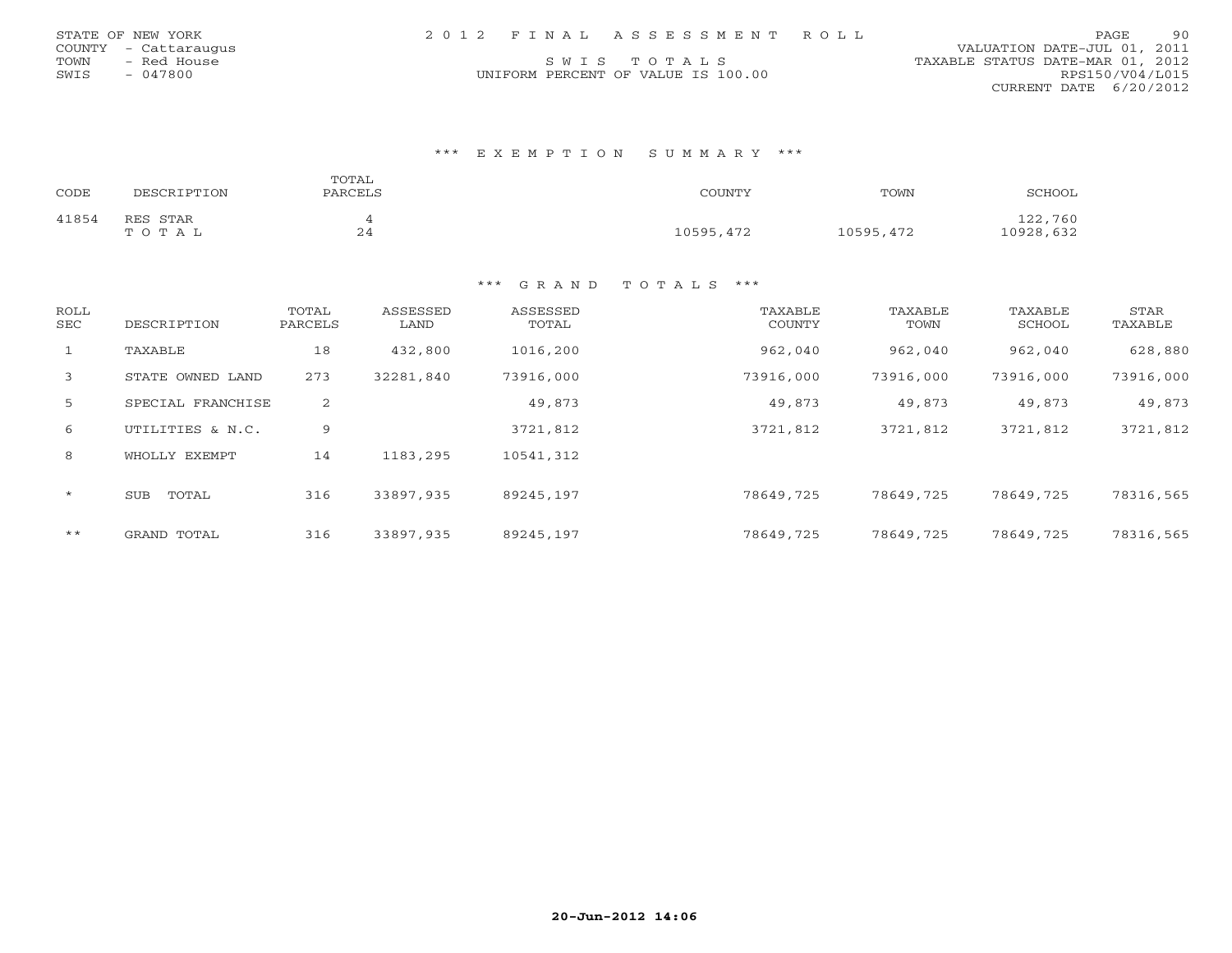|      | STATE OF NEW YORK    | 2012 FINAL ASSESSMENT ROLL         | PAGE                             | 91 |
|------|----------------------|------------------------------------|----------------------------------|----|
|      | COUNTY - Cattaraugus | TOWN TOTALS                        | VALUATION DATE-JUL 01, 2011      |    |
| TOWN | - Red House          |                                    | TAXABLE STATUS DATE-MAR 01, 2012 |    |
| SWIS | $-0478$              | UNIFORM PERCENT OF VALUE IS 100.00 | RPS150/V04/L015                  |    |
|      |                      |                                    | CURRENT DATE 6/20/2012           |    |

## \*\*\* S P E C I A L D I S T R I C T S U M M A R Y \*\*\*

| CODE DISTRICT NAME PARCELS | TOTAL | <b>FXTENSTON</b><br>TYPE. | EXTENSTON<br>VALUE | AD VALOREM<br>VALUE | <b>FXFMPT</b><br>AMOUNT | TAXABLE<br><b>VALUE</b> |
|----------------------------|-------|---------------------------|--------------------|---------------------|-------------------------|-------------------------|
|                            |       |                           |                    |                     |                         |                         |
| FP780 Fire protectio       |       | 312 TOTAL                 |                    | 93981,865           | 8798,060                | 85183,805               |

## \*\*\* S C H O O L D I S T R I C T S U M M A R Y \*\*\*

| CODE             | DISTRICT NAME                      | TOTAL<br>PARCELS | ASSESSED<br>LAND | ASSESSED<br>TOTAL | EXEMPT<br>AMOUNT | TOTAL<br>TAXABLE | STAR<br>AMOUNT | STAR<br>TAXABLE |
|------------------|------------------------------------|------------------|------------------|-------------------|------------------|------------------|----------------|-----------------|
| 040404<br>047601 | Illegal School<br>Randolph Central | 314              | 33897,935        | 89245,197         | 10595,472        | 78649,725        | 333,160        | 78316,565       |
|                  | $S \cup B - T \cup T A L$          | 316              | 33897,935        | 89245,197         | 10595,472        | 78649,725        | 333,160        | 78316,565       |
|                  | TOTAL                              | 316              | 33897,935        | 89245,197         | 10595,472        | 78649,725        | 333,160        | 78316,565       |

## \*\*\* S Y S T E M C O D E S S U M M A R Y \*\*\*

| CODE  | DESCRIPTION | TOTAL<br>PARCELS | <b>COUNTY</b> | TOWN | SCHOOL |
|-------|-------------|------------------|---------------|------|--------|
| 50001 | SCHL TAXBL  |                  |               |      |        |
| 50005 | TOWN TAXBL  |                  |               |      |        |
| 50006 | CNTY TAXBL  |                  |               |      |        |
|       | ТОТАЬ       |                  |               |      |        |

| CODE  | DESCRIPTION | TOTAL<br>PARCELS | COUNTY   | TOWN     | SCHOOL   |
|-------|-------------|------------------|----------|----------|----------|
| 12100 | NYS OWNED   |                  | 7800,000 | 7800,000 | 7800,000 |
| 13500 | TOWN-PROP   |                  | 148,800  | 148,800  | 148,800  |
| 14000 | Local Auth  |                  | 863,512  | 863,512  | 863,512  |
| 14300 | INDIAN-RES  |                  | 910,100  | 910,100  | 910,100  |
| 25110 | RELIGIOUS   |                  | 849,260  | 849,260  | 849,260  |
| 41800 | AGED C/T/S  |                  | 23,800   | 23,800   | 23,800   |
| 41834 | SR STAR     |                  |          |          | 210,400  |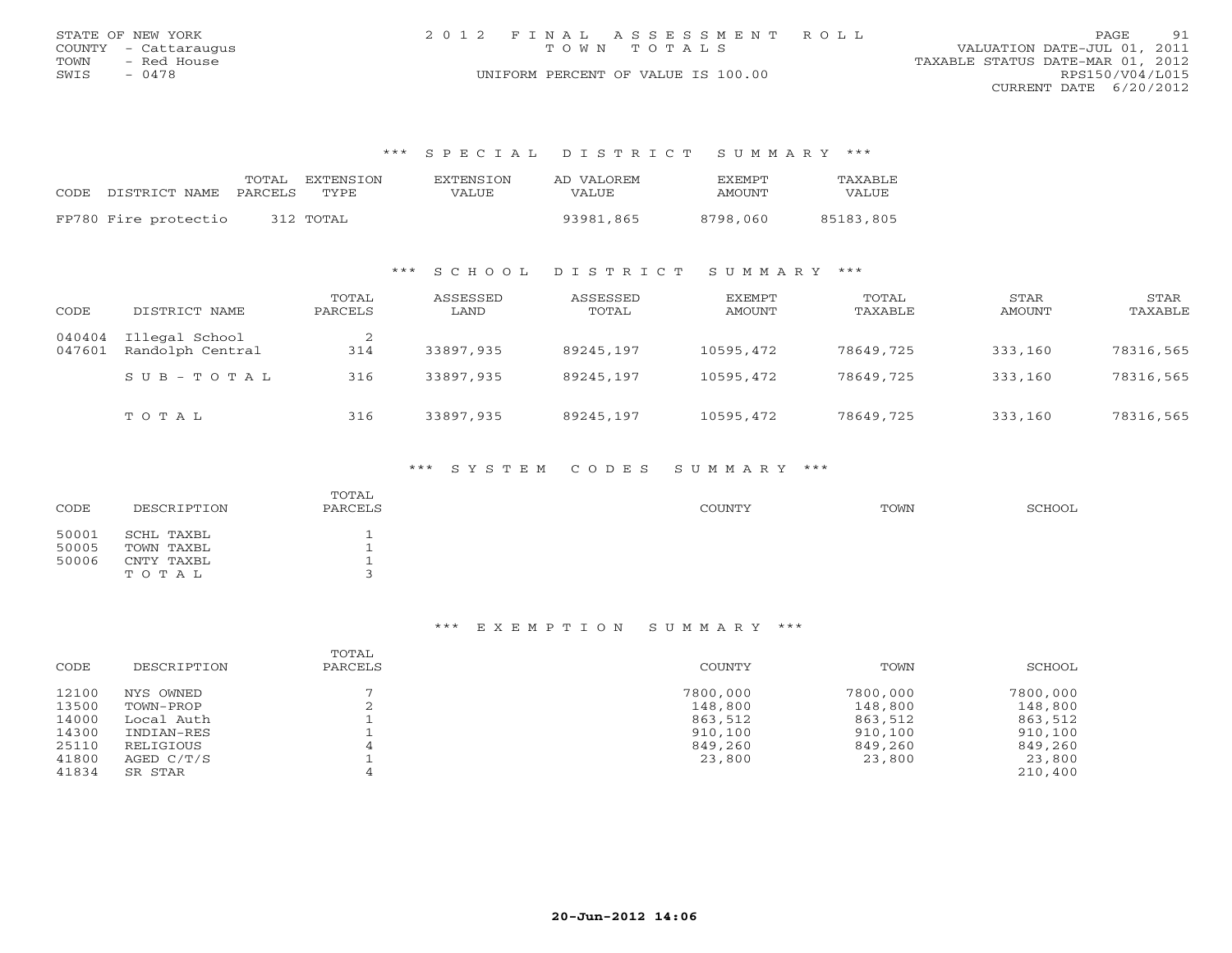| STATE OF NEW YORK |                      | 2012 FINAL ASSESSMENT ROLL |                                    |                                  | PAGE.           | 92 |
|-------------------|----------------------|----------------------------|------------------------------------|----------------------------------|-----------------|----|
|                   | COUNTY - Cattaraugus |                            | TOWN TOTALS                        | VALUATION DATE-JUL 01, 2011      |                 |    |
| TOWN              | - Red House          |                            |                                    | TAXABLE STATUS DATE-MAR 01, 2012 |                 |    |
| SWIS              | $-0478$              |                            | UNIFORM PERCENT OF VALUE IS 100.00 |                                  | RPS150/V04/L015 |    |
|                   |                      |                            |                                    | CURRENT DATE 6/20/2012           |                 |    |

### \*\*\* E X E M P T I O N S U M M A R Y \*\*\*

| CODE  | DESCRIPTION       | TOTAL<br>PARCELS       | COUNTY    | TOWN      | SCHOOL               |
|-------|-------------------|------------------------|-----------|-----------|----------------------|
| 41854 | RES STAR<br>TOTAL | $\sim$ $\lambda$<br>24 | 10595,472 | 10595,472 | 122,760<br>10928,632 |

| ROLL<br>SEC  | DESCRIPTION         | TOTAL<br>PARCELS | ASSESSED<br>LAND | ASSESSED<br>TOTAL | TAXABLE<br>COUNTY | TAXABLE<br>TOWN | TAXABLE<br>SCHOOL | STAR<br>TAXABLE |
|--------------|---------------------|------------------|------------------|-------------------|-------------------|-----------------|-------------------|-----------------|
| $\mathbf{1}$ | TAXABLE             | 18               | 432,800          | 1016,200          | 962,040           | 962,040         | 962,040           | 628,880         |
| 3            | STATE OWNED LAND    | 273              | 32281,840        | 73916,000         | 73916,000         | 73916,000       | 73916,000         | 73916,000       |
| 5            | SPECIAL FRANCHISE   | 2                |                  | 49,873            | 49,873            | 49,873          | 49,873            | 49,873          |
| 6            | UTILITIES & N.C.    | 9                |                  | 3721,812          | 3721,812          | 3721,812        | 3721,812          | 3721,812        |
| 8            | WHOLLY EXEMPT       | 14               | 1183,295         | 10541,312         |                   |                 |                   |                 |
| $\star$      | TOTAL<br><b>SUB</b> | 316              | 33897,935        | 89245,197         | 78649,725         | 78649,725       | 78649,725         | 78316,565       |
| $***$        | GRAND TOTAL         | 316              | 33897,935        | 89245,197         | 78649,725         | 78649,725       | 78649,725         | 78316,565       |

|         | *COPYRIGHT * * * * * * * * * * * * * NEW YORK STATE REAL PROPERTY SYSTEM* * * * * * * * * * * * * * * * * |  |
|---------|-----------------------------------------------------------------------------------------------------------|--|
|         |                                                                                                           |  |
|         | PROPRIETARY PROGRAM MATERIAL                                                                              |  |
|         |                                                                                                           |  |
|         | THIS MATERIAL IS PROPRIETARY TO THE NEW YORK STATE OFFICE OF REAL PROPERTY SERVICES (OFFICE)              |  |
|         | AND IS NOT TO BE REPRODUCED, USED OR DISCLOSED EXCEPT IN ACCORDANCE WITH PROGRAM LICENSE OR               |  |
|         | UPON WRITTEN AUTHORIZATION OF THE NEW YORK STATE REAL PROPERTY INFORMATION SYSTEM SECTION OF              |  |
| $\star$ | THE OFFICE, SHERIDAN HOLLOW PLAZA, 16 SHERIDAN AVENUE, ALBANY, NEW YORK 12210-2714.                       |  |
|         |                                                                                                           |  |
|         | COPYRIGHT (C) 1999                                                                                        |  |
|         |                                                                                                           |  |
|         | NEW YORK STATE OFFICE OF REAL PROPERTY SERVICES                                                           |  |
|         |                                                                                                           |  |
|         |                                                                                                           |  |
|         |                                                                                                           |  |
|         | THE OFFICE BELIEVES THAT THE SOFTWARE FURNISHED HEREWITH IS ACCURATE AND RELIABLE, AND MUCH               |  |
|         | CARE HAS BEEN TAKEN IN ITS PREPARATION. HOWEVER, NO RESPONSIBILITY, FINANCIAL OR OTHERWISE,               |  |
|         | CAN BE ACCEPTED FROM ANY CONSEOUENCES ARISING OUT OF THE USE OF THIS MATERIAL, INCLUDING                  |  |
|         | LOSS OF PROFIT, INDIRECT, SPECIAL OR CONSEQUENTIAL DAMAGES. THERE ARE NO WARRANTIES WHICH                 |  |
|         | EXTEND BEYOND THE PROGRAM SPECIFICATION.                                                                  |  |
|         |                                                                                                           |  |
|         | THE CUSTOMER SHOULD EXERCISE CARE TO ASSURE THAT USE OF THE SOFTWARE WILL BE IN FULL                      |  |
|         | COMPLIANCE WITH LAWS, RULES, AND REGULATIONS OF THE JURISDICTIONS WITH RESPECT TO WHICH IT                |  |
|         |                                                                                                           |  |